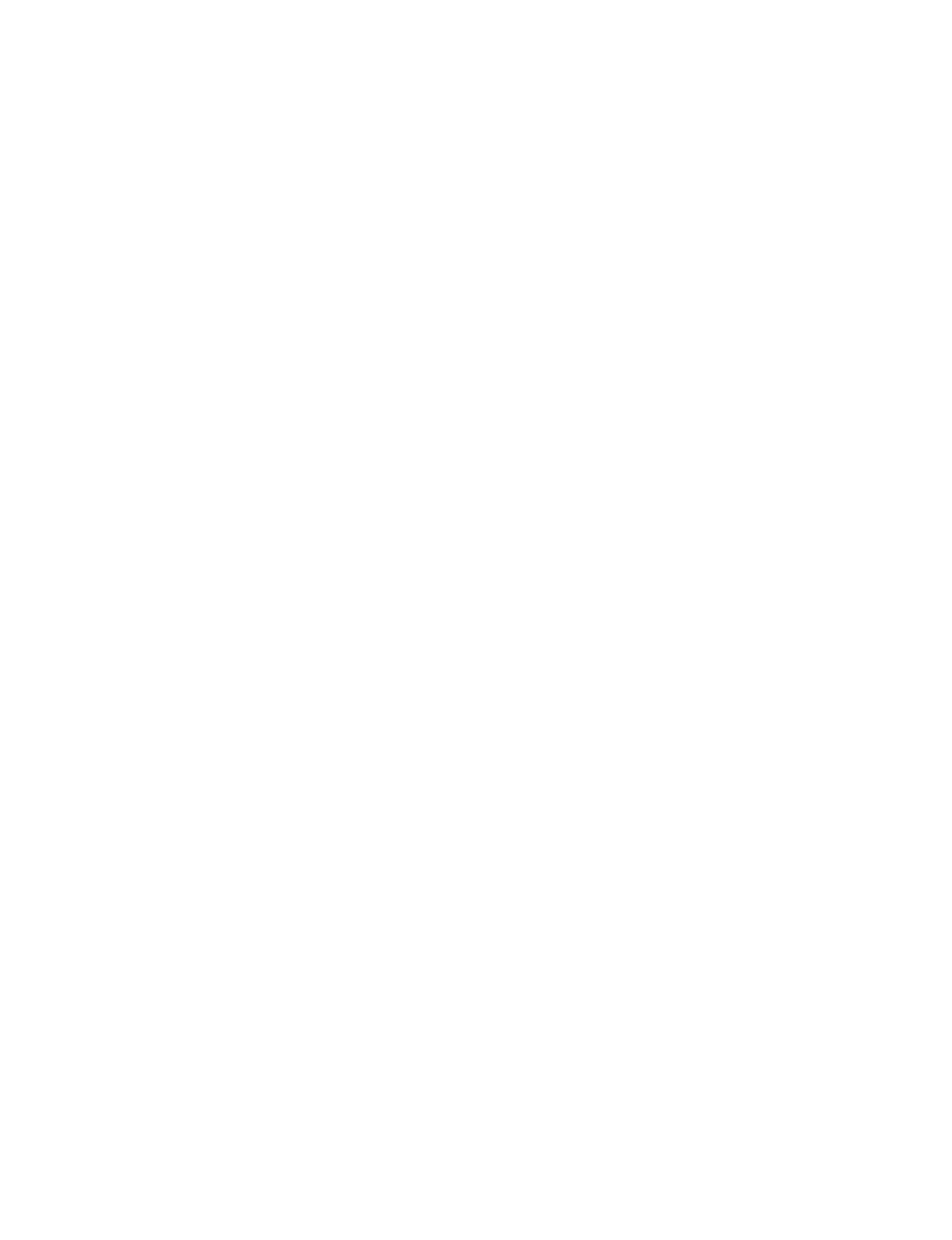



**4 [Canadian Personality: Karine Legault](#page-3-0) Nikki Dryden**



#### FEATURES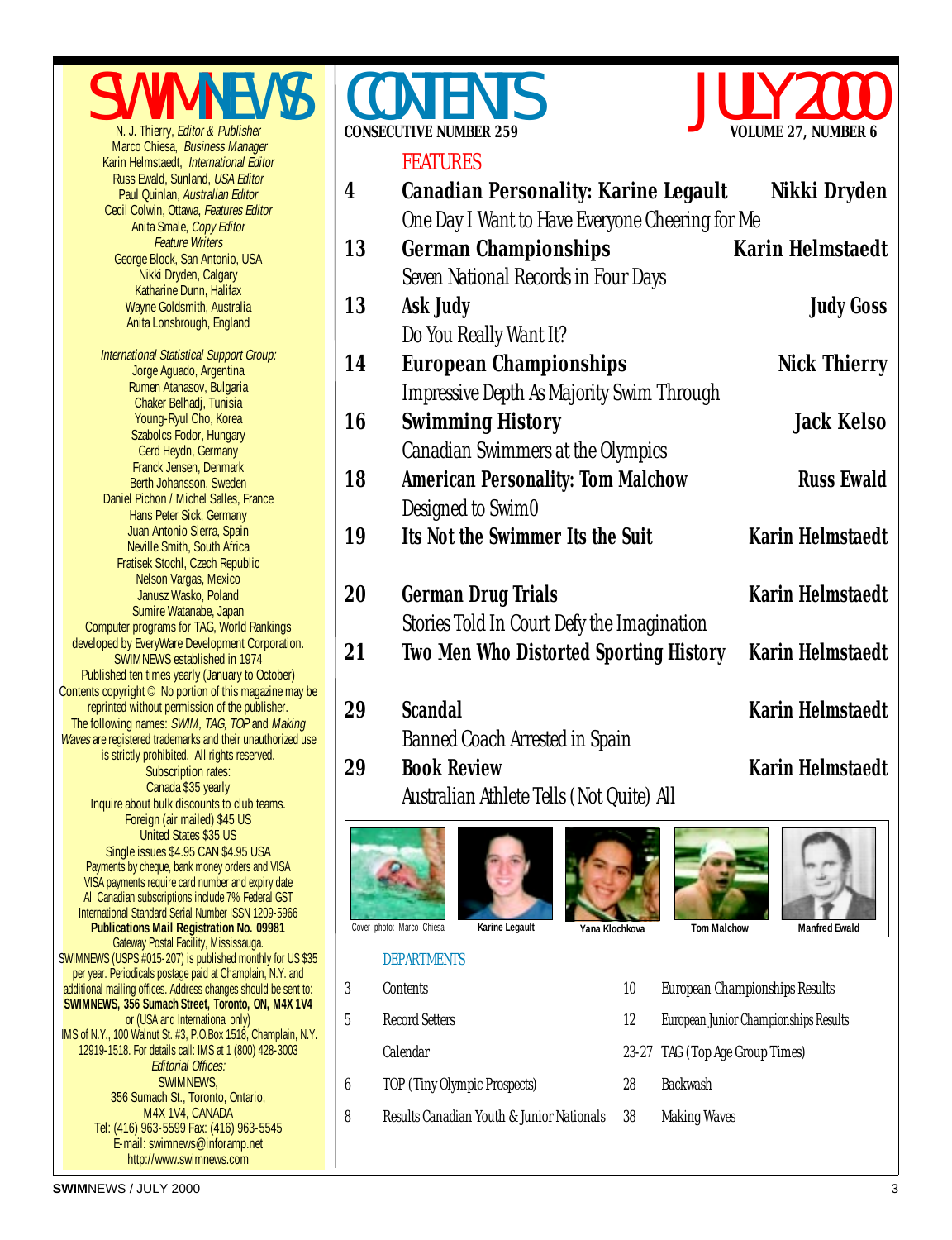### <span id="page-3-0"></span>**CANADIAN PERSONALITY: KARINE LEGAULT**

## ONE DAY I WANT TO HAVE EVERYONE CHEERING FOR ME

#### **Nikki Dryden**

At the 1996 Canadian Olympic Trials, then 22-yearold Hugues Legault won the 50 freestyle and qualified for the Olympic Games. Seemingly out ofnowhere, this quiet young Frenchman sprinted his way to Atlanta. Four years later,his baby sister, Karine, would perform a similar feat to qualify for Sydney.

In winning the 400 and 800 freestyles at this year's Olympic Trials, Karine Legault (PPO) joined with her brother to become one of only a handful of brother-sister duos to swim in the Olympics for Canada. After having met Karine several months ago, and knowing her brother Hugues from Atlanta, I was very surprised to hear that the two were related.

Not only is Karine a distance junkie, but her contagious, outgoing personality made me question whether the composed and controlled sprinter I knew as "Hugs" was in fact her brother.

But this sibling bond is one of the reasons Karine's coach Benoit Lebrun believed she could be on the 2000 Olympic Team. "I knew Karine could be a great swimmer," says Benoit. "She has great high elbows at the catch and she is a natural two-beat kicker. Plus it was in the family. She is tall and has good genes."

The summer of 1998 was not a good one for Karine. Although her coach and program had been successful for her brother, she was not having the success she wanted and was working for. Karine even thought about quitting the sport, but instead decided to try another program. She gave Benoit a one-month chance.

Neither he nor she needed a month. Karine was convinced after her first practice with Benoit that this was the place for her. In one year she went from a 9:01 in the 800 to an 8:51 and a bronze medal at Nationals.

'Wow!' I thought," says Karine. "I just dropped ten seconds off my best time—that's pretty good. So I decided to keep going and see what could happen."

But life wasn't all roses for Karine even with her new coach and newfound confidence. "If you ask Ben what he thought I would do in February, he would tell you he didn't think I would make the team.

During the fall I was taking four classes, I was stressed out, and I had gained some weight." By December, Karine could not make 400s on five minutes and she took a week break in January to figure out her future.

During that time, Karine made an appointment with a nutritionist. They sat down and made a plan for Karine to lose some weight. By the time of Trials, Karine had lost twenty pounds.

"At some point Karine made the decision," says Benoit. "My coaching philosophy has always been to fix things through stroke drills and simple areas, not to change the personality of an individual. Since

Karine had come to swim with me I had always remained consistent in my approach to her swimming." Both Karine and Benoit knew that she needed to make a change and that was her weight. "Karine has always been doing the right kind of work, but had been overweight. She could train fast but she could not race fast."

With an easier school load and a decision to



**Karine Legault second Olympian in family** Marco Chiesa

reduce her weight and takecare of herself, Karine moved into the final phase of her Olympic Trials preparation. With limited pool space in Montreal (37 people in 3 long course lanes), Benoit had three training camps for his top group of swimmers. "I like to expose my swimmers to better teams and better swimmers. It is then that they realize they are good. They begin to understand their strengths and weaknesses."

Karine and two of her PPO teammates were in Florida in April when UCSC was also training. "Having the opportunity to train with so many top swimmers really helped me learn a lot about my own swimming. I learned to go easier on certain sets and really go hard on others. Watching Curtis Myden, who knew when to be intense and when to be relaxed, helped me a great deal. I was also able to follow Joanne Malar in a set of 10x100, which really boosted my confidence."

It was just before the Olympic Trials that Karine knew she had a solid shot at making the team. "I went a 4:15 at the Quebec Team Championships wearing the new legsuit. I made my carding for the first time and I figured if I went a 4:15 and a 4:15 then I could go an 8:30 for the 800!"

Karine won the 400 at Trials but missed the "A" standard. She then swam hard in the heats of the 800 and just missed the "A" standard again.

However, she had one chance left to secure her spot on the team and Karine couldn't have dreamed a more perfect race.

Back in the early 1990s when I used to swim distance free, the then-titled Swim Magazine quoted me as saying that I loved swimming distance because you are in the lead for longer. It was a bit arrogant,I suppose, but when you are young you don't often realize these subtleties. But it really is a reward for distance swimmers who toil away long after everyone finishes practice, to be able to race with the crowd cheering behind you. Karine related to me when it was that she dreamed up her perfect race. "It was at the 1993 Nationals in St. John and you were swimming the 400 free and the whole crowd was cheering you on to break the Canadian record. I pointed at you and said, 'One day I want to swim like that, one day I want to have everyone cheering for me just like that.'"

Well, Karine had her wish come true. She swam the 800 freestyle in her home pool in front of hundreds of screaming fans, swam her best time, and secured her ticket to Sydney. "I was nervous before the race, but if I had done the time in the heats I wouldn't have had the race I dreamed of, so it is a good thing I missed the time. In the 400, I could sense from the crowd that I was not on pace. At the 750 in my 800, I knew I had it. I could tell by the reaction from the fans, I could feel from their energy that I was going to make the team."

Even though life seems perfect for Karine Legault, it isn't. "I am a perfectionist, and this year my goal time for Trials was an 8:38. I didn't reach that goal so I am pretty upset! I know I can go faster than 8:39. I was very nervous at Trials and I took the race out too slow because I was trying to set up my stroke. I would love to make the final at the Olympics and go an 8:33. It is a long shot, but so was 8:39!"

Karine will be one of a few rookies on this year's Olympic Team, but don't try to tell her that she isn't fully capable in this situation. "I went to Atlanta to watch Hugues swim. I went to the Olympic Village and saw all that he experienced. Most of the time I was on the other side of things, and I do have a different perspective, but I won't be going to Sydney without an Olympic experience."

My interview with Karine was like none other. Perhaps my questions were too trivial for the McGill Psychology major, but Karine kept offering up interesting tidbits into her life and swimming career. For example, Karine informed me that she is learning Mandarin as part of her minor in East Asian Studies. "It is very relaxing to work on my characters. When I practise my calligraphy I can get mesmerized for hours. It is my meditation time!"

Karine also flirts with German and Spanish, which will all certainly help her as she travels the world with the National Team. "I will swim for four more years. I am finally carded so why would I stop? Now I can take my time with school and relax. And besides, I love swimming!"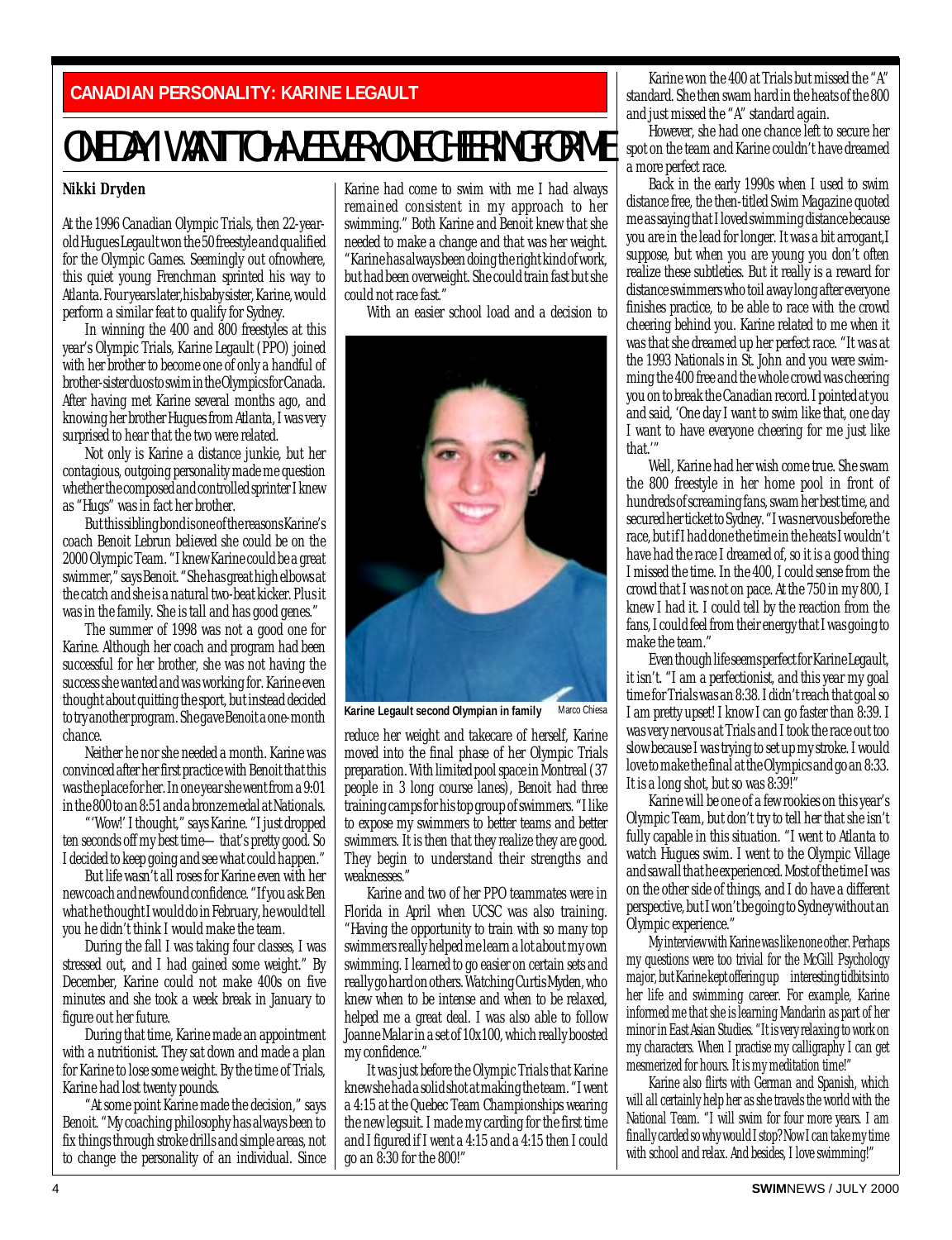#### <span id="page-4-0"></span>**CALENDAR**

#### **CANADIAN**

#### *October*

- 13-15 POW Invitational, Woodstock, ON 20-21 McMaster Invitational, Hamilton 27-29 Richmond Hill Fall Classic *November*
- 4-5 Ontario Senior Circuit, Sudbury
- 10-12 Swim International, Brantford
- 10-12 Island Pacific Cup, Victoria
- 18-19 World Cup, Edmonton
- 24-28 Ontario Seniors, Etobicoke

#### *December*

- 30-3 Prairie Winter Invitational, Winnipeg
- 1-3 Richmond Rapids Fast Swim
- 7-10 Youth Cup, NYAC at Etobicoke
- 8-10 Pointe Claire Invitational
- 8-10 Kamloops Ice Classic

#### **2001**

*January* 19-21 Regina Invitational 19-21 Hyack Invitational, New Westminster 20-21 Ontario Senior Circuit, Toronto 27-27 Canada West Championships 28-29 Richmond Hill Invitational *February* 2-4 Coupe du Quebec 3-4 BC Senior Championships, Vancouver 9-11 Ontario University Champs, Nepean 16-18 Malar Invitational, Hamilton Quebec A Champs, Thetford Mines, Brossard, Beaconsfield 16-18 BC Age Groups, Prince George 23-25 CIAU Championships, Guelph 23-25 Youth & Junior Nationals East - Saint John, NB West - Saskatoon, SK 23-25 Quebec AA Champs, Montreal *March* 1-4 Man/Sask Championships, Winnipeg 2-4 Ontario Age Groups, Nepean Quebec Championpionships, Trois-Rivieres 14-17 Spring Nationals (50 m) Edmonton 23-25 Davis Invitational, Guelph *April* 6-8 Ajax Sprints, Toronto 20-22 Ontario Team Championships 20-22 Island Invitational, Victoria 27-28 Quebece Team Championships 28-29 West Coast Open, Richmond *May* 19-21 Hyack Invitational, New Westminster 25-27 Pacific Dolphins International, Vancouver Thunder Bay Invitational *June* 1-3 Ontario Canada Games Trials, London 15-17 Island Invitational, Victoria 22-24 BC Championships, Surrey 22-24 McCormick Invitational, Hamilton

#### **INTERNATIONAL**

#### *September* 16-23 Olympic Games, Sydney, AUS *October* 7-8 Bremen SC International, GER 12-15 SC Champs, Melbourne, AUS *November* 10-12 World Cup 1, Rio de Janeiro, BRA 15-16 World Cup 2, College Park, MD, USA 18-19 World Cup 3, Edmonton, CAN 17-22 FINA World Open Water Champs, Hawaii *December* 1-2 World Cup 4, Shanghai, CHN 5-7 World Cup 5, Melbourne, AUS 14-17 European SC Championships, Valencia, ESP 16-17 British Winter Champs, Sheffield, GBR **2001** *January* 13-14 World Cup 6, Naples, ITA 17-18 World Cup 7, Sheffield, GBR 20-21 World Cup 8, Berlin, GER 24-25 World Cup 9, Stockholm, SWE 27-28 World Cup 10, Paris, FRA *July* 5-8 European Junior Championships, Malta 17-29 FINA World Championships, Fukuoka, JPN *August* 22-1 FISU Universiade, Beijing, CHN 25-7 Mediterranean Games, Tunis, TUN *September* 29-9 Goodwill Games, Brisbane, AUS *November* 3-11 Afro-Asian Games, New Delhi, IND *December* 13-16 European SC Championships **2002** *April* 4-7 FINA World SC Champs, Moscow, RUS *July*

#### **US CALENDAR**

*August* 9-16 Olympic Trials, Indianapolis, IN *November* 15-16 FINA World Cup 1, College Park, MD 30-2 US Open (25 M), Auburn, AL **2001** *March* 15-17 Women's NCAA, Long Island, NY 22-24 Men's NCAA, College Station, TX 27-3 World Champs Trials, (50 m), Austin, TX *August* 14-18 Summer Nationals

### **RECORD SETTERS**

#### **Ratified World Records**

• **Men's 200 butterfly**: 1:55.18 Tom Malchow, USA, Charlotte, Jule 17. Betters old record of 1:55.22 Denis Pankratov, RUS, 1995.

#### **World records pending FINA ratification**

• **Women's 50 backstroke**: 28.25 Sandra Volker, GER, Berlin, Jun 17. Betters old record of 28.67 Mai Nakamura, JPN, April 2000.

• **Women's 100 butterfly**: 56.64 Inge de Bruijn, NED, Federal Way, Jul 22. Betters own record of 56.69 from May 2000.

#### **COMMONWEALTH**

#### • **Women's 50 freestyle:**

25.16 Alison Sheppard, SCO, Sheffield, Jul 25 prelims 25.12 Alison Sheppard, SCO, Sheffield, Jul 25, semis Betters own record of 25.33 from Aug 1, 1999.

#### **CANADIAN SENIOR**

• **Men's 100 butterfly:** 53.10 Michael Mintenko, PDSA, Los Angeles, July, 16. Betters old record of 53.33 Steven Clarke, COBRA, 1996.

#### **National Age Group**

• **Girls 15-17 100 fly:** 1:01.22 Audrey Lacroix, CAMO, Montreal, May 29. Betters old record of 1:01.27 Jessica Amey, UCSC, 1995.

• **Boys 13-14 50 free**: 24.15 Kurtis Miller, SCAR. Thunder Bay, Jul 8. Betters own record of 24.38 from May 2000.

#### **ABOUT THIS ISSUE**

This issue covers a variety of topics. The most important competition in July was the European Championships, held for the first time in an Olympic year which obviously affected performances. Some prominent swimmers didn't come and everyone present was swimming through in Olympic preparation mode. The results speak for themselves. It was fast.

Other items in this issue: After years of swimming in circles Karin Legault dropped 7 seconds in the 400 free and 20 seconds in the 800 free to win both at the Olympic Trials and make her first international team. Her story is on page 4.

Tom Malchow (USA) broke the world record in the 200 fly last June while in heavy training. Read all about it on page 18.

A look at Canadians at the Olympics by historian Jack Kelso on page 16 and the final installment of the German Drug Trials on page 20.

TAG times include all but Quebec Age Groups and Eastern Cup. Next issue will have the rest.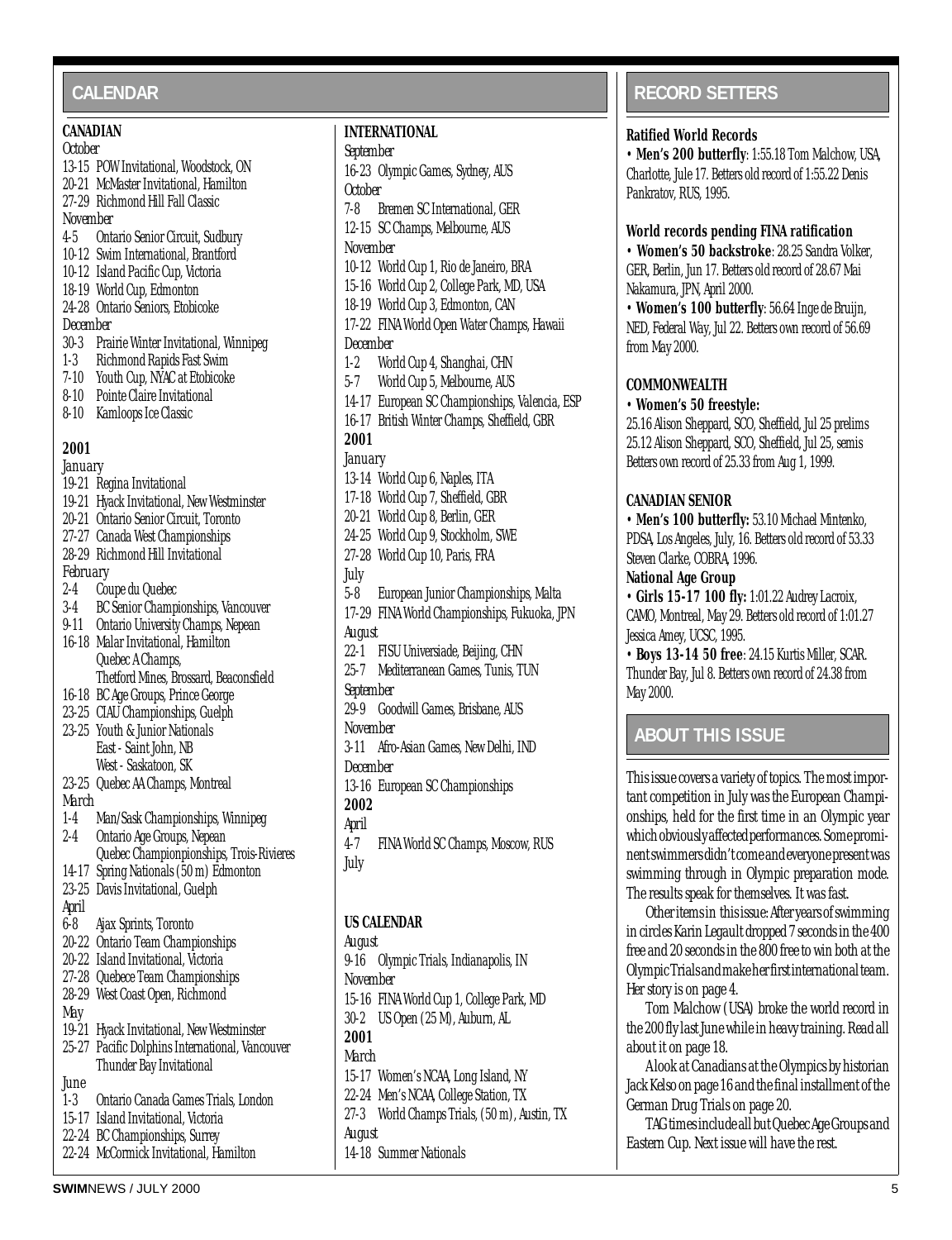<span id="page-5-0"></span>

| TINY OLYMPIC PROSPECTS                                                      |             |                |                                                                  |              | 23)<br>24)        | 16:10.10 Jenna Cook, USC<br>16:10.34 Victoria Roduta, OSC                                     |
|-----------------------------------------------------------------------------|-------------|----------------|------------------------------------------------------------------|--------------|-------------------|-----------------------------------------------------------------------------------------------|
|                                                                             |             |                |                                                                  |              | 25)<br>26)<br>27) | 16:34.14 Laura Thompson, USC<br>16:44.35 Brittnee Ronan, MWC<br>16:52.52 Jessica Thrower, PSW |
|                                                                             |             |                |                                                                  |              | 28)               | 16:58.05 Scarlett Smith.VPSC                                                                  |
|                                                                             |             |                |                                                                  |              | 29)               | 16:59.06 Victoria Burgess, OSC                                                                |
|                                                                             |             |                |                                                                  |              | 30)<br>31)        | 17:07.48 Nicole Che, VPSC<br>17:23.67 Angela Sullivan, IS                                     |
|                                                                             |             |                |                                                                  |              | 32)               | 17:43.68 Darby Nelson, IS                                                                     |
|                                                                             |             |                | $^{\circledR}$                                                   |              | 33)               | 18:00.02 Rebecca Britten, EKSC                                                                |
| <b>CLUB NAME</b><br>CODE                                                    | <b>PROV</b> | <b>BOYS</b>    | <b>GIRLS</b>                                                     | <b>TOTAL</b> | 34)               | 18:11.02 Kaelyn Armstrong, PSV                                                                |
| CDSC<br>Canadian Dolphins                                                   | ВC          | 13             | 9                                                                | 22           | 35)<br>36)        | 18:14.00 Monica Rossa, IS<br>18:36.78 Sabrina Dionisi, PCSC                                   |
| <b>EKSC</b><br>Edmonton Keyano SC                                           | AB          | 17             | 26                                                               | 43           | 37)               | 18:40.47 Brittany Vader, OSC                                                                  |
| Etobicoke Swimming<br>ESWIM<br><b>Island Swimming</b><br>IS                 | ON<br>ВC    | 7<br>19        | 6<br>26                                                          | 13<br>45     | 38)               | 18:49.60 Erika Sweetland, IS                                                                  |
| Miramich Whitecaps<br><b>MWC</b>                                            | <b>NB</b>   | 3              | 5                                                                | 8            | 39)               | 18:52.67 Michelle Russell, VPS                                                                |
| <b>OSC</b><br>Olympian SC                                                   | AB          | 10             | 13                                                               | 23           | 40)<br>41)        | 19:14.71 Emily Pearce, IS<br>19:30.02 Brooke Petersmeyer, P.                                  |
| PCSC<br>Pointe Claire<br>Pacific Sea Wolves<br><b>PSW</b>                   | QC<br>ВC    | 34<br>8        | 35<br>19                                                         | 69<br>27     | 42)               | 20:59.36 Emma Kelebay, ESWIN                                                                  |
| Red Deer Catalina SC<br><b>RDCSC</b>                                        | AB          | $\overline{2}$ | 5                                                                | 7            | 43)               | 21:25.91 Lorayne Mercado, VPS                                                                 |
| Region of Waterloo SC<br><b>ROW</b>                                         | 0N          | 6              | 4                                                                | 10           | 44)               | 21:39.01 Gillian Fuss, IS                                                                     |
| <b>UCSC</b><br>Calgary Swimming<br>Uxbridge Swim Club<br><b>USC</b>         | 0N<br>ON    | 6<br>9         | 5<br>17                                                          | 11<br>26     | 45)<br>46)        | 22:47.39 Vanessa Berry, RDCSC<br>23:16.07 Tina Tay, VPSC                                      |
| Vancouver Pacific SC<br><b>VPSC</b>                                         | ВC          | 17             | 27                                                               | 44           | 47)               | 25:57.13 Danielle Rimstad, EKS                                                                |
|                                                                             |             |                |                                                                  |              | 48)               | 26:17.26 Chelsea Zuber, VPSC                                                                  |
|                                                                             |             | 151            | 197                                                              | 348          |                   | GIRLS 10 - 1500 FREESTYLE                                                                     |
| <b>GIRLS EVENTS</b>                                                         | 15)         |                | 9:53.72 Amanda Schenk.ESWIM                                      |              |                   | Rec: 19:12.09 Melanie Copple, AQUA, 8                                                         |
|                                                                             | 16)         |                | 10:01.79 Lindsey Rizzo, ESWIM                                    |              | 1)<br>2)          | 21:26.00 Jessica Crepnjak, PSW                                                                |
| GIRLS 7&U - 200 FREESTYLE                                                   | 17)         |                | 10:09.33 Katie Yurkovich, EKSC                                   |              | 3)                | 21:59.06 Dayna Ahrens, ROW<br>22:56.86 Brooke Sullivan, MWC                                   |
| Rec: 2:55.04 Donna Wu, AQUA, 85                                             | 18)         |                | 10:25.31 Lindsey Moore, VPSC                                     |              | 4)                | 24:18.28 Sara Dick, PCSC                                                                      |
| 1)<br>3:43.08 Ashley McGregor, PCSC<br>2)<br>4:35.24 Briana Baxter, PCSC    | 19)<br>20)  |                | 10:29.07 Cindy Chu, CDSC<br>10:33.12 Kajsa Heyes, VPSC           |              | 5)                | 24:44.16 Christina McDonald, P                                                                |
| 3)<br>4:47.62 Saidye Assi, PCSC                                             | 21)         |                | 10:36.57 Jordan Gardner, CDSC                                    |              | 6)                | 24:57.31 Jessica Daigneault, PC                                                               |
| 4)<br>4:51.28 Hayley Lippiatt, PCSC                                         | 22)         |                | 10:37.19 Ilia Schunithev, EKSC                                   |              | 7)<br>8)          | 25:01.32 Jenny Hart-Dowhun, O<br>25:17.04 Caitlin Cuggy, PCSC                                 |
| 5)<br>5:00.89 Francesca Millington, PSW                                     | 23)         |                | 11:00.69 Alison Hooper, IS                                       |              | 9)                | 25:45.23 Chelsey Harma, EKSC                                                                  |
| 5:04.00 Lynnae Mulligan, PSW<br>6)<br>7)<br>5:10.90 Destinee Hunter, PSW    | 24)<br>25)  | 11:18.11       | Lydia Schramm, EKSC<br>11:20.80 Kristie Foreman, IS              |              | 10)               | 25:46.10 Erin Hogg, VPSC                                                                      |
| 8)<br>5:31.12 Kearston Livingstone, IS                                      | 26)         |                | 11:23.00 Isabella Miller, PSW                                    |              | 11)               | 25:53.42 Michelle Beveridge, UC                                                               |
| 9)<br>5:37.08 Gloria Ho, VPSC                                               | 27)         |                | 11:28.00 Andrea Temple, PSW                                      |              | 12)<br>13)        | 26:08.35 Carly Perreaux, OSC<br>26:17.33 Andrea Reichert, CDSC                                |
| 10)<br>5:45.57 Anasazi Valair, CDSC                                         | 28)         |                | 11:45.15 Patricia Austin, RDCSC                                  |              | 14)               | 26:32.71 Cressida Frey, ROW                                                                   |
| 11)<br>5:49.69 Megan Jacobs, USC<br>12)<br>5:58.61 Breanne Hart-Dowhun, OSC | 29)<br>30)  |                | 11:55.90 Kelly Sutton, IS<br>12:40.00 Andrea Vizsolyi, IS        |              | 15)               | 26:35.29 Cherry Lee, EKSC                                                                     |
| 13)<br>5:59.94 Ashley Cameron, EKSC                                         | 31)         |                | 12:49.92 Samantha Prill, IS                                      |              | 16)               | 26:45.15 Megan Chi, EKSC                                                                      |
| 6:01.12 Stephanie Chin, VPSC<br>14)                                         | 32)         |                | 13:20.00 Kunsang Kyirong, PSW                                    |              | 17)               | 27:37.17 Kara Artym, UCSC                                                                     |
| 15)<br>6:03.04 Danica Edwards, VPSC                                         | 33)         |                | 14:42.00 Danielle Duquette, IS                                   |              | 18)<br>19)        | 27:43.44 Tiffany Ouimet, PCSC<br>27:52.18 Seana Sterner, PCSC                                 |
| 16)<br>6:08.00 Catherine Creppnjal,PSW                                      | 34)         |                | 17:14.72 Kendra Edwards, RDCSC                                   |              | 20)               | 28:09.41 Mahalia Coniah, EKSC                                                                 |
| 17)<br>6:22.20 Brett Hastings, IS<br>18)<br>6:36.00 Katie Caldwell, PSW     |             |                | GIRLS 9 - 800 FREESTYLE                                          |              | 21)               | 28:14.24 Meghan Straight, VPS                                                                 |
| 19)<br>6:43.48 Chloe Cragg, USC                                             |             |                | Rec: 10:45.42 Julie Bodenbender,AQUA,88                          |              | 22)               | 28:46.19 Lauren Voisin, ROW                                                                   |
| 20)<br>6:46.00 Madison McAnevin, PSW                                        | 1)          |                | 12:18.22 Melissa Larocque, PCSC                                  |              | 23)<br>24)        | 28:49.72 Anna Francis, IS<br>29:01.19 Marianne Stefopulos, L                                  |
| 21)<br>6:53.37 Lindsay Silva, EKSC                                          | 2)          |                | 12:43.91 Catherine Powell, PCSC                                  |              | 25)               | 29:04.09 Janelle Bonkowski, EK!                                                               |
| 22)<br>6:54.00 Kierra Davies, PSW<br>23)<br>6:57.05 Kyra Wise,CDSC          | 3)<br>4)    |                | 12:57.37 Shawnee Landolt, IS                                     |              | 26)               | 29:06.32 Melissa Reed, PCSC                                                                   |
| 24)<br>7:08.55 Stephanie Hillman, VPSC                                      | 5)          |                | 13:03.50 Rachel Judges, ROW<br>13:04.91 Jemma Hinkley, PCSC      |              | 27)               | 29:16.89 Katie Coughlin, IS                                                                   |
| 25)<br>8:40.28 Catherine Alcorn, RDCSC                                      | 6)          |                | 13:26.04 Alexandra Centomo, PCSC                                 |              | 28)               | 29:28.32 Christina Service, IS                                                                |
|                                                                             | 7)          |                | 14:12.10 Eleanora Dalling, VPSC                                  |              | 29)<br>30)        | 29:49.72 Maggie Drinkwater, VP<br>29:50.03 Becca Murton, VPSC                                 |
| GIRLS 8 - 400 FREESTYLE                                                     | 8)          |                | 14:12.77 Amity Chow, CDSC                                        |              | 31)               | 29:54.10 Allison Moore, VPSC                                                                  |
| Rec: 5:49.44 Sandy Sabo, DDO, 83<br>1)<br>6:50.29 Brittany Buna, IS         | 9)<br>10)   |                | 14:18.21 Ivana Djordjevic, CDSC<br>14:20.93 Katie Matheson, MWC  |              | 32)               | 30:09.81 Lucy Lauristo, VPSC                                                                  |
| 2)<br>6:59.02 Alexandra Cloutier, PCSC                                      | 11)         |                | 14:33.40 Lisa Alibrando, PCSC                                    |              | 33)               | 30:12.00 Monica Emme, EKSC                                                                    |
| 3)<br>7:06.21 Deanna Matthews, EKSC                                         | 12)         |                | 14:55.73 Colleen Lehnert, MWC                                    |              | 34)               | 31:20.40 Polly Storey, VPSC                                                                   |
| 4)<br>7:35.43 Kyra Lippiatt, PCSC                                           | 13)         |                | 14:59.72 Dana Morch, IS                                          |              | 35)<br>36)        | 31:21.29 Samnatha Chien, VPSO<br>31:25.43 Kelsey Mills, USC                                   |
| 5)<br>7:42.40 Maura Lavoie, OSC                                             | 14)         |                | 15:08.69 Alex Williams, OSC                                      |              | 37)               | 31:51.63 Jacqueline Alberta, EKS                                                              |
| 6)<br>7:58.58 Isabelle Yeadon, USC<br>7)<br>7:59.01 Molly McCullough, PCSC  | 15)<br>16)  |                | 15:14.31 Christine Edwards, VPSC<br>15:15.69 Jovanna Ruffolo, IS |              | 38)               | 32:14.00 Brittany Elchuk, PSW                                                                 |
| 8)<br>8:14.05 Fionnuala Pierse, EKSC                                        | 17)         |                | 15:16.77 Jessica McCrindle, PCSC                                 |              | 39)               | 33:29.00 Madison Canuel, PSW                                                                  |
| 9)<br>9:04.01 Grace Lauristo, VPSC                                          | 18)         |                | 15:18.10 Lindsay Reed, PCSC                                      |              | 40)               | 33:37.16 Jenna Chelowa, OSC                                                                   |
| 10)<br>9:19.27 Lina Mograbie, PCSC                                          | 19)         |                | 15:18.42 Krisitine MacLeod, UCSC                                 |              | 41)<br>42)        | 33:39.27 Laura Tailleur, OSC<br>34:03.40 Genevieve Laurent, EKS                               |
| 11)<br>9:20.79 Eleni Rompotinos, PCSC                                       | 20)         |                | 15:43.45 Grainne Pierse, EKSC                                    |              | 43)               | 34:16.26 Stephanie Smolsky, ES                                                                |
| 12)<br>9:37.51 Sabrina Novak, PCSC<br>13)<br>9:51.56 Caroline Thong.ESWIM   | 21)<br>22)  |                | 15:50.60 Brielle Bukieda, EKSC<br>16:06.57 Megan Sully.USC       |              | 44)               | 34:19.52 Chelsea Fry,OSC                                                                      |

```
8:00.02 Rebecca Britten EKSC
       8:11.02 Kaelyn Armstrong,PSW
       35) 18:14.00 Monica Rossa,IS
       36) 18:36.78 Sabrina Dionisi,PCSC
       8:40.47 Brittany Vader, OSC
       8:49.60 Erika Sweetland.IS
       39) 18:52.67 Michelle Russell,VPSC
       9:14.71 Emily Pearce, IS
       9:30.02 Brooke Petersmeyer, PSW
       0:59.36 Emma Kelebay,ESWIM
       43) 21:25.91 Lorayne Mercado,VPSC
       21:39.01 Gillian Fuss, IS
       22:47.39 Vanessa Berry, RDCSC
       3:16.07 Tina Tay, VPSC
       47) 25:57.13 Danielle Rimstad,EKSC
       48) 26:17.26 Chelsea Zuber,VPSC
        GIRLS 10 - 1500 FREESTYLE
       9:12.09 Melanie Copple, AQUA, 86
       1) 21:26.00 Jessica Crepnjak,PSW
       21:59.06 Dayna Ahrens, ROW
       3) 22:56.86 Brooke Sullivan,MWC
       4) 24:18.28 Sara Dick,PCSC
       5) 24:44.16 Christina McDonald,PCSC
       6) 24:57.31 Jessica Daigneault,PCSC
       7) 25:01.32 Jenny Hart-Dowhun,OSC
       8) 25:17.04 Caitlin Cuggy,PCSC
       9) 25:45.23 Chelsey Harma,EKSC
       10) 25:46.10 Erin Hogg,VPSC
       5:53.42 Michelle Beveridge,UCSC
       12) 26:08.35 Carly Perreaux,OSC
       13) 26:17.33 Andrea Reichert,CDSC
       14) 26:32.71 Cressida Frey,ROW
       15) 26:35.29 Cherry Lee,EKSC
       16) 26:45.15 Megan Chi,EKSC
       7:37.17 Kara Artym, UCSC
       27:43.44 Tiffany Ouimet, PCSC
       19) 27:52.18 Seana Sterner,PCSC
       20) 28:09.41 Mahalia Coniah,EKSC
       8:14.24 Meghan Straight, VPSC
       22) 28:46.19 Lauren Voisin,ROW
       23) 28:49.72 Anna Francis,IS
       24) 29:01.19 Marianne Stefopulos,USC
       25) 29:04.09 Janelle Bonkowski,EKSC
       9:06.32 Melissa Reed, PCSC
       9:16.89 Katie Coughlin, IS
       28) 29:28.32 Christina Service,IS
       29) 29:49.72 Maggie Drinkwater,VPSC
       30) 29:50.03 Becca Murton,VPSC
       31) 29:54.10 Allison Moore,VPSC
       0:09.81 Lucy Lauristo, VPSC
       0:12.00 Monica Emme,EKSC
       1:20.40 Polly Storey, VPSC
       35) 31:21.29 Samnatha Chien,VPSC
       36) 31:25.43 Kelsey Mills,USC
       37) 31:51.63 Jacqueline Alberta,EKSC
       38) 32:14.00 Brittany Elchuk,PSW
       39) 33:29.00 Madison Canuel,PSW
       40) 33:37.16 Jenna Chelowa,OSC
       3:39.27 Laura Tailleur, OSC
       42) 34:03.40 Genevieve Laurent,EKSC
       43) 34:16.26 Stephanie Smolsky,ESWIM
       4:19.52 Chelsea Fry,OSC
45) 34:25.81 Lauren Pigozzo,USC
```

```
46) 34:57.50 Kaela Shaw,USC
47) 35:03.51 Diana Sirotic,VPSC
48) 35:08.22 Natasho Medinano,EKSC
49) 35:08.98 Samantha Borgford,USC
50) 35:18.46 Steohanie Zale,IS
51) 35:23.65 Lesley James,USC
52) 35:24.41 Holly Pettigrew,USC
53) 35:25.27 Rachel Grehan,EKSC
54) 35:33.18 Amy Austin,RDCSC
55) 35:59.00 Sarah McConnell,EKSC
56) 36:11.91 Lindsay Hoetzel,IS
57) 37:39.74 Ashley Pivetta,IS
58) 38:53.30 Kim Kosik,OSC
59) 40:48.00 Cara Davies,PSW
60) 42:16.91 Alisha Fung,VPSC
61) 52:28.01 Megan Ho,VPSC
GIRLS 7&U - 100 IND. MEDLEY
Rec: 1:28.46 Donna Wu, AOUA 85
1) 1:46.59 Ashley McGregor,PCSC
2) 2:08.86 Anne Kerr,PCSC
3) 2:14.28 Briana Baxter,PCSC
4) 2:16.21 Hayley Lippiatt,PCSC
5) 2:22.00 Destinee Hunter,PSW
6) 2:24.26 Saidye Assi,PCSC
7) 2:32.00 Lynnae Mulligan,PSW
8) 2:35.62 Kearston Livingstone.IS
9) 2:40.15 Gloria Ho,VPSC
10) 2:41.82 Ashley Cameron,EKSC
11) 2:44.16 Megan Jacobs,USC
12) 2:49.53 Sarah Assi,PCSC
13) 2:51.27 Anasazi Valair,CDSC
14) 2:54.53 Meghan Reiser,OSC
15) 2:55.19 Lindsay Silva,EKSC
16) 2:57.52 Patricia Pierse,EKSC
17) 2:59.46 Stephanie Hillman,VPSC
18) 3:07.17 Breanne Hart-Dowhun,OSC
19) 3:08.00 Brett Hastings,IS
20) 3:21.63 Danica Edwards,VPSC
21) 3:30.21 Kyra Wise,CDSC
22) 3:38.19 Amanda Wang,EKSC
23) 3:38.62 Chloe Cragg,USC
24) 4:10.56 Stephanie Chin,VPSC
GIRLS 8 - 100 IND. MEDLEY
Rec: 1:27.52 Donna Wu,AQUA,85
1) 1:40.07 Alexandra Cloutier,PCSC
2) 1:49.17 Deanna Matthew,EKSC
3) 1:52.62 Fionnuala Pierse,EKSC
4) 1:55.75 Isabelle Yeadon,USC
5) 1:56.38 Kyra Lippiatt,PCSC
6) 1:58.28 Katie Stefopulos,USC
7) 2:00.24 Molly McCullough,PCSC
8) 2:01.61 Maura Lavoie,OSC
9) 2:04.57 Eleni Rompotinos,PCSC
10) 2:08.03 Jordan Gardner,CDSC
11) 2:08.29 Joey Shea,VPSC
12) 2:09.40 Brittany Buna,IS
13) 2:10.26 Grace Lauristo,VPSC
14) 2:11.63 Lina Mograbie,PCSC
15) 2:16.97 Caroline Thong,ESWIM
16) 2:17.41 Kajsa Heyes,VPSC
17) 2:19.34 Lindsey Moore,VPSC
18) 2:24.97 Amanda Schenk FSWIM
19) 2:27.10 Sabrina Novak,PCSC
20) 2:27.81 Katie Yurkovich EKSC
21) 2:29.50 Ilia Schunithev,EKSC
22) 2:32.11 Lydia Schramm,EKSC
23) 2:40.60 Kristie Foreman,IS
24) 2:45.52 Alison Hooper,IS
25) 2:53.16 Andrea Temple PSW
26) 2:54.42 Brooke Scott,USC
27) 2:57.69 Patricia Austin,RDCSC
28) 2:58.91 Andrea Vizsolyi,IS
```
29) 3:00.00 Kunsang Kyirong,PSW 30) 3:00.84 Cindy Chu,CDSC 31) 3:03.00 Samantha Prill,IS 32) 3:07.99 Kelly Sutton,IS 33) 3:39.00 Gina Nasseri,EKSC 34) 3:54.40 Kendra Edwards,RDCSC **GIRLS 9 - 200 IND. MEDLEY** Rec: 2:50.84 Leslie Dowson,WISC,88 1) 3:06.93 Melissa Larocque,PCSC 2) 3:12.56 Catherine Powell,PCSC 3) 3:21.92 Shawnee Landolt,IS 4) 3:23.68 Jemma Hinkley,PCSC 5) 3:25.75 Amity Chow,CDSC 6) 3:29.17 Alexandra Centomo,PCSC 7) 3:30.00 Rachel Judges,ROW 8) 3:35.31 Eleanora Dalling,VPSC 9) 3:38.41 Grainne Pierse,EKSC 10) 3:38.56 Christine Edwards,VPSC 11) 3:38.82 Lisa Alibrando,PCSC 12) 3:39.82 Jovanna Ruffolo,IS 13) 3:42.93 Ivana Djordjevic,CDSC 14) 3:46.57 Tanya Hurtubise,PCSC 15) 3:51.29 Laura Thompson,USC 16) 3:51.63 Krisitine MacLeod,UCSC 17) 3:54.15 Dana Morch,IS 18) 3:58.00 Alex Williams,OSC 19) 4:02.00 Jessica Thrower,PSW 20) 4:03.00 Kaelyn Armstrong,PSW 21) 4:03.87 Scarlett Smith,VPSC 22) 4:04.13 Jessica McCrindle,PCSC 23) 4:05.67 Lindsay Reed, PCSC 24) 4:07.20 Rebecca Britten,EKSC 25) 4:07.28 Brielle Bukieda,EKSC 26) 4:08.00 Hilary Caldwell,PSW 27) 4:08.23 Megan Sully,USC 28) 4:11.65 Gabrielle Pellerin,PCSC 29) 4:12.36 Victoria Burgess,OSC 30) 4:14.03 Nicole Che,VPSC 31) 4:20.64 Monica Rossa,IS 32) 4:22.60 Lisa Billson,IS 33) 4:30.59 Brittnee Ronan,MWC 34) 4:32.35 Erika Sweetland,IS 35) 4:34.20 Angela Sullivan,IS 36) 4:37.97 Sabrina Dionisi,PCSC 37) 4:41.62 Emily Pearce,IS 38) 4:42.45 Victoria Roduta,OSC 39) 4:47.39 Darby Nelson,IS 40) 4:49.58 Lorayne Mercado,VPSC 41) 4:51.96 Michelle Russell VPSC 42) 4:54.22 Brittany Vader,OSC 43) 4:54.49 Jenna Cook,USC 44) 5:10.26 Emma Kelebay,ESWIM 45) 5:13.73 Bobbie Mielnichuk,EKSC 46) 5:17.47 Jennie Losie,IS 47) 5:40.81 Alexa Miller,ESWIM 48) 5:51.20 Gillian Fuss,IS 49) 5:52.86 Vanessa Berry,RDCSC 50) 6:18.80 Tina Tay,VPSC 51) 6:31.96 Danielle Rimstad,EKSC 52) 6:50.02 Chelsea Zuber,VPSC **GIRLS 10 - 400 IND. MEDLEY** Rec: 5:36.76 Stephanie Shewchuk,PCSC,85 1) 6:24.32 Jessica Crepnjak,PSW 2) 6:37.05 Sunny Huang,PSW 3) 6:39.96 Brooke Sullivan,MWC 4) 6:51.74 Caitlin Cuggy,PCSC 5) 6:52.37 Christina McDonald,PCSC 6) 6:55.15 Jessica Daigneault,PCSC 7) 6:57.23 Stacy Perrier-Armaos,PCSC

8) 6:57.83 Dayna Ahrens,ROW 9) 7:01.07 Cherry Lee,EKSC 10) 7:06.72 Megan Chi,EKSC

14) 9:53.11 Joey Shea,VPSC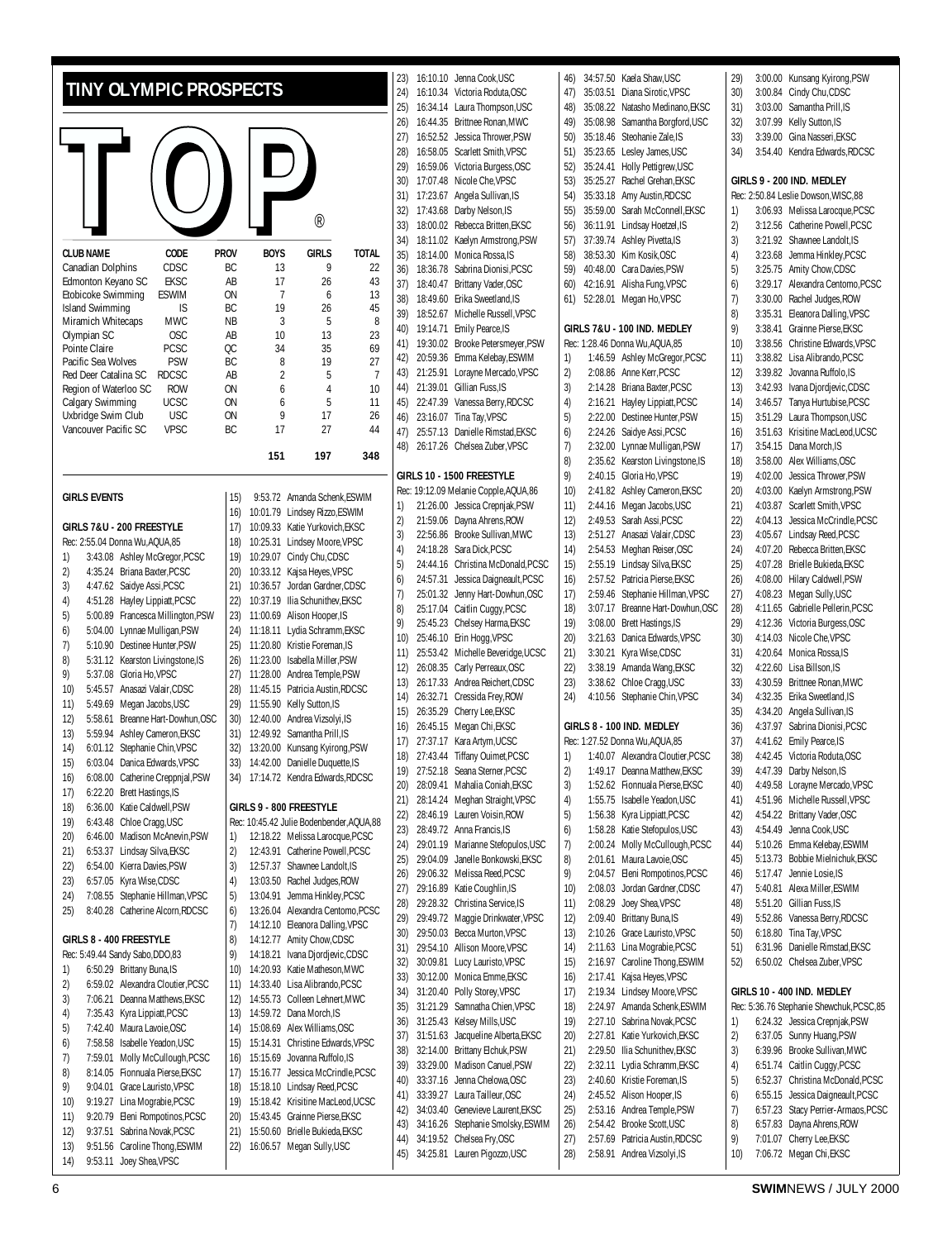11) 7:11.37 Nicole Welsh,UCSC 12) 7:14.69 Myriam Donato,PCSC 13) 7:14.76 Sara Dick,PCSC 14) 7:18.33 Katherine Morielli PCSC 15) 7:19.08 Elizabeth Macneill LICSC 16) 7:21.36 Carly Perreaux,OSC 17) 7:22.74 Janelle Bonkowski,EKSC 18) 7:25.79 Kara Artym,UCSC 19) 7:28.45 Cressida Frey,ROW 20) 7:32.36 Lauren Voisin,ROW 21) 7:33.68 Mahalia Coniah EKSC 22) 7:34.38 Michelle Beveridge,UCSC 23) 7:34.51 Anna Francis IS 24) 7:34.60 Chelsey Harma,EKSC 25) 7:38.72 Marianne Stefopulos,USC 26) 7:40.10 Erin Hogg,VPSC 27) 7:46.29 Katie Coughlin,IS 28) 7:48.25 Lauren Fairlie,PCSC 29) 7:50.91 Becca Murton, VPSC 30) 7:52.57 Seana Sterner PCSC 31) 7:58.23 Christina Service,IS 32) 8:01.29 Meghan Straight,VPSC 33) 8:03.30 Stephanie Ludgate,PCSC 34) 8:07.43 Jacqueline Alberta,EKSC 35) 8:12.26 Tiffany Ouimet,PCSC 36) 8:12.62 Monica Emme,EKSC 37) 8:13.97 Brea Garner CDSC 38) 8:25.03 Lauren Pigozzo,USC 39) 8:29.67 Melissa Reed,PCSC 40) 8:33.43 Savannah King,MWC 41) 8:35.93 Genevieve Laurent,EKSC 42) 8:38.00 Brittany Elchuk,PSW 43) 8:46.14 Samnatha Chien,VPSC 44) 8:48.83 Elise Mayo,PCSC 45) 8:48.88 Ashley Pivetta,IS 46) 8:52.19 Samantha Borgford,USC 47) 8:52.63 Allison Moore,VPSC 48) 8:59.70 Maggie Drinkwater,VPSC 49) 9:00.31 Lucy Lauristo,VPSC 50) 9:05.15 Kelsey Mills,USC 51) 9:15.36 Amy Austin,RDCSC 52) 9:16.53 Kim Kosik,OSC 53) 9:19.18 Kaela Shaw,USC 54) 9:19.26 Lesley James,USC 55) 9:24.12 Diana Sirotic,VPSC 56) 9:31.87 Rachel Grehan,EKSC 57) 9:39.40 Steohanie Zale,IS 58) 9:46.87 Lindsay Hoetzel,IS 59) 9:47.40 Polly Storey,VPSC 60) 9:51.47 Holly Pettigrew,USC 61) 9:55.60 Stephanie Smolsky,ESWIM 62) 9:57.46 Chelsea Fry,OSC 63) 10:05.77 Sarah McConnell,EKSC 64) 10:08.81 Lesley Arnott,USC 65) 10:09.06 Jenna Chelowa,OSC 66) 10:10.26 Laura Tailleur,OSC 67) 10:11.00 Madison Canuel PSW 68) 10:16.52 Natasho Medinano,EKSC 69) 10:24.94 Cara Davies,PSW 70) 10:25.99 Jessica McBeth,USC 71) 10:39.64 Alisha Fung,VPSC 72) 11:09.63 Bianca Takacs,CDSC 73) 13:43.27 Megan Ho,VPSC **BOYS EVENTS BOYS 7&U - 200 FREESTYLE** Rec: 2:50.36 Joshua Hammervold,UCSC,97 1) 3:42.77 Matthew Emory,PCSC 2) 4:15.42 Jason Lai,EKSC

7) 4:59.62 Ryan Simonyk,PCSC 8) 5:06.50 Tanner Fisher,OSC 9) 5:13.68 Keegan Zanatta, IS 10) 5:29.06 Reid White,EKSC 11) 5:39.04 Ivan Huynh,CDSC 12) 6:17.31 Sam Hogg,VPSC 13) 6:49.76 Jeremy Gardner,CDSC **BOYS 8 - 400 FREESTYLE** Rec: 5:22.65 Doug Wake,YLSC,86 1) 6:21.60 Marko Gavric,CDSC 2) 6:46.41 Frick Convery PCSC 3) 6:47.16 Aaron Blumenthal,PCSC 4) 6:58.55 Karl Wolk,EKSC 5) 6:59.91 Grant Harding,ROW 6) 7:18.00 Thomas Rae,PSW 7) 7:33.85 Sammy Zayed,PCSC 8) 7:39.09 Marlow Nicol,VPSC 9) 7:40.14 Andy Chu,VPSC 10) 7:55.19 Riley Schwarz,IS 11) 7:55.19 Greg MacDonald,MWC 12) 7:57.99 Dennis Brotzky,CDSC 13) 8:02.34 Joshua Bothelo,PCSC 14) 8:26.90 Josh McDonald,PSW 15) 8:45.32 Brandon Chan,EKSC 16) 8:54.50 Michael Klassen IS 17) 8:58.57 Alex Zhang,PCSC 18) 9:26.00 Troy Peakman,PSW 19) 9:37.52 Mark Grehan,EKSC 20) 9:44.51 Angus Straight,VPSC 21) 9:50.95 John Mancini,PCSC 22) 9:55.63 Wayland Chang,VPSC 23) 9:57.71 Malcolm Milton,VPSC 24) 10:32.13 Sam Hardwicke-B. EKSC 25) 10:33.20 Martin Laurent,EKSC 26) 10:46.83 Eric Huang,VPSC 27) 10:47.87 Gavin Hastings,IS 28) 11:13.00 Luc Toupin,EKSC 29) 11:24.12 Kevin Andal,ESWIM 30) 11:28.76 Solomon Vandt,VPSC 31) 12:10.00 Cory McAnevin,PSW 32) 12:34.00 Kishen Raja,PSW 33) 12:50.00 Mark Stewart,PSW 34) 13:18.00 Steven Brewers,IS 35) 14:15.20 Matthew De Visser,VPSC 36) 17:53.00 David Morrison,IS **BOYS 9 - 800 FREESTYLE** Rec: 10:27.10 Doug Wake,YLSC,86 1) 12:02.36 Curtis Lutsch,UCSC 2) 12:12.90 Spencer Ayre,PCSC 3) 12:45.64 Karim Zayed,PCSC 4) 12:49.15 Craig Dagnall,IS 5) 13:04.02 Michael Clarke,OSC 6) 14:04.61 Trace Kremer,OSC 7) 14:13.92 William Humphrey,UCSC 8) 14:17.79 Alex Partridge,CDSC 9) 14:41.80 Keith Eggen,UCSC 10) 14:47.99 Ben Britten,EKSC 11) 15:00.07 Parker Lang,IS 12) 15:17.49 Kennedy Lys,UCSC 13) 15:37.46 Matthew Hanson,EKSC 14) 15:59.41 Cenna Ghaderpanah,PCSC 15) 16:09.16 Matthew Peddie,OSC 16) 16:28.06 Zach Relf,IS 17) 16:30.23 Hayden Luck,USC 18) 16:40.00 Andrew Ferraro,USC 19) 16:41.33 Mitchell Broughton,USC 20) 17:02.36 Nathan Kindrachuk,OSC 21) 17:10.20 Nicholas Chien,VPSC 22) 17:14.00 Kyle Crepnjak,PSW 23) 17:17.19 Trevor David,USC 24) 17:25.27 Matthew Kerr,PCSC

25) 17:34.74 Daniel McLoughlin,USC

26) 17:41.01 Artem Zaloga,ESWIM 27) 17:51.00 Cameron Bailey,PSW 28) 17:54.63 Danny Taylor,VPSC 29) 17:58.27 Patrick Laporte,PCSC 30) 18:23.13 Geoffrey Newsome,ESWIM 31) 18:45.63 Matthieu Novak,PCSC 32) 18:46.37 Sam Starko,VPSC 33) 19:06.00 Mackenzie White PSW 34) 19:06.32 Erik Olson,OSC 35) 21:25.39 Andrew Lai,EKSC 36) 22:12.87 Max Walker FSWIM 37) 22:56.17 David Riediger,OSC 38) 23:56.24 Ravi Grewal,IS 39) 25:56.60 Denis Lachance,EKSC **BOYS 10 - 1500 FREESTYLE** Rec: 18:41.93 Michael Calkins,VICO,89 1) 20:40.66 Steven Bielby,PCSC 2) 21:56.70 Michael Tatigian,PCSC 3) 22:36.15 Derek Woodhall,ROW 4) 22:52.66 Russell Dunkley,PCSC 5) 23:01.79 Richard Elkington,EKSC 6) 23:38.78 Abdallah Gandhi,PCSC 7) 23:39.40 Bruce Malcolm,PCSC 8) 23:47.60 Conor Gfroerer.ROW 9) 24:12.64 Wilson Kwan CDSC 10) 24:47.65 Nicholas Mancini,PCSC 11) 24:55.63 Callum Lavoie,OSC 12) 25:04.00 Kieran Wallace,PSW 13) 25:27.63 Evan Emory,PCSC 14) 25:50.08 Terence Hui,VPSC 15) 25:52.27 Matt Volpini,ROW 16) 25:59.41 Alex Peplowski,PCSC 17) 26:10.39 Bernard Joosten,USC 18) 26:19.22 Aaron Horsfield,IS 19) 26:23.00 Dexter Bligh,IS 20) 27:35.94 Olivier Godard,PCSC 21) 28:12.56 Tai Shudo,CDSC 22) 28:13.70 Stephen Lambert,USC 23) 28:23.31 Stefan Milanovic,CDSC 24) 28:33.91 Alex Martineau,PCSC 25) 28:36.53 Stephan Wenzel,EKSC 26) 28:42.80 Mavrick Meyer,ROW 27) 28:43.00 Jake White,PSW 28) 28:49.64 David Vizsolyi,IS 29) 28:57.64 Andres Poras,UCSC 30) 29:16.73 Ian Kendall,ROW 31) 29:26.00 Michael Rosenbloom,PSW 32) 29:34.26 Kiefer Hagan,OSC 33) 29:41.52 Bryce Fisher,OSC 34) 29:43.94 Shawn Au,EKSC 35) 29:50.47 Austin McGrath,RDCSC 36) 30:13.18 Julian Chang,VPSC 37) 31:03.20 Lorenz Yeung,CDSC 38) 31:15.70 Justin Ng,VPSC 39) 31:31.25 Brandt Carlson,IS 40) 32:10.60 Jeff Wright,IS 41) 32:15.87 Robby Lehnert,MWC 42) 32:17.00 Travis Hunter,PSW 43) 35:44.21 Ashkaughn Forghani,IS 44) 35:58.63 Mark Mekechuk,EKSC 45) 36:23.49 Taylor Nadon,VPSC 46) 36:31.66 Justin Chelak,VPSC 47) 37:17.01 Nicholas Bush USC 48) 37:38.32 Griffith Boysis,RDCSC 49) 37:59.00 Jason Liu,PSW 50) 41:11.49 Alistair Hayward,IS 51) 41:52.49 Alex McFadyen,IS 52) 41:54.00 Dylan Martin,PSW 53) 44:34.10 Bikram Singh,ESWIM **BOYS 7&U - 100 IND. MEDLEY** Rec: 1:29.77 Andrew Bignell,SSMAC,91 1) 1:54.55 Matthew Emory,PCSC

2) 2:07.67 Thomas Jirasek,PCSC 3) 2:15.94 Mike Dionisi,PCSC 4) 2:20.24 Keegan Zanatta,IS 5) 2:21.02 Jason Lai,EKSC 6) 2:27.66 Nicholas Tatigian,PCSC 7) 2:39.41 Ivan Huynh,CDSC 8) 2:49.60 Tanner Fisher,OSC 9) 2:56.38 Reid White,EKSC 10) 3:08.52 Jeremy Gardner,CDSC 11) 3:10.28 Sam Hogg,VPSC 12) 5:14.16 Ryan Bailey,PSW **BOYS 8 - 100 IND. MEDLEY** Rec: 1:21.38 Andrew Bignell,SSMAC,92 1) 1:32.81 Marko Gavric,CDSC 2) 1:37.65 Karl Wolk,EKSC 3) 1:42.98 Grant Harding,ROW 4) 1:43.00 Erick Convery,PCSC 5) 1:43.00 Thomas Rae,PSW 6) 1:45.47 Aaron Blumenthal,PCSC 7) 1:47.24 Andy Chu,VPSC 8) 1:49.10 Marlow Nicol,VPSC 9) 1:55.79 Dennis Brotzky,CDSC 10) 1:59.26 Sammy Zayed,PCSC 11) 2:00.68 Joshua Bothelo,PCSC 12) 2:02.94 Riley Schwarz,IS 13) 2:03.00 Mackenzie White,PSW 14) 2:04.39 Wayland Chang,VPSC 15) 2:04.80 Greg MacDonald,MWC 16) 2:05.70 Brandon Chan,EKSC 17) 2:08.21 Michael Klassen,IS 18) 2:10.74 Malcolm Milton,VPSC 19) 2:20.31 Mark Grehan,EKSC 20) 2:20.36 Kevin Andal ESWIM 21) 2:24.47 Geoff Steventon,PCSC 22) 2:25.58 Matthew De Visser VPSC 23) 2:25.63 Sam Hardwicke-B.,EKSC 24) 2:26.20 Troy Peakman,PSW 25) 2:26.92 Alex Zhang,PCSC 26) 2:29.62 Martin Laurent,EKSC 27) 2:29.63 Angus Straight,VPSC 28) 2:32.76 John Mancini,PCSC 29) 2:39.00 Gavin Hastings,IS 30) 2:39.81 Solomon Vandt,VPSC 31) 2:40.06 Eric Huang,VPSC 32) 2:44.27 Luc Toupin,EKSC 33) 2:58.23 Steven Brewers,IS 34) 2:59.70 Mark Stewart,PSW 35) 3:42.60 Albert Kozak,PSW **BOYS 9 - 200 IND. MEDLEY** Rec: 2:41.91 Tobias Oriwol,PCSC,95 1) 2:51.69 Curtis Lutsch,UCSC 2) 3:09.63 Spencer Ayre,PCSC 3) 3:13.02 Daniel Jensen,PCSC 4) 3:19.52 Michael Clarke,OSC 5) 3:20.33 William Humphrey,UCSC 6) 3:24.42 Karim Zayed,PCSC 7) 3:31.38 Kennedy Lys,UCSC 8) 3:33.77 Jonathan Lafleche,PCSC 9) 3:40.66 Zach Relf,IS 10) 3:45.54 Alex Partridge,CDSC 11) 3:50.37 Keith Eggen,UCSC 12) 3:53.63 Andrew Ferraro,USC 13) 3:55.60 Ben Britten,EKSC 14) 3:57.24 Matthew Peddie OSC 15) 4:01.13 Matthew Hanson,EKSC 16) 4:01.40 Trace Kremer,OSC 17) 4:01.76 Parker Lang,IS 18) 4:06.52 Cenna Ghaderpanah,PCSC 19) 4:06.71 Sam Starko,VPSC 20) 4:12.48 Mitchell Broughton,USC 21) 4:13.21 Trevor David,USC 22) 4:18.00 Cameron Bailey,PSW 54) 11:58.20 Alistair Hayward,IS

23) 4:19.00 Kyle Crepnjak,PSW 24) 4:20.06 Danny Taylor,VPSC 25) 4:22.93 Matthew Kerr PCSC 26) 4:23.95 Nicholas Chien,VPSC 27) 4:30.98 Patrick Laporte,PCSC 28) 4:31.92 Nicholas Kamel, PCSC<br>29) 4:41.08 Artem Zaloga ESWIM 4:41.08 Artem Zaloga, ESWIM 30) 4:48.16 Geoffrey Newsome,ESWIM 31) 4:48.61 Nathan Kindrachuk,OSC 32) 4:51.91 Andrew Lai,EKSC 33) 4:58.71 Alexander Zamozdra,PCSC 34) 4:59.86 Matthieu Novak,PCSC 35) 5:01.26 Erik Olson,OSC 36) 5:22.68 David Riediger,OSC 37) 5:38.64 Hayden Luck,USC 38) 5:55.42 Daniel McLoughlin,USC 39) 6:30.81 Max Walker,ESWIM 40) 6:34.23 Denis Lachance,EKSC 41) 7:17.48 David Russ IS 42) 7:23.68 Ravi Grewal,IS **BOYS 10 - 400 IND. MEDLEY** Rec: 5:29.10 Tobias Oriwol,PCSC,96 1) 6:01.27 Steven Bielby,PCSC 2) 6:21.18 Michael Tatigian,PCSC 3) 6:30.22 Abdallah Gandhi,PCSC 4) 6:31.11 Nicholas Blach PCSC 5) 6:34.20 Wilson Kwan,CDSC 6) 6:34.98 Bruce Malcolm,PCSC 7) 6:36.71 Kieran Wallace,PSW 8) 6:38.84 Richard Elkington,EKSC 9) 6:39.19 Russell Dunkley PCSC 10) 6:46.71 Callum Lavoie,OSC 11) 6:53.63 Conor Gfroerer,ROW 12) 6:59.05 Peter Ostrom,UCSC 13) 7:02.00 Jake White,PSW 14) 7:03.16 Nicholas Mancini PCSC 15) 7:10.01 Derek Woodhall,ROW 16) 7:18.87 Evan Emory,PCSC 17) 7:21.06 Matt Volpini,ROW 18) 7:27.50 Olivier Godard,PCSC 19) 7:31.16 Dexter Bligh,IS 20) 7:35.43 Shawn Au,EKSC 21) 7:38.00 Stephan Wenzel, FKSC 22) 7:39.54 Ian Kendall,ROW 23) 7:40.13 Mavrick Meyer,ROW 24) 7:40.88 Aaron Horsfield IS 25) 7:41.31 Tai Shudo,CDSC 26) 7:44.51 David Vizsolvi IS 27) 7:50.47 Stefan Milanovic,CDSC 28) 7:55.79 Bernard Joosten,USC 29) 8:04.91 Jeff Wright,IS 30) 8:09.90 Alex Martineau,PCSC 31) 8:17.29 Alex Peplowski,PCSC 32) 8:22.39 Brandt Carlson,IS 33) 8:24.62 Stephen Lambert,USC 34) 8:24.67 Lorenz Yeung,CDSC 35) 8:24.98 Kiefer Hagan,OSC 36) 8:27.67 Bryce Fisher,OSC 37) 8:36.44 Julian Chang,VPSC 38) 8:37.30 Justin Ng,VPSC 39) 8:40.00 Travis Hunter, PSW<br>40) 8:47.84 Murray Huynh CDS 8:47.84 Murray Huynh,CDSC 41) 9:17.66 Mirko Manojlovic-K.,CDSC 42) 9:23.13 Austin McGrath,RDCSC 43) 9:58.74 Winter Li,CDSC 44) 10:03.96 Jason Liu,PSW 45) 10:08.33 Justin Chelak,VPSC 46) 10:18.33 Terence Hui,VPSC 47) 10:33.51 Arvin Pasha,CDSC 48) 10:42.87 Adam Wray,USC 49) 10:58.00 Daniel Beresh,EKSC 50) 11:00.54 Brendan Cotter,ESWIM 51) 11:16.25 Bikram Singh,ESWIM 52) 11:20.54 Teo Kelebay,ESWIM 53) 11:31.60 Ashkaughn Forghani,IS

3) 4:17.15 Mike Dionisi,PCSC 4) 4:21.28 Thomas Jirasek,PCSC 5) 4:29.12 Nicholas Tatigian,PCSC 6) 4:57.00 Phil Clifford,PCSC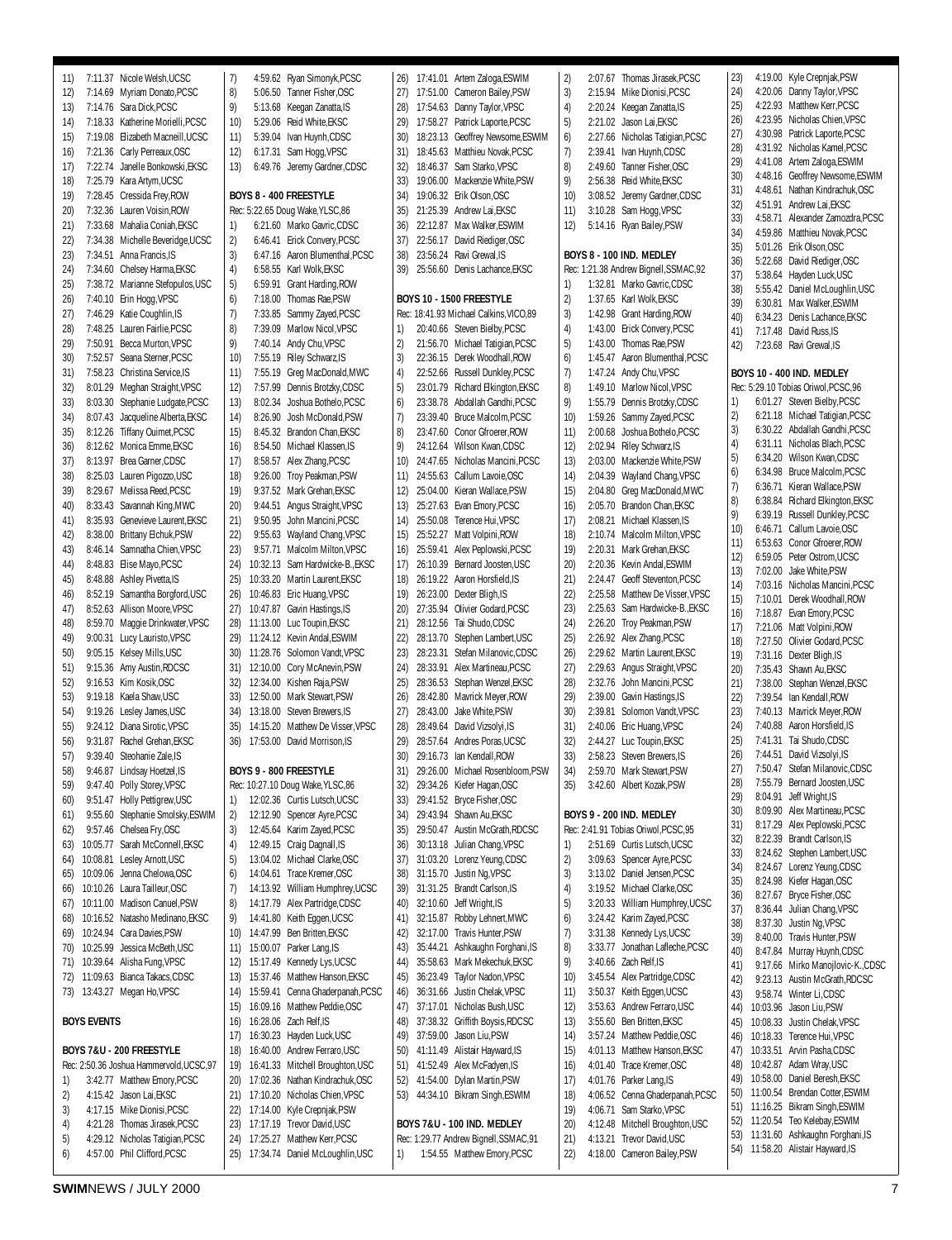#### <span id="page-7-0"></span>**2000 YOUTH & JUNIOR NATIONALS** Etobicoke, Jul 13-16 (50 M) **BOYS 50 METRES FREESTYLE** Junior 1) 23.88 Matthew Rose,81,TRENT 2) 24.50 Mathieu Heroux,81,CAMO 3) 24.64 Sean Broadbent,81,WAC 4) 24.87 Roger Boucher,81,PASS 5) 24.98 Serge Loiselle,81,LUSC 6) 25.05 Dominic Lessard,82,CAMO 6) 25.21 Scott Briggs, 82, USC<br>8) 25.49 Christian Lachapelle, 8) 25.49 Christian Lachapelle,82,CAMO Youth 1) 24.08 Brent Hayden,83,SPART 2) 24.53 Cedric Sureau-L.,83, PPO<br>3) 24.65 Graeme Tozer, 85, UCSC 3) 24.65 Graeme Tozer,85,UCSC 4) 24.90 Andrew Bignell,83,SSMAC 5) 24.99 Mathieu Aubry, 83, CNHR<br>6) 25.06 Bradley Vanderkam, 83, LA Bradley Vanderkam,83,LAC 7) 25.07 Devin Phillips,85,EKSC 8) 25.29 Nicolas Guillotte, 83, CAMO **100 METRES FREESTYLE** Junior 1) 53.35 Chuck Sayao,82,MSSAC-TO 2) 53.71 Serge Loiselle, 81, LUSC<br>3) 53.92 Mathieu Heroux, 81, CAM 3) 53.92 Mathieu Heroux,81,CAMO 4) 53.99 Sean Broadbent,81,WAC 5) 54.54 Chris Olynik,81,ESWIM 6) 55.22 Borrey Kim,82,OSC 7) 55.36 Dominic Lessard,82,CAMO 8) 55.43 Scott Briggs,82,USC Youth 1) 52.25 Brent Hayden,83,SPART 2) 53.47 Cedric Sureau-L.,83,PPO 3) 53.69 Graeme Tozer, 85, UCSC<br>4) 53.88 Andrew Coupland, 83, GC Andrew Coupland,83,GO 5) 54.13 Nicolas Guillotte,83,CAMO 6) 54.62 Mathieu Aubry, 83, CNHR<br>7) 54.67 Tobias Oriwol, 85, ESWIM 54.67 Tobias Oriwol, 85, ESWIM 8) 55.76 Jerome Le Siege,84,LAVAL **200 METRES FREESTYLE** Junior 1) 1:53.99 Andrew Hurd,82,MSSAC-TO 2) 1:55.53 Chuck Sayao,82,MSSAC-TO 3) 1:56.64 Mathew Swanton,81,ESWIM<br>4) 1:57.43 Borrey Kim,82,OSC 4) 1:57.43 Borrey Kim,82,OSC 5) 1:57.67 Serge Loiselle,81,LUSC 6) 1:58.01 Chris Olynik,81,ESWIM 7) 1:58.81 Simon Gignac,82,SHER 8) 2:00.82 Robbie Stanger,81,OSC Youth 1) 1:55.93 Andrew Coupland,83,GO 2) 1:55.94 Tobias Oriwol,85,ESWIM 3) 1:56.91 Brent Hayden,83,SPART 4) 1:57.34 Cedric Sureau-L.,83,PPO 5) 1:57.42 Nicolas Guillotte,83,CAMO 6) 1:58.93 Mark Thauvette,84,PCSC 7) 1:59.56 Graeme Tozer,85,UCSC 8) 2:01.34 Steven Medaglia,84,NKB **400 METRES FREESTYLE** Junior 1) 4:07.01 Mathew Swanton,81,ESWIM 2) 4:08.80 Robbie Stanger, 81, OSC<br>3) 4:10.92 Serge Loiselle 81 LUSC 3) 4:10.92 Serge Loiselle,81,LUSC 4) 4:11.40 Simon Gignac,82,SHER 5) 4:13.07 Erik Gendreau,82,CAM0 6) 4:15.10 John McErlain,82,ESWIM 7) 4:15.39 Marcin Partyka,82,PGB 8) 4:15.82 Michael Sax,81,ESWIM Youth 1) 4:03.66 Tobias Oriwol,85,ESWIM Junior Youth Junior Youth Junior Youth Junior Youth **CANADIAN RESULTS**

5) 4:10.31 Mark Thauvette,84,PCSC 6) 4:12.35 Jerome Le Siege,84,LAVAL 7) 4:12.91 Nicolas Guillotte,83,CAMO 8) 4:18.02 Matt Johnston,84,MSSAC **1500 METRES FREESTYLE** 1) 15:59.00 Chuck Sayao,82,MSSAC-TO 2) 16:32.19 Mathew Swanton,81,ESWIM 3) 16:34.84 Robbie Stanger,81,OSC 4) 16:37.04 Simon Gignac,82,SHER 5) 16:49.51 Michael Sax,81,ESWIM 6) 16:49.63 Brian Galardo,81,DDO 7) 16:54.01 Daniel McRory,81,OSC 8) 17:57.38 Marc Prud'homme,82,CALAC 1) 16:15.76 Kurtis MacGillivary,84,ROW 2) 16:32.72 Matt Johnston,84,MSSAC 3) 16:42.13 Jerome Le Siege,84,LAVAL 4) 16:42.89 Bentley Gaikis,83,TSC 5) 16:50.43 Karim Abdulla,83,ROD 6) 16:51.09 Andy Andrew,83,WVOSC 7) 16:53.74 Don Nicholson,83,TSUN 8) 17:06.02 Rylan Kafara,83,RDCSC **50 METRES BACKSTROKE** 1) 27.98 Doug McCarthy,81,GO 2) 28.09 Francois Castonguay, 82, PPO<br>3) 28.42 Bryan McMillan, 82, GMAC 3) 28.42 Bryan McMillan,82,GMAC 4) 28.52 Chris Olynik,81,ESWIM 5) 28.77 Mathieu Heroux,81,CAMO 6) 28.85 Christian Lachapelle, 81, CAMO<br>7) 29.01 Richard Malolenszy, 82, ROW 7) 29.01 Richard Malolepszy,82,ROW 8) 29.04 Marc Prudhomme,82,CALAC 1) 28.03 Bradley Vanderkam,83,LAC 2) 28.78 Devin Phillips,85,EKSC 3) 28.92 Craig Gillis, 83, CASC<br>4) 29.02 Ryan Dube, 84, EKSC Ryan Dube,84,EKSC 5) 29.08 Adam Martinson, 84 CASC 6) 29.09 Charles Turanuch-N., 84, STSC<br>7) 29.22 Brent Hayden, 84, SPART 29.22 Brent Hayden, 84, SPART 8) 29.36 Ian Ford,85,OAK **100 METRES BACKSTROKE** 1) 59.46 Francois Castonguay,82,PPO 2) 1:00.50 Mathieu Heroux, 81, CAMO<br>3) 1:00.75 Christian Lachapelle.81.CA 3) 1:00.75 Christian Lachapelle,81,CAMO<br>4) 1:01.16 Doug McCarthy,81,GO 4) 1:01.16 Doug McCarthy,81,GO 5) 1:01.31 Martin Enault,82,CNB 6) 1:01.99 Rodrigo Diaz,81,GO 7) 1:02.04 Bryan McMillan,82,GMAC 8) 1:05.37 Serge Loiselle,81,LUSC 1) 59.48 Tobias Oriwol,85,ESWIM 2) 1:00.68 Craig Gillis, 83, CASC<br>3) 1:00.93 Bradley Vanderkam. 83 3) 1:00.93 Bradley Vanderkam,83,LAC 4) 1:01.20 Keith Beavers,83,STARS 5) 1:01.43 Devin Phillips,85,EKSC 6) 1:01.54 Charles Turanich-N.,84,STSC 7) 1:02.08 Patrick Doret,83,ESWIM 8) 1:02.49 Andrew Coupland,83,GO **200 METRES BACKSTROKE** 1) 2:03.72 Chuck Sayao,82,MSSAC-TO<br>2) 2:08.96 Andrew Hurd.82.MSSAC-TO 2) 2:08.96 Andrew Hurd,82,MSSAC-TO<br>3) 2:09.31 Francois Castonguay 82 PPC 3) 2:09.31 Francois Castonguay,82,PPO 4) 2:10.76 Rodrigo Diaz,81,GO 2:14.47 Martin Enault,82,CNB 6) 2:14.80 Doug McCarthy,81,GO 7) 2:16.05 Geoff Keyser, 82, GLEN<br>8) 2:17.13 Michel Tremblav. 81. Cl 8) 2:17.13 Michel Tremblay,81,CNCB 1) 2:03.48 Tobias Oriwol,85,ESWIM 2) 2:08.72 Andrew Coupland,83,GO 3) 2:09.31 Keith Beavers,83,STARS

4) 2:09.35 Ciaran Dickson,83,ROD

5) 2:09.40 Craig Gillis,83,CASC 6) 2:11.83 Andrew McGillivray,83,MANTA 7) 2:12.10 Adam Martinson,84,CASC 8) 2:13.47 Patrick Bourassa-F.,83,CAMO 16) 2:17.00 Charles Turanich-N.,84,STSC **50 METRES BREASTSTROKE** Junior 1) 30.26 Roger Boucher,81,PASS 2) 30.50 Richard Hui, 82, RHAC<br>3) 30.65 Matt Mains. 82. WAAC Matt Mains,82,WAAC 4) 30.67 Adam Taschereau-C.,81,SHER 5) 31.66 Jay Soulierre, 82, WAC<br>6) 31.84 David Montpetit, 82, PP David Montpetit,82,PPO 7) 31.89 Denis Alisic,82,CBSC 8) 32.46 Glen Mori,81,MAC Youth 1) 30.54 Nathan Parker,84,MJKFF 2) 30.59 Louis-P. Delorme, 83, MEGO<br>3) 30.66 Jonathan Moga 83 ESWIM 3) 30.66 Jonathan Moga,83,ESWIM 4) 30.81 Brett Levert,83,NKB 5) 31.02 Scott Dickens, 84, BRANT<br>6) 31.33 Pat Russell, 84, ROC 6) 31.33 Pat Russell,84,ROC 31.50 Ian Meredith,83,RAYS 8) 31.56 Keith Beavers,83,STARS **100 METRES BREASTSTROKE** Junior 1) 1:06.18 Matthew Mains,81,WAAC 2) 1:06.85 Adam Taschereau-C. 81, SHER 3) 1:06.93 Roger Boucher, 81, PASS<br>4) 1:06.94 John Bartlet 81 NFW 4) 1:06.94 John Bartlet,81,NEW 5) 1:07.46 Alex Boulanger,82,CAMO 6) 1:08.04 Richard Hui,82,RHAC 7) 1:09.83 Rick Jamison,81,RACE 8) 1:09.93 Francois Castonguay,82,PPO Youth 1) 1:07.14 Keith Beavers, 83, STARS<br>2) 1:07.29 I ouis-P. Delorme. 83. MF 2) 1:07.29 Louis-P. Delorme,83,MEGO 3) 1:07.59 Michael Brown,84,PERTH 1:07.59 Nathan Parker,84,MJKFF 5) 1:08.71 Jonathan Moga,83,ESWIM 6) 1:08.96 Brett Levert,83,NKB 7) 1:09.26 Kevin Rioux,85,CAMO 8) 1:10.73 Ian Meredith,83,RAYS **200 METRES BREASTSTROKE** Junior 1) 2:22.15 Matthew Mains,81,WAAC 2) 2:25.60 Adam Taschereau-C.,81,SHER 3) 2:27.98 Alex Boulanger, 82, CAMO<br>4) 2:30.56 Francois Castonguay. 82.P 4) 2:30.56 Francois Castonguay, 82, PPO<br>5) 2:30.62 Andrew Sweet, 82, PGB 5) 2:30.62 Andrew Sweet,82,PGB 6) 2:31.53 Marcin Partyka,82,PGB 7) 2:32.04 Aleksy Jones, 81, LUSC 8) 2:32.05 John McErlain,82,ESWIM Youth 1) 2:26.83 Michael Brown,84,PERTH 2) 2:27.35 Kevin Rioux,85,CAMO 3) 2:28.44 Louis-P. Delorme,83,MEGO 4) 2:29.24 Nathan Parker,84,MJKFF 5) 2:31.83 Conrad Aach,85,ESWIM 6) 2:32.00 Ian Meredith,83,RAYS 2:32.42 Steven Medaglia,84,NKB 8) 2:33.91 Tobias Oriwol,85,ESWIM **50 METRES BUTTERFLY** Junior 1) 26.00 Matthew Rose,81,TRENT 2) 26.65 Roger Boucher,81,PASS 26.65 Chris Olynik,82,ESWIM 4) 26.69 Martin Thorne 81 FKSC 5) 26.71 Andy White,82,WTSC 6) 26.84 Borrey Kim,82,OSC 7) 27.18 Martin Enault,82,CNB 8) 27.53 Patrick Byam,82,TSC Youth<br>1) 1) 26.23 Bradley Vanderkam,83,LAC 2) 26.47 Andrew Bignell,83,SSMAC<br>3) 26.48 Ian MacLeod,83,USC 3) 26.48 Ian MacLeod,83,USC 4) 26.81 Mathieu Aubry,83,CNHR 5) 26.88 Brent Hayden,83,SPART 6) 26.97 Graeme Tozer,85,UCSC

7) 26.97 Cedric Sureau-L.,83,PPO

8) 27.04 Sean Zunini, 84 CAMO **100 METRES BUTTERFLY** Junior 57.13 Andy White,82,WTSC<br>58.01 Serge Loiselle 81 LUS 2) 58.01 Serge Loiselle,81,LUSC 3) 58.28 Andrew Dragunas,81,PCSC<br>4) 58.55 Borrey Kim.82.0SC 4) 58.55 Borrey Kim,82,OSC 5) 58.75 Niels Versfeld,81,FMSC 6) 59.03 Jean-S. Savard,82,CAMO Marin McGinnis,81,STSC 8) 1:00.27 Erik Gendreau-B.,82,CAMO Youth<br>1) 57.49 Craig Gillis,83,CASC 2) 57.63 Bradley Vanderkam,83,LAC 3) 58.71 Cedric Sureau-L.,83,PPO 4) 59.19 Sean Zunini,84,CAMO 5) 59.25 Andrew Bignell,83,SSMAC 6) 59.34 Graeme Tozer,85,UCSC 7) 59.40 Mathieu Aubry,83,CNHR 8) 59.67 Ian MacLeod,83,USC **200 METRES BUTTERFLY** Junior 1) 2:05.91 Andrew Dragunas, 81, PCSC<br>2) 2:07.37 Andy White 82 WTSC 2) 2:07.37 Andy White,82,WTSC<br>3) 2:08.10 Michel Tremblay 81.0 3) 2:08.10 Michel Tremblay,81,CNCB 4) 2:08.21 Andrew Hurd, 82, MSSAC-TO<br>5) 2:09.93 Marin McGinnis 81 STSC 5) 2:09.93 Marin McGinnis,81,STSC 6) 2:10.33 Jean-S. Savard,82,CAMO 7) 2:10.34 Lawrence Cohen,82,MANTA 2:13.59 Max Jensen,82,HYACK Youth 1) 2:08.80 Karim Abdulla,83,ROD 2) 2:09.41 Craig Gillis, 83, CASC<br>3) 2:10.56 Steven Medaglia.84.N 3) 2:10.56 Steven Medaglia,84,NKB 4) 2:10.77 Kurtis MacGillivary,84,ROW  $\begin{bmatrix} 5 \end{bmatrix}$  2:11.95 Alex Watson,84,0SHAC<br>6) 2:12.44 Darryl Rudolf 84 PDSA 6) 2:12.44 Darryl Rudolf,84,PDSA 7) 2:12.48 Patrick Doret,83,ESWIM 8) 2:13.23 Malcolm Lavoie, 85, OSC **200 METRES IND.MEDLEY** Junior 1) 2:09.93 Francois Castonguay,82,PPO 2) 2:10.66 Andy White,82,WTSC 3) 2:11.64 Alex Boulanger,82,CAMO 4) 2:12.02 John Bartlet 81 NEW 5) 2:13.55 Mathieu Grignon,81,LAVAL 6) 2:14.21 Michel Tremblay,81,CNCB 7) 2:15.98 Blaine Dolcetti,82,SSMAC 8) 2:21.16 Mathieu Heroux,81,CAMO Youth 1) 2:07.03 Tobias Oriwol,85,ESWIM 2) 2:07.20 Keith Beavers,83,STARS 3) 2:11.00 Craig Gillis,83,CASC 4) 2:13.04 Conrad Aach,85,ESWIM 5) 2:13.15 Graeme Tozer,85,UCSC 6) 2:14.12 Steven Medaglia,84,NKB 7) 2:14.34 Andrew McGillivray,83,MANTA 8) 2:18.73 Chris Kargl-Simard,84,PDSA **400 METRES IND.MEDLEY** Junior 1) 4:36.59 Andrew Hurd,82,MSSAC-TO 2) 4:36.75 Francois Castonguay,82,PPO 3) 4:39.76 Andy White,82,WTSC 4) 4:40.14 Michel Tremblay,81,CNCB 5) 4:41.46 Alex Boulanger,82,CAMO 6) 4:42.84 Andrew Dragunas,81,PCSC 7) 4:46.92 John McErlain,82,ESWIM 8) 4:47.02 Mathieu Grignon,81,LAVAL Youth 1) 4:30.62 Keith Beavers,83,STARS 2) 4:30.87 Tobias Oriwol,85,ESWIM 3) 4:38.71 Conrad Aach,85,ESWIM 4) 4:40.48 Kurtis MacGillivary,84,ROW 5) 4:47.70 Graeme Tozer, 85, UCSC<br>6) 4:49.00 Andrew McGillivray 83. 6) 4:49.00 Andrew McGillivray,83,MANTA 7) 4:52.62 Steven Medaglia,84,NKB 8) 5:15.08 Scott Dickens,85,BRANT

2) 4:05.76 Keith Beavers,83,STARS 3) 4:06.65 Kurtis MacGillivary,84,ROW 4) 4:10.04 Andrew Coupland,83,GO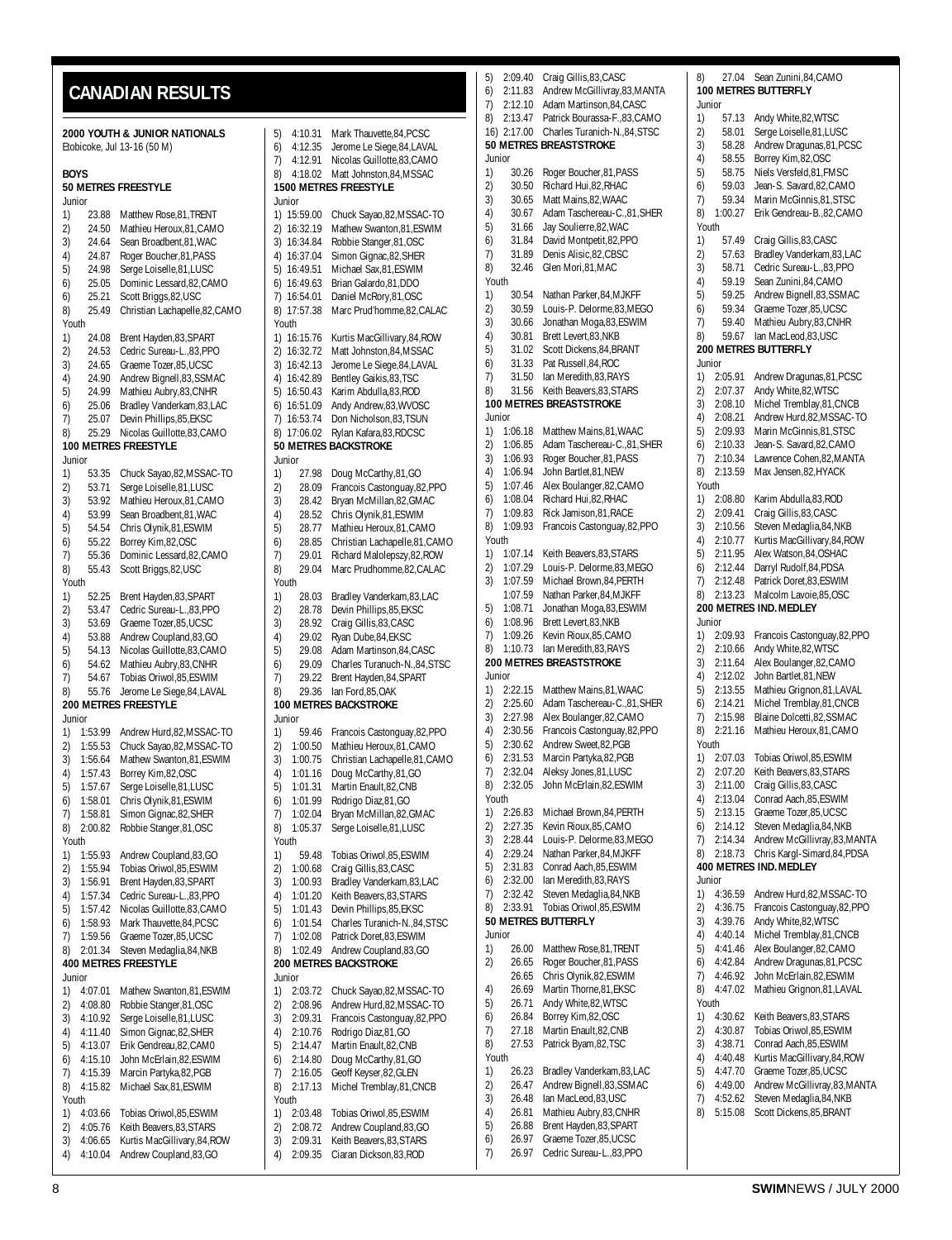**GIRLS 50 METRES FREESTYLE** Junior 27.46 Chrissy MacAulay,82,ESWIM 2) 28.05 Kelly O'Toole,82,EKSC 3) 28.63 Magda Vavak,82,STARS 4) 28.70 Loren Sweny,82,NKB 5) 28.76 Sara Richmire,82,BTSC 28.76 Elisha James,82,ROC 7) 29.01 Andrea Donohoe,82,CHENA Youth 1) 26.81 Jenna Gresdal, 84, ESWIM<br>2) 27.08 Jennifer Porenta, 85, MMS 2) 27.08 Jennifer Porenta,85,MMST<br>3) 27.13 Audrey Lacroix,83,CAMO 3) 27.13 Audrey Lacroix, 83, CAMO<br>4) 27.35 Sarah Gault. 85. CAC 4) 27.35 Sarah Gault,85,CAC 5) 27.42 Jessie Bradshaw,84,UCSC 6) 27.50 Jackie Chan,85,MSSAC-TO 7) 27.61 Laura Pomeroy, 83, OAK-TO<br>9) 27.78 Stephanie Kuhn. 85. TMSC 9) 27.78 Stephanie Kuhn,85,TMSC **100 METRES FREESTYLE** Junior 1) 59.03 Elizabeth Collins,82,ROD 2) 1:00.04 Loren Sweny,82,NKB 3) 1:01.03 Kristen Schneider,81,ROD 4) 1:01.20 Stephanie Martin,81,CASC Kelly O'Toole,82,EKSC 6) 1:01.96 Alison McKay,82,EKSC 7) 1:02.47 Shauna McNally,82,EKSC 8) 1:03.35 Elisha James,82,ROC Youth<br>1) 1) 57.70 Jenna Gresdal, 84, ESWIM<br>2) 58.46 Audrey Lacroix, 83, CAMO 2) 58.46 Audrey Lacroix,83,CAMO<br>3) 58.92 Monica Wejman,85,ESWII 3) 58.92 Monica Wejman, 85, ESWIM<br>4) 59.21 Jessie Bradshaw, 84, UCSC 4) 59.21 Jessie Bradshaw,84,UCSC 5) 59.39 Kate Plyley,85,OAK-TO 6) 59.88 Jennifer Porenta,85,MMST 7) 1:00.11 Michaela Schmidt,83,CASC 8) 1:00.35 Natalie Kiegelmann,83,BTSC **200 METRES FREESTYLE** Junior 1) 2:06.87 Lindsay Beavers,81,STARS 2) 2:07.34 Elizabeth Collins,82,ROD<br>3) 2:10.56 Kristen Schneider,81,ROD 3) 2:10.56 Kristen Schneider,81,ROD 4) 2:11.52 Alison McKay, 82, EKSC<br>5) 2:11.71 Stephanie Martin 82 CA Steohanie Martin,82,CASC 6) 2:12.14 Michelle Arakgi,82,ESWIM 7) 2:12.87 Arianne Beauchamp,82,CAMO 8) 2:13.48 Michelle Howard,82,BRANT Youth 1) 2:05.23 Audrey Lacroix,83,CAMO 2) 2:07.12 Monica Wejman,85,ESWIM 3) 2:07.53 Jenna Gresdal,84,ESWIM 4) 2:08.86 Elizabeth Wycliffe,83,EBSC<br>5) 2:09.28 Havley Doody.85.CASC 5) 2:09.28 Hayley Doody,85,CASC 6) 2:09.54 Isabelle Ascah,83,CAMO 7) 2:10.30 Katherine Telfer,84,ESWIM 8) 2:11.52 Sara McNally,84,EKSC **400 METRES FREESTYLE** Junior<br>1) 4: 1) 4:25.93 Lindsay Beavers, 81, STARS<br>2) 4:31.32 Shauna McNally 82. FKSC 2) 4:31.32 Shauna McNally,82,EKSC 3) 4:32.63 Kristy MacLennan, 82, ESWIM<br>4) 4:32.66 Kristen Schneider. 81. ROD 4) 4:32.66 Kristen Schneider,81,ROD 5) 4:35.95 Alison McKay,82,EKSC 6) 4:40.43 Michelle Arakgi,82,ESWIM 7) 4:41.26 Michelle Howard,82,BRANT 8) 4:43.58 Arianne Beauchamp,82,CAMO Youth 1) 4:27.69 Kristen Bradley,83,NEW 2) 4:29.26 Danielle Beland,84,ROW 3) 4:29.37 Sara McNally,84,EKSC 4) 4:29.74 Hayley Doody,85,CASC 5) 4:30.59 Monica Wejman,85,ESWIM 6) 4:31.14 Dominique Charron,84,PPO 7) 4:33.87 Katherine Telfer,84,ESWIM<br>8) 4:36.53 Nathalie Lacoste.84.MSSA 8) 4:36.53 Nathalie Lacoste,84,MSSAC **800 METRES FREESTYLE** Junior 1) 9:11.85 Lindsay Beavers,81,STARS 2) 9:29.24 Loren Sweny,82,NKB 3) 9:29.94 Michelle Arakgi,82,ESWIM 4) 9:33.20 Alison McKay,82,EKSC 5) 9:38.66 Michelle Howard,82,BRANT

6) 9:40.45 Jocelyn Tanner,82,ROD 7) 9:44.73 Noemie Loiselle,82,DDO 8) 9:47.26 Jennifer Catton,82,WAC Youth 1) 9:11.67 Danielle Beland,84,ROW 2) 9:14.85 Bevan Haley,87,WTSC 3) 9:14.94 Alicia Jobse,84,MANTA 4) 9:16.70 Sara McNally,84,EKSC 5) 9:19.20 Joan Bernier,84,CNCB 6) 9:19.63 Hayley Doody,85,CASC 7) 9:22.61 Alexandra Lys,85,UCSC 8) 9:23.33 Kristen Bradley,83,NEW **50 METRES BACKSTROKE** Junior 1) 31.03 Kristen Schneider,81,ROD<br>2) 31.49 Jennifer Cooper.82.LAC 2) 31.49 Jennifer Cooper,82,LAC 3) 31.74 Alexis Rieck, 82, ROW<br>4) 32.02 Kristy MacLennan.82 4) 32.02 Kristy MacLennan, 82, ESWIM<br>5) 32.24 Andrea Donohoe, 82, CHENA 5) 32.24 Andrea Donohoe,82,CHENA 6) 32.32 Kelly O'Toole, 82, EKSC<br>7) 33.43 Stephanie Martin, 82, CJ 33.43 Stephanie Martin,82,CASC Youth 1) 31.10 Jenna Gresdal,84,ESWIM 2) 31.17 Elizabeth Wycliffe,83,EBSC 3) 31.20 Katie Smith, 86, COBRA<br>4) 31.37 Amy Jacina, 84, GMAC Amy Jacina,84,GMAC 5) 31.54 Heather McIntosh, 83, LEDUC<br>6) 31.56 Randi Beaulieu, 85. MSSAC-T 6) 31.56 Randi Beaulieu,85,MSSAC-TO 7) 31.81 Andrea Shoust,85,SSMAC 8) 31.95 Tiffany Vincent,85,BRANT **100 METRES BACKSTROKE** Junior<br>1) 1 1) 1:05.58 Kristen Schneider,81,ROD 2) 1:05.59 Jennifer Cooper,82,LAC 3) 1:07.26 Alexis Rieck,82,ROW 4) 1:07.41 Elizabeth Collins,82,ROD 5) 1:08.13 Pamela Tung,81,MAC 6) 1:08.67 Shauna McNally,82,EKSC 7) 1:08.81 Arianne Beauchamp,81,CAMO 8) 1:08.93 Kristy MacLennan,82,ESWIM Youth 1) 1:04.78 Elizabeth Wycliffe,83,EBSC<br>2) 1:06.21 Jennifer Esford.83.ROW 2) 1:06.21 Jennifer Esford,83,ROW 3) 1:06.93 Amanda Gillespie, 85, PERTH<br>4) 1:06.99 Katie Smith 86 CORRA 4) 1:06.99 Katie Smith,86,COBRA 5) 1:07.79 Andrea Shoust,85,SSMAC 6) 1:07.79 Amanda MacNeill,85,ESWIM 7) 1:07.82 Erin Kardash, 85, MM<br>8) 1:07.85 Hanna Kubas 85 FKS 8) 1:07.85 Hanna Kubas,85,EKSC **200 METRES BACKSTROKE** Junior 1) 2:21.54 Jennifer Cooper,82,LAC 2) 2:21.56 Kristy MacLennan, 82, ESWIM<br>3) 2:21.64 Dominique Kennedy, 81, ROW 3) 2:21.64 Dominique Kennedy,81,ROW 4) 2:24.69 Kristen Schneider,81,ROD 5) 2:25.54 Arianne Beauchamp,81,CAMO 6) 2:26.25 Alison McKay, 82, EKSC<br>7) 2:27 48 Shauna McNally 82 EKS 7) 2:27.48 Shauna McNally,82,EKSC 8) 2:34.08 Andrea Donohoe,82,CHENA Youth<br>1) 2 2:19.07 Elizabeth Wycliffe,83,EBSC 2) 2:20.67 Jennifer Esford,83,ROW<br>3) 2:21.41 Amy Jacina.84.GMAC 3) 2:21.41 Amy Jacina,84,GMAC 4) 2:25.36 Chantal Ares,83,GO 5) 2:25.49 Andrea Shoust,85,SSMAC 6) 2:25.70 Katherine Telfer,84,ESWIM 7) 2:28.56 Marcia Bryon,83,USC 8) 2:29.44 Mallory Hoekstra,87,EKSC **50 METRES BREASTSTROKE** Rating Summary of top performances 1) 928 2:03.48 200 back M Tobias Oriwol, 85,ESWIM 4) 913 1:01.98 100 fly W Audrey Lacroix, 84,CAMO 7) 901 1:04.78 100 back W Elizabeth Wycliffe, 83,EBSC

#### Junior 1) 34.49 Christy Anderson, 82, STARS<br>2) 35.24 Chrissy MacAulay. 82. ESWIM 2) 35.24 Chrissy MacAulay,82,ESWIM 3) 35.66 Lesley Williams,82,STSC 4) 36.17 Kristy Corley,82,LAC 5) 36.27 Sandra Najar,82,LAVAL 6) 36.31 Tatjana Banjeglav,82,ESWIM 7) 36.84 Jennifer Cooper,82,LAC 8) 37.24 Ingrid von Beckman,82,PDSA Youth 1) 33.97 Laura Pomeroy, 83, OAK<br>2) 34.16 Marcy Edgecumbe. 83. FI 2) 34.16 Marcy Edgecumbe,83,EKSC 3) 34.53 Joanna Lee,84, MSSAC-TO<br>4) 34.63 Sarah Gault.85.CAC 4) 34.63 Sarah Gault, 85, CAC<br>5) 35.06 Kelly Millar, 83, OAK 5) 35.06 Kelly Millar,83,OAK 6) 35.19 Marieve De Blois,84,PPO 7) 35.24 Kim Bacon, 84, COBRA<br>8) 35.60 Meagan Sinclair, 84, CA 8) 35.60 Meagan Sinclair,84,CASC **100 METRES BREASTSTROKE** Junior 1) 1:13.25 Christy Anderson,83,STARS 2) 1:16.30 Chrissy MacAulay,82,ESWIM 3) 1:17.12 Lesley Williams,82,STSC 4) 1:17.45 Erin Dilkes,82,ROW 5) 1:17.89 Eva Reddington,82,ROW 6) 1:19.68 Sandra Najar,82,LAVAL Jaclyn Mann,82,MJKFF 8) 1:20.02 Kristy Corley,82,LAC Youth  $1$ 1) 1:13.98 Marcy Edgecumbe,83,EKSC 2) 1:15.40 Marieve De Blois,84,PPO 3) 1:16.04 Kelly Millar,83,OAK 4) 1:16.15 Kim Labbett,87,OAK 5) 1:16.37 Ariane Kich,83,GMAC 6) 1:16.59 Joanna Lee,84,MSSAC-TO 7) 1:17.86 Kim Bacon,84,COBRA 8) 1:18.25 Brooke Heath,85,TAT **200 METRES BREASTSTROKE** Junior 1) 2:41.52 Christy Anderson,82,STARS 2) 2:44.58 Lesley Williams,82,STSC<br>3) 2:46.00 Chrissy MacAulay.82.FSV 3) 2:46.00 Chrissy MacAulay,82,ESWIM<br>4) 2:47.33 Frin Dilkes.82.ROW 4) 2:47.33 Erin Dilkes,82,ROW 5) 2:48.18 Eva Reddington,82,ROW 6) 2:49.74 Susie Nieder,81,ESWIM 7) 2:49.81 Kristy Corley,81,LAC 2:50.95 Sandra Najar,82,LAVAL Youth 1) 2:38.31 Marcy Edgecumbe,83,EKSC 2) 2:40.87 Marieve De Blois,84,PPO 3) 2:42.28 Michelle Mange,87,PDSA 4) 2:42.87 Kim Labbett,87,OAK 5) 2:43.65 Kelly Timmons,86,OSC 6) 2:44.82 Elizabeth Engs,87,CAJ 7) 2:46.31 Alicia Jobse,84,MANTA 8) 2:47.04 Joanna Lee,84,MSSAC-TO **50 METRES BUTTERFLY** Junior 1) 29.15 Elizabeth Collins,82,ROD 2) 29.49 Christina Kubacki,82,OAK 3) 29.75 Kelly O'Toole, 92, EKSC<br>4) 29.91 Stephanie Martin. 82.CA 4) 29.91 Stephanie Martin,82,CASC 5) 30.10 Colleen Nuc,82,OSC 30.10 Alexis Rieck,82,ROW 7) 30.21 Jennifer Cooper,82,LAC 8) 30.71 Sara Richmire 82 BTSC Youth 1) 28.71 Michaela Schmidt,83,CASC 2) 28.96 Audrey Lacroix,83,CAMO 2) 925 2:03.72 200 back M Chuck Sayao, 82,MSSAC-TO 915 57.70 100 free W Jenna Gresdal, 85,ESWIM 913 2:07.20 200 IM M Keith Beavers, 82,STARS 6) 902 1:53.99 200 free M Andrew Hurd, 82,MSSAC-TO 8) 897 31.03 50 back W Kristen Schneider, 81,ROD 895 1:02.73 100 fly W Elizabeth Collins, 82, ROD<br>895 52.25 100 free M Brent Hayden, 83, SPART 895 52.25 100 free M Brent Hayden, 83,SPART

3) 29.35 Jessie Bradshaw,84,UCSC<br>4) 29.40 Jennifer Graf,84,ROD 4) 29.40 Jennifer Graf, 84, ROD<br>5) 29.57 Isabelle Ascah. 83. CA 5) 29.57 Isabelle Ascah,83,CAMO<br>6) 29.66 Rocio Flores,83,PPO Rocio Flores,83,PPO 7) 29.91 Valerie Tcholkayan,84,DDO 8) 30.53 Blair Holmes,86,COBRA **100 METRES BUTTERFLY** Junior 1) 1:02.73 Elizabeth Collins,82,ROD 2) 1:05.22 Emily Aubie,82,NKB 3) 1:06.39 Alexis Rieck,82,ROW 4) 1:06.55 Colleen Nuc,82,OSC 1:06.99 Pamela Tung,81,MAC<br>1:07.05 Kelly O'Toole 82 EKSC 6) 1:07.05 Kelly O'Toole,82,EKSC 7) 1:07.15 Stephanie Martin,82,CASC<br>8) 1:08.71 Michelle Howard.82.BRANI 8) 1:08.71 Michelle Howard,82,BRANT Youth 1) 1:01.98 Audrey Lacroix,83,CAMO 2) 1:03.17 Michaela Schmidt,83,CASC 3) 1:04.38 Nancy Gajos,84,ESWIM 4) 1:05.04 Amanda Gillespie,85,PERTH 5) 1:05.28 Isabelle Ascah,83,CAMO 6) 1:05.69 Valerie Tcholkayan,84,DDO 7) 1:05.72 Rocio Flores,83,PPO 8) 1:07.26 Danielle Beland,84,ROW **200 METRES BUTTERFLY Junior** 1) 2:18.36 Kristy MacLennan, 82, FSWIM 2) 2:23.86 Emily Aubie,82,NKB 3) 2:28.45 Pamela Tung,81,MAC 4) 2:28.83 Loren Sweny, 82, NKB<br>5) 2:29.78 Colleen Nuc 82.0SC 5) 2:29.78 Colleen Nuc,82,OSC 6) 2:31.28 Lindsay Meihm,82,MANTA 7) 2:31.52 Josianne Legris,82,CAMO 8) 2:32.57 Renee Kelly,81,LAC Youth 1) 2:16.10 Audrey Lacroix,83,CAMO 2) 2:18.03 Michaela Schmidt,83,CASC 3) 2:20.89 Nancy Gajos,84,ESWIM 4) 2:22.39 Joan Bernier,84,CNCB 5) 2:23.59 Danielle Beland,84,ROW 6) 2:25.07 Shannon Hackett,86,PDSA  $7)$  2:26.11 Rocio Flores, 83, PPO<br>8)  $2.2713$  Julia Guay-Racine 86 8) 2:27.13 Julia Guay-Racine,86,CAMO **200 METRES IND.MEDLEY** Junior 1) 2:24.76 Christy Anderson,82, STARS<br>2) 2:25.21 Lindsav Beavers.81. STARS 2)  $2:25.21$  Lindsay Beavers, 81, STARS<br>3)  $2:25.75$  Emily Aubie 82 NKB 2:25.75 Emily Aubie,82,NKB<br>2:26.07 Jennefer Brankovskv 4) 2:26.07 Jennefer Brankovsky,82,EYSC 5) 2:26.34 Shauna McNally,82,EKSC 6) 2:27.77 Elizabeth Collins,82,ROD 7) 2:29.32 Kristen Schneider, 81, ROD<br>8) 2:29.75 Loren Swenv. 82. NKB 2:29.75 Loren Sweny,82,NKB Youth 1) 2:21.94 Jenna Gresdal,84,ESWIM 2)  $2:22.94$  Elizabeth Wycliffe, 83, EBSC<br>3)  $2:23.39$  Marieve De Blois 84 PPO 3) 2:23.39 Marieve De Blois,84,PPO 4) 2:23.94 Michaela Schmidt,83,CASC 5) 2:25.93 Amanda Gillespie, 85, PERTH<br>6) 2:28.93 Monica Weiman. 85. FSWIM 6) 2:28.93 Monica Wejman,85,ESWIM  $7$ ) 2:28.97 Meghan Demchuk,84,ROD<br>8) 2:31.80 Marcia Brvon 83 USC 2:31.80 Marcia Bryon,83,USC **400 METRES IND.MEDLEY** Junior 1) 5:02.31 Lindsay Beavers,81,STARS 2) 5:06.35 Kristy MacLennan,82,ESWIM 3) 5:07.70 Shauna McNally,82,EKSC 4) 5:07.99 Emily Aubie,82,NKB 5) 5:14.95 Christy Anderson,83,STARS 6) 5:15.21 Alison McKay,82,EKSC 7) 5:16.58 Lesley Williams,82,STSC 8) 5:20.82 Susie Nieder,81,ESWIM Youth<br>1) 5 1) 5:02.94 Marieve De Blois,84,PPO 2) 5:06.66 Marcia Bryon,83,USC 3) 5:08.33 Amanda Gillespie,85,PERTH 5:08.33 Terra Welsh,83,MANTA 5) 5:09.01 Julie Babin,83,ESWIM 6) 5:09.24 Leah Schaab,84,UCSC 7) 5:11.67 Joan Bernier,84,CNCB 8) 5:15.33 Kelly Timmons,86,OSC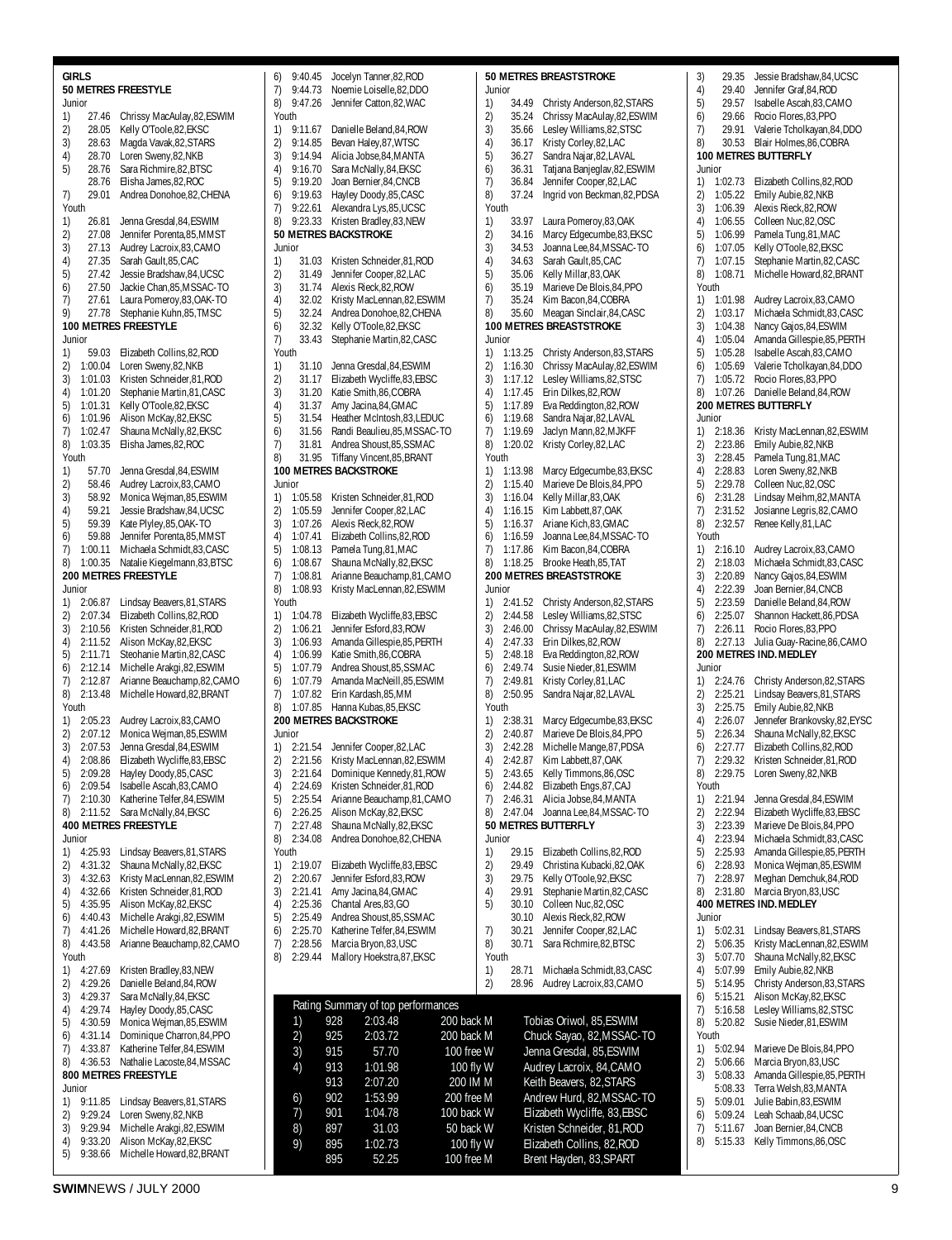## <span id="page-9-0"></span>**EUROPEAN RESULTS**

|                                                                      |                     | 2000 EUROPEAN CHAMPIONSHIPS                                                                                                                                                                                                                                                              |  |
|----------------------------------------------------------------------|---------------------|------------------------------------------------------------------------------------------------------------------------------------------------------------------------------------------------------------------------------------------------------------------------------------------|--|
| Helsinki, FIBm Jul 3-9 (50 M)<br>$\bullet \bullet$ = European record |                     |                                                                                                                                                                                                                                                                                          |  |
| $\bullet$ = Championship record                                      |                     |                                                                                                                                                                                                                                                                                          |  |
| MEN                                                                  |                     |                                                                                                                                                                                                                                                                                          |  |
| 1)                                                                   |                     | 50 METRES FREESTYLE, July 9                                                                                                                                                                                                                                                              |  |
| 2)                                                                   |                     | • 21.95 Alexander Popov, 71, RUS<br>22.35 Pieter vdHoogenband, 78, NED                                                                                                                                                                                                                   |  |
| 3)                                                                   |                     | 22.38 Lorenzo Vismara, 75, ITA                                                                                                                                                                                                                                                           |  |
| 4)                                                                   |                     | 22.54 Bartosz Kizierowski, 77, POL                                                                                                                                                                                                                                                       |  |
| 5)                                                                   |                     |                                                                                                                                                                                                                                                                                          |  |
| 6)                                                                   |                     |                                                                                                                                                                                                                                                                                          |  |
| 7)<br>8)                                                             |                     | 22.65 Indrek Sei, 72, EST<br>22.65 Indrek Sei, 72, EST<br>22.67 Stefan Nystrand, 81, SWE<br>22.85 Mark Foster, 70, GBR<br>22.86 Carsten Dehmlow, 77, GER                                                                                                                                 |  |
|                                                                      | Semi-Final, July 8  |                                                                                                                                                                                                                                                                                          |  |
| 1)                                                                   |                     | 21.98 Alexander Popov, 71, RUS                                                                                                                                                                                                                                                           |  |
| 2)                                                                   |                     | 22.31 Bartosz Kizierowski, 77, POL                                                                                                                                                                                                                                                       |  |
| 3)                                                                   |                     | 22.46 Pieter vdHoogenband, 78, NED                                                                                                                                                                                                                                                       |  |
| 4)                                                                   |                     | 22.49 Lorenzo Vismara, 75, ITA<br>22.53 Mark Foster, 70, GBR                                                                                                                                                                                                                             |  |
|                                                                      |                     |                                                                                                                                                                                                                                                                                          |  |
|                                                                      |                     |                                                                                                                                                                                                                                                                                          |  |
|                                                                      |                     |                                                                                                                                                                                                                                                                                          |  |
|                                                                      |                     |                                                                                                                                                                                                                                                                                          |  |
|                                                                      |                     |                                                                                                                                                                                                                                                                                          |  |
|                                                                      |                     |                                                                                                                                                                                                                                                                                          |  |
|                                                                      |                     |                                                                                                                                                                                                                                                                                          |  |
|                                                                      |                     |                                                                                                                                                                                                                                                                                          |  |
|                                                                      |                     | 4)<br>22.4y Lorence 2018<br>22.53 Mark Foster, 70, GBR<br>22.53 Stefan Nystrand, 81, SWE<br>7)<br>22.68 Carsten Dehmlow, 77, GER<br>22.73 Indrek Sei, 72, EST<br>9)<br>22.75 Eduardo Lorente, 71, SSP<br>22.75 Eduardo Lorente, 71, SSP<br>11)<br>2<br>23.03 Alexander Luderitz, 73, GER |  |
| 16)                                                                  |                     | 23.28 Denis Pimankov, 75, RUS                                                                                                                                                                                                                                                            |  |
|                                                                      |                     | 100 METRES FREESTYLE, July 5                                                                                                                                                                                                                                                             |  |
| 1)                                                                   |                     | 48.61 Alexander Popov,71,RUS<br>48.77 Pieter vdHoogenband,78,NED                                                                                                                                                                                                                         |  |
| 2)                                                                   |                     |                                                                                                                                                                                                                                                                                          |  |
| $\frac{3}{2}$<br>4)                                                  |                     | 49.24 Lars Frolander, 74, SWE<br>49.64 Denis Pimankov, 75, RUS                                                                                                                                                                                                                           |  |
| 5)                                                                   |                     |                                                                                                                                                                                                                                                                                          |  |
| 6)                                                                   |                     | 49.76 Romain Barnier, 76, FRA<br>49.94 Pavlo Khnykin, 69, UKR                                                                                                                                                                                                                            |  |
| 7)                                                                   |                     | 49.96 Attila Zubor, 75, HUN<br>50.07 Oleg Roukhlevitch, 74, BLR                                                                                                                                                                                                                          |  |
| 8)                                                                   |                     |                                                                                                                                                                                                                                                                                          |  |
|                                                                      | Semi-finals, July 4 |                                                                                                                                                                                                                                                                                          |  |
|                                                                      |                     | 1) • 48.34 Alexander Popov, 71, RUS<br>49.77 Lars Frolander, 74, SWE                                                                                                                                                                                                                     |  |
| 2)<br>3)                                                             |                     | 49.79 Denis Pimankov, 75, RUS                                                                                                                                                                                                                                                            |  |
| 4)                                                                   |                     | 49.80 Oleg Roukhlevitch, 74, BLR                                                                                                                                                                                                                                                         |  |
| 5)                                                                   |                     | 49.83 Romain Barnier, 76, FRA                                                                                                                                                                                                                                                            |  |
| 6)                                                                   |                     | 49.89 Pieter vdHoogenband, 78, NED<br>50.06 Attila Zubor, 75, HUN                                                                                                                                                                                                                        |  |
| 7)<br>8)                                                             |                     |                                                                                                                                                                                                                                                                                          |  |
| 9)                                                                   |                     | 50.21 Pavlo Khnykin, 69, UKR<br>50.28 Lorenzo Vismara, 75, ITA                                                                                                                                                                                                                           |  |
| 10)                                                                  |                     | 50.32 Vyacheslav Shyrshov, 79, UKR<br>50.32 Vyacheslav Shyrshov, 79, UKR<br>50.52 Frederick Bousquet, 81, FRA<br>50.55 Christian Troger, 69, GER                                                                                                                                         |  |
| 11)                                                                  |                     |                                                                                                                                                                                                                                                                                          |  |
| 12)                                                                  |                     |                                                                                                                                                                                                                                                                                          |  |
| 13)                                                                  |                     |                                                                                                                                                                                                                                                                                          |  |
|                                                                      |                     | 14) 50.59 Johan Kenkhuis, 80, NED<br>15) 50.85 Eduardo Lorente, 77, ESP<br>16) 51.37 Rolandas Gimbutis, 81, LTU                                                                                                                                                                          |  |
|                                                                      |                     |                                                                                                                                                                                                                                                                                          |  |
|                                                                      |                     | 200 METRES FREESTYLE, July 7                                                                                                                                                                                                                                                             |  |
|                                                                      |                     | 1) 1:47.31 Massi Rosolino, 78, ITA                                                                                                                                                                                                                                                       |  |
| 2)                                                                   | 1:47.62             | Pieter vdHoogenband, 78, NED                                                                                                                                                                                                                                                             |  |
| 3)                                                                   | 1:49.54<br>1:50.18  | Paul Palmer, 74, GBR<br>Kvetoslav Svoboda, 82, CZE                                                                                                                                                                                                                                       |  |
| 4)<br>5)                                                             | 1:50.35             | Stefan Herbst, 78, GER                                                                                                                                                                                                                                                                   |  |
| 6)                                                                   | 1:51.38             | Andrei Kapralov, 80, RUS                                                                                                                                                                                                                                                                 |  |
| 7)                                                                   | 1:51.44             | Jacob Carstensen, 78, DEN                                                                                                                                                                                                                                                                |  |
| 8)                                                                   | 1:52.29             | Orn Arnarson, 81, ISL                                                                                                                                                                                                                                                                    |  |
|                                                                      | Semi-finals, July 6 |                                                                                                                                                                                                                                                                                          |  |
| 1)                                                                   | 1:47.53             | Massi Rosolino, 78, ITA                                                                                                                                                                                                                                                                  |  |
| 2)<br>3)                                                             | 1:49.35<br>1:49.84  | Pieter vdHoogenband, 78, NED<br>Paul Palmer, 74, GBR                                                                                                                                                                                                                                     |  |
| 4)                                                                   | 1:50.61             | Kvetoslav Svoboda, 82, CZE                                                                                                                                                                                                                                                               |  |
| 5)                                                                   | 1:50.65             | Jacob Carstensen, 78, DEN                                                                                                                                                                                                                                                                |  |
| 6)                                                                   | 1:50.68             | Andrei Kapralov, 80, RUS                                                                                                                                                                                                                                                                 |  |
| 7)                                                                   | 1:50.95             | Stefan Herbst, 78, GER                                                                                                                                                                                                                                                                   |  |
| 8)                                                                   | 1:51.36<br>1:51.54  | Orn Arnarson, 81, ISL                                                                                                                                                                                                                                                                    |  |
| 9)<br>10)                                                            | 1:51.79             | Martijn Zuijdweg, 76, NED<br>Dimitri Chernyshev, 75, RUS                                                                                                                                                                                                                                 |  |
| 11)                                                                  | 1:51.90             | Andrea Beccari, 78, ITA                                                                                                                                                                                                                                                                  |  |
| 12)                                                                  | 1:52.01             | Dominic Matuzewicz, 78, POL                                                                                                                                                                                                                                                              |  |
| 13)                                                                  | 1:52.03             | Hugo Viart, 79, FRA                                                                                                                                                                                                                                                                      |  |
| 14)                                                                  | 1:52.45             | Javier Botello, 76, ESP                                                                                                                                                                                                                                                                  |  |
| 15)                                                                  | 1:52.73             | Henrik Andersen, 77, DEN                                                                                                                                                                                                                                                                 |  |
| 16)                                                                  | 1:52.93             | Valeriy Khouroshvili, 79, BLR<br>400 METRES FREESTYLE, July 3                                                                                                                                                                                                                            |  |
| 1)                                                                   |                     | 3:48.56 Emiliano Brembilla, 78, ITA                                                                                                                                                                                                                                                      |  |
| 2)                                                                   |                     | 3:48.69 Dragos Coman, 80, ROM                                                                                                                                                                                                                                                            |  |

| 3)         | 3:50.97             | Paul Palmer, 74, GBR                                                                  |
|------------|---------------------|---------------------------------------------------------------------------------------|
| 4)         | 3:54.70             | Massi Rosolino, 78, ITA                                                               |
| 5)         | 3:55.42             | Vlastimil Burda, 75, CZE                                                              |
|            | 3:55.47             |                                                                                       |
| 6)         |                     | Dimitri Koptour, 78, BLR                                                              |
| 7)         | 3:56.31             | Frederik Hviid, 74, ESP                                                               |
| 8)         | 3:57.35             | Heiko Hell,80,GER                                                                     |
|            |                     | 1500 METRES FREESTYLE, July 7                                                         |
| 1)         | 15:05.31            | Igor Chervynskiy,81,UKR                                                               |
| 2)         | 15:06.42            | Emiliano Brembilla, 78, ITA                                                           |
| 3)         | 15:10.97            | Dragos Coman, 80, ROM                                                                 |
| 4)         | 15:13.77            | Christian Minotti, 80, ITA                                                            |
| 5)         | 15:17.11            | Frederik Hviid, 74, ESP                                                               |
|            | 15:22.26            | Teo Edo, 79, ESP                                                                      |
| 6)<br>7)   | 15:24.27            | Igor Snitko, 78, UKR                                                                  |
| 8)         | 15:24.39            | Hannes Kalteis, 82, AUT                                                               |
|            |                     |                                                                                       |
|            |                     | <b>50 METRES BACKSTROKE</b> , July 6                                                  |
| 1)         | $\cdot$ 25.60       | Stev Theloke, 78, GER                                                                 |
| 2)         | 25.61               | Darius Grigalionis, 77, LTU                                                           |
| 3)         |                     | 26.00 David Ortega, 79, ESP                                                           |
| 4)         | 26.02               | Sebastian Halgasch, 80, GER                                                           |
| 5)         | 26.13               | Derya Buyukuncu, 76, TUR                                                              |
| 6)         | 26.13               | Nuno Laurentino, 75, POR                                                              |
| 7)         | 26.17               | Mindaugas Spokas, 75, LTU                                                             |
| 8)         | 26.33               | Neil Willey, 76, GBR                                                                  |
|            | Semi-finals, July 5 |                                                                                       |
| 1)         | 25.73               | Stev Theloke,78,GER                                                                   |
| 2)         | 25.84               | David Ortega, 79, ESP                                                                 |
| 3)         | 25.84               | Darius Grigalionis, 77, LTU                                                           |
| 4)         |                     | 26.00 Derya Buyukuncu, 76, TUR                                                        |
| 5)         | 26.06               | Sebastian Halgasch, 80, GER                                                           |
|            |                     |                                                                                       |
| 6)         | 26.12               | Mindaugas Spokas, 75, LTU                                                             |
| 7)         |                     | 26.31 Neil Willey, 76, GBR                                                            |
| 8)         | 26.36               | Nuno Laurentino, 75, POR                                                              |
| 9)         | 26.36               | Tom E. Karlsen, 74, NOR                                                               |
| 10)        |                     | 26.43 Peter Horvath, 74, HUN                                                          |
| 11)        |                     | 26.48 Pavel Lagoun, 79, BLR                                                           |
| 12)        |                     | 26.70 Blaz Medvesek, 80, SLO                                                          |
| 13)        | 26.76               | Ante Maskovic, 79, CRO                                                                |
| 14)        | 26.83               | Martin Viilep, 81, EST                                                                |
| 15)        | 26.87               | Jakob Andersen, 77, DEN                                                               |
|            |                     | 100 METRES BACKSTROKE, July 4                                                         |
| 1)         | 55.50               | David Ortega, 79, ESP                                                                 |
| 2)         | 55.64               | Volodymyr Nikolaychuk, 75, UKR                                                        |
|            |                     |                                                                                       |
|            |                     |                                                                                       |
| 3)         | 55.84               | Derya Buyukuncu, 76, TUR                                                              |
| 4)         | 55.94               | Eithan Urbach, 77, ISR                                                                |
| 5)         | 56.00               | Gordan Kozulj, 76, CRO                                                                |
| 6)         |                     | 56.10 Marko Strahija, 75, CRO                                                         |
| 7)         | 56.15               | Emanuele Merisi, 72, ITA                                                              |
| 8)         |                     | 56.17 Peter Horvath, 74, HUN                                                          |
|            | Semi-finals, July 3 |                                                                                       |
| 1)         | 55.64               | Eithan Urbach, 77, ISR                                                                |
| 2)         | 55.67               |                                                                                       |
|            |                     | Volodymyr Nikolaychuk, 75, UKR                                                        |
| 3)         |                     | 55.69 Marko Strahija, 75, CRO                                                         |
| 4)         | 55.88               | Gordan Kozulj, 76, CRO                                                                |
| 5)         | 56.07               | Peter Horvath, 74, HUN                                                                |
| 6)         | 56.13               | Emanuele Merisi, 72, ITA                                                              |
| 7)         |                     |                                                                                       |
| 8)         |                     | 56.18 David Ortega, 79, ESP<br>56.28 Derya Buyukuncu, 76,<br>Derya Buyukuncu, 76, TUR |
| 9)         | 56.29               | Stev Theloke, 78, GER                                                                 |
| 10)        | 56.44               | Arunas Savickas, 75, LTU                                                              |
| 11)        | 56.47               | Bartosz Kizierowski, 77, POL                                                          |
| 12)        | 56.49               | Razvan Florea, 80, ROM                                                                |
| 13)        | 56.61               | Vladislav Aminov, 77, RUS                                                             |
| 14)        | 56.63               | Miroslav Machovic, 76, SVK                                                            |
| 15)        | 56.68               | Luis A. Laera, 71, ITA                                                                |
| 16)        | 57.65               | Mattias Ohlin,78,SWE                                                                  |
|            |                     | 200 METRES BACKSTROKE, July 8                                                         |
| 1)         | 1:58.62             | Gordan Kozulj, 76, CRO                                                                |
| 2)         | 2:00.02             | Emanuele Merisi, 72, ITA                                                              |
| 3)         | 2:00.32             | Yoav Gath, 80, ISR                                                                    |
| 4)         | 2:00.93             | Volodymyr Nikolaychuk, 75, UKR                                                        |
|            |                     |                                                                                       |
| 5)         | 2:01.11             | Razvan Florea, 80, ROM                                                                |
| 6)         | 2:01.15             | Marko Strahija,75,CRO                                                                 |
| 7)         | 2:01.39             | Mirko Mazzari,75,ITA                                                                  |
| 8)         | 2:02.77             | Miroslav Machovic, 76, SVK                                                            |
|            | Semi-finals, July 7 |                                                                                       |
| 1)         | 2:00.00             | Gordan Kozulj,76,CRO                                                                  |
| 2)         | 2:00.20             | Volodymyr Nikolaychuk, 75, UKR                                                        |
| 3)         | 2:00.20             | Yoav Gath, 80, ISR                                                                    |
| 4)         | 2:00.45             | Emanuele Merisi, 72, ITA                                                              |
| 5)         | 2:00.67             | Marko Strahija,75,CRO                                                                 |
| 6)         | 2:01.47             | Razvan Florea,80,ROM                                                                  |
| 7)         | 2:01.71             | Mirko Mazzari, 75, ITA                                                                |
| 8)         | 2:01.72             | Miroslav Machovic, 76, SVK                                                            |
| 9)         | 2:02.04             | Blaz Medvesek, 80, SLO                                                                |
| 10)<br>11) | 2:02.09<br>2:02.32  | Vladimir Selkov, 71, RUS<br>Guillermo Mediano, 76, ESP                                |

|            |                     | 12) 2:02.87 Vladislav Aminov, 77, RUS<br>13) 2:03.49 Mario Carvalho, 78, POR<br>14) 2:03.62 Jorge Sanchez, 77, ESP<br>15) 2:04.89 Arunas Savickas, 75, LTU<br>16) 2:04.89 Arunas Savickas, 75, LTU                                           |
|------------|---------------------|----------------------------------------------------------------------------------------------------------------------------------------------------------------------------------------------------------------------------------------------|
|            |                     | 50 METRES BREASTSTROKE, July 7                                                                                                                                                                                                               |
|            |                     |                                                                                                                                                                                                                                              |
|            |                     |                                                                                                                                                                                                                                              |
|            |                     |                                                                                                                                                                                                                                              |
|            |                     |                                                                                                                                                                                                                                              |
|            |                     |                                                                                                                                                                                                                                              |
|            |                     |                                                                                                                                                                                                                                              |
|            |                     | France Software March 2007<br>27.75 Mark Warnecke, 70, GER<br>27.75 Mark Warnecke, 70, GER<br>27.91 Remo Lutolf, 80, SUI<br>28.32 Domenico Fioraward, 70, FIN<br>6) 28.36 Daniel Malek, 73, CZE<br>70 28.38 Dmytro Kraevskiy, 72, UKR<br>70  |
|            | Semi-finals, July 6 |                                                                                                                                                                                                                                              |
|            |                     |                                                                                                                                                                                                                                              |
|            |                     |                                                                                                                                                                                                                                              |
|            |                     |                                                                                                                                                                                                                                              |
|            |                     |                                                                                                                                                                                                                                              |
|            |                     |                                                                                                                                                                                                                                              |
|            |                     |                                                                                                                                                                                                                                              |
|            |                     |                                                                                                                                                                                                                                              |
|            |                     |                                                                                                                                                                                                                                              |
|            |                     |                                                                                                                                                                                                                                              |
|            |                     |                                                                                                                                                                                                                                              |
|            |                     |                                                                                                                                                                                                                                              |
|            |                     |                                                                                                                                                                                                                                              |
|            |                     | Semi-finals, July 6<br>29.12 Remo Lutolf, 80, SUI<br>29.12 Remo Lutolf, 80, SUI<br>29.23 Mark Warnecke, 70, GER<br>23.20 Dmytro Kraevskiy, 72, UKR<br>28.32 Jarno Pihlava, 78, FIN<br>28.32 Jarno Pihlava, 78, FIN<br>29.46 Daniel Malek, 73 |
|            |                     | 100 METRES BREASTSTROKE, July 4                                                                                                                                                                                                              |
|            |                     | 10 WE THE SPIERREAST STRUCK Jury<br>11 1:02.02 Domenico Fioravanti, 77, ITA<br>22 1:02.07 Jamo Pihlava, 78, FIN<br>33 1:02.52 Daniel Malek, 73, CZE<br>51 1:02.52 Hugues Dubek, 73, CZE<br>61 1:02.54 Patrick Schmollinger, 73, AUT<br>71    |
|            |                     |                                                                                                                                                                                                                                              |
|            |                     |                                                                                                                                                                                                                                              |
|            |                     |                                                                                                                                                                                                                                              |
|            |                     |                                                                                                                                                                                                                                              |
|            |                     |                                                                                                                                                                                                                                              |
|            | Semi-finals, July 3 |                                                                                                                                                                                                                                              |
|            |                     |                                                                                                                                                                                                                                              |
|            |                     |                                                                                                                                                                                                                                              |
|            |                     |                                                                                                                                                                                                                                              |
|            |                     |                                                                                                                                                                                                                                              |
|            |                     |                                                                                                                                                                                                                                              |
|            |                     |                                                                                                                                                                                                                                              |
|            |                     |                                                                                                                                                                                                                                              |
|            |                     |                                                                                                                                                                                                                                              |
|            |                     |                                                                                                                                                                                                                                              |
|            |                     |                                                                                                                                                                                                                                              |
|            |                     |                                                                                                                                                                                                                                              |
|            |                     |                                                                                                                                                                                                                                              |
|            |                     | Semi-finals, July 3<br>10 1.01.68 Jamo Pihlava, 78, FIN<br>10 1.01.68 Jamo Pihlava, 78, FIN<br>20 110.215 Dimitri Komornikov, 81, RUS<br>3 1.02.16 Oleg Lisogor, 79, UKR<br>4) 1.02.34 Mark Warnecke, 70, GER<br>5 102.41 Daniel Malek, 73   |
|            |                     | 200 METRES BREASTSTROKE, July 6                                                                                                                                                                                                              |
|            |                     | 1) 2:13.09 Dimitri Komornikov,81,RUS                                                                                                                                                                                                         |
| 2)         | 2:14.87             | Domenico Fioravanti, 77, ITA                                                                                                                                                                                                                 |
| 3)         | 2:15.07             | Max Podoprigora,78,AUT                                                                                                                                                                                                                       |
| 4)<br>5)   | 2:16.29<br>2:16.30  | Alexander Goukov, 72, BLR<br>Valeri Kalmikovs, 73, LAT                                                                                                                                                                                       |
| 6)         | 2:16.44             | Martin Gustavsson, 80, SWE                                                                                                                                                                                                                   |
| 7)         | 2:16.59             | Jose Couto, 78, POR                                                                                                                                                                                                                          |
| 8)         | 2:17.20             | Davide Rummolo, 77, ITA                                                                                                                                                                                                                      |
|            | Semi-finals, July 5 |                                                                                                                                                                                                                                              |
| 1)<br>2)   | 2:15.41<br>2:15.81  | Dimitri Komornikov, 81, RUS<br>Jose Couto, 78, POR                                                                                                                                                                                           |
| 3)         | 2:15.94             | Max Podoprigora, 78, AUT                                                                                                                                                                                                                     |
| 4)         | 2:16.06             | Davide Rummolo, 77, ITA                                                                                                                                                                                                                      |
| 5)         | 2:16.09             | Domenico Fioravanti, 77, ITA                                                                                                                                                                                                                 |
| 6)         |                     | 2:16.10 Martin Gustavsson,80,SWE                                                                                                                                                                                                             |
| 7)<br>8)   | 2:16.28<br>2:16.58  | Alexander Goukov, 72, BLR<br>Valeri Kalmikovs, 73, LAT                                                                                                                                                                                       |
| 9)         | 2:16.66             | Andrei Ivanov, 76, RUS                                                                                                                                                                                                                       |
| 10)        | 2:16.83             | Marek Krawczyk, 76, POL                                                                                                                                                                                                                      |
| 11)        | 2:17.15             | Daniel Malek, 73, CZE                                                                                                                                                                                                                        |
| 12)        | 2:17.35             | Tal Shtricker, 79, ISR                                                                                                                                                                                                                       |
| 13)<br>14) | 2:17.39<br>2:17.91  | Patrick Schmollinger, 73, AUT<br>Benno Kuipers, 74, NED                                                                                                                                                                                      |
| 15)        | 2:17.97             | Filip Wronski, 79, POL                                                                                                                                                                                                                       |
| 16)        | 2:20.09             | Marc Capdevila, 74, ESP                                                                                                                                                                                                                      |
|            |                     | 50 METRES BUTTERFLY, July 4                                                                                                                                                                                                                  |
|            |                     |                                                                                                                                                                                                                                              |
| 1)<br>2)   | •23.88<br>23.96     | Jere Hard, 78, FIN<br>Lars Frolander, 74, SWE                                                                                                                                                                                                |

| 4)  |                                | 24.10 Joris Keizer, 79, NED                                                                                                                                   |
|-----|--------------------------------|---------------------------------------------------------------------------------------------------------------------------------------------------------------|
| 5)  |                                |                                                                                                                                                               |
| 6)  |                                |                                                                                                                                                               |
| 7)  |                                | 24.22 Pieter vdHoogenband, 78, NED<br>24.36 Thomas Rupprath, 77, GER<br>24.45 Indrek Sei, 72, EST                                                             |
| 8)  | 24.65                          | Tero Valimaa, 78, FIN                                                                                                                                         |
|     | Semi-finals, July 3            |                                                                                                                                                               |
| 1)  |                                | 23.97 Jere Hard, 78, FIN                                                                                                                                      |
| 2)  |                                |                                                                                                                                                               |
| 3)  |                                | 24.12 Lars Frolander, 74, SWE<br>24.26 Pieter vdHoogenband, 78, NED                                                                                           |
| 4)  |                                | 24.31 Joris Keizer, 19, NED<br>24.36 Thomas Rupprath, 77, GER                                                                                                 |
| 5)  |                                |                                                                                                                                                               |
| 6)  |                                | 24.46 Mark Foster, 70, GBR                                                                                                                                    |
| 7)  |                                | 24.48 Tero Valimaa, 78, F<br>24.54 Indrek Sei, 72, EST<br>Tero Valimaa, 78, FIN                                                                               |
| 8)  |                                |                                                                                                                                                               |
| 9)  |                                | 24.59 Javier Noriega, 80, ESP                                                                                                                                 |
| 10) |                                | 24.59 Pavlo Khnykin, 69, UKR<br>24.61 Daniel Carlsson, 76, SWE<br>24.74 Fabian Friedrich, 80, GER<br>24.76 Karel Novy, 80, SUI                                |
| 11) |                                |                                                                                                                                                               |
| 12) |                                |                                                                                                                                                               |
| 13) |                                |                                                                                                                                                               |
| 14) | 24.79                          | Vlastimil Havlicek, 72, CZE                                                                                                                                   |
| 15) | 24.83                          | Andriy Serdinov, 82, UKR                                                                                                                                      |
| 16) |                                | 25.02 Luca Belfiore, 73, ITA                                                                                                                                  |
|     |                                | 100 METRES BUTTERFLY. July 8                                                                                                                                  |
| 1)  | $\cdots$ 52.23                 | Lars Frolander, 74, SWE                                                                                                                                       |
| 2)  | 53.38                          | Thomas Rupprath, 77, GER                                                                                                                                      |
| 3)  |                                | James Hickman, 76, GBR                                                                                                                                        |
| 4)  |                                | 53.44 James Hickman, 76, GBI<br>53.56 Ioan Gherghel, 78, ROM                                                                                                  |
| 5)  | 53.65                          | Andriy Serdinov, 82, UKR                                                                                                                                      |
| 6)  | 53.71                          | Joris Keizer,79,NED                                                                                                                                           |
| 7)  | 54.22                          | Tero Valimaa,78,FIN                                                                                                                                           |
| 8)  | 54.32                          | Jere Hard, 78, FIN                                                                                                                                            |
|     | Semi-finals. July 7            |                                                                                                                                                               |
| 1)  |                                | 52.94 Lars Frolander, 74, SWE                                                                                                                                 |
| 2)  |                                | James Hickman, 76, GBR                                                                                                                                        |
| 3)  | 53.19<br>53.30                 | Thomas Rupprath, 77, GER                                                                                                                                      |
| 4)  | 53.64                          | Joris Keizer, 79, NED                                                                                                                                         |
| 5)  | 53.65                          | Andriy Serdinov,82,UKR                                                                                                                                        |
| 6)  | 53.80                          | Tero Valimaa, 78, FIN                                                                                                                                         |
| 7)  | 53.81                          | Jere Hard, 78, FIN                                                                                                                                            |
| 8)  |                                | 53.91 Ioan Gherghel, 78, ROM                                                                                                                                  |
| 9)  |                                | 33.91 Toal Gilegier, 76, ROM<br>53.99 Christian Keller, 72, GER<br>54.04 Marcin Kaczmarek, 77, POL<br>54.26 Anatoli Poliakov, 80, RUS                         |
| 10) |                                |                                                                                                                                                               |
| 11) |                                |                                                                                                                                                               |
| 12) | 54.28                          | Jan Vitazka, 77, CZE                                                                                                                                          |
| 13) | 54.46                          | Stefan Aartsen, 75, NED                                                                                                                                       |
| 14) | 54.50                          | Peter Mankoc, 78, SLO                                                                                                                                         |
| 15) |                                | 54.84 Dino Urgias, 77, ITA                                                                                                                                    |
| 16) | 55.69                          | Simao Morgado, 79, POR                                                                                                                                        |
|     |                                | 200 METRES BUTTERFLY, July 6                                                                                                                                  |
| 1)  | 1:56.73                        | Anatoli Poliakov, 80, RUS                                                                                                                                     |
| 2)  | 1:58.44                        | James Hickman, 76, GBR                                                                                                                                        |
| 3)  | 1:58.54                        | Ioan Gherghel, 78, ROM                                                                                                                                        |
| 4)  |                                | 1:58.54 Idah Griefgrei, 78, ROI<br>1:59.24 Sergiy Fesenko, 82, UI<br>1:59.47 David Abrard, 76, FRA<br>1:59.83 Jorge Perez, 72, ESP<br>Sergiy Fesenko, 82, UKR |
| 5)  |                                |                                                                                                                                                               |
| 6)  |                                |                                                                                                                                                               |
| 7)  | 1:59.98                        | Chris-C. Bremer, 71, GER<br>Yann de Fabrique, 73, FRA                                                                                                         |
| 8)  | 2:00.00<br>Semi-finals, July 5 |                                                                                                                                                               |
| 1)  |                                | 1:58.52 Anatoli Poliakov, 80, RUS                                                                                                                             |
| 2)  | 1:58.68                        | James Hickman, 76, GBR                                                                                                                                        |
| 3)  | 1:59.55                        | Ioan Gherghel, 78, ROM                                                                                                                                        |
| 4)  | 1:59.67                        | Jorge Perez, 72, ESP                                                                                                                                          |
| 5)  | 1:59.74                        | Yann de Fabrique,73,FRA                                                                                                                                       |
| 6)  | 2:00.08                        | Chris-C. Bremer, 71, GER                                                                                                                                      |
| 7)  | 2:00.10                        | Sergiy Fesenko, 82, UKR                                                                                                                                       |
| 8)  | 2:00.14                        | David Abrard, 76, FRA                                                                                                                                         |
| 9)  | 2:00.38                        | Vesa Hanski,73,FIN                                                                                                                                            |
| 10) | 2:00.57                        | Denis Pankratov, 74, RUS                                                                                                                                      |
| 11) | 2:00.78                        | David Kolozar, 81, HUN                                                                                                                                        |
| 12) | 2:00.83                        | Yoav Meiri,75,ISR                                                                                                                                             |
| 13) | 2:00.87                        | Massi Eroli, 76, ITA                                                                                                                                          |
| 14) | 2:01.59                        | Andrea Oriana,73,ITA                                                                                                                                          |
| 15) | 2:01.62                        | Tero Valimaa, 78, FIN                                                                                                                                         |
| 16) | 2:01.89                        | Michael Windisch, 76, AUT                                                                                                                                     |
|     |                                | 200 METRES IND. MEDLEY, July 5                                                                                                                                |
| 1)  | 2:00.62                        | Massi Rosolino, 78, ITA                                                                                                                                       |
| 2)  | 2:02.02                        | Christian Keller, 72, GER                                                                                                                                     |
| 3)  | 2:02.06                        | Xavier Marchand, 73, FRA                                                                                                                                      |
| 4)  | 2:02.44                        | Cezar Badita, 79, ROM                                                                                                                                         |
| 5)  | 2:02.79                        | Jordi Carrasco, 75, ESP                                                                                                                                       |
| 6)  | 2:02.81                        | Istvan Bathazi, 78, HUN                                                                                                                                       |
| 7)  | 2:03.73                        | Marcel Wouda, 72, NED                                                                                                                                         |
| 8)  | 2:05.46                        | James Hickman, 76, GBR                                                                                                                                        |
|     | Semi-finals, July 4            |                                                                                                                                                               |
| 1)  | 2:02.06                        | Massi Rosolino, 78, ITA                                                                                                                                       |
| 2)  | 2:02.34                        | Marcel Wouda, 72, NED                                                                                                                                         |
| 3)  | 2:02.51                        | Xavier Marchand, 73, FRA                                                                                                                                      |

| 4)     | 2:02.78 | Cezar Badita, 79, ROM                                                    |
|--------|---------|--------------------------------------------------------------------------|
|        |         |                                                                          |
| 5)     | 2:02.98 | Christian Keller, 72, GER                                                |
| 6)     |         | 2:03.08 James Hickman, 76, GBR                                           |
| 7)     |         | 2:03.56 Istvan Bathazi, 78, HUN                                          |
| 8)     |         |                                                                          |
| 9)     |         | 2:03.57 Jordi Carrasco, 75, ESP<br>2:03.71 Brenton Cabello, 81, ESP      |
| 10)    |         | 2:04.02 Peter Mankoc, 78, SLO                                            |
|        |         |                                                                          |
| 11)    |         | 2:04.80 Jani Sievinen, 74, FIN                                           |
| 12)    |         | 2:05.23 Lionel Moreau, 74, FRA                                           |
| 13)    |         | 2:05.25 Artem Goncharenko, 79, UKR                                       |
| 14)    |         | 2:05.42 Jan Vitazka, 77, CZE                                             |
| 15)    |         | 2:05.44 Ioannis Kokkodis,81,GRE                                          |
| 16)    | 2:05.95 | Jens Kruppa, 76, GER                                                     |
|        |         | 400 METRES IND.MEDLEY, July 9                                            |
|        |         |                                                                          |
| 1)     | 4:18.51 | Istvan Bathazi, 78, HUN                                                  |
| 2)     | 4:19.42 | Cezar Badita, 79, ROM                                                    |
| 3)     | 4:20.50 | Johan Le Bihan, 79, FRA                                                  |
| 4)     |         | 4:20.89 Michael Halika, 78, ISR                                          |
| 5)     |         | 4:22.61 Alessio Boggiatto, 81, ITA                                       |
| 6)     |         | 4:24.30 Kurt Bohm, 80, GER                                               |
|        |         |                                                                          |
| 7)     |         | 4:24.31 Massi Eroli, 76, ITA<br>4:25.81 Yves Platel, 79, SUI             |
| 8)     |         |                                                                          |
|        |         | 4X100 MEDLEY RELAY, July 9                                               |
| 1)     |         | 3:39.29 Russia, RUS                                                      |
|        |         | 55.89 Vladislav Aminov                                                   |
|        |         | 1:01.98 Dimitri Konornikov                                               |
|        |         |                                                                          |
|        |         |                                                                          |
|        |         | 52.91 Dimitri Chernyshev<br>48.51 Alexander Popov<br>3:40.43 Sweden, SWE |
| 2)     |         | 57.20 Matthias Ohlin                                                     |
|        |         |                                                                          |
|        |         | 1:02.36 Martin Gustavsson                                                |
|        |         | 51.75 Lars Frolander                                                     |
|        |         | 49.12 Stefan Nystra<br>3:40.91 Ukraine,UKR<br>Stefan Nystrand            |
| 3)     |         |                                                                          |
|        |         | 56.10 Volodymyr Nikolaychuk                                              |
|        |         | 1:01.38 Oleg Lisogor                                                     |
|        |         |                                                                          |
|        |         | 53.87 Andrey Serdinov                                                    |
|        |         | 49.56 Pavlo Khnykhin                                                     |
| 4)     |         | 3:41.37 Finland, FIN                                                     |
| 5)     |         | 3:41.88 Italy, ITA                                                       |
| 6)     | 3:42.65 | Spain, ESP                                                               |
| $\eta$ | 3:43.17 | Switzerland, SUI                                                         |
| 8)     |         | 3:43.48 Israel, ISR                                                      |
|        |         |                                                                          |
|        |         |                                                                          |
|        |         | 4X100 FREE RELAY, July 3                                                 |
| 1)     |         |                                                                          |
|        |         | 3:18.75 Russia, RUS<br>50.07 Denis Pimankov                              |
|        |         | 50.20 Dimitri Chernyshev                                                 |
|        |         | 49.69 Andrei Kapralov                                                    |
|        |         | 48.79 Alexander Popov                                                    |
| 2)     |         | 3:19.16 Germany, GER                                                     |
|        |         |                                                                          |
|        |         |                                                                          |
|        |         | 50.65 Stefan Herbst<br>49.52 Lars Conrad                                 |
|        |         |                                                                          |
|        |         | Stephan Kunzelmann                                                       |
| 3)     |         | 49.48 Christian Troger<br>49.51 Stephan Kunzeln<br>3:20.37 France, FRA   |
|        |         | 49.54 Romain Barnier                                                     |
|        |         | 50.34 Nicolas Kintz                                                      |
|        | 50.88   | Hugo Viart                                                               |
|        |         |                                                                          |
|        | 49.61   | Frederic Bousquet                                                        |
| 4)     | 3:20.39 | Italy, ITA                                                               |
| 5)     | 3:21.70 | Ukraine, UKR                                                             |
| 6)     | 3:22.56 | Belarus, BLR                                                             |
| 7)     | 3:23.57 | Finland.FIN                                                              |
| 8)     | 3:25.21 | Israel, ISR                                                              |
|        |         | 4X200 FREE RELAY, July 8                                                 |
| 1)     | 7:16.52 | Italy, ITA                                                               |
|        | 1:47.58 | Massimiliano Rosolino                                                    |
|        | 1:49.52 | Matteo Pellicciari                                                       |
|        | 1:49.35 | Simone Cercato                                                           |
|        |         |                                                                          |
|        | 1:50.07 | Emiliano Brembilla                                                       |
| 2)     | 7:18.96 | Germany, GER                                                             |
|        | 1:50.30 | Michael Kiedel                                                           |
|        | 1:49.85 | Christian Keller                                                         |
|        | 1:49.36 | Stefan Herbst                                                            |
|        | 1:49.45 | Stefan Pohl                                                              |
| 3)     | 7:19.91 | Netherlands, NED                                                         |
|        | 1:51.50 | Martijn Zuijdweg                                                         |
|        | 1:50.33 | Marcel Wouda                                                             |
|        | 1:52.03 | Mark van der Zijden                                                      |
|        | 1:46.05 | Pieter vdHoogenband                                                      |
|        |         |                                                                          |
| 4)     |         | 7:20.65 Russia, RUS                                                      |
| 5)     |         | 7:21.81 Romania, ROM                                                     |
| 6)     |         | 7:26.68 Denmark, DEN                                                     |
| 7)     |         | 7:26.77 Belarus, BLR                                                     |
| 8)     |         | 7:28.17 Ukraine,UKR                                                      |
|        |         |                                                                          |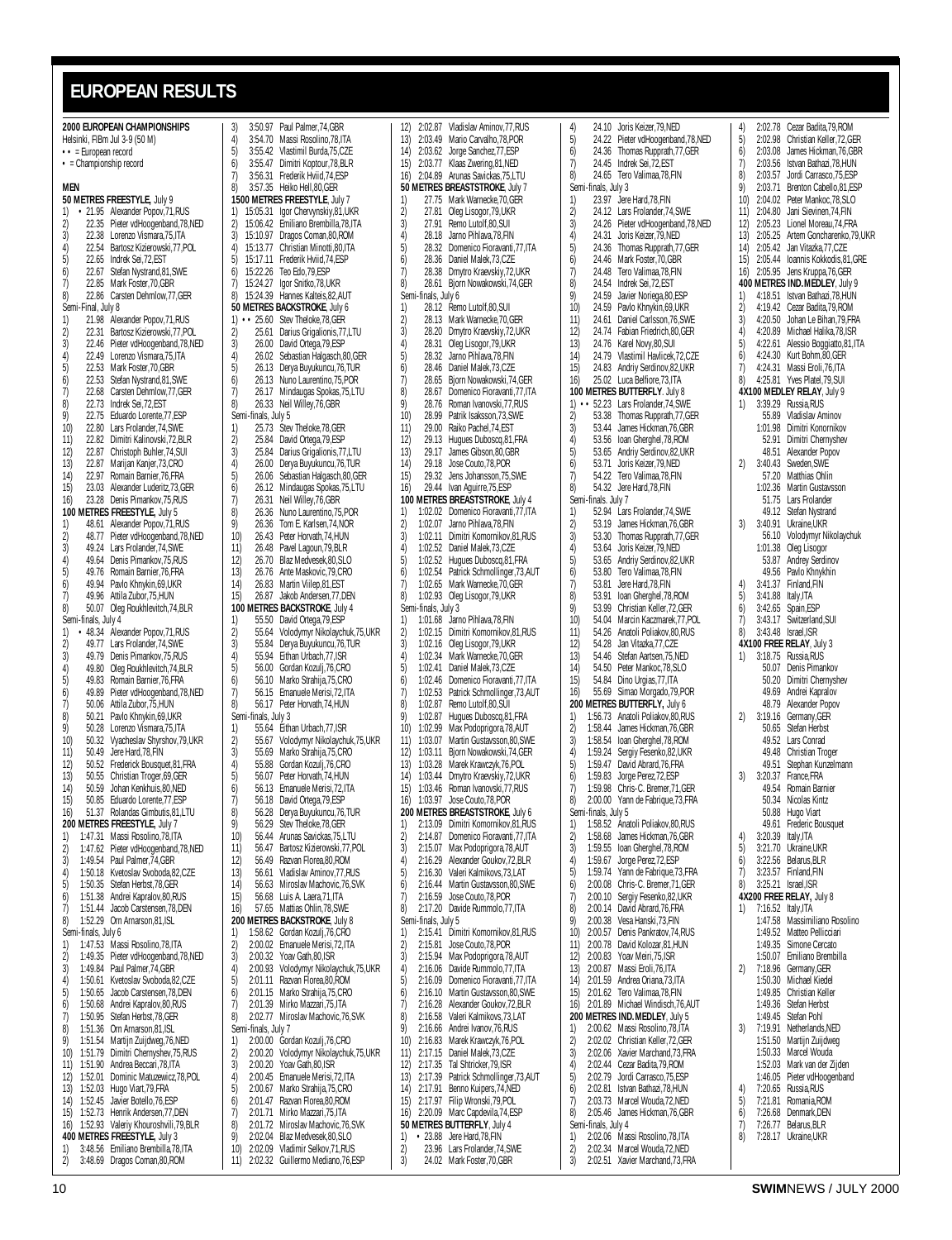**WOMEN 50 METRES FREESTYLE,** July 9 1) • 24.44 Therese Alshammar,77,SWE 2) 25.46 Wilma van Rijn,71,NED<br>3) 25.54 Olga Mukomol,79,UKR 3) 25.54 Olga Mukomol,79,UKR 4) 25.82 Anna-K. Kammerling,80,SWE<br>5) 25.82 Ana Belen Palomo,77,ESP 5) 25.82 Ana Belen Palomo, 77, ESP<br>6) 25.89 Judith Draxler, 70, AUT 6) 25.89 Judith Draxler,70,AUT<br>7) 25.97 Cristina Chiuso,73,ITA 7) 25.97 Cristina Chiuso, 73, ITA<br>8) 26.25 Liesbeth Dreesen, 76, BI 26.25 Liesbeth Dreesen,76,BEL Semi-final, July 8 1) 24.86 Therese Alshammar,77,SWE 2) 25.59 Wilma van Rijn,71,NED 3) 25.67 Olga Mukomol,79,UKR 4) 25.72 Anna-K. Kammerling,80,SWE 5) 25.78 Judith Draxler, 70, AUT<br>6) 25.82 Cristina Chiuso, 73, ITA 6) 25.82 Cristina Chiuso,73,ITA<br>7) 25.96 Liesbeth Dreesen,76,BI 7) 25.96 Liesbeth Dreesen, 76, BEL<br>8) 25.97 Ana Belen Palomo, 77, ES 8) 25.97 Ana Belen Palomo, 77, ESP<br>9) 26.00 Ivana Walterova, 77, SVK 9) 26.00 Ivana Walterova,77,SVK 26.02 Elena Poptchenko,79,BLR 11) 26.03 Chantal Groot,82,NED 12) 26.16 Hanna Shcherba,82,BLR 26.19 Karen Fodal, 78, DEN 14) 26.24 Hanna-M. Seppala,84,FIN<br>15) 26.34 Jana Kolukanova,81,EST 15) 26.34 Jana Kolukanova,81,EST 26.53 Tine Bossuyt,80,BEL **100 METRES FREESTYLE,** July 5 1) • 54.41 Therese Alshammar,77,SWE 2) 54.45 Martina Moravcova, 76, SVK<br>3) 55.31 Mette Jacobsen, 73, DEN 3) 55.31 Mette Jacobsen, 73, DEN<br>4) 55.67 Karen Pickering, 71. GBR 4) 55.67 Karen Pickering,71,GBR 5) 56.12 Louise Johncke,76,SWE<br>6) 56.18 Elena Poptchenko,79,BL 6) 56.18 Elena Poptchenko,79,BLR 7) 56.23 Sue Rolph,78,GBR 8) 56.30 Antonia Machera, 71, GRE<br>Semi-final... July 4 final, July 4 1) 55.16 Therese Alshammar, 77, SWE<br>2) 55.32 Martina Moravcova, 76, SVK  $2)$  55.32 Martina Moravcova, 76, SVK<br>3) 55.46 Sue Rolph, 78, GBR 3) 55.46 Sue Rolph,78,GBR 4) 55.48 Mette Jacobsen, 73, DEN<br>5) 55.98 Louise Johncke, 76, SWE 5) 55.98 Louise Johncke, 76, SWE<br>6) 56.00 Elena Poptchenko, 79, BL 6) 56.00 Elena Poptchenko,79,BLR 7) 56.03 Karen Pickering,71,GBR 8) 56.17 Antonia Machera, 71, GRE<br>9) 56.18 Natalia Baranovskava, 79. 9) 56.18 Natalia Baranovskaya,79,BLR<br>10) 56.22 Wilma van Rijn,71,NED 10) 56.22 Wilma van Rijn, 71, NED<br>11) 56.57 Ilona Hlavackova, 77, CZE 11) 56.57 Ilona Hlavackova,77,CZE<br>12) 56.72 Hanna-M. Seppala,84,FII 12) 56.72 Hanna-M. Seppala,84,FIN<br>13) 56.81 Cristina Chiuso,73,ITA 13) 56.81 Cristina Chiuso, 73, ITA<br>14) 57.17 Marina Chepurkova, 80, 14) 57.17 Marina Chepurkova,80,RUS<br>15) 57.44 Liesbeth Dreesen,76,BEL 15) 57.44 Liesbeth Dreesen,76,BEL<br>16) 57.46 Chantal Gibnev.80.IRI 16) 57.46 Chantal Gibney,80,IRL **200 METRES FREESTYLE,** July 8 1) 1:59.51 Natalia Baranovskaya,79,BLR 2) 2:00.08 Martina Moravcova,76,SVK 3) 2:00.32 Camelia Potec,82,ROM 4) 2:00.68 Solenne Figues,79,FRA 5) 2:01.70 Laura Roca, 80, ESP<br>6) 2:01.74 Nina van Koeckhove 6) 2:01.74 Nina van Koeckhoven,83,BEL<br>7) 2:02.19 Sara Parise,82,ITA 7) 2:02.19 Sara Parise,82,ITA 8) 2:02.69 Kirsten Vlieghuis,76,NED Semi-finals, July 7<br>1) 1:59.40 Can 1) 1:59.40 Camelia Potec,82,ROM 2) 2:00.16 Solenne Figues,79,FRA 3) 2:00.45 Natalia Baranovskaya,79,BLR 4) 2:00.90 Nina van Koeckhoven, 83, BEL<br>5) 2:00.96 Martina Moravcova 76 SVK 5) 2:00.96 Martina Moravcova,76,SVK 6) 2:01.13 Laura Roca,80,ESP<br>7) 2:01.47 Kirsten Vlieghuis.7 7) 2:01.47 Kirsten Vlieghuis,76,NED 8) 2:02.19 Sara Parise, 82, ITA<br>9) 2:02.35 Luisa Striani, 78, ITA 9) 2:02.35 Luisa Striani,78,ITA 10) 2:02.83 Chantal Gibney,80,IRL 11) 2:03.13 Olena Lapunova,80,UKR<br>12) 2:03.22 Ida Mattsson,85,SWE 2:03.22 Ida Mattsson,85,SWE 13) 2:03.29 Nicole Zahnd,80,SUI 14) 2:03.64 Sofie Goffin,79,BEL 15) 2:03.73 Lotta Wanberg,79,SWE 16) 2:03.82 Elina Partoka,83,EST **400 METRES FREESTYLE,** July 9 1) 4:09.41 Yana Klochkova,82,UKR 2) 4:11.37 Natalia Baranovskaya,79,BLR<br>3) 4:11.76 Camelia Potec,82,ROM 3) 4:11.76 Camelia Potec,82,ROM 4) 4:12.68 Kirsten Vlieghuis,76,NED 5) 4:12.94 Simona Paduraru,81,ROM 6) 4:15.15 Maria A. Bardina,80,ESP 7) 4:15.17 Chantal Strasser,78,SUI 8) 4:20.76 Laetitia Choux,78,FRA **800 METRES FREESTYLE**, July 6 1) 8:29.16 Flavia Rigamonti,81,SUI<br>2) 8:31.36 Chantal Strasser.78.SUI 2) 8:31.36 Chantal Strasser,78,SUI

3) 8:37.94 Kirsten Vlieghuis,76,NED 4) 8:46.71 Rebecca Cooke,83,GBR<br>5) 8:47.98 Adi Bichman,83,ISR<br>6) 8:48.20 Maria A. Bardina,80,ESR 5) 8:47.98 Adi Bichman,83,ISR 6) 8:48.20 Maria A. Bardina,80,ESP 7) 8:48.35 Mirjana Bosevska,81,MKD 8) 8:51.25 Ingrid Bourre,76,FRA **50 METRES BACKSTROKE**, Julu 9 1) 28.76 Nina Zhivanevskaya,77,ESP 2) 28.85 Diana Mocanu,84,ROM 3) 29.18 Ilona Hlavackova, 77, CZE<br>4) 29.64 Anu Koivisto. 80. FIN 4) 29.64 Anu Koivisto,80,FIN<br>5) 29.95 Aleksandra Miciul.8 5) 29.95 Aleksandra Miciul,82,POL 6) 30.26 Brenda Starink,74,NED 7) 30.36 Raluca Udroiu, 79, ROM<br>8) 30.57 Anna Konatchenia 80 B 8) 30.57 Anna Kopatchenia,80,BLR Semi-finals, July 8 1) 28.83 Nina Zhivanevskaya,77,ESP 2) 29.03 Diana Mocanu, 84, ROM<br>3) 29.30 Ilona Hlavackova, 77, CZ 3) 29.30 Ilona Hlavackova, 77, CZE<br>4) 29.81 Anu Koivisto, 80, FIN 4) 29.81 Anu Koivisto, 80, FIN<br>5) 29.85 Aleksandra Miciul, 82 5) 29.85 Aleksandra Miciul,82,POL 6) 30.08 Brenda Starink,74,NED 7) 30.20 Anna Kopatchenia,80,BLR 8) 30.21 Raluca Udroiu, 79, ROM<br>9) 30.24 Alena Nyvltova, 82, CZE<br>10) 30.32 Dominique Diezi, 77, SU 9) 30.24 Alena Nyvltova,82,CZE 10) 30.32 Dominique Diezi,77,SUI 11) 30.41 Sofie Wolfs,81,BEL<br>12) 30.75 Alenka Keizar.79.SI 12) 30.75 Alenka Kejzar,79,SLO 13) 31.10 Barbara Auer,81,AUT<br>14) 31.21 Agnieszka Stanislaws 14) 31.21 Agnieszka Stanislawska,83,POL 15) 31.22 Maria Dean,75,FIN 16) 31.28 Ivana Gabrilo,84,SUI **100 METRES BACKSTROKE**, July 7 1) 1:01.02 Nina Zhivanevskaya, 77, ESP<br>2) 1:01.54 Diana Mocanu.84.ROM 2) 1:01.54 Diana Mocanu,84,ROM 3) 1:01.88 Louise Ornstedt,85,DEN 4) 1:03.08 Ilona Hlavackova, 77, CZE<br>5) 1:03.25 Aleksandra Miciul 82 PO 5) 1:03.25 Aleksandra Miciul,82,POL 6) 1:03.33 Anu Koivisto,80,FIN 7) 1:04.41 Helene Ricardo,74,FRA 8) 1:04.78 Brenda Starink,74,NED<br>Semi-finals, July 8 Semi-finals, July 8<br>1) 1:01.49 Nin 1) 1:01.49 Nina Zhivanevskaya,77,ESP 2) 1:02.28 Diana Mocanu,84,ROM 3) 1:02.29 Louise Ornstedt, 85, DEN<br>4) 1:02.49 Ilona Hlavackova 77 C7E 4) 1:02.49 Ilona Hlavackova,77,CZE 5) 1:03.17 Aleksandra Miciul,82,POL 6) 1:03.69 Anu Koivisto,80,FIN 7) 1:03.83 Helene Ricardo,74,FRA 8) 1:04.18 Brenda Starink, 74, NED<br>9) 1:04.27 Raluca Udroiu, 79, ROM 9) 1:04.27 Raluca Udroiu, 79, ROM<br>10) 1:04.40 Sofie Wolfs.81.BEL 10) 1:04.40 Sofie Wolfs,81,BEL 11) 1:04.45 Anna Kopatchenia,80,BLR 12) 1:04.64 Anne-F. Glatre,79,FRA 13) 1:04.68 Yseult Gervy, 79, BEL<br>14) 1:04.87 Agnieszka Stanislaws 14) 1:04.87 Agnieszka Stanislawska,83,POL 05.40 Camilla Johansson,74,SWE<br>disg. Sandra Volker,74,GFR Sandra Volker, 74, GER **200 METRES BACKSTROKE**, July 4 1) 2:09.53 Nina Zhivanevskaya, 77, ESP 2) 2:11.62 Diana Mocanu,84,ROM 3) 2:12.04 Antje Buschschulte,78,GER 4) 2:13.35 Joanna Fargus,82,GBR 5) 2:13.80 Louise Ornstedt,85,DEN 6) 2:14.39 Ivette Maria,75,ESP 7) 2:14.69 Aleksandra Miciul,82,POL 8) 2:14.77 Helene Ricardo,74,FRA Semi-finals, July 3 1) 2:12.68 Joanna Fargus,82,GBR 2) 2:13.33 Antje Buschschulte,78,GER 3) 2:13.76 Nina Zhivanevskaya,77,ESP 4) 2:13.81 Diana Mocanu,84,ROM 5) 2:14.43 Aleksandra Miciul,82,POL 6) 2:15.20 Helene Ricardo,74,FRA 7) 2:15.27 Louise Ornstedt,85,DEN 2:15.84 Ivette Maria, 75, ESP 9) 2:16.86 Katerini Bliamou,82,GRE 10) 2:17.27 Raluca Udroiu,79,ROM 11) 2:17.99 Katerina Pivonkova,79,CZE 12) 2:18.32 Barbara Auer,81,AUT 2:18.85 Sofia Svensson,78,SWE 14) 2:18.90 Alenka Kejzar,79,SLO 15) 2:18.95 Camilla Johansson,74,SWE 16) 2:19.12 Agnieszka Stanislawska,83,POL **50 METRES BREASTSTROKE**, July 7 1) 31.68 Agnes Kovacs,81,HUN 2) 32.00 Zoe Baker, 76, GBR<br>3) 32.02 Sylvia Gerasch, 69 3) 32.02 Sylvia Gerasch,69, GER<br>4) 32.17 Emma Igelstrom, 80, SW 4) 32.17 Emma Igelstrom,80,SWE<br>5) 32.52 Svitlana Bondarenko,71, 5) 32.52 Svitlana Bondarenko, 71, UKR<br>6) 32.52 Maria Ostling, 78, SWE 32.52 Maria Ostling,78,SWE 7) 32.54 Emma Robinson,78,IRL

8) 33.04 Natasha Kejzar,76,SLO Semi-finals, July 6 1) 31.92 Agnes Kovacs,81,HUN 2) 31.94 Sylvia Gerasch,69, GER<br>3) 31.95 Zoe Baker, 76, GBR 3) 31.95 Zoe Baker, 76, GBR<br>4) 32.15 Fmma loelstrom. 80 4) 32.15 Emma Igelstrom,80,SWE<br>5) 32.53 Svitlana Bondarenko,71, 5) 32.53 Svitlana Bondarenko, 71, UKR<br>6) 32.60 Maria Ostling, 78, SWE 6) 32.60 Maria Ostling,78,SWE 7) 32.65 Emma Robinson,78,IRL 8) 32.68 Natasha Kejzar, 76, SLO<br>9) 32.92 Roberta Crescentini, 75, 9) 32.92 Roberta Crescentini,75,ITA 10) 32.95 Nienke Valen,77,NED 11) 33.01 Krisztina Kovacs,83,HUN 12) 33.05 Vera Lischka,76,AUT 13) 33.12 Delphine Leprest, 78, FRA<br>14) 33.21 Terrie Miller, 78, NOR 14) 33.21 Terrie Miller,78,NOR 15) 33.39 Linda Robinson,71,NZL<br>16) 33.60 Anne S. Le Paranthoen. 33.60 Anne S. Le Paranthoen, 77, FRA **100 METRES BREASTSTROKE**, July 5 1) 1:08.38 Agnes Kovacs,81,HUN 2) 1:09.28 Sylvia Gerasch,69,GER 3) 1:09.81 Svitlana Bondarenko,71,UKR 4) 1:09.95 Brigitte Becue,72,BEL 5) 1:10.26 Emma Igelstrom,80,SWE 6) 1:10.38 Madelon Baans,77,NED 7) 1:10.83 Maria Ostling, 78, SWE<br>8) 1:11.25 Krisztina Kovacs.83. Hl 8) 1:11.25 Krisztina Kovacs,83,HUN Semi-finals, July 4<br>1) 1:08.34 Agn 1) 1:08.34 Ågnes Kovacs, 81, HUN<br>2) 1:10.04 Sylvia Gerasch, 69, GER 2) 1:10.04 Sylvia Gerasch,69,GER<br>3) 1:10.05 Emma Igelstrom,80,SW 3) 1:10.05 Emma Igelstrom,80,SWE 4) 1:10.39 Brigitte Becue,72,BEL 5) 1:10.41 Krisztina Kovacs,83,HUN 6) 1:10.53 Svitlana Bondarenko, 71, UKR<br>7) 1:10.74 Maria Ostling. 78. SWF 7) 1:10.74 Maria Ostling,78,SWE 8) 1:10.80 Madelon Baans, 77, NED<br>9) 1:10.87 Natasha Kejzar, 76, SLO 9) 1:10.87 Natasha Kejzar, 76, SLO<br>10) 1:11.05 Simone Karn. 78. GER 10) 1:11.05 Simone Karn,78,GER 11) 1:11.39 Elvira Fischer,78,AUT 12) 1:11.42 Anne S. Le Paranthoen,77,FRA 13) 1:11.65 Terrie Miller,78,NOR 14) 1:11.78 Natalia Hissamutdinova,83,EST<br>15) 1:12.28 Elena Bogomazova 82 RUS 15) 1:12.28 Elena Bogomazova,82,RUS 16) 1:13.44 Louise Robinson,78,IRL **200 METRES BREASTSTROKE**, July 9 1) 2:26.76 Beatrice Caslaru,75,ROM 2) 2:26.85 Agnes Kovacs,81,HUN<br>3) 2:28.20 Karine Bremond.75.FRA 3) 2:28.20 Karine Bremond,75,FRA 4) 2:28.77 Ina Huging,80,GER 5) 2:29.68 Anne Poleska,80,GER 6) 2:30.86 Elvira Fischer,78,AUT 7) 2:30.98 Martina Krawczyk,82,POL 8) 2:31.54 Agata Czaplicki,83,SUI Semi-finals, July 8 1) 2:27.87 Agnes Kovacs,81,HUN 2) 2:28.05 Beatrice Caslaru,75,ROM 3) 2:28.90 Karine Bremond,75,FRA 4) 2:30.17 Elvira Fischer, 78, AUT<br>5) 2:30.68 Ina Huging, 80, GER 5) 2:30.68 Ina Huging,80,GER 6) 2:31.12 Agata Czaplicki,83,SUI 7) 2:31.15 Martina Krawczyk,82,POL 8) 2:32.10 Anne Poleska, 80, GER<br>9) 2:32.61 Jaime King, 76, GBR 9) 2:32.61 Jaime King, 76, GBR<br>10) 2:32.61 Emma lgelstrom. 80. 2:32.61 Emma Igelstrom,80,SWE 11) 2:32.69 Lourdes Becerra,73,ESP 12) 2:33.40 Elena Bogomazova,82,RUS 13) 2:34.30 Katerina Uvarova,80,UKR 14) 2:35.61 Beata Kaminska,80,POL 15) 2:37.79 Michelle Vlasakova,83,CZE 2:39.86 Krisztina Kovacs,83,HUN **50 METRES BUTTERFLY, July 4**<br>1) 26.40 Anna-K. Kammerling 26.40 Anna-K. Kammerling,80,SWE 2) 26.97 Karen Egdal, 78, DEN<br>3) 26.98 Martina Moravcova, 7 3) 26.98 Martina Moravcova, 76, SVK<br>4) 27.08 Johanna Sioberg, 78. SWF 27.08 Johanna Sjoberg,78,SWE 5) 27.24 Vered Borochovski,84,ISR<br>6) 27.46 Otilia Jedrzejczak,83,POL 6) 27.46 Otilia Jedrzejczak, 83, POL<br>7) 27.60 Judith Draxler, 70. AUT 7) 27.60 Judith Draxler,70,AUT Rating Summary of Top Performances 2) 1009 48.34 100 free M Alexander Popov, 71, RUS<br>1009 28.76 50 back W Nina Zhivanevskaya, 77, ES<br>4) 1007 52.23 100 fly M Lars Frolander, 74, SWE 4) 1007 52.23 100 fly M Lars Frolander,74,SWE 5) 1006 26.40 50 fly W Anna-K. Kammerling,80,SWE<br>6) 1004 28.85 50 back W Diana Mocanu,84,ROM<br>7) 1001 27.75 50 breast M Mark Warnecke,70,GER 6) 1004 28.85 50 back W Diana Mocanu,84,ROM 1001 27.75 50 breast M Mark Warnecke,70,GER<br>1001 23.88 50 fly M Jere Hard,78,FIN<br>1000 54.45 100 free W Martina Moravcova,76, 1001 23.88 50 fly M Jere Hard,78,FIN 9) 1000 54.45 100 free W Martina Moravcova,76,SVK<br>10) 998 27.81 50 breast M Oleg Lisogor,79,UKR<br>11) 997 48.77 100 free M Pieter vdHoogenband,78,NI 10) 998 27.81 50 breast M Oleg Lisogor,79,UKR Pieter vdHoogenband,78,NED

8) 27.79 Natalia Sutiagina,80,RUS Semi-finals, July 3 1) 26.60 Anna-K. Kammerling,80,SWE  $2)$  26.81 Martina Moravcova,  $76,$ SVK<br>3) 27.02 Karen Egdal, 78, DEN 3) 27.02 Karen Egdal,78,DEN 4) 27.24 Johanna Sjoberg, 78, SWE<br>5) 27.26 Fabienne Dufour, 81, BEL 5) 27.26 Fabienne Dufour,81,BEL<br>6) 27.26 Otilia Jedrzejczak,83,POI 6) 27.26 Otilia Jedrzejczak, 83, POL<br>7) 27.42 Judith Draxler, 70, AUT 7) 27.42 Judith Draxler, 70, AUT<br>8) 27.43 Natalia Sutiagina, 80, RI 8) 27.43 Natalia Sutiagina, 80, RUS<br>9) 27.43 Vered Borochovski, 84, ISF 9) 27.43 Vered Borochovski,84,ISR 10) 27.54 Mette Jacobsen,73,DEN 11) 27.68 Chantal Groot,82,NED 12) 27.74 Marja Paivinen,71,FIN 13) 27.91 Blanca Ceron, 74, ESP<br>14) 28.10 Ivana Walterova. 77. S' 14) 28.10 Ivana Walterova, 77, SVK<br>15) 28.31 Anna Uryniuk, 74, POL 15) 28.31 Anna Uryniuk, 74, POL<br>16) 28.37 Eydis Konradsdottir, 7 28.37 Eydis Konradsdottir,78,ISL **100 METRES BUTTERFLY,** July 7 1) 58.72 Martina Moravcova,76,SVK 2) 58.97 Otilia Jedrzejczak,83,POL 3) 59.29 Johanna Sjoberg,78,SWE 4) 59.43 Mette Jacobsen,73,DEN 5) 59.47 Anna-K. Kammerling, 80, SWE<br>6) 1:00.33 Cecile Jeanson, 72, FRA 6) 1:00.33 Cecile Jeanson,72,FRA 7) 1:00.37 Chantal Groot,82,NED<br>8) 1:00.44 Vered Borochovski.84. 8) 1:00.44 Vered Borochovski,84,ISR<br>Semi-finals, July 6 Semi-finals, July 6<br>1) 58.64 Mar 58.64 Martina Moravcova,76,SVK 2) 58.77 Otilia Jedrzejczak,83,POL<br>3) 59.64 Johanna Sjoberg,78,SWE 3) 59.64 Johanna Sjoberg, 78, SWE<br>4) 59.97 Anna-K. Kammerling 80.5 4) 59.97 Anna-K. Kammerling,80,SWE 5) 1:00.03 Mette Jacobsen,73,DEN 6) 1:00.34 Cecile Jeanson,72,FRA 7) 1:00.44 Vered Borochovski,84,ISR 8) 1:00.45 Chantal Groot, 82, NED<br>9) 1:00.53 Diana Mocanu, 84, ROM 9) 1:00.53 Diana Mocanu,84,ROM<br>10) 1:00.61 Ekaterina Vinogradova.8 10) 1:00.61 Ekaterina Vinogradova,80,RUS 11) 1:00.74 Sophia Skou,73,DEN 12) 1:00.79 Fabienne Dufour,81,BEL 13) 1:00.86 Natalia Sutiagina,80,RUS 14) 1:01.30 Maria Pelaez,77,ESP 1:01.33 Anna Uryniuk,74,POL 16) 1:01.48 Marja Paivinen,71,FIN **200 METRES BUTTERFLY,** July 9 1) 2:08.63 Otilia Jedrzejczak,83,POL 2) 2:08.77 Mette Jacobsen, 73, DEN<br>3) 2:10.44 Mireia Garcia.81.FSP 3) 2:10.44 Mireia Garcia,81,ESP 2:11.98 Sophia Skou, 73, DEN 5) 2:12.08 Silvia Szalai,75,GER 6) 2:12.50 Ekaterina Vinogradova,80,RUS 7) 2:12.85 Anna Uryniuk,74,POL 8) 2:14.75 Zhanna Lozumyrska,81,UKR Semi-finals, July 8 1) 2:09.13 Otilia Jedrzejczak,83,POL 2) 2:10.53 Mireia Garcia,81,ESP 3) 2:10.53 Mette Jacobsen,73,DEN 4) 2:11.92 Silvia Szalai,75,GER 5) 2:12.63 Ekaterina Vinogradova, 80, RUS<br>6) 2:12.78 Sophia Skou, 73, DEN 6) 2:12.78 Sophia Skou,73,DEN 7) 2:14.41 Zhanna Lozumyrska,81,UKR<br>8) 2:14.49 Anna Uryniuk,74,POL 8) 2:14.49 Anna Uryniuk,74,POL<br>9) 2:14.52 Petra Zahrl,81,AUT 9) 2:14.52 Petra Zahrl,81,AUT 2:14.77 Marcela Kubalcikova,73,CZE 11) 2:15.48 Kim van Kruyssen,74,BEL 12) 2:15.53 Zabia Melachrinou,79,GRE 13) 2:15.75 Maria Pelaez,77,ESP 14) 2:15.83 Caroline Smart,82,GBR 15) 2:16.30 Anna M. Resendes,80,POR 2:17.49 Raquel Felgueiras,80,POR **200 METRES IND.MEDLEY**, July 6<br>1) 2:12.57 Beatrice Caslaru, 75, RO 2:12.57 Beatrice Caslaru, 75, ROM 2) 2:12.57 Yana Klochkova,82,UKR 3) 2:15.82 Sue Rolph,78,GBR 2:17.16 Sara Nordenstam,83,SWE 5) 2:17.28 Federica Biscia,80,ITA<br>6) 2:19.52 Vered Borochovski,84,<br>7) 2:19.62 Simona Paduraru,81,R 2:19.52 Vered Borochovski,84,ISR 7) 2:19.62 Simona Paduraru,81,ROM 24.44 50 free W Therese Alshammar, 77, SWE<br>48.34 100 free M Alexander Popov, 71, RUS 100 fly Mina Zhivanevskaya,77,ESP<br>100 fly M Lars Frolander,74,SWE<br>50 fly W Anna-K. Kammerling,80,SW<br>50 back W Diana Mocanu,84,ROM

8) 2:20.15 Yseult Gervy,79,BEL Semi-finals, July 5<br>1) 2:14.89 Beat 1) 2:14.89 Beatrice Caslaru,75,ROM 2) 2:15.19 Yana Klochkova,82,UKR 3) 2:16.87 Simona Paduraru,81,ROM 4) 2:16.88 Federica Biscia,80,ITA 5) 2:17.13 Sara Nordenstam,83,SWE 6) 2:17.52 Vered Borochovski,84,ISR 7) 2:17.59 Sue Rolph,78,GBR 8) 2:18.03 Yseult Gervy, 79, BEL<br>9) 2:18.51 Hana Cerna, 74, CZE 2:18.51 Hana Cerna, 74, CZE 10) 2:18.66 Sabine Herbst-Klenz,74,GER 11) 2:18.80 Nicole Hetzer,79,GER 12) 2:18.96 Alenka Kejzar,79,SLO 13) 2:19.45 Anu Koivisto,80,FIN 14) 2:20.21 Nadiya Beshevli,82,UKR 15) 2:21.22 Pavla Chrastova, 79, CZE<br>16) 2:23.57 Lourdes Becerra, 73, ESP 2:23.57 Lourdes Becerra,73,ESP **400 METRES IND.MEDLEY,** July 3 1) 4:39.78 Yana Klochkova,82, UKR<br>2) 4:41.64 Beatrice Caslaru, 75, ROM 2) 4:41.64 Beatrice Caslaru,75,ROM 3) 4:46.15 Yseult Gervy,79,BEL 4) 4:47.92 Nicole Hetzer,79,GER 5) 4:48.04 Hana Cerna,74,CZE 6) 4:48.56 Sabine Herbst-Klenz,74,GER 7) 4:50.26 Simona Paduraru,81,ROM 8) 4:51.36 Lourdes Becerra,73,ESP **4X100 MEDLEY RELAY**, July 6 1) 4:06.00 Sweden,SWE 1:O2.42 Therese Alshammar 1:09.61 Emma Igelstrom 58.95 Johanna Sjoberg 55.02 Louise Johncke 2) 4:09.52 Belgium,BEL 1:04.45 Sofie Wolfs 1:09.27 Brigitte Becue 1:00.09 Fabienne Dufour 55.71 Nina van Koeckhoven 3) 4:10.05 Romania,ROM 1:04.22 Raluca Udroiu 1:10.18 Beatrice Caslaru 59.74 Diana Mocanu 55.91 Camelia Potec 4) 4:10.40 France,FRA 5) 4:10.80 Netherlands,NED 6) 4:11.17 Spain,ESP 7) 4:12.77 Poland,POL 8) 4:22.21 Ukraine,UKR **4X100 FREE RELAY,** July 3 1) 3:42.38 Sweden,SWE 56.02 Louise Johncke 55.66 Johanna Sjoberg 56.23 Anna-K. Kammerling 54.47 Therese Alshammar 2) 3:45.31 Italy,ITA 56.96 Luisa Striani 56.19 Sara Parise 55.62 Cecilia Vianini 56.54 Cristina Chiuso 3) 3:46.42 Belgium,BEL 57.08 Nina van Koeckhoven 56.63 Liesbet Dreesen 56.61 Sofie Goffin 56.10 Tine Bossuyt 4) 3:46.45 Romania,ROM 5) 3:46.49 Netherlands,NED 6) 3:48.29 Belarus,BLR 7) 3:50.22 Ukraine,UKR 8) 3:50.58 Switzerland,SUI **4X200 FREE RELAY**, July 4 1) 8:03.17 Romania,ROM 1:59.69 Camelia Potec 2:02.70 Simona Paduraru 2:00.80 Lorena Diaconescu 1:59.98 Beatrice Caslaru 2) 8:08.14 Italy,ITA 2:02.41 Luisa Striani 2:01.85 Cecilia Vianini 2:01.19 Sara Parise 2:02.69 Sara Goffi 3) 8:08.30 France,FRA 2:01.01 Solenne Figues 2:02.05 Laetitia Choux 2:03.37 Katarine Quelennec 2:01.87 Alicia Bozon 4) 8:09.59 Belgium,BEL 5) 8:12.56 Spain,ESP 6) 8:15.09 Sweden,SWE 7) 8:17.00 Netherlands, NED<br>8) 8:22.33 Switzerland, SUI 8:22.33 Switzerland, SUI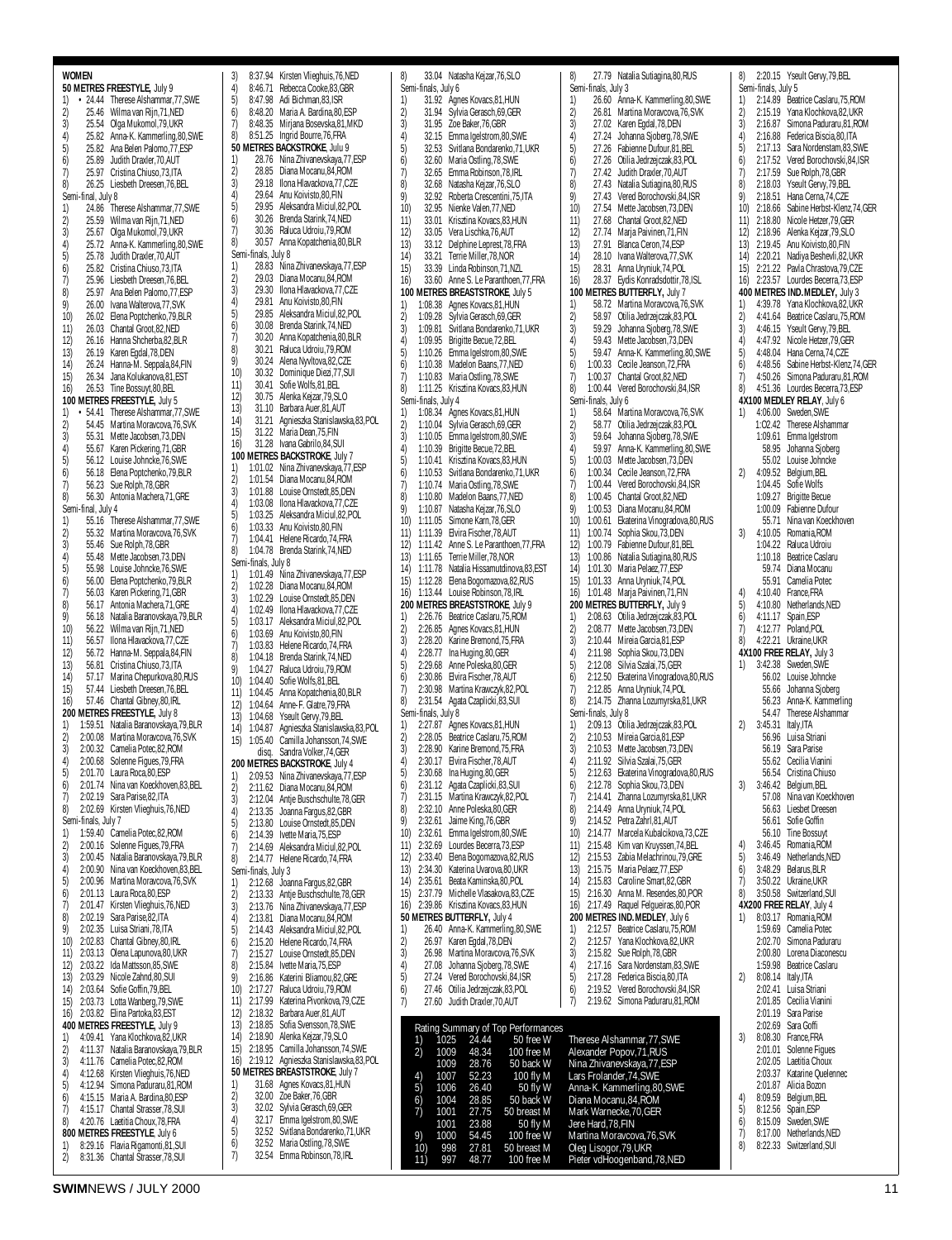## <span id="page-11-0"></span>**EUROPEAN RESULTS**

|          |                | 2000 EUROPEAN JUNIOR                                                         |
|----------|----------------|------------------------------------------------------------------------------|
|          | CHAMPIONSHIPS  | Dunquerque, FRA, Jul 27-30 (50 M)                                            |
|          |                |                                                                              |
|          | BOYS 1982-83   |                                                                              |
|          |                | 50 METRES FREESTYLE                                                          |
| 1)       |                | 22.68 Duje Draganja, 83, CRO                                                 |
| 2)       |                | 23.08 Michele Scarica, 82, ITA                                               |
| 3)       |                | 23.30 Anton Naumenka, 82, BLR<br>23.43 Per Nylen, 82, SWE                    |
| 4)       |                |                                                                              |
| 5)       |                | 23.45 Ermano Felice, 82, ITA<br>23.69 Chris Cozens, 82, GBR                  |
| 6)<br>7) |                | 23.71 Georgios Danas, 82, GRE                                                |
| 8)       |                | 23.72 Germain Cayette, 83, FRA                                               |
|          |                | 100 METRES FREESTYLE                                                         |
| 1)       |                | 51.16 Duje Draganja,83,CRO                                                   |
| 2)       |                | 51.46 Johannes Osterling, 83, GER                                            |
| 3)       |                | 51.65 Kvetoslav Svoboda, 82, CZE<br>51.80 Michele Scarica, 82, ITA           |
| 4)       |                |                                                                              |
| 5)       |                | 52.00 Leif-M. Kruger, 83, GER                                                |
| 6)       |                | 52.02 Anton Naumenka, 82, BLR                                                |
| 7)<br>8) |                | 52.06 Ermano Felice, 82, ITA<br>52.25 Martin Skacha, 83, CZE                 |
|          |                | 200 METRES FREESTYLE                                                         |
| 1)       |                | 1:49.76 Kvetoslav Svoboda, 82, CZE                                           |
| 2)       |                | 1:51.90 Johannes Osterling,83,GER                                            |
| 3)       |                |                                                                              |
| 4)       |                | 1:52.25 Maxim Kuznetsov, 82, RUS<br>1:52.34 Dirk Mennicke, 82, GER           |
| 5)       |                | 1:52.36 Ilya Nikitin,81,RUS                                                  |
| 6)       |                | 1:52.48 Franck Southon, 82, FRA                                              |
| 7)       |                | 1:53.51 Robin Francis, 82, GBR                                               |
| 8)       |                | 1:53.65 Gregor Mroz,83,POL                                                   |
| 1)       |                | <b>400 METRES FREESTYLE</b><br>3:53.40 Kvetoslav Svoboda,82,CZE              |
| 2)       |                | 3:54.35 Guy-Noel Schmitt,83,FRA                                              |
| 3)       |                | 3:55.30 Ilya Nikitin,81,RUS                                                  |
| 4)       |                | 3:57.94 Hannes Kalteis, 82, AUT                                              |
| 5)       |                | 3:58.00 Gregor Mroz, 83, POL                                                 |
| 6)       |                | 3:58.81 Maxim Kouznetsov, 82, RUS<br>3:59.34 Franck Southon, 82, FRA         |
| 7)       |                |                                                                              |
|          |                | 8) 4:01.42 Dirk Mennicke, 82, GER                                            |
|          |                | <b>1500 METRES FREESTYLE</b>                                                 |
| 1)<br>2) |                | 15:21.41 Hannes Kalteis, 82, AUT                                             |
|          |                | 15:25.33 Guy-Noel Schmitt,83,FRA                                             |
|          |                | 3) 15:43.24 Vasilios Demetis, 83, GRE<br>4) 15:44.83 Sergiy Fesenko, 82, UKR |
| 5)       |                | 15:46.07 Nick Baker, 82, GBR                                                 |
| 6)       |                | 15:52.83 Gerry Strasser, 83, SUI<br>15:52.91 Christian Hein, 82, GER         |
| 7)       |                |                                                                              |
| 8)       |                | 15:54.05 Antoine Boulanger, 82, FRA                                          |
|          |                | 50 METRES BACKSTROKE                                                         |
| 1)       |                | 26.14 Toni Helbig, 82, GER                                                   |
| 2)       | 26.85          | Sander Ganzevles, 82, NED                                                    |
| 3)<br>4) | 26.96<br>27.12 | Enrico Catalano, 83, ITA<br>Matti Maki, 82, FIN                              |
| 5)       | 27.18          | Florea Lang, 83, SUI                                                         |
| 6)       | 27.28          | Matthew Bowe, 83, GBR                                                        |
| 7)       | 27.47          | Ales Volcansek, 83, GBR                                                      |
| 8)       | 27.72          | Peter Segerlund, 82, SWE                                                     |
|          |                | 100 METRES BACKSTROKE                                                        |
| 1)       | 56.45          | Toni Helbig, 82, GER                                                         |
| 2)       | 56.77          | Viktor Bodrogi, 83, HUN                                                      |
| 3)       | 57.00          | Sander Ganzevles, 82, NED                                                    |
| 4)       | 57.53          | Andriy Oleynyk, 83, UKR<br>Dimitri Smirnov.83.RUS                            |
| 5)<br>6) | 57.73<br>57.91 | Pierre Roger, 83, FRA                                                        |
| 7)       | 58.43          | David O'Brien, 83, GBR                                                       |
| 8)       | 58.69          | Pavlo Ollichov, 83, UKR                                                      |
|          |                | 200 METRES BACKSTROKE                                                        |
| 1)       | 2:00.22        | Viktor Bodrogi, 83, HUN                                                      |
| 2)       | 2:00.39        | Sander Ganzevles, 82, NED                                                    |
| 3)       | 2:03.25        | David O'Brien, 26, AUS                                                       |
| 4)       | 2:03.26        | Lukas Ostermaier, 80, AUT                                                    |
| 5)       |                | 2:04.19 Kiril Mishonin, 83, RUS                                              |

| 7)       | 2:04.82            | Dimitri Smirnov, 83, RUS                                |
|----------|--------------------|---------------------------------------------------------|
| 8)       | 2:05.67            | Andriy Lapshyn, 83, UKR                                 |
|          |                    | 50 METRES BREASTSTROKE                                  |
| 1)       | 28.54              | Mihaly Flaskay,82,HUN                                   |
| 2)       | 28.60              | Vanja Rogulj, 82, CRO                                   |
| 3)       | 28.79<br>29.29     | Michael Fischer, 82, GER                                |
| 4)<br>5) | 29.48              | Guido Jansen, 82, NED<br>Chris Tidey, 82, GBR           |
| 6)       | 29.70              | Helder Lopes, 82, POR                                   |
| 7)       | 29.92              | David Gustavsson, 82, SWE                               |
| 8)       | 29.99              | Pablo Serra, 82, ESP                                    |
|          |                    | 100 METRES BREASTSTROKE                                 |
| 1)       | 1:03.11            | Michael Fischer, 82, GER                                |
| 2)       | 1:03.25            | Vanja Rogulj,82,CRO                                     |
| 3)       | 1:04.57<br>1:04.60 | Alexei Tiourine, 83, RUS                                |
| 4)<br>5) | 1:04.66            | Thijs van Valkengoed,83,NED<br>Szymon Kujat, 82, POL    |
| 6)       | 1:05.27            | Jakob Sveinsson, 82, ISL                                |
| 7)       | 1:05.77            | Chris Tidey, 82, GBR                                    |
| 8)       | disq.              | Helder Lopes, 82, POR                                   |
|          |                    | 200 METRES BREASTSTROKE                                 |
| 1)       | 2:17.25            | Thijs van Valkengoed,83,NED                             |
| 2)       | 2:18.63            | Jakob Sveinsson,82,ISL                                  |
| 3)<br>4) | 2:18.78<br>2:18.79 | Alexei Tiourine, 83, RUS<br>Helder Lopes, 82, POR       |
| 5)       | 2:20.48            | Jacek Borkowski, 83, POL                                |
| 6)       | 2:20.49            | Stefan Fuhrmann, 82, GER                                |
| 7)       | 2:20.54            | Simone Cirani, 82, ITA                                  |
| 8)       | 2:23.09            | Vladimir Labzin, 83, EST                                |
|          |                    | 50 METRES BUTTERFLY                                     |
| 1)       | 24.75              | Andriy Serdinov, 82, UKR                                |
| 2)       | 25.04              | Ricardo Coxo, 82, POR                                   |
| 3)<br>4) | 25.20              | 25.17 Evgeni Korotyshkin,83,RUS<br>Anders Beck, 82, DEN |
| 5)       | 25.37              | Dzianis Silkou, 82, BLR                                 |
| 6)       | 25.38              | Andreas Dreizler, 82, GER                               |
| 7)       | 25.49              | Bjorn Lundin, 82, SWE                                   |
| 8)       | 25.57              | Artur Akhmetov, 82, RUS                                 |
|          |                    | 100 METRES BUTTERFLY                                    |
| 1)       | 53.73              | Andriy Serdinov, 82, UKR                                |
| 2)<br>3) | 54.88<br>55.75     | Artur Akhmetov, 82, RUS<br>Ricardo Coxo, 82, POR        |
| 4)       | 55.80              | Cristian Galenda, 82, ITA                               |
| 5)       | 56.04              | Leif-M. Kruger, 83, GER                                 |
| 6)       | 56.21              | Nick van der Zandt,83,NED                               |
| 7)       | 57.04              | Anders Beck, 82, DEN                                    |
| 8)       | 57.53              | Christophe Lebon, 82, FRA                               |
|          |                    | 200 METRES BUTTERFLY                                    |
| 1)<br>2) | 2:00.03<br>2:00.97 | Sergiy Fesenko, 82, UKR<br>Viktor Bodrogi, 83, HUN      |
| 3)       | 2:02.88            | Cristian Galenda, 82, ITA                               |
| 4)       | 2:03.93            | Artur Akhmetov, 82, RUS                                 |
| 5)       | 2:04.30            | Ilya Skrydlov, 82, RUS                                  |
| 6)       | 2:04.46            | Alexandros Kokkinos, 82, GRE                            |
| 7)       | 2:05.33            | Krzysztof Piotrowicz, 82, POL                           |
| 8)       | 2:06.15            | Manuel Aberle,83,GER                                    |
|          |                    | 200 METRES IND.MEDLEY<br>Dirk Mennicke, 82, GER         |
| 1)<br>2) | 2:04.74<br>2:06.73 | James Goddard, 83, GBR                                  |
| 3)       | 2:06.96            | Georgios Dimitras, 82, NED                              |
| 4)       | 2:07.02            | Robin Francis, 82, GBR                                  |
| 5)       | 2:07.54            | Andriy Lapshyn, 83, UKR                                 |
| 6)       | 2:07.67            | Tomasz Dziedzic, 82, POL                                |
| 7)       | 2:08.35            | Sebastien Sudre, 82, FRA                                |
| 8)       | 2:08.64            | Lukasz Wojt,82,POL                                      |
| 1)       | 4:26.62            | 400 METRES IND.MEDLEY<br>Vasilios Demetis, 83, GRE      |
| 2)       | 4:28.85            | Georgios Dimitras, 82, NED                              |
| 3)       | 4:29.32            | Tomasz Dziedzic, 82, POL                                |
| 4)       | 4:31.02            | James Goddard, 83, GBR                                  |
| 5)       | 4:32.32            | Gergo Szabo, 82, HUN                                    |
| 6)       | 4:33.44            | Vadim Lymarev, 83, RUS                                  |
| 7)       | 4:34.54            | Jan Wolfgarten,82,GER                                   |

8) 4:40.00 Alex Kokkinos,82,GRE

|          |                    | 4X100 MEDLEY RELAY                                                                                                                                |                                    | 6)       |                      | 4:19.37 Zoe Dimoshaki, 85                                    |
|----------|--------------------|---------------------------------------------------------------------------------------------------------------------------------------------------|------------------------------------|----------|----------------------|--------------------------------------------------------------|
| 1)       |                    | 3:45.82 Germany, GER                                                                                                                              |                                    | 7)       |                      | 4:19.75 Ann Berglund, 84,                                    |
| 2)       |                    | 3:47.21 Russia, RUS                                                                                                                               |                                    | 8)       |                      | 4:21.54 Olga Beresnyeva,                                     |
| 3)       |                    | 3:49.44 Portugal, POR                                                                                                                             |                                    |          |                      | 800 METRES FREESTYLE                                         |
| 4)       |                    | 3:49.74 Netherlands, NED                                                                                                                          |                                    | 1)       |                      | 8:36.54 Eva Risztov, 85, HL                                  |
| 5)       |                    | 3:52.01 Italy, ITA                                                                                                                                |                                    | 2)       |                      | 8:36.73 Olga Beresnyeva,                                     |
| 6)       |                    | 3:52.47 Great Britain, GBR                                                                                                                        |                                    | 3)       |                      | 8:38.38 Irina Oufimtseva, 8                                  |
| 7)       |                    | 3:52.56 France, FRA                                                                                                                               |                                    | 4)       |                      | 8:42.31 Kornelia Kovacs,8                                    |
| 8)       |                    | 3:55.46 Sweden, SWE                                                                                                                               |                                    |          |                      | 5) 8:53.03 Ann Berglund, 84,                                 |
| 1)       | 4X100 FREE RELAY   | 3:27.79 Germany, GER                                                                                                                              |                                    | 6)<br>7) |                      | 8:58.33 Ganna Klochkova,<br>8:58.38 Hanna Miluska,84         |
| 2)       |                    | 3:27.89 Great Britain, GBR                                                                                                                        |                                    | 8)       |                      | 9:00.22 Christiane Vendel                                    |
| 3)       |                    | 3:27.98 France, FRA                                                                                                                               |                                    |          |                      | <b>50 METRES BACKSTROKE</b>                                  |
| 4)       |                    | 3:30.00 Russia, RUS                                                                                                                               |                                    | 1)       |                      | 29.37 Louise Ornstedt, 8                                     |
| 5)       |                    | 3:30.09 Sweden, SWE                                                                                                                               |                                    | 2)       |                      | 29.53 Aleksandra Herasi                                      |
| 6)       |                    | 3:32.78 Poland, POL                                                                                                                               |                                    | 3)       |                      | 29.89 Tatiana Platkousk                                      |
| 7)       |                    | 3:33.45 Finland, FIN                                                                                                                              |                                    | 4)       |                      | 30.29 Sabrina Buur, 85, N                                    |
| 8)       |                    | 3:33.69 Portugal, POR                                                                                                                             |                                    | 5)       |                      | 30.75 Irina Raevskaya,8:                                     |
|          | 4X200 FREE RELAY   |                                                                                                                                                   |                                    | 6)       |                      | 30.78 Adi Cohen, 85, ISR                                     |
| 1)       |                    | 7:31.33 Russia, RUS                                                                                                                               |                                    | 7)       |                      | 30.82 Valentina Brat, 85,                                    |
| 2)       |                    | 7:31.53 Germany, GER                                                                                                                              |                                    | 8)       |                      | 30.96 Jennie Lindh, 84, S                                    |
| 3)       |                    | 7:33.92 France, FRA                                                                                                                               |                                    |          |                      | <b>100 METRES BACKSTROKE</b>                                 |
| 4)       | 7:34.29 Italy, ITA |                                                                                                                                                   |                                    | 1)       |                      | 1:01.85 Diana Mocanu,84                                      |
| 5)       |                    | 7:41.72 Great Britain, GBR                                                                                                                        |                                    | 2)       |                      | 1:02.10 Louise Ornstedt, 8                                   |
| 6)       |                    | 7:42.99 Poland, POL                                                                                                                               |                                    |          |                      | 3) 1:03.14 Irina Raevskaya, 8:                               |
| 7)       |                    | 7:43.10 Spain, ESP                                                                                                                                |                                    |          |                      | 4) 1:03.93 Tatiana Platkousk                                 |
| 8)       |                    | 7:45.51 Czech Republic, CZE                                                                                                                       |                                    |          |                      | 5) 1:04.45 Fanny Leclercq, 84                                |
|          |                    |                                                                                                                                                   |                                    | 6)       |                      | 1:04.50 Valentina Brat, 85,                                  |
|          | GIRLS 1984-85      |                                                                                                                                                   |                                    | 7)       |                      | 1:04.51 Christine Baching                                    |
|          |                    | 50 METRES FREESTYLE                                                                                                                               |                                    | 8)       |                      | 1:04.96 Louise Coull, 84, G                                  |
| 1)       |                    | 26.07 Hanna-M. Seppala,84,FIN                                                                                                                     |                                    |          |                      | 200 METRES BACKSTROKE                                        |
| 2)       |                    | 26.14 Hinkelien Schreuder, 84, NED                                                                                                                |                                    | 1)       |                      | 2:13.25 Irina Raevskaya,8:                                   |
| 3)<br>4) |                    | 26.47 Antonia Albers, 82, GER<br>20.47 Provide a Tatar, 85, ROM<br>26.63 Aleksandra Herasimenia, 85, BLR<br>26.63 Aleksandra Herasimenia, 85, BLR |                                    | 2)       |                      | 2:14.58 Louise Ornstedt, 8<br>3) 2:17.14 Louise Coull, 84, G |
| 5)       |                    |                                                                                                                                                   |                                    |          |                      | 4) 2:17.16 Fanny Leclercq,84                                 |
| 6)       |                    | 26.96 Giorgia Mancin, 84, ITA                                                                                                                     |                                    | 5)       |                      | 2:17.25 Valentina Brat, 85,                                  |
| 7)       |                    | 27.08 Marijana Surkovic, 84.CRO                                                                                                                   |                                    | 6)       |                      | 2:18.24 Anastasia Vazheni                                    |
| 8)       |                    | 27.12 Penelope Liapaki, 85, GRE                                                                                                                   |                                    | 7)       |                      | 2:18.34 Melissa Caballero                                    |
|          |                    | <b>100 METRES FREESTYLE</b>                                                                                                                       |                                    | 8)       |                      | 2:18.92 Christine Baching                                    |
| 1)       |                    | 56.69 Hanna-M. Seppala, 84, FIN                                                                                                                   |                                    |          |                      | 50 METRES BREASTSTROKE                                       |
| 2)       |                    | 57.54 Marina Scheepbouwer, 84, NED                                                                                                                |                                    | 1)       |                      | 32.35 Desiree Mahle, 84                                      |
| 3)       |                    | 57.56 Hinkelien Schreuder, 84, NED                                                                                                                |                                    | 2)       |                      | 33.03 Roberta Panara, 84                                     |
| 4)       |                    | 57.72 Lisa Chapman, 84, GBR                                                                                                                       |                                    | 3)       |                      | 33.33 Kirsty Balfour, 83,                                    |
| 5)       |                    | 57.87 Ida Mattsson, 85, SWE                                                                                                                       |                                    | 4)       |                      | 33.33 Anne-M. Gulbrand                                       |
| 6)       |                    | 58.38 Susan Nagelschmidt, 85, GER                                                                                                                 |                                    | 5)       |                      | 33.57 Evgenia Alekhina,                                      |
| 7)       |                    | 58.43 Albina Bordunova, 84, UKR                                                                                                                   |                                    | 6)       |                      | 33.74 Caroline Ruhnau,                                       |
| 8)       |                    | 58.55 Aleksandra Herasimenia, 85, BLR                                                                                                             |                                    | 7)       |                      | 33.77 Katarzyna Jakubia                                      |
|          |                    | 200 METRES FREESTYLE                                                                                                                              |                                    | 8)       |                      | 34.32 Nadia Correia, 85,                                     |
| 1)       |                    | 2:02.00 Irina Oufimtseva, 85, RUS                                                                                                                 |                                    |          |                      | <b>100 METRES BREASTSTROK</b>                                |
| 2)       |                    | 2:02.96 Eva Risztov, 85, HUN                                                                                                                      |                                    | 1)       |                      | 1:10.78 Desiree Mahle,84                                     |
| 3)       |                    | 2:03.41 Ida Mattsson, 85, SWE                                                                                                                     |                                    | 2)       |                      | 1:11.35 Kirsty Balfour, 83,                                  |
| 4)       |                    | 2:03.87 Zoe Dimoshaki, 85, GRE                                                                                                                    |                                    | 3)       |                      | 1:11.49 Anne-M. Gulbrand                                     |
| 5)       | 2:05.65            | Brenda den Hoed,84,NED                                                                                                                            |                                    | 4)       | 1:13.05              | Caroline Ruhnau,                                             |
| 6)       | 2:05.68            | Vesna Stojanovska, 85, MKD<br>Kornelia Kovacs, 84, HUN                                                                                            |                                    | 5)       | 1:13.08              | Charlotte Evans, 8<br>Nadia Correia, 85,                     |
| 7)<br>8) | 2:05.73            | 2:06.30 Albina Bordunova, 84, UKR                                                                                                                 |                                    | 6)<br>7) | 1:13.38<br>1:13.48   | Iris Heimisdottir,8                                          |
|          |                    | <b>400 METRES FREESTYLE</b>                                                                                                                       |                                    | 8)       | 1:15.28              | Szintia Szanto, 85,                                          |
| 1)       | 4:12.12            | Eva Risztov, 85, HUN                                                                                                                              |                                    |          |                      | <b>200 METRES BREASTSTROK</b>                                |
| 2)       | 4:12.94            | Irina Oufimtseva, 85, RUS                                                                                                                         |                                    | 1)       | 2:31.04              | Desiree Mahle,84                                             |
| 3)       | 4:16.29            | Kornelia Kovacs, 84, HUN                                                                                                                          |                                    | 2)       | 2:32.10              | Caroline Ruhnau,                                             |
| 4)       | 4:17.88            | Olga Bogoslovenko, 85, RUS                                                                                                                        |                                    | 3)       | 2:32.74              | Anne-M. Gulbran                                              |
| 5)       | 4:18.33            | Hanna Miluska, 84, SUI                                                                                                                            |                                    | 4)       | 2:34.92              | Szintia Szanto, 85,                                          |
|          |                    |                                                                                                                                                   | Rating Summary of Top Performances |          |                      |                                                              |
| 1)       | 979                | 29.37                                                                                                                                             | 50 back W                          |          |                      | Louise Ornstedt, 85, DEN                                     |
| 2)       | 974                | 27.00                                                                                                                                             | <u>50</u> fly W                    |          |                      | Vered Borochovski, 84, ISR                                   |
| 3)       | 971                | 29.53                                                                                                                                             | 50 back W                          |          |                      | Aleksandra Herasimenia,85,                                   |
| 4)       | 970                | 1:01.85                                                                                                                                           | 100 back W                         |          |                      | Diana Mocanu, 84, ROM                                        |
| 5)       | 968                | 2:00.22                                                                                                                                           | 200 back M                         |          |                      | Viktor Bodrogi, 83, HUN                                      |
|          |                    | 968<br>53.65                                                                                                                                      | 100 fly M                          |          |                      | Andriy Serdinov, 82, UKR                                     |
|          |                    |                                                                                                                                                   |                                    |          |                      |                                                              |
| 7)       | 966                | 2:00.39                                                                                                                                           | 200 back M                         |          |                      | Sander Ganzevles, 82, NED                                    |
| 8)       | 964                | 26.14                                                                                                                                             | 50 back M                          |          | Toni Helbig, 82, GER |                                                              |
| 9)       | 964<br>10)<br>960  | 4:12.12<br>28.54                                                                                                                                  | 400 free W<br>50 breast M          |          | Eva Risztov,85,HUN   | Mihaly Flaskay,82,HUN                                        |

| <b>IUU MEULET RELAT</b>               | O)<br>4.19.31 LOB DIMIUSHERI, 60, GRE                        |
|---------------------------------------|--------------------------------------------------------------|
| 3:45.82 Germany, GER                  | 7)<br>4:19.75 Ann Berglund, 84, SWE                          |
| 3:47.21 Russia, RUS                   | 4:21.54 Olga Beresnyeva, 85, UKR<br>8)                       |
| 3:49.44 Portugal, POR                 | 800 METRES FREESTYLE                                         |
| 3:49.74 Netherlands, NED              | 8:36.54 Eva Risztov, 85, HUN<br>1)                           |
| 3:52.01 Italy, ITA                    | 2)<br>8:36.73 Olga Beresnyeva, 85, UKR                       |
| 3:52.47 Great Britain, GBR            | 8:38.38 Irina Oufimtseva, 85, RUS<br>3)                      |
| 3:52.56 France, FRA                   | 8:42.31 Kornelia Kovacs, 84, HUN<br>4)                       |
| 3:55.46 Sweden, SWE                   | 8:53.03 Ann Berglund, 84, SWE<br>5)                          |
| 100 FREE RELAY                        | 8:58.33 Ganna Klochkova,85,UKR<br>6)                         |
| 3:27.79 Germany, GER                  | 8:58.38 Hanna Miluska, 84, SUI<br>7)                         |
| 3:27.89 Great Britain, GBR            | 8)<br>9:00.22 Christiane Vendel, 85, GER                     |
| 3:27.98 France, FRA                   | <b>50 METRES BACKSTROKE</b>                                  |
| 3:30.00 Russia, RUS                   | 1)<br>29.37 Louise Ornstedt, 85, DEN                         |
| 3:30.09 Sweden, SWE                   | 2)<br>29.53 Aleksandra Herasimenia, 85, BLR                  |
| 3:32.78 Poland, POL                   | 29.89 Tatiana Platkouskya,84,BLR<br>3)                       |
| 3:33.45 Finland, FIN                  | 30.29 Sabrina Buur, 85, NED                                  |
|                                       | 4)                                                           |
| 3:33.69 Portugal, POR                 | 30.75 Irina Raevskaya,83,RUS<br>30.78 Adi Cohen,85,ISR<br>5) |
| 200 FREE RELAY                        | 6)                                                           |
| 7:31.33 Russia, RUS                   | 30.82 Valentina Brat, 85, ROM<br>7)                          |
| 7:31.53 Germany, GER                  | 30.96 Jennie Lindh, 84, SWE<br>8)                            |
| 7:33.92 France, FRA                   | 100 METRES BACKSTROKE                                        |
| 7:34.29 Italy, ITA                    | 1:01.85 Diana Mocanu, 84, ROM<br>1)                          |
| 7:41.72 Great Britain, GBR            | 1:02.10 Louise Ornstedt, 85, DEN<br>2)                       |
| 7:42.99 Poland, POL                   | 1:03.14 Irina Raevskaya,83,RUS<br>3)                         |
| 7:43.10 Spain, ESP                    | 1:03.93 Tatiana Platkouskya,84,BLR<br>4)                     |
| 7:45.51 Czech Republic, CZE           | 1:04.45 Fanny Leclercq,84,FRA<br>5)                          |
|                                       | 1:04.50 Valentina Brat, 85, ROM<br>6)                        |
| RLS 1984-85                           | 1:04.51 Christine Bachinger, 84, GER<br>7)                   |
| <b>METRES FREESTYLE</b>               | 1:04.96 Louise Coull, 84, GBR<br>8)                          |
| 26.07 Hanna-M. Seppala,84,FIN         | 200 METRES BACKSTROKE                                        |
| 26.14 Hinkelien Schreuder, 84, NED    | 1)<br>2:13.25 Irina Raevskaya, 83, RUS                       |
| 26.47 Antonia Albers, 82, GER         | 2)<br>2:14.58 Louise Ornstedt, 85, DEN                       |
| 26.49 Cristina Tatar, 85, ROM         | 3)<br>2:17.14 Louise Coull, 84, GBR                          |
| 26.63 Aleksandra Herasimenia, 85, BLR | 4)<br>2:17.16 Fanny Leclercq,84,FRA                          |
| 26.96 Giorgia Mancin, 84, ITA         | 5)<br>2:17.25 Valentina Brat, 85, ROM                        |
|                                       |                                                              |
| 27.08 Marijana Surkovic, 84.CRO       | 2:18.24 Anastasia Vazhenina, 84, RUS<br>6)                   |
| 27.12 Penelope Liapaki, 85, GRE       | 2:18.34 Melissa Caballero, 85, ESP<br>7)                     |
| <b>O METRES FREESTYLE</b>             | 2:18.92 Christine Bachinger, 84, GER<br>8)                   |
| 56.69 Hanna-M. Seppala,84,FIN         | 50 METRES BREASTSTROKE                                       |
| 57.54 Marina Scheepbouwer, 84, NED    | 1)<br>32.35 Desiree Mahle, 84, GER                           |
| 57.56 Hinkelien Schreuder,84,NED      | 2)<br>33.03 Roberta Panara, 84, ITA                          |
| 57.72 Lisa Chapman, 84, GBR           | 3)<br>33.33 Kirsty Balfour, 83, GBR                          |
| 57.87 Ida Mattsson, 85, SWE           | 33.33 Anne-M. Gulbrandsen, 84, NOR<br>4)                     |
| 58.38 Susan Nagelschmidt, 85, GER     | 33.57 Evgenia Alekhina, 85, RUS<br>5)                        |
| 58.43 Albina Bordunova, 84, UKR       | 33.74 Caroline Ruhnau, 84, GER<br>6)                         |
| 58.55 Aleksandra Herasimenia, 85, BLR | 33.77 Katarzyna Jakubiak, 84, POL<br>7)                      |
| <b>O METRES FREESTYLE</b>             | 34.32 Nadia Correia, 85, POR<br>8)                           |
| 2:02.00 Irina Oufimtseva, 85, RUS     | 100 METRES BREASTSTROKE                                      |
| 2:02.96 Eva Risztov, 85, HUN          | 1:10.78 Desiree Mahle, 84, GER<br>1)                         |
| 2:03.41 Ida Mattsson, 85, SWE         | 1:11.35 Kirsty Balfour, 83, GBR<br>2)                        |
| 2:03.87 Zoe Dimoshaki, 85, GRE        | 1:11.49 Anne-M. Gulbrandsen,84,NOR<br>3)                     |
| 2:05.65 Brenda den Hoed.84.NED        | 4) 1:13.05 Caroline Ruhnau, 84, GER                          |
| 2:05.68 Vesna Stojanovska, 85, MKD    | 1:13.08 Charlotte Evans, 84, GBR<br>5)                       |
| 2:05.73 Kornelia Kovacs, 84, HUN      | 1:13.38 Nadia Correia, 85, POR<br>6)                         |
| 2:06.30 Albina Bordunova, 84, UKR     | Iris Heimisdottir, 84, ISL<br>1:13.48                        |
|                                       | 7)                                                           |
| O METRES FREESTYLE                    | 1:15.28 Szintia Szanto, 85, HUN<br>8)                        |
| 4:12.12 Eva Risztov, 85, HUN          | 200 METRES BREASTSTROKE                                      |
| 4:12.94 Irina Oufimtseva, 85, RUS     | 2:31.04 Desiree Mahle, 84, GER<br>1)                         |
| 4:16.29 Kornelia Kovacs, 84, HUN      | 2)<br>2:32.10 Caroline Ruhnau, 84, GER                       |
| 4:17.88 Olga Bogoslovenko, 85, RUS    | 2:32.74 Anne-M. Gulbrandsen, 84, NOR<br>3)                   |
| 4:18.33 Hanna Miluska, 84, SUI        | 2:34.92 Szintia Szanto, 85, HUN<br>4)                        |
| Rating Summary of Top Performances    |                                                              |
| 979<br>1)<br>29.37<br>50 back W       | Louise Ornstedt, 85, DEN                                     |
| 2)<br>974<br>27.00<br>50 fly W        | Vered Borochovski,84,ISR                                     |
| 3)<br>971<br>29.53<br>50 back W       | Aleksandra Herasimenia,85,BLR                                |
| 4)<br>970<br>1:01.85<br>100 back W    | Diana Mocanu, 84, ROM                                        |
| 5)<br>968<br>2:00.22<br>200 back M    | Viktor Bodrogi, 83, HUN                                      |
|                                       |                                                              |
| 968<br>53.65<br>100 fly M             | Andriy Serdinov, 82, UKR                                     |
| 7)<br>966<br>2:00.39<br>200 back M    | Sander Ganzevles, 82, NED                                    |
| 8)<br>964<br>26.14<br>50 back M       | Toni Helbig, 82, GER                                         |
| 964<br>9)<br>4:12.12<br>400 free W    | Eva Risztov,85,HUN                                           |
| 960<br>28.54<br>10)<br>50 breast M    | Mihaly Flaskav.82.HUN                                        |

 $\frac{1}{1}$   $\frac{1}{1}$   $\frac{1}{10.37}$   $\frac{7}{10}$  Dimoshaki, 85, GBE

5) 2:35.15 Alexandra Malanina,85,RUS 6) 2:35.26 Olga Dmytruk,84,UKR 7) 2:36.97 Charlotte Evans,84,GBR 8) 2:37.20 Evgenia Alekhina,85,RUS **50 METRES BUTTERFLY** 1) 27.30 Vered Borochovski,84,ISR 2) 27.50 Hinkelien Schreuder,84,NED 3) 28.07 Orsolya Ferenczy,84,HUN 4) 28.32 Lisa Chapman,84,GBR 5) 28.32 Marina Scheepbouwer,84,NED 6) 28.36 Antonia Albers,82,GER 7) 28.59 Hanna-M. Seppala,84,FIN 8) 28.72 Malgorzata Gembicka,85,POL **100 METRES BUTTERFLY** 1) 1:00.19 Diana Mocanu,84,ROM 2) 1:00.92 Vered Borochovski,84,ISR 3) 1:01.70 Malgorzata Gembicka,85,POL 4) 1:01.72 Marina Scheepbouwer,84,NED 5) 1:01.90 Orsolya Ferenczy,84,HUN 6) 1:02.20 Rotem Peled,85,ISR 7) 1:02.92 Maria Melnikova,83,RUS 8) 1:03.33 Viktoria Molnar,85,HUN **200 METRES BUTTERFLY** 1) 2:11.20 Eva Risztov,85,HUN 2) 2:12.75 Diana Mocanu,84,ROM 3) 2:14.60 Malgorzata Gembicka,85,POL 4) 2:16.61 Claudia Barsi,84,HUN 5) 2:19.14 Patricia Pawlak,85,POL 6) 2:19.29 Vesna Stojanovska,85,MKD 7) 2:20.56 Natalia Roubina,84,CYP 8) 2:23.60 Lucia Salice,84,ITA **200 METRES IND.MEDLEY** 1) 2:14.42 Diana Mocanu,84,ROM 2) 2:18.35 Sophie De Ronchi,85,FRA 3) 2:19.40 Vered Borochovski,84,ISR 4) 2:19.86 Julie Hjorth-Hansen,84,DEN 5) 2:21.60 Ann Berglund,84,SWE 6) 2:22.41 Xenia Brazhnikova,84,RUS 7) 2:23.85 Kathy Siuda,85,POL 8) disq. Roser Vives, 84, ESP **400 METRES IND.MEDLEY** 1) 4:52.62 Roser Vives,84,ESP 2) 4:55.22 Ann Berglund,84,SWE 3) 4:56.65 Katalin Molnar,85,HUN 4) 4:56.99 Xenia Brazhnikova,84,RUS 5) 4:58.01 Sophie De Ronchi,85,FRA 6) 4:58.19 Gemma Howells,84,GBR 7) 4:58.50 Melissa Caballero,85,ESP 8) 5:02.28 Inbal Levavi,84,ISR **4X100 MEDLEY RELAY** 1) 4:15.72 Russia,RUS 2) 4:16.44 Great Britain,GBR 3) 4:17.05 Germany,GER 4) 4:19.36 Italy,ITA 5) 4:19.60 Denmark,DEN 6) 4:20.85 Netherlands,NED 7) 4:22.74 Israel,ISR 8) 4:24.06 Belarus,BLR **4X100 FREE RELAY** 1) 3:49.77 Netherlands,NED 2) 3:51.39 Germany,GER 3) 3:52.27 Sweden,SWE 4) 3:53.49 Italy,ITA 5) 3:53.65 Russia,RUS 6) 3:56.23 Switzerland,SUI 7) 3:58.09 Israel,ISR 8) 3:58.76 Belgium,BEL **4X200 FREE RELAY** 1) 8:15.98 Russia,RUS 2) 8:22.79 Hungary,HUN 3) 8:23.63 Sweden,SWE 4) 8:26.79 Germany,GER 5) 8:32.22 Italy,ITA 6) 8:34.81 Poland,POL 7) 8:35.79 Ukraine,UKR 8) 8:41.81 Greece,GRE

6) 2:04.70 Andriy Oleynyk,83,UKR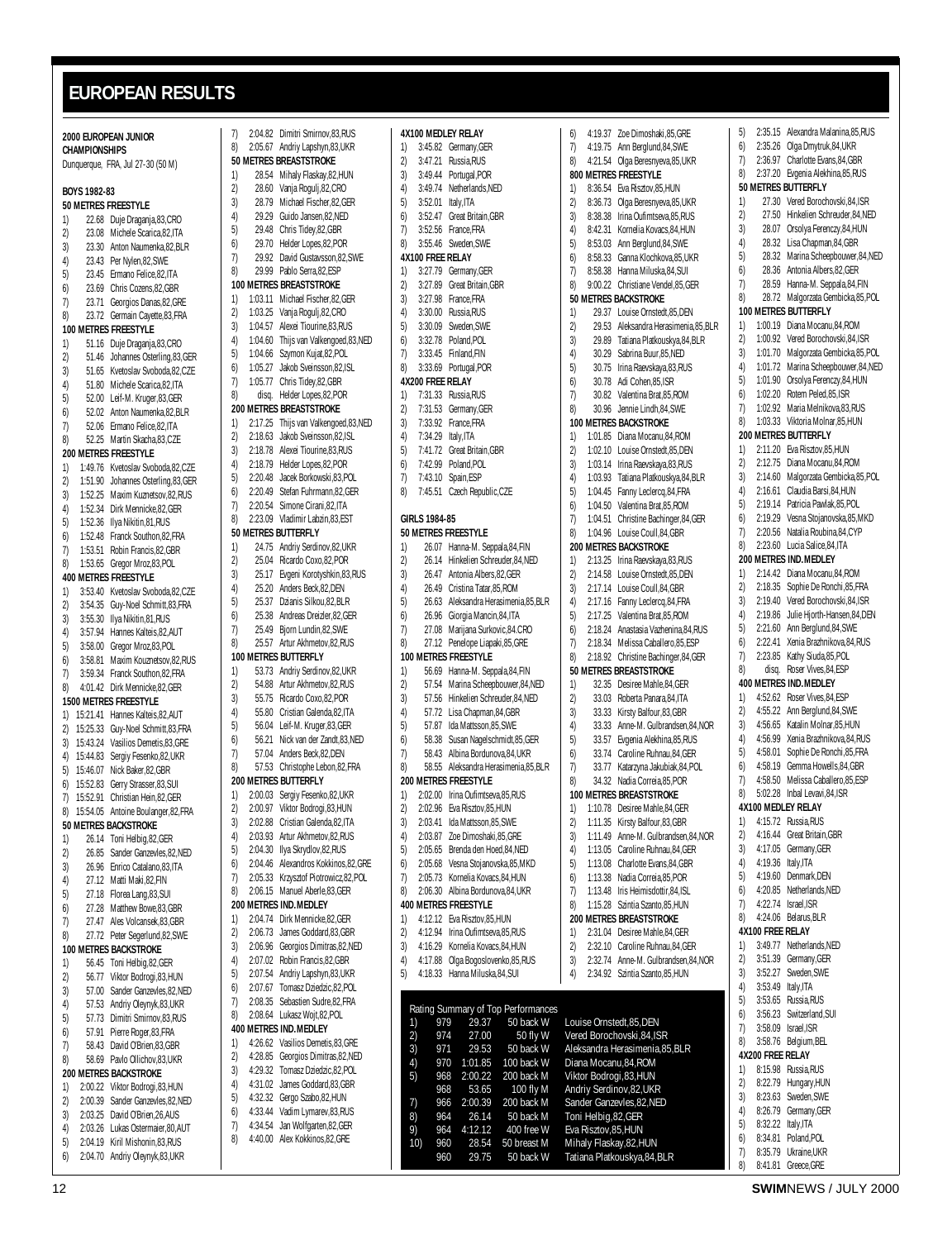<span id="page-12-0"></span>**GERMAN CHAMPIONSHIPS**

## SEVEN NATIONAL RECORDS IN FOUR DAYS FRANZI'S BACK, AND THE WOMEN'S RELAYS LOOK SET

#### **Karin Helmstaedt**

BERLIN-Germany's National Team Director Winfried Leopold was hard pressed to find a plausible explanation for the glowing performances at the German Championships held on June 15-18.

"Lots of factors played a role," he said. "The athletes put their Olympic qualifications above everything else, and in a comfortable facility there were comfortable performances."

Fair enough, but it's not as if anyone was expecting quite such a show, least of all national coaches Manfred Thiesmann and Achim Jedamsky.

After a relatively unexciting year, German swimmers went for the gusto and broke seven national records in Berlin's new Europacentre pool, including one European and one world record.

Although the author of the latter (she won back her world mark in the 50 backstroke in 28.25), Sandra Voelker of Hamburg was not the centre of attention this time. The German sprint queen was upstaged in both the 100 back and 100 free by Magdeburg's Antje Buschschulte. "Buschi," as she's known, surprised even herself with a German record in her "off-discipline," the 100 freestyle. The towering swimmer (1.85 m) said that her work with coach Bernd Henneberg was finally what it should be and



that he "doesn't have to kick me in the rear as much anymore."

And then there was Franzi, whose long years of dismal performances and boulevard press harrassment seem to have—thankfully—come to an end. After clocking more-than-respectable performances at this year's Mare Nostrum tour, the 22 year-old proved in Berlin that she can still make the grade, regardless of her millions.

Still touted as the world's richest swimmer, Franziska van Almsick took the world by storm in 1994 with her world record in the 200 freestyle (1:56.78), and she's never come near it since. Things went awry in 1996 at her second Olympics, when Costa Rica's freestyle wonder Claudia Poll deprived Franzi of the 200 freestyle victory. She came home a silver medallist, and the trouble began.

But after countless disappointments, false predictions, and downright embarrassing performances, Franzi has rediscovered her motivation. Her 100 freestyle was not only faster than she's been for five years (55.18), but she won the 200 freestyle (1:59.25) and a new event, the 200 butterfly (2:10.58)! She's now off to her third Olympics as one of the strongest medal hopes, but not as a favourite—rather "a midfielder, with a chance at a medal."

Another surprise came from Berlin's Daniela Samulski who, in edging out Franzi and winning the 100 butterfly, secured her first Olympic berth.

Her time of 59.87 ranks her 20th in the world. At 16, Samulski is only 1.68 m tall.

With Samulski, and former world champion (1986) Sylvia Gerasch, 31, still around in the breaststroke, and the fact that four women were under 55 seconds in the 100 freestyle, Germany can look forward to some exciting women's relays in Sydney.

As winner of the 100 (52.58) and 200 (1:56.82) butterfly, Thomas Rupprath secured the distances for Sydney and in so doing broke Michael Gross' 16-yearold 100 fly record. Stev Theloke of Chemnitz made a convincing comeback from illness with a European record in the 50 back (25.63).

Breaststroker (1:01.72) Mark Warnecke, 31, is another medal hope for Sydney; Jorg Hoffmann, on the other hand, was the only veteran who totally missed the ticket in all three of his freestyle distances. Visibly out of sorts, he had to rely on a second chance at qualifying—for what would be his fourth Olympic Games—in Helsinki.

### **ASK JUDY**

### DO YOU REALLY WANT IT?

Lately, I have received more questions from coaches than swimmers. Most coaches have questions pertaining to ways or methods to help their swimmers swim faster. Some coaches focus on pre-competition strategies, others on ways to maintain high quality training, and some on how to have their swimmers be more committed to swimming. Commitment, to me, is essential, so I will focus on commitment and how this results in better performances.

Commitment is a difficult concept to describe to young swimmers; we can define commitment as a pledge or promise to do something. Research on the essential elements of excellence or peak performance has shown that, along with things such as distraction control strategies and optimal arousal, there is also personal commitment.

I don't think that many athletes disagree that a high level of commitment is necessary for high performance, and hand-in-hand with this, of course, there must also be a level of maturity and self-control in order to achieve real athletic success. However, since a coach asked the question, I am going to turn the question around to the coaches. What can a coach do to help the athletes be more committed? Here are a few suggestions.

**1.** Coaches need to be able to clearly communicate the goals and values of the club/program to the swimmers. Good coaches hold a clear picture of what constitutes good performances and good training, and can communicate it. Without clarity it is difficult to have focus, and without focus you can't expect commitment.

**2.**Athletes become committed to things that they do well. To build competence in athletes, they need the knowledge, skills, direction, and practice. Feedback is critical to building confidence and a sense of competence.

**3.** Athletes are more committed when they have a sense of influence and ownership. They need to have some sense of control. Athletes don't perform well when they are denied input and are expected to unquestionably follow orders.

**4.** Athletes work best when they believe what they do matters to someone else, especially their coach. They will strive to please. For recognition to be effective, it has to be sincere and relevant to the individual. One size does not fit all in this case.

Coaches who can provide and demonstrate these components to their athletes will probably have athletes who are ready and willing to participate fully and to commit.

Keep the emails coming at **gossj@dalelessmann.com.** Judy Goss, Ph.D., is a Sport Psychology Consultant at the National Sport Centre—Toronto.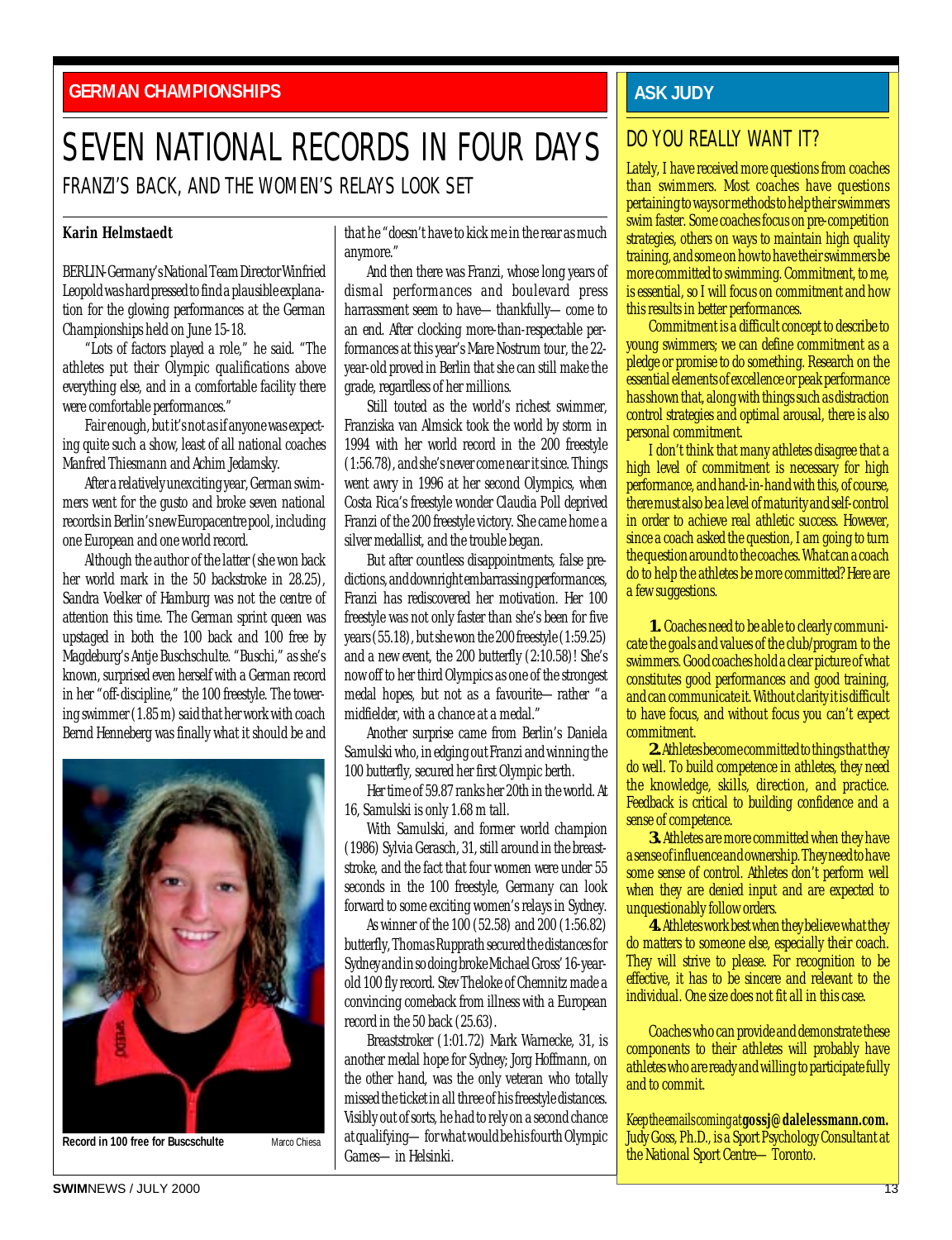#### <span id="page-13-0"></span>**EUROPEAN CHAMPIONSHIPS**

## IMPRESSIVE DEPTH AS MAJORITY SWIM THROUGH ALSHAMMAR, FROLANDER, KLOCHKOVA, AND POPOV TOP PERFORMERS

**SWIMMING MEDAL TOTALS**

#### **Nick Thierry**

HELSINKI-Sweden, Russia, and Italy were the top swimming nations based on the number of gold medals but a surprising Romania won the most medals with 14.

All the swimmers swam through the meet in preparation for the Olympics. Performances were very good and the depth of the competition was better than a year ago in Istanbul when everybody was there and in peak form. Three-quarters of the events required faster times to reach finals and semis this year. That said, not every event had all the contenders present. The cause of that was the re-introduction of biannual world championsips from 2001 onwards. The Europeans, which had been on a two-year cycle since 1981, had to shift to the even years, creating

a conflict in the Olympic year. Some prominent medal contenders in Sydney opted to miss the Europeans. German and British women, perennial relay medallists did not enter any relays.

The next Championships will be in 2002 in Berlin and will conflict with the Commonwealth Games hosted by England in Manchester, eliminating Great Britain from the European competition.

There were some notable top individual performers.

Alexander Popov (RUS) dominated with four golds and some tantalizingly near-record swims in the 50 and 100 free. In the 50, he went 21.98 in the  $\Box$ semis and a championships record of 21.95 in the final. There have only been eight sub 22.00-second swims ever; Popov

\* Tie for first in women's 200 IM

has five of them, four during the last two months. In the 100 semis, his 48.34 was another championships record and the third-fastest performance of all time. In the final he visibly slowed down with 10 metres remaining, saving his best effort for another time. He anchored Russia's 4x100 medley and 4x100 free relays for two more golds.

Massimiliano Rosolino (ITA) was the winner of the 200 free in 1:47.31 over last year's star of these championships, Peter van den Hoogenband (NED). Rosolino then won the 200 IM in 2:00.62, the fastest time in the world this year. He won his third gold in the 4x200 free, an event Italy last won in 1989.

Emiliano Brembilla (ITA) won the 400 free in 3:48.56 but his second place in the 1500 free was the



**200 fly winner Jedrzejczak (POL)**

most unusual of the championships. Last at the 200, he gradually moved up on the field, passing all but the winner, Igor Chervynskiy (UKR) 15:05.31 to

Brembilla's 15:06.42. The final 300 was 2:56.24, faster than the world record pace of 2:56.96.

One of two European records at the championships came from Stev Theloke (GER) in the 50 back with 25.60, making up somewhat for missing the final of the 100 back, where he was the defending champion from last year.

Expectations were raised by Jarno Pihlava (FIN), who posted a 1:01.17, the 10th-fastest performance ever, in the heats of the 100 breaststroke. He was still fastest in the semis with 1:01.68 but finished second in the final with 1:02.07 as Domenico Fioravanti (ITA) won with 1:02.02.

Lars Frolander (SWE) established the second European record in the 100 fly with 52.23. He also finished second in the 50 fly, third in the 100 free, and split 51.75 for the 100 fly (third fastest ever) on Sweden's 4x100 medley



**Yana Klochkova (UKR) won three golds 400 free, 200-400 IM with Natalia Baranovskaya (BLR) silver in 400 free and gold in 200 free.**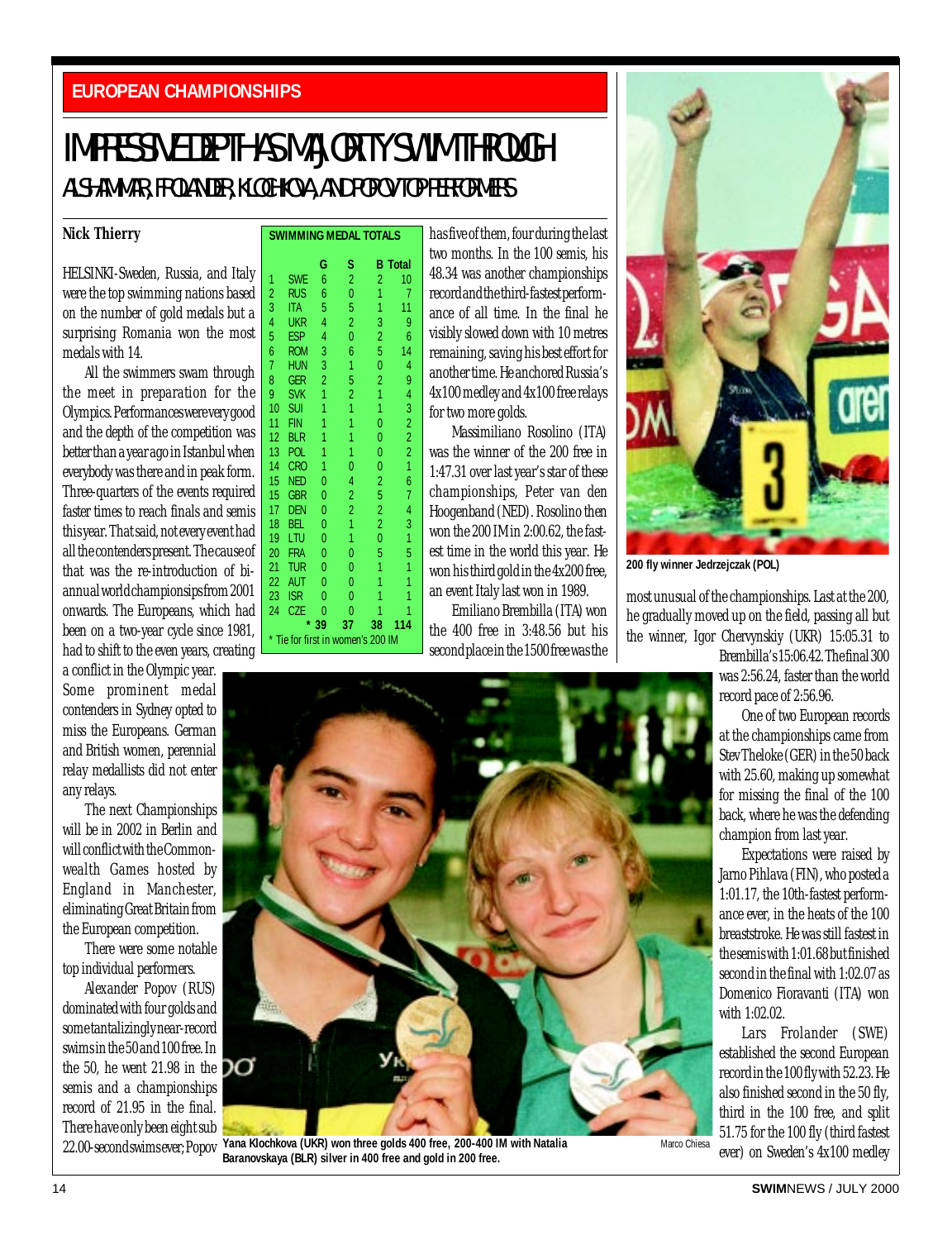

**Gordam Kozulj (CRO) won 200 back**

#### relay.

Jere Hard (FIN) won the 50 fly in 23.88, the only gold for the host country.

The 200 fly winner, Anatoli Poliakov (RUS) in 1:56.73, held off James Hickman (GBR), in second with 1:58.44. But this was the weakest final field, with four of the top Europeans missing from the championships: Franck Esposito (FRA) 1:55.63, Denys Sylantyev (UKR) 1:56.25, Stephen Parry (GBR) 1:56.34 (all faster this year than the winner), and Thomas Rupprath (GER) 1:56.82.

Jani Sievinen (FIN) did not live up to expectations in front of his countrymen. He was only 11th in the 200 IM with 2:04.80 (he's the current world record holder with 1:58.16 from 1994).

Therese Alshammar (SWE) was in a class of her own. In the 50 free, her 24.44 was a championships record and the second-fastest of all time, just 5/100ths of a second off Inge de Bruijn's (NED) recent world record of 24.39. In the 100 she was on record pace and added another meet record with 54.41 after visibly fading in the last 10 metres.

Yana Klochkova (UKR) was the queen of the middle distance events. Winning the 400 free in 4:09.41 and the 400 IM in 4:39.78, she tied for first in the 200 IM with 2:12.57.

Beatrica Caslaru (ROM) won the 200 breast in

2:26.76, tied for first in the 200 IM in 2:12.57, was second in the 400 IM with 4:41.61, and anchored Romania's winning 4x200 free relay with a 1:59.98 split and an overall time of 8:03.17.

Switzerland, who had only won four swimming

medals since 1926, **Beatrice Caslaru, Simona Paduraru, Lorena Diaconescu, and Camelia** almost doubled its **Potec winners of the 4x200 free relay for Romania**

total with three at this meet. In the 800 free, Flavia Rigamonti won with 8:29.16 and training mate



**Popov (RUS) turned tables on vdHoogenband (NED) in the 50 and 100 free**

Marco Chiesa

Chantal Strasser placed second with 8:31.36. The other bronze came from Remo Lutolf in the men's 50 breaststroke.

Nina Zhivanevskaya (ESP) swept the three backstroke races: 28.76 in the 50, 1:01.02 in the 100, and 2:09.53 in the 200 ( life time best). Main challenger Sandra Volker (GER) was disqualified for kicking freestyle too long into the turn, an interpretation of the backstroke turn rule that seems to contradict FINA's interpretation last March in Athens. Volker, fresh off a world record swim at the German Championships two weeks before the competition, was so upset that she left for home. A few minutes later, Ralf Braun (GER), defending champion in the 200 back, was also disqualified for the same thing.

Agnes Kovacs (HUN) won the 50 (31.68) and the 100 (1:08.38) breaststrokes but in the 200, after a torrid pace, she was passed on the last length and was second with 2:26.85.

Martina Moravcova (SVK) won four medals: gold in the 100 fly with 58.72, silvers in the 100 free (54.45) and 200 free (2:00.08) and a bronze in the 50 fly.



**SWIM**NEWS / JULY 2000 15

Mette Jacobsen (DEN), 2:08.77, in the 200 butterfly. The 17-year-old Polish flyer was second in the 100 with 58.97 and was one of the revelations of the championships. She's headed to UCLA on a scholarship. The meet format over seven days with three

Otilia Jedrzejczak (POL), 2:08.63, upset veteran

Marco Chiesa

rounds (prelims and semis one day, and finals the next) for all but the 400s and up did create conflicts that were difficult for some. There was little need for semis in most events as the entries were small. Spectator interest was not high and the hosts took somewhat of a financial beating. The championships was unable to secure a title sponsor in spite of daily live Eurosport coverage for the finals.

Plans for the next championships are for a sixday meet and semis in the 50s and 100s only.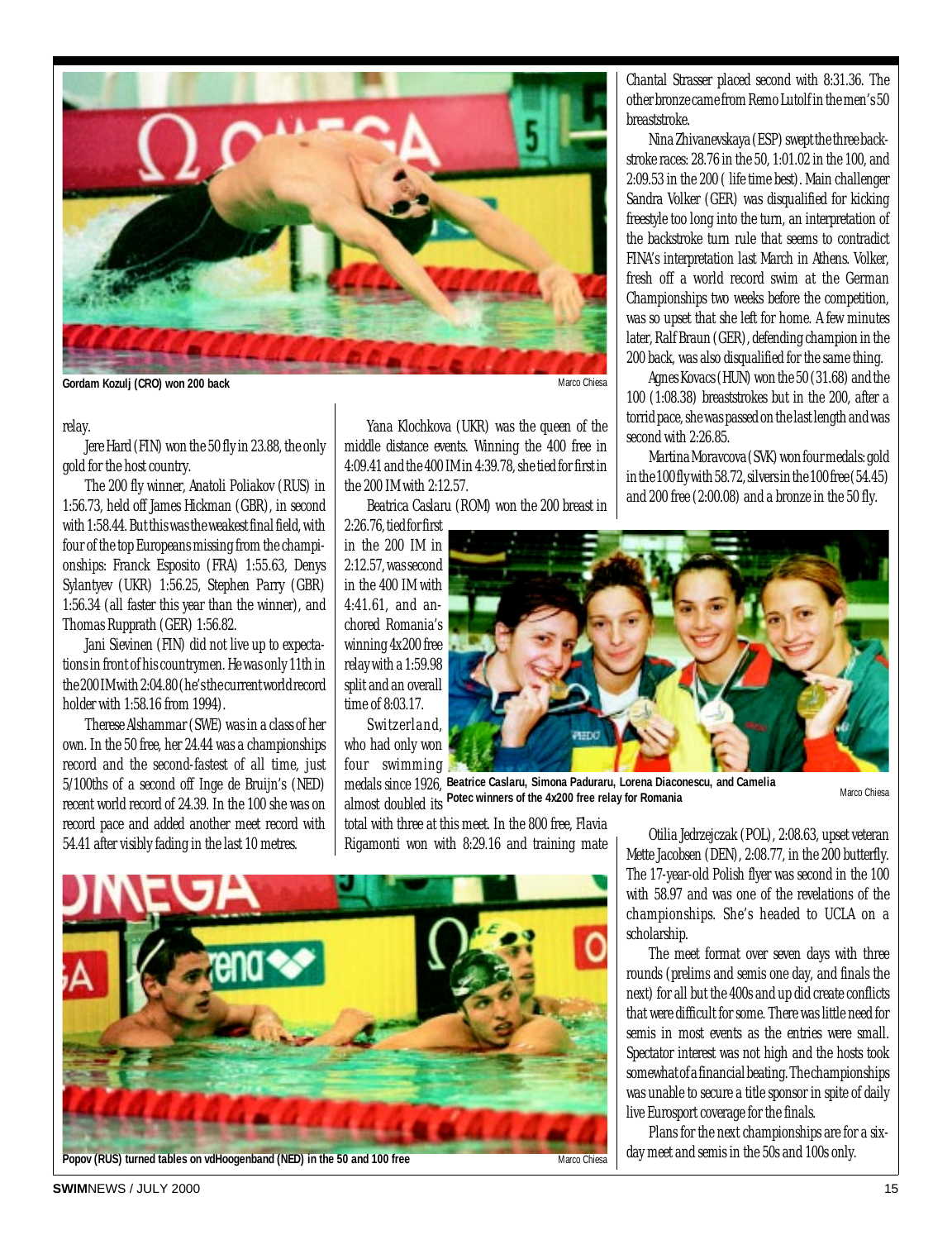### <span id="page-15-0"></span>**SWIMMING HISTORY**

## CANADIAN SWIMMERS AT THE OLYMPICS

#### **Jack Kelso**

In 1908, Canada sent its first contingent of representative athletes to the Olympic Games. One member of this inaugural team, Robert M. Zimmerman of the Montreal Swimming Club, represented aquatic sports. He qualified for the Olympics by winning the 100 metres backstroke and the springboard diving events at the trials held in Montreal. He competed in these London Olympics both as a swimmer and a diver—the only athlete from Canada to achieve this double. He competed in the 100 metres backstroke, 100 metres freestyle, and springboard diving at the Games, but failed to advance past the preliminary stages.

The 1912 Olympics, held in Stockholm, provided an historical highlight for Canadian aquatics, when Montreal swimmer George Hodgson won both the 400 and 1500 metres freestyle events. This was a most exceptional performance, especially as Hodgson also set new world records in both events. He was the only swimmer on the team that year, yet he established a record that only two other Canadian athletes have matched, in all sports, up to the present.

The 1920 Antwerp Games had another Canadian swimmer winning two individual medals, again in the freestyle distance events. George Vernot won silver in the 1500 free, and followed this with a bronze in the 400 free. He also placed fifth in the final of the 100 metres Free. Vernot, a Montrealer, was the first and only swimmer to place in the finals of three freestyle events and win two medals in a single Games.

Although Canada competed in all future Games, the swimmers did not fare well in Olympic competition until the 1960s. A bronze medal in the men's 4X200 freestyle relay at the 1928 Games was the only other medal won by Canada during this lengthy period.

The new era of success for Canadian swimmers was initiated at the 1968 Olympics in Mexico City. Elaine Tanner won two silver medals in the 100 and 200 metres backstroke, as well as a bronze on the 4X100 freestyle relay team. Ralph Hutton won the silver medal in the 400 freestyle. From 1968 through to 1984, Canadian swimmers were very successful at the Olympics, in comparison to other Canadian Olympic sports. For example, in 1968, Canada won a total of only five medals in all sports; swimming won four of these! The non-swimming medal was a gold by the equestrian Grand Prix Team. The same story

emerged from the 1972 Olympics in Munich, with the swimmers winning four of the five medals for Canada. The other one was a bronze by the Solings Class yachtsmen. In 1976, the swimmers came away with 8 medals, out of a total of 11 won by the entire Canadian team in Montreal. The Moscow Games, although boycotted by many Western countries, would have, in all likelihood, continued to demonstrate the predominance of Canadian swimmers over their counterparts in all other Canadian sports.

The 1984 Los Angeles Games gave way to the Canadian swimmers winning 10 medals—the best ever overall performance for the team at an Olympics. It is true that these Games were not representative of the world's best in many respects as the USSR and its allies boycotted the event, however, in looking at the times of our swimming medallists, most of these medals were achieved in world-class times. The stars of these Games were Alex Baumann, Victor Davis, and Anne Ottenbrite. They won four gold, three silver, and one bronze (including relay swims) medals. Baumann and Davis also established new world marks in their events, and Ottenbrite became the one and only female Canadian athlete in all sports to win a full set of medals in an Olympic Games.

This lengthy period of comparative dominance by the swimmers in Olympic competition began to diminish by the end of the 1980s. In 1988, Canada won only two relay medals. The Barcelona Games of 1992 was again a two-medal win total by the swimmers. However, this was highlighted with an excellent individual performance by Mark Tewksbury in winning the gold medal in the 100 metres backstroke. He also set the pace for the men's medley relay to win a bronze medal.

By 1996, Canada's swimming experts were beginning to recognize that their perennial top ten world ranking in swimming was looking rather tenuous. It was up to the swimmers to come through with a more satisfactory team effort in the Atlanta Games. Curtis Myden lived up to his expectations in winning two bronze medals in the Individual Medley events, and Marianne Limpert swam exceptionally well in winning a silver medal in the 200 Individual Medley. These three individual medals were the best the Canadian swimmers would earn in the Atlanta Olympics. For once the team was unable to win a relay medal of any colour. However, the team did manage to place ninth overall in medals won at these Games.

A total of 36 nations have won medals in

swimming and 76 nations have competed in swimming at the Olympic Games. Canadian swimmers have won a total of 38 medals at the Olympics, placing Canada in eighth place overall. This eighthplace world position places swimming as the top Olympic sport for Canada. From 1912 to 1996, a span of 84 years, the swimmers have averaged two medals per Games.

#### **Triple Olympians Lead the Way to Sydney**

Marianne Limpert and Joanne Malar have just made Canadian sports history in being selected to their third Olympic Swimming Team. No other female swimmer in Canadian history can make this claim, and to have both of these great individual medley specialists achieve this in the same Olympics is a noteworthy accomplishment. The other triple Olympian on the team, Curtis Myden, joins five other men who have set this standard: Munroe Bourne (1928- 32-36), Ralph Hutton and Ron Jacks (1964-68-72), Tom Ponting (1984-88-92), and Jon Cleveland (1988- 92-96). Limpert, Malar, and Myden will be medal threats at the upcoming Games, as they are top-ten world-ranked individual medley specialists.

#### **Comments**

By reviewing the records of Canadian swimming through all of these years, it is most notable that there is a real dearth of talent in the sprint freestyle events for both men and women. There have been no finalists at any Games for the team in the 50 metres freestyle, an event inaugurated in 1988. In the 100 metres freestyle, there have been only three men finalists and none since 1960! For the women, there have also been only three finalists and none since 1968! Why do we have such a difficult time producing freestyle sprinters? Freestyle sprinting is the core of success in international competition, with the two individual events tied to the two freestyle relays leading to eight sets of medals available. Canadian swimming has been unable to break into this important arena. The team selected to the upcoming Olympic Games has, for the first time in many years, been able to enter a full set of relay teams. This is good news in one way, yet we have not one individual swimmer who has made the team in an individual sprint freestyle event. This does not augur well for our chances in the sprint freestyle relays. The 4X200 freestyle relay teams do have a few individuals who have made the 200 metre freestyle standard, so that will enable these relays to have a better chance in finals, and perhaps even medal.

The recent Olympic swim trials produced, once again, an interesting mix of talented athletes from national training centres and individual club programs. The success of a fair number of our past Olympians evolved from one-to-one training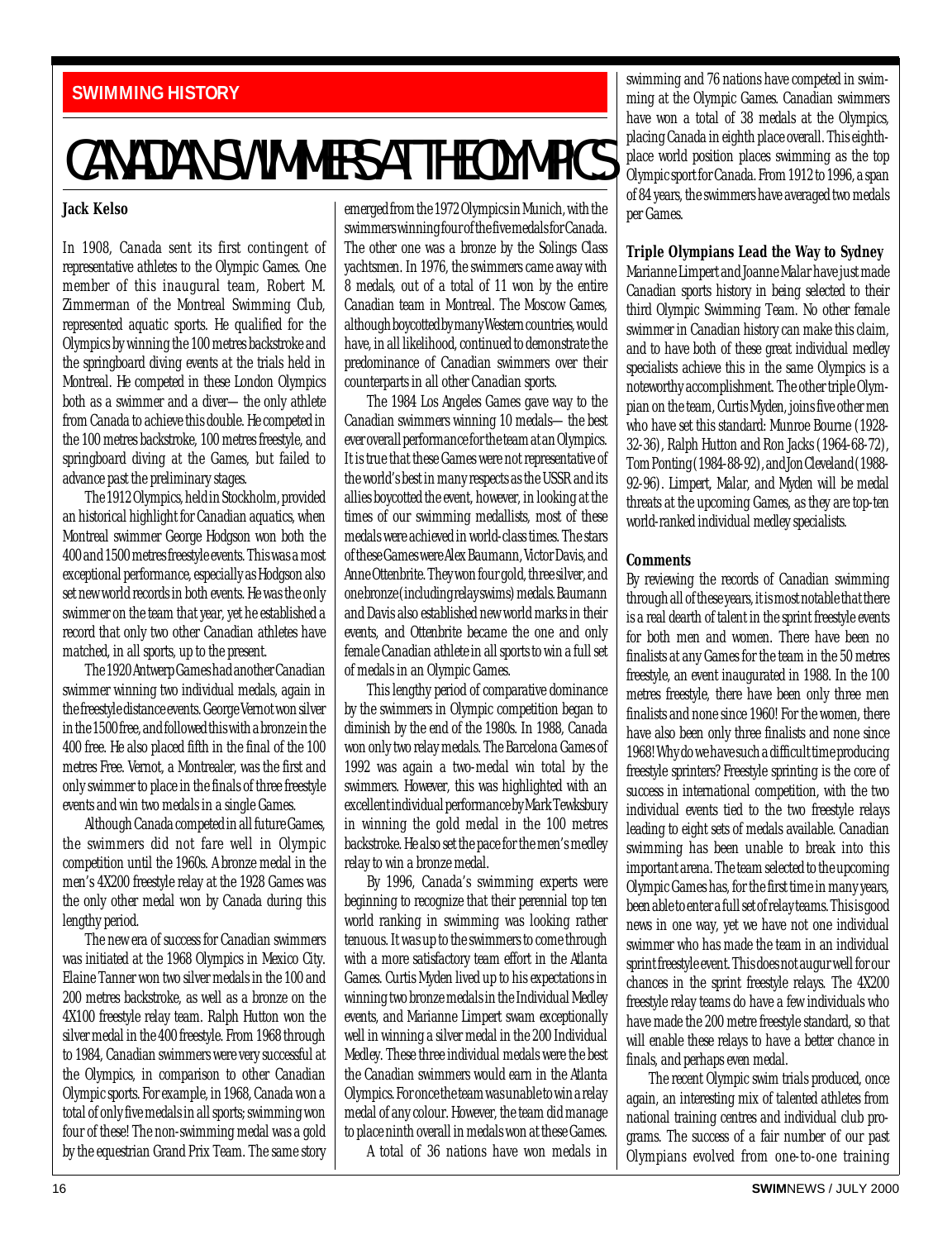environments, and this is still the case today. For example, consider Brian Johns' and Andrew Hurd's selection to the team. Both of these young individuals come from reasonably small programs, yet they have now moved onto the world stage. Alex Baumann, Victor Davis, and Anne Ottenbrite came from this type of personal, up-close relationship with their respective coaches, and all were extremely successful at the international level. The trend today in Canada to go more toward the large clubs associated with national training centres is an interesting one, yet it is still to prove itself beneficial in raising the level of swimming to that of world power. These training centres have been in place for a few years now, and it is time that some positive rewards (world-class medals) are garnered from this type of program. It will be interesting to see how the swimmers from the clubs fare in comparison to those from the training centres in the upcoming world competitive scene.

Canadian swimming continues to operate within the confines of "big" government. The question is: why not break out of this bureaucratic model and step into the real world where corporate sponsorship, fund-raising, monetary rewards for excellence, and

the like, may be a much better way to run the sport? Perhaps, as Canadians, we are simply able to accept the status quo and not really care that much about attaining world-class status in our sports. The Canadian psyche has been one of relative passivity when it comes to elite sport expectations. There have been individual athletes who have become the best in the world in spite of the indifferent support programs; thus, we must ask the question, how did that happen?

Do we truly believe that we can compete equally with the rest of the world in swimming if we cannot produce, at a constant level, athletes who are ranked in the world's top ten? If one looks at the vast improvement of many of the other countries in the world in swimming, it can be done, yet Canada has not shown any real improvement in the last several years.

Many of our top swimmers live just above the poverty line, and this is a shame in today's society. Why do we not provide a better lifestyle for our ambitious, dedicated swimmers? Where are the funds to encourage them to continue to strive for excellence? Do we need to take a closer look at what is happening in many other countries vis-à-vis monetary compensation as a reward for excellence?

What do we expect from our team as they head into the new millennium and the Sydney Olympics this September? One has only to look at the world's top ten listing for all events, making it fairly obvious that we are expecting, realistically, to have podium chances in the women's and men's individual medley events, men's breaststroke, women's butterfly and backstroke, men's medley relay, and women's freestyle relays. Predictions are always a bad gamble, but Canada could come out of this Games with as many as five or six medals, and perhaps as few as one or two. The world swimming scene has improved vastly over the past ten years. The depth and strength of this growth can be readily appreciated by checking current Olympic Trials results from other countries. As in the past, it will be extremely difficult to win a coveted Olympic swimming medal in Sydney, but we do have history on our side with 38 medals garnered in previous tough conditions, and we are certainly capable of winning our share this time around. We are all looking forward to the next Games with the normal expectations of medal wins, and we sincerely wish our dedicated swimmers and coaches the best of good fortune in Sydney.

## CANADIAN OLYMPIC SWIMMING MEDALLISTS

| 1912 Stockholm, SWE                            | 1976 Montreal, CAN                             | Anne Ottenbrite gold 200 breaststroke             |
|------------------------------------------------|------------------------------------------------|---------------------------------------------------|
| <b>George Hodgson gold 400 freestyle</b>       | silver 400 ind. medley<br><b>Cheryl Gibson</b> | <b>Anne Ottenbrite</b><br>silver 100 breaststroke |
| George Hodgson gold 1500 freestyle             | bronze 400 ind. medley<br><b>Becky Smith</b>   | 4x100 medley<br>bronze                            |
| 1920 Antwerp, BEL                              | bronze 100 backstroke<br><b>Nancy Garapick</b> | Reema Abdo, Anne Ottenbrite,                      |
| <b>George Vernot</b><br>silver 1500 freestyle  | <b>Nancy Garapick</b><br>bronze 200 backstroke | Michelle MacPherson, Pamela Rai                   |
| bronze 400 freestyle<br><b>George Vernot</b>   | 4x100 medley<br>bronze                         | 1988 Seoul, KOR                                   |
| 1928 Amsterdam, NED                            | Wendy Cook, Robin Corsiglia,                   | 4x100 medley<br>bronze                            |
| 4x200 free men<br><b>bronze</b>                | Susan Sloan, Anne Jardin                       | Mark Tewksbury, Victor Davis,                     |
| Garnet Ault, Munroe Bourne,                    | 4x100 free women<br><b>bronze</b>              | <b>Tom Ponting, Sandy Goss</b>                    |
| <b>Walter Spence, Jim Thompson</b>             | Gail Amundrud, Barbara Clark,                  | 4x100 medley<br><b>bronze</b>                     |
| 1968 Mexico City, MEX                          | Becky Smith, Anne Jardin                       | Lori Melien, Allison Higson                       |
| silver 100 backstroke<br><b>Elaine Tanner</b>  | 4x100 medley men silver                        | Jane Kerr, Andrea Nugent                          |
| <b>Elaine Tanner</b><br>silver 200 backstroke  | <b>Steven Pickell, Graeme Smith,</b>           | 1992 Barcelona, ESP                               |
| <b>Ralph Hutton</b><br>silver 400 freestyle    | Clay Evans, Gary MacDonald                     | Mark Tewksbury gold 100 backstroke                |
| 4x100 free women<br><b>bronze</b>              | 1984 Los Angeles, USA                          | 4x100 medley<br>bronze                            |
| Angela Coughlan, Marilyn Corson,               | gold 200 ind.medley<br><b>Alex Baumann</b>     | Mark Tewksbury, Jon Cleveland,                    |
| Elaine Tanner, Marion Lay                      | gold 400 ind.medley<br><b>Alex Baumann</b>     | Marcel Gery, Stephen Clarke                       |
| 1972 Munich, GER                               | gold 200 breaststroke<br><b>Victor Davis</b>   | (Tom Ponting fly leg in prelims)                  |
| silver 400 ind. medley<br>Leslie Cliff         | silver 100 breaststroke<br><b>Victor Davis</b> | 1996 Atlanta, USA                                 |
| silver 100 butterfly<br><b>Bruce Robertson</b> | <b>Michael West</b><br>bronze 100 backstroke   | Curtis Myden<br>bronze 200 ind. medley            |
| bronze 200 backstroke<br>Donna-M.Gurr          | bronze 200 backstroke<br><b>Cam Henning</b>    | bronze 400 inv. medley<br><b>Curtis Myden</b>     |
| 4x100 medley men<br><b>bronze</b>              | 4x100 medley men<br>silver                     | silver 200 ind.medley<br>Marianne Limpert         |
| Erik fish, Bill Mahony,                        | Michael West, Victor Davis,                    |                                                   |
| <b>Bruce Robertson, Bob Kasting</b>            | <b>Tom Ponting, Sandy Goss</b>                 |                                                   |
| <b>SWIMNEWS / JULY 2000</b>                    |                                                | 17                                                |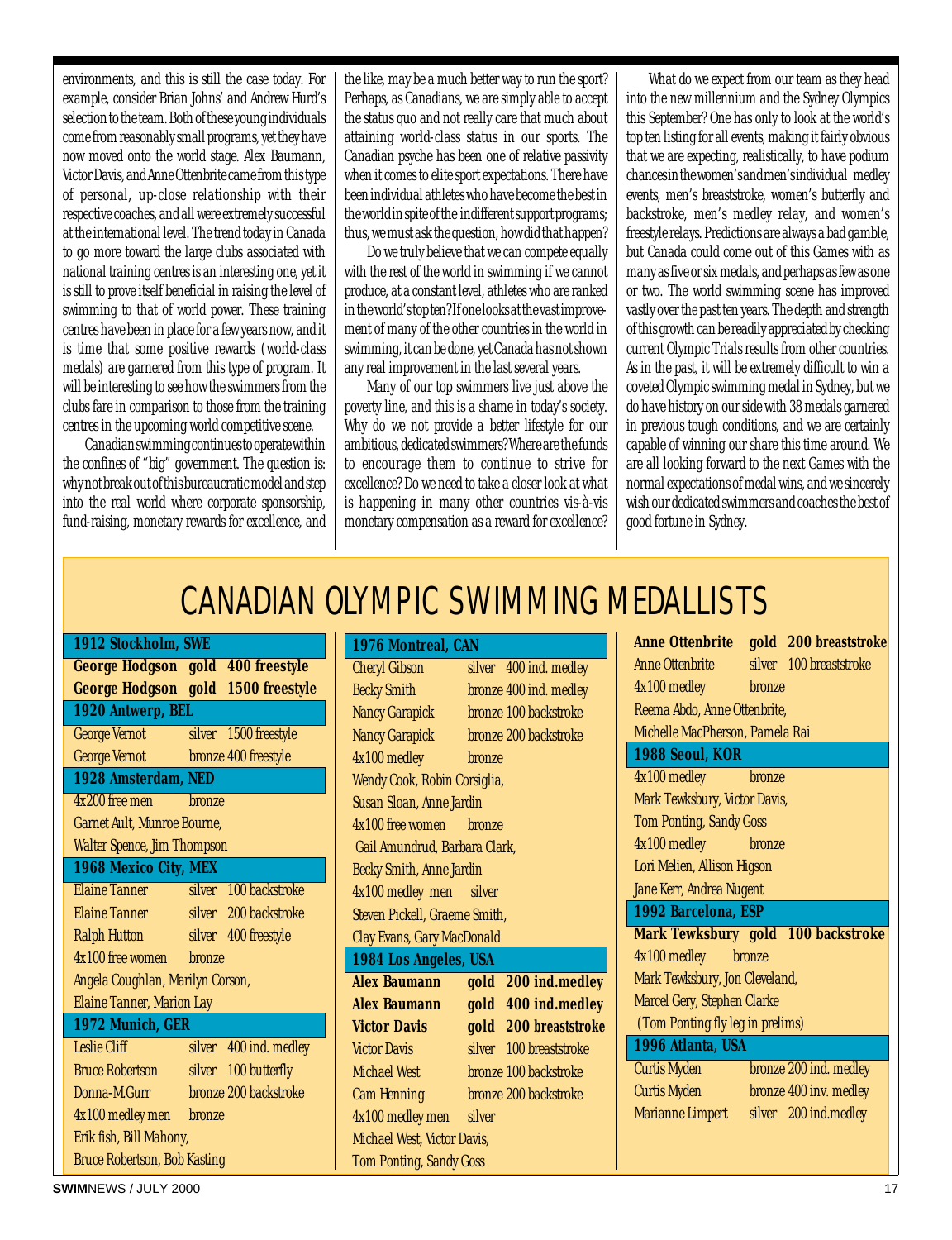<span id="page-17-0"></span>**AMERICAN PERSONALITY: TOM MALCHOW**

## DESIGNED TO SWIM

## ADD MALCHOW TO IN SEASON RECORD SETTERS

#### **Russ Ewald**

Officials at the Charlotte UltraSwim didn't have the proper forms on hand that must be filled out after a world record is broken. They scrambled to have one faxed in.

Who would have imagined a record would be set in June when all U.S. swimmers are training hard in preparation for their Olympic trials in August? In the 16 years of the Charlotte, N.C. meet, a world mark had never fallen.

But the time was right for Tom Malchow, the long, lean swimmer from St.Paul, Minn. Wearing the controversial new Fastskin body suit, the unshaved Malchow blasted out to a huge lead in the 200 meter butterfly.

He brought the capacity crowd to its feet when he reached the halfway point in 55.53, 4/100ths of a second under record pace. The spectators remained standing the last two laps. The noise became deafening as they realized the world mark would be broken. Malchow touched in 1:55.18, shaving 0.04 seconds off the record set by Russia's Dennis Pankratov in 1995.

"I could hear the crowd cheering, so I knew I was probably close or on world record pace," says Malchow. "The crowd was still loud at the 150.

At that point, I realized that maybe I have a shot. It got a little ugly then. I am not going to lie. But at the

point in training, it's always a struggle to get home. I knew it was a matter of how well I was going to keep it together. Obviously, I was going to fall apart somewhat."

The University of Michigan graduate didn't alter his training one bit for the meet. He was averaging 14,000 m a day in double workouts with the middle distance group at Michigan. Earlier in the season, he sometimes did as much as 17,000 m when he swam with the distance group.

He still put in a couple of distance workouts a week prior to Charlotte.

Malchow was primed for an assault on the world mark. He just missed the record at last year's Pan Pacs (1:55.41 for a U.S. mark). This long-course season he opened with  $\overline{a}$  sizzling 1:55.68 at Michigan in late May, coming off 27 days of altitude training at the USA-Swimming headquarters in Colorado.

"I knew I was capable of going 55 after doing the Michigan meet," he says. "But I didn't have expectations of setting the world record. It's not what you consider in-season when you are doing hard training."

At Charlotte, Malchow wore the Fastskin body



**Highly motivated Tom Malchow Marco Chiesa** 

suit for the first time.

**QUICK FACTS: TOMMALCHOW** 

| <b>BIRTHDATE</b><br><b>HEIGHT</b><br>WEIGHT<br><b>HOME</b> | <b>Ann Arbor, Michigan</b> | <b>18 AUG 1976</b><br>6'7'' (1.98 m)<br>185 lbs. (84 kg) |
|------------------------------------------------------------|----------------------------|----------------------------------------------------------|
| <b>CLUB</b><br><b>COACH</b>                                |                            | <b>Club Wolverine</b><br><b>Jon Urbanchek</b>            |
| <b>LONG COURSE PROGRESSION</b>                             |                            |                                                          |
| <b>200 Butterfly</b>                                       |                            |                                                          |
| Year                                                       | <b>Time</b>                | Ranking                                                  |
| 2000                                                       | 1:55.18                    | 1                                                        |
| 1999                                                       | 1:55.41                    | $\overline{1}$                                           |
| 1998                                                       | 1:56.75                    | 3                                                        |
| 1997                                                       | 1:57.71                    | 5                                                        |
| 1996                                                       | 1:57.39                    | 3                                                        |
| 1995                                                       | 1:59.95                    | 16                                                       |
| 1994                                                       | 1:59.86                    | 14                                                       |
| 1993                                                       | 2:00.27                    | 9                                                        |
| 1992                                                       | 2:01.26                    | 33                                                       |
|                                                            |                            |                                                          |

## "I guess it helps," he says.

"I can't put a percentage on it. A few tenths maybe. It's hard to say. If you think it helps, then it helps. I feel confident in it. It may be a more psychological benefit than physical."

The University of Michigan's Jon Urbanchek, his coach, explained the record this way: "Ever since the Pan Pacs, he has been highly motivated and very consistent in training. He has never missed a practice. He pushes himself to the limit in every single workout and spends a lot of time in dryland training."

His dryland work includes weightlifting, medicine ball, the Stairmaster, and plyometrics.

Malchow has a technique

unlike other butterflyers. Because he has such long arms and was uncoordinated at the beginning of his career, he had difficulty lifting his hands out of the water. He would lead with the elbow out—his elbow was early because he didn't have the strength to sweep wide like most flyers.

"He has great reach and is excellent on the water," says Urbanchek. "His second kick is not as powerful as most. But because of his long body, he still gets a good snap out of it."

Malchow, 6' 7" and 185 pounds (he says) or 178 (thinks Urbanchek), has size 16 feet and is extremely flat-footed, with such loose ankles they act like fins.

"He was designed to swim," Urbanchek says.

Malchow first caught the Michigan coach's attention when he competed in the 200 fly at the 1992 U.S. Nationals right after the Barcelona Olympics. He had just turned 16. He led at the 150 mark before fading to fourth.

"He impressed me a great deal with how fast he went out the first half," says the Michigan coach. "He turned for home in something like 1:27 or 1:28. He died the last 50. I knew sooner or later he would be able to last."

Malchow, who swam for the STAR club in Minnesota, wound up fourth in 2:01.26. He got started in the 200 fly because "that was the event nobody wanted to do. Everybody was kind of scared of it. I think I got the mindset I might as well focus on an event nobody else wants to do. It would be easier to excel."

For the next three years when he was still in high school, Malchow made steady, if unspectacular, progress. He placed fifth, fourth and sixth, respectively, in the 200 fly at the Summer Nationals. He won the event at the 1995 World University Games and placed second that year in the Pan Ams.

Malchow made his big move in the Olympic year. He dropped his best time 2.47 seconds at the U.S. trials for an upset win in 1:57.39 and relegated defending Olympic gold medallist Melvin Stewart to third. At 19, Malchow was the youngest member of the 1996 U.S. Olympic swimming team and took the silver medal behind Pankratov in Atlanta.

"The key to that (drop) was going to Michigan and doing so much more yardage and dryland work than ever before," says Malchow. "I got abused in practice. The calibre of athletes that Michigan had— Dolan, Namesnik, Piersma, Borges—it was a rude awakening for me. But it was a good one."

Malchow, though, doesn't regret not being in a more intense program earlier.

"I attribute my success some to the consistency of coaching," he says.

"I have had only two coaches during my career. My club coach (Paul Lundsten) realized I had a lot of talent but didn't do a lot of things to get me to produce then. I didn't do tons of weightlifting, yardage, and didn't use paddles until my senior year in high school. I didn't do training that would destroy a swimmer physically and mentally.

"When I got to Michigan, my body was ready to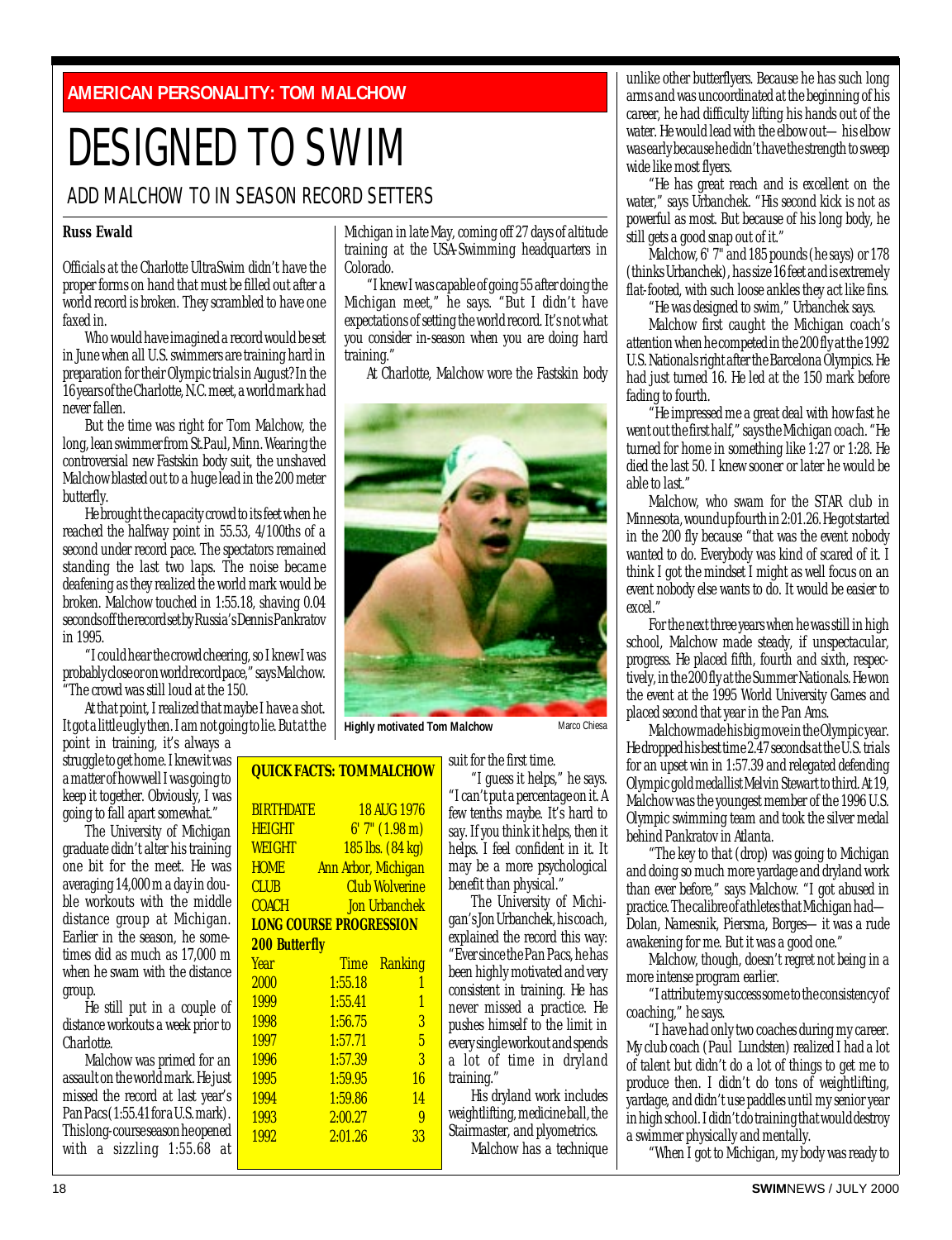<span id="page-18-0"></span>handle that workload. I haven't had shoulder problems or any injuries. And I still enjoy the sport."

Another big factor in Malchow's improvement is his work ethic.

"I am probably not the most talented swimmer out there," he admits.

"But if you buy into the programs and do what is asked of you, it's going to pay off. I work hard day in and day out. I might not be the fastest person in the pool every day. But I'm never the slowest. I am always very consistent."

A year ago, Michigan's Chris Thompson, the 1999 spring U.S. champion in the mile, told USA-Swimming publicist Charlie Snyder: "Well, his (Malchow's) nickname is Rocket, and we can all see why. He is just incredible both at workouts and meets. Most people can have a few good practices. Then their bodies just quit, and they can't swim well for a given period of time. Not Malchow. He is able to go fast all the time.

There is hardly anything that can faze him."

Urbanchek states: "I have had some awesome world-class swimmers in the program here. But Tom has superceded all of them in consistency of work and commitment in and out of the water, especially out of it. Not abusing your body—he is unique in that respect. He is not like your typical college swimmer. He is focused."

Yet, Malchow never won an NCAA title. He was second twice and third and fifth once each in the 200 fly. He also competed in the middle distances, finishing as the runner-up in the 500 in 1998.

"I wasn't a great short course swimmer. My turns aren't great. Yards doesn't provide me with the opportunity to get the rhythm. With a 6-foot-7-inch frame, the longer I can go without having to turn that long body around, the better."

Sickness during his college years also hampered Malchow. Like former teammate Tom Dolan, he suffers from asthma. And his senior season he had two bouts with pneumonia.

"I have learned to deal with asthma because I've had to deal with it all my life," he says. "I don't want to use it as a crutch. But it's frustrating at times. I have learned how to medicate myself and prevent myself from getting into situations where my asthma is going to react.

It's just caused me to work that much harder. Maybe I am not breathing as well as the swimmer next to me. I have to figure some other way to beat them, whether it's I have more endurance and have trained harder than them. It's always provided a source of motivation and drive."

Urbanchek thinks the key to Malchow's record swim may have been as simple as moving off campus after graduating last year with a degree in sports management and communications.

"He now has a nice, clean apartment," says Urbanchek. "That helped his health a great deal because these college kids live in dumps. There is so much dust and dirt in the dormitories. I don't think it is good for an asthmatic. Ever since he moved out, he has been healthy."

## **IT'S NOT THE SWIMMER IT'S THE SUIT**

#### **Karin Helmstaedt**

The purists are wondering, "Well, when will they start using flippers?"

Indeed, it looks like the new full-body swimsuit may be the next thing to revolutionize our sport, and although it could be argued that some swimmers are already reaping the benefits of less drag, others maintain the suits are a publicity gimmick.

Approved by FINA in October of 1999, the fulllength suits were brought before the Court of Arbitration for Sport (CAS) in Lausanne earlier this year to determine whether or not they would provide some swimmers with an unfair advantage. The CAS gave the suits the OK, but several federations, including Canadian and US Swimming, outlawed them for their Olympic Trials (now rescinded for the US Trials) because they were not available on time for the majority of swimmers.

So, thanks to the work of dozens of biomechanical, biological, and marine experts, here's what's available:

Speedo has outdone its original Aquablade (1996) with the new "fastskin." Designed to mimic the skin of a shark, the suit is made of a hydrophobic elasthane material that absorbs less moisture and has a denticle print of v-shaped ridges. Athlete passive drag tests show the suit is 7.5% faster than all other suits and 3% faster than the Aquablade. The fast.skin is intended to mould to the body and is anatomically designed to fit the shape of an elite swimmer; further,

Speedo claims that the unique panelled structure of the suit actually increases the coordination of muscles, thus allowing more efficiency of movement and less muscle vibration. Maximum body coverage is considered optimal. Among others, the Speedo suit has been tested by Australian Michael Klim and adopted by the German National Team for the Sydney Olympics. It costs about US\$350.

Adidas has come up with the "Full Bodysuit." / variation on the theme, it's a polyamide-lycra blend covered with a thin Teflon coating, also supposed to help the muscles with better support and therefore better performance. This is the suit used by Aussie Wunderkind Ian Thorpe.

Not to be outdone, Arena created its own Powerskin model, which was tested by sprint Tsar Alexander Popov himself and worn by Franziska van Almsick (short version) at the German Championships. Made of a high-tech polyamide material, it is very light and absorbs a minimum of water.

Popov, who won the 50 and 100 meter freestyle titles at both the 1992 and 1996 Olympics, has said he doesn't plan to wear the full-length suit himself. "Maybe some swimmers prefer them because they think such suits give them the edge," he said. "But I will continue to use my regular swimming trunks. They've been good to me for many years."

And what about who's going to wear them? When it comes to the Olympic crunch, will breaststrokers want to hem in their knees or butterflyers their shoulders? Germany's Ralf Braun says the suit rubs uncomfortably over 200 metres, while French flyer Franck Esposito claims it makes him feel more bouyant.

It all boils down to a matter of personal taste and of feeling good in the water. Some experts claim the suit can make a difference of up to one second per hundred metres; others are marvelling at Speedo's fantastic marketing job. Another point is that it adds a fantastic variable into the recent tumult of world records, making it very difficult to know if drugs, mental edge, or the bodysuit itself has had more effect.

In the final analysis, there is still no independent study to how much difference, if any, the suit can make to performance. Perhaps German Team Director Winfried Leopold put it best: "From what we've seen so far, it's safe to say it doesn't hurt."

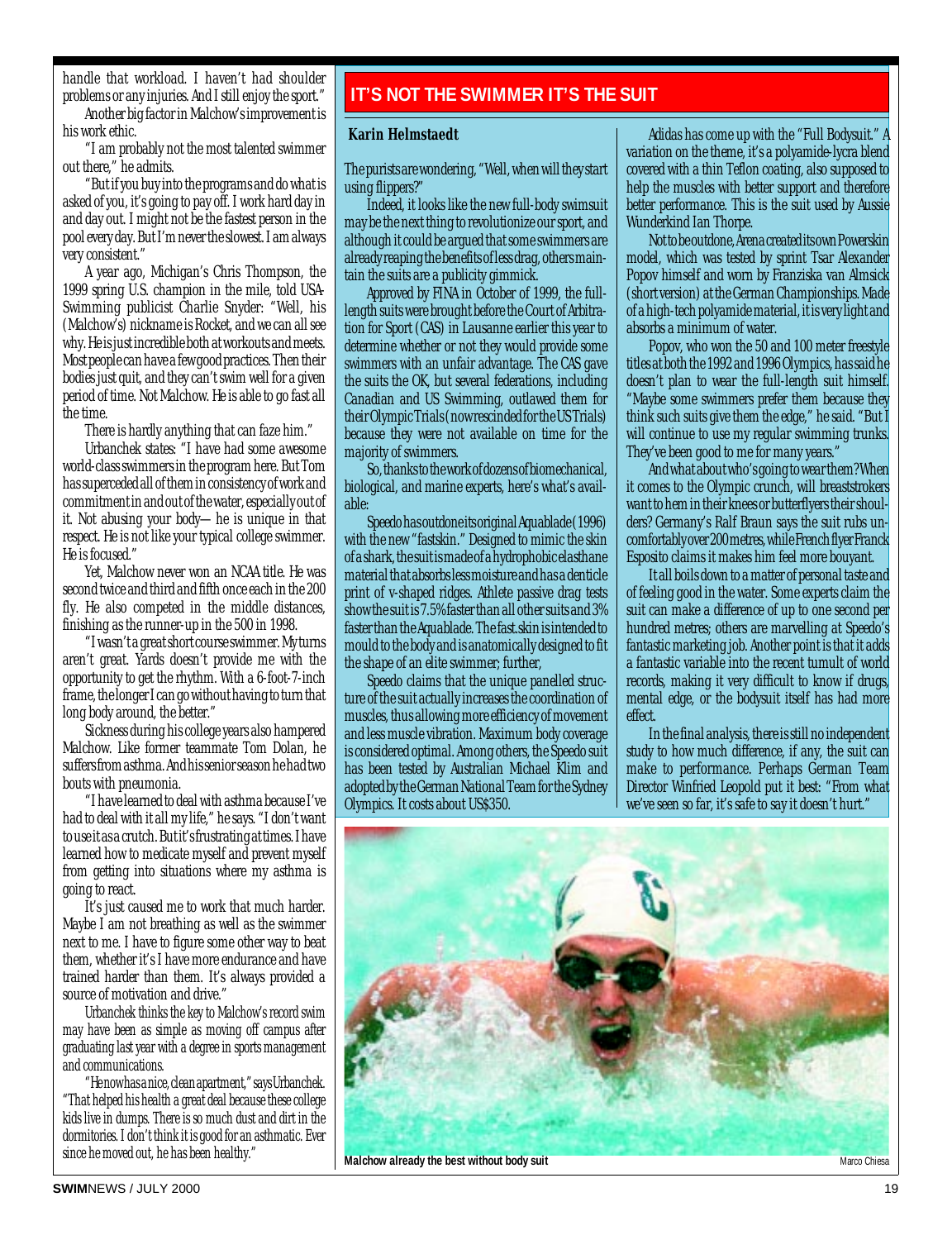### <span id="page-19-0"></span>**GERMAN DRUG TRIALS**

## STORIES TOLD IN COURT DEFY THE IMAGINATION

## MANY VICTIMS TOLD TALES OF MASCULINIZED BODIES AND DEFORMED CHILDREN

#### **Karin Helmstaedt**

BERLIN-It was a quick transformation. On Day 1 of his trial in early May, Manfred Ewald turned up in Berlin's Moabit Courthouse grinning from ear to ear. The former East German sports chief was visibly confident that, after making a tidy little deal, he'd be home in time for lunch.

Along with former chief doctor Dr. Manfred Hoeppner, Ewald was being called to task for his part in steering the drug-powered East German sport system. In addition to having conceptualized the government-sponsored doping program, they were accused of having contributed to 142 counts of bodily harm through administering anabolic steroids to young female athletes and swimmers without their knowledge or parental consent.

The trial that was years in the making was scheduled for only one day.

Rumour had it that a deal had been cut with the judge, and that in exchange for a quick confession Ewald and Hoeppner would get off with a suspended prison sentence and a fine. That ignited a small scandal in expert circles, and subsequently motivated 17 victims to show up in court as part of the prosecution.

On that first day, the "grand finale" of Germany's less-than-spectacular series of doping trials attracted a horde of media. Photographers wrestled to get a shot. Print journalists were squashed aside by broad-shouldered camera teams, including one from ABC TV, proof that international interest in the story had reached an unprecedented high.

Ewald, often referred to as the "Honecker of sport" in East Germany, grinned smugly as he pushed his way through the crowd. Feigning amused disbelief, an ironic "What's going on here?" was all he had to offer.

#### **Trial Turned Around**

But by the time he left the courthouse at noon that day, Ewald's stature had shrunk. Upon the insistence of the victim's lawyers, Judge Dirk Dickhaus announced he felt it necessary to prolong the trial and let all the victims testify as witnesses.

And so began yet another long and painful affair. With proceedings only on Tuesday and Fridays, it threatened to drag on endlessly. Ewald, who had been declared fit for only three-and-a-half hours of

proceedings a day, also slowed things down, something of which all parties were keenly aware: with a statute of limitations for all doping crimes coming up on

October 3, 2000, a first instance verdict had to be reached in time.

It was a minor victory for the victims' lawyer, Michael Lehner. "What we're looking for is a reason-

**Manfred Ewald welcomes one of the successful swimmers who won all but one event at European Championships**

able trial and and a clarification of what happened, so that the thousands of other victims who have no idea of their situation can seek help when they need to," he said.

On the second day Dr. Hoeppner delivered his testimony, which most victims felt was a slap in the face. Despite the fact he'd already come clean with his story in 1991, Hoeppner made a case for himself as the doctor who "only wanted to help the athletes withstand the punishment of their heavy training regime." The judge himself was dissatisfied, and proceeded to spend three days reading aloud Hoeppner's numerous statements to investigating police.

Only then could the court proceed with hearing victims.

#### **Terrible Testimonies**

Some of the stories told in court defy the imagination. Few of them were new, as many victims had already come forward with their tales of masculinized bodies and deformed children.

Women like Birgit Matz and Carola Beraktchjan,

former swimmers for Berlin's Dynamo club, had already testified against their coaches in 1998. Both have permanently deepened voices, and Matz has noticeable facial hair.

Rica Reinisch, a triple Olympic champion in 1980, has had five miscarriages and suffers from recurring ovarian cysts. Catherine Menschner, who received male hormones from the age of 10, suffers from permanent damage to her spine and reproductive organs.

Jutta Gottschalk, a former swimmer from Magdeburg, gave birth to a daughter who is blind in one eye. Her teammate Martina Gottschalt has a 15-year-old son who was born with severe club feet.

Shot and discus throwers Brigitte Michel and Birgit Boese both had great difficulties conceiving; as

girl.

a young woman wanting to get pregnant, Michel was told by a gynecologist she would have to give up sport because her reproductive organs were like those of a 10-year-old

Perhaps the most grotesque story of all came from Andreas Krieger, formerly European champion shotputter Heidi Krieger. She was so physically changed by the drugs she received that she finally underwent a sex change in 1995, suffering great emotional trauma and even contemplating suicide

along the way.

As the court heard these horrors day after day, Ewald did his best to look frailer and more disoriented. Reinisch voiced her disgust after just a few days saying, "Look at him! Suddenly he's the stricken old man. I'm sure he's acting!" Ewald's attempt at an "apology" to Reinisch, in which he told her, bewildered, that he had no idea what was going on in the courtroom, she laughed off as "the last straw."

After several days Ewald's lawyer ordered yet another medical examination, claiming that his client could not follow the proceedings and was physically and psychologically unfit to be in court. But the ace that came to Erich Honecker's rescue during the trial of those resposible for the killings at the East German border did Ewald no good.

The one-time sport Fuehrer was declared fit for two hours a day, and on it went.

After one month of proceedings, the court reduced the number of cases being handled from 142 to 22, strictly a time-saving measure. The judge meant business, but that meant compromise.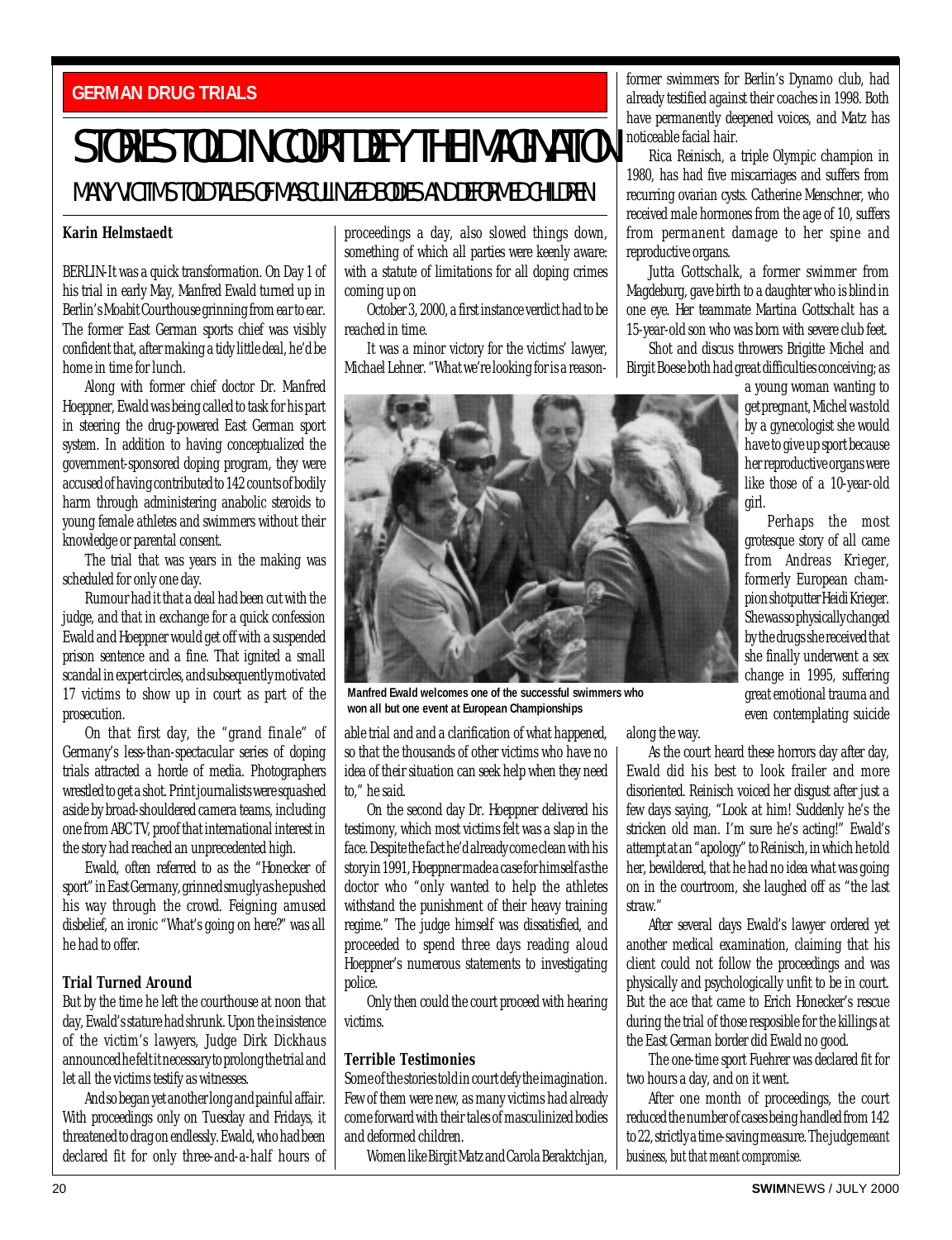<span id="page-20-0"></span>In the end it was agreed the same result could have been achieved in a day. The court found 74-year-old Ewald guilty on 20 counts of contributing to bodily harm. His punishment: a 22-month suspended jail term, with no financial penalty.

As grounds for Ewald's mild sentence, the judge cited first and foremost the amount of time elapsed since the actual doping took place, which makes it conceivable police investigators might be partly to blame. It is argued that had they gotten their act together sooner, in 1992 or 1993, this trial might have had a different conclusion. The fact that it took more than ten years to bring those responsible on a political level to court speaks for the shoddy work of the German justice system. Viewed from that angle, investigators and the prosecutors themselves share a portion of the blame for the fact that time simply got too tight.

Hoeppner, also convicted, received an 18-month suspended sentence. As he left the courtroom he told reporters, "I can live with this verdict. I just hope that East German sport will no longer be discredited."

"Every now and then you have to know how to lose," he added, "That's what sport is all about."

Given that he walks and that his victims have yet to see a penny in compensation, there's no doubt about who the losers in this saga really are.



**Sven Lodziewski, Manfred Ewald, and Birte Weigang in 1983 after European Championships where women won 1st and 2nd in every event.**

## TWO MEN WHO DISTORTED THE COURSE OF SPORTING HISTORY

#### **Karin Helmstaedt**

Manfred Ewald and Manfred Hoeppner stand accused of 142 counts of assisting grievous bodily harm for their masterminding role in the East

German steroid system. The 208 athlete testimonies and volumes of Stasi files—many of them delivered by Hoeppner himself in his dual role as Stasi Informant "Technik"—attest to the massive manipulation of an estimated 10,000 elite athletes.

One of East Germany's most powerful functionaries, Ewald directed the country's sporting success for nearly three decades. Despotic, ruthless, and politically cunning, he was President of the East German Sport and Gymnastics Union (DTSB), leader of the National Olympic Committee, and he sat next to Erich Honecker himself on the Communist Party's Central Committee.

As director of the so-called High Performance Sport Commission, it was Ewald who in 1974 drafted the secret State Plan 14.25, which made it state policy to administer muscle-building anabolic steroids to young athletes. In this way he hoped to gain international recognition for East Germany in the sporting arena.

Neither the athletes nor their parents were advised of the practice; instead young swimmers and athletes received the East German-manufactured steroid Oral-Turinabol in the guise of vitamin pills. Many of the athletes were young girls and well under the age of 18. Older athletes were forced to sign an oath of secrecy, but were not further advised of the potential damaging effects of the drugs.

With the help of Dr. Manfred Hoeppner, the plan worked. At the 1972 Olympics in Munich, East Germany outdid West Germany's medal total for the first time. By 1976 in Montreal, East Germany's "Wundermaedchen" ruled in the pool and led the entire Olympic team to a medal victory over the United States.

Hoeppner, 66, was the doctor second-in-charge of East Germany's Sports Medicine Services. From 1975 he directed the Working Group for research into "UM" or "unterstuetzende Mittel" ("supporting means"), the codified euphemism for Oral-Turinabol. It was Hoeppner who oversaw the distribution of performance-enhancing drugs to sports federation and club doctors. He determined how much each individual athlete received and meticulously noted the drug's effects.

In addition to a marked improvement in athletic

performance, Hoeppner noted deepened voices and increased musculature in the women. The girls themselves complained of excessive body hair and acne. As time went on, the side-effects multiplied: liver damage, hormonal disturbances, tumours, and gyneacological complaints.

In his Stasi reports, Hoeppner described in detail Ewald's zealous "medals ueber alles" mentality. On more than one occasion, he went to Ewald with the recommendation that the drugs be stopped for a particular athlete due to ill effects. On more than one occasion, Ewald refused.

When the female swimmers' baritone voices could no longer be denied, the duo agreed jointly to forbid the women to give interviews to the foreign press.

In swimming, the East German women dominated as in no other sporting discipline. Their world records have been picked off one by one since 1989, with the exception of the 4x200 freestyle relay, set in 1987 at the European Championships in Strasbourg. Despite trials that have proven every one of that multitude of records was tainted, that record still stands, as do ten European records—proof that swimming as a sport is just as helpless to put it right as the generations of swimmers who swallowed the pills.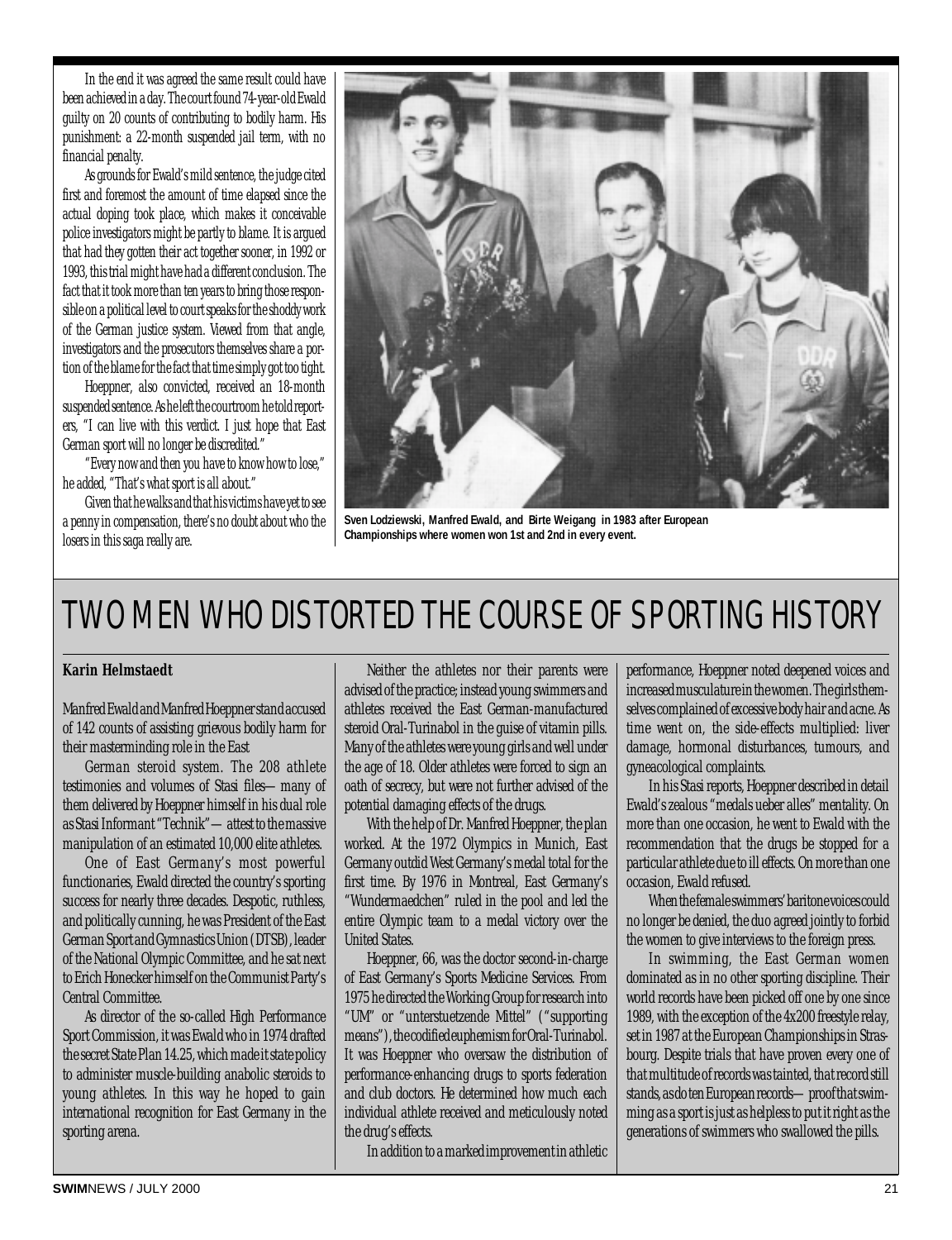## GIRLS 11-12 **50 METRES FREESTYLE** Rec: 27.16 Shauna Collins, ROD, 90<br>1 27.72 CASCMAY Kirsten 27.72 CASCMAY Kirsten Pomerleau, 12, UCSC<br>28.31 CINIAPR Allison Rennett 12 NYAC 2 28.31 ONIAPR Allison Bennett,12,NYAC 3 28.43 ONIIIAPR Nadia Kumentas,12,WD

4 28.50 ONAGJUL Whitney Rich,12,ISS<br>5 28.80 ONIIIAPR Julia Wilkinson,12,SKY<br>6 28.81 ONAGJUL Chantelle Lonsdale,12,WAC<br>7 28.85 ONAGJUL Jacqueline McQuaig,11,GGST 8893 BOAGUIL Britany Reimer, 12.SKSC<br>
28.94 CASCMAY Mallory Hoekstra, 12.EKSC<br>
29.02 PGBMAR Kirsty Teit, 12.PGB<br>
29.74 OMAGUIL Jamie MacLeod, 12.USC<br>
29.20 EOSAJUN Emily Gillespie, 12.PERTH<br>
13. 29.34 LASCAPR Carleen Ready 15 29.48 MBSKJUL Julianne Toogood,12,MANTA 16 29.55 BCAGJUL Kimberly Kabesh,12,STSC 17 29.72 ONIAPR Marlee Morden,12,CAJ 18 29.72 ABAGJUL Katerina Symes,12,EKSC 19 29.75 BCAGJUL Kayla Rawlings,12,PSW 20 29.77 ABAGJUL Kimberly Wilson,12,GPP 21 29.81 MSSACMAY Ogechi Abara,12,RHAC<br>22 29.81 BCAGJUL Kristine McDonald,11,KCS<br>23 29.85 MBSKJUL Amanda Bell,12,SPART 24 29.86 PPOMAY Jody Jelen,12,ESWIM 25 29.86 EKSCAPR Carol Starratt,12,CASC **100 METRES FREESTYLE** Rec: 58.04 Shauna Collins,ROD,90 1 1:01.46 EKSCAPR Kirsten Pomerleau,12,UCSC 2 1:01.88 ONIIIAPR Nadia Kumentas,12,WD 2 1:02.07 ONAGJUL Emily Gillespie, 12, PERTH<br>4 1:02.88 BCAGJUL Brittany Reimer, 12, SKSC 4 1:02.88 BCAGJUL Brittany Reimer,12,SKSC 5 1:03.49 CASCMAY Mallory Hoekstra,12,EKSC 6 1:03.89 PPOMAY Jody Jelen,12,ESWIM 7 1:04.04 ONIAPR Marlee Morden,12,CAJ 8 1:04.18 EASTJUL Brooke Buckland,11,WTSC 9 1:04.23 ESWIMJUN Jackie Morrison,12,NYAC 10 1:04.34 ONAGJUL Jacqueline McQuaig,11,GGST 11 1:04.39 PGBMAR Kirsty Teit,12, PGB<br>12 1:04.42 ONAGJUL Alyssa Hubert,12, 13 1:04.63 ONIIIAPR Julia Wilkinson.12 12 1:04.42 ONAGJUL Alyssa Hubert,12,CYPS<br>13 1:04.63 ONIIIAPR Julia Wilkinson,12,SKY<br>14 1:04.71 ONAGJUL Sarah Mclaughlin,12,OSHAC<br>15 1:04.72 ONTIIAPR Katy Murdoch,12,KSS 16 1:04.74 CASCMAY Katerina Symes,12,EKSC 17 1:05.29 MBSKJUL Julianne Toogood,12,MANTA 18 1:05.34 BCAGJUL Kayla Rawlings,12,PSW 19 1:05.42 EKSCAPR Carol Starratt,12,CASC 20 1:05.48 ONIAPR Jackie Sweers,12,CAJ 21 1:05.56 MBSKJUL Lauren MacQuarrie,12,ROD 22 1:05.58 ONIAPR Ashley Watling,12,NYAC 23 1:05.66 MBSKJUL Amanda Bell,12,SPART 24 1:05.67 EKSCAPR Carleen Ready, 12, LASC 25 1:05.69 ONTIIAPR Genvieve Handforth,11,EBSC **200 METRES FREESTYLE**<br>Rec: 2:03.72 Shauna Collin<br>1 2:15.96 ONAGJUL Rec: 2:03.72 Shauna Collins,ROD,90 1 2:15.96 ONAGJUL Emily Gillespie,12,PERTH 2 2:16.14 YTHJRJUL Nadia Kumentas,12,WD 3 2:17.16 BCAGJUL Brittany Reimer,12,SKSC 4 2:17.48 EKSCAPR Mallory Hoekstra,12,EKSC 5 2:18.24 ONIAPR Chantelle Lonsdale, 12, WAC<br>6 2:18.37 BCAGJUL Carleen Ready, 12, LASC<br>7 2:19.09 ESMIMATURE Julia Milkinson 12, SKY 6 2:18.37 BCAGJUL Carleen Ready,12,LASC 7 2:18.98 ESWIMJUN Julia Wilkinson,12,SKY 8 2:19.44 MBSKJUL Amanda Bell,12,SPART 9 2:19.91 ONAGJUL Alyssa Hubert,12,CYPS 10 2:20.02 EKSCAPR Kirsten Pomerleau,12,UCSC 11 2:20.79 PPOMAY Jody Jelen,12,ESWIM 12 2:20.96 ONIAPR Jackie Sweers,12,CAJ 13 2:21.06 DCSCMAY Bevan Haley,12,WTSC 14 2:21.13 ONIAPR Shannon McQueen,12,GO<br>15 2:21.14 ONAGJUL Jacqueline McQuaig,12,GGST<br>16 2:21.63 BCAGJUL Kathryn Johnson,12,PDSA<br>17 2:21.71 BCAGJUL Breanne Poland,12,RAC<br>18 2:21.81 EKSCAPR Carol Starratt,12,CASC 19 2:21.85 EKSCAPR Kimberly Kabesh,12,STSC 20 2:22.09 MBSKJUL Hailee Traa,11,MANTA 21 2:22.49 ISJUN Kayla Rawlings,12,PSW<br>22 2:23.15 ONAGJUL Genvieve Handforth,11,EBSC<br>23 2:23.39 BCAGJUL Anne Schmuck,12,PSW 21 2:22.49 ISJUN Kayla Rawlings, 12, PS2 2:23.15 ONAGJUL Genviewe Handforth, 11<br>23 2:23.33 PCAGJUL Anne Schmuck, 12, PSV<br>24 2:23.43 ONAGJUL Kaitlyn Pittman, 12, GO<br>25 2:23.44 IRTMAY Katv Murdoch 12, KSS Rec: Rec

25 2:23.54 TBTMAY Katy Murdoch,12,KSS

|                                            |                         | TAG is financially supported by                 | Swimming/Natation Canada. Compiled by SWIMNEWS                                                                                                                                                                                               |
|--------------------------------------------|-------------------------|-------------------------------------------------|----------------------------------------------------------------------------------------------------------------------------------------------------------------------------------------------------------------------------------------------|
|                                            |                         |                                                 |                                                                                                                                                                                                                                              |
|                                            | Rec: 4:28.48            | 400 METRES FREESTYLE<br>Shauna Collins, ROD, 90 |                                                                                                                                                                                                                                              |
| 1                                          | 4:42.72<br>4:46.25      |                                                 | ONTIIAPR Emily Gillespie,12,PERTH                                                                                                                                                                                                            |
| $\frac{2}{3}$                              | 4:48.02                 |                                                 | BCAGJUL Brittány Reimer, 12, SKSC<br>ONTIIAPR Katy Murdoch, 12, KSS                                                                                                                                                                          |
| 4<br>5                                     | 4:48.79<br>4:49.13      |                                                 | CDSCAPR Anne Schmuck,12,PSW                                                                                                                                                                                                                  |
| 6                                          | 4:49.19                 |                                                 | ONAGJUL Chantelle Lonsdale, 12, WAC<br>ONTIIAPR Genvieve Handforth, 11, EBSC                                                                                                                                                                 |
| 7<br>8                                     | 4:49.25<br>4:51.08      |                                                 | ONAGJUL Shannon McQueen, 12, GO<br>ABAGJUL Mallory Hoekstra, 12, EKSC                                                                                                                                                                        |
| 9                                          | 4:53.22                 |                                                 | ONTIIAPR Jacqueline McQuaig, 11, GGST                                                                                                                                                                                                        |
| 10<br>11                                   | 4:54.52<br>4:55.36      |                                                 | ISJUN Kathryn Johnson, 12, PDSA<br>BCAGJUL Kimberly Kabesh, 12, STSC                                                                                                                                                                         |
| 12<br>13                                   | 4:55.42                 |                                                 | ABAGJUL Carleen Ready,12,LASC<br>ESWIMJUN Julia Wilkinson, 12, SKY                                                                                                                                                                           |
| 14                                         | 4:55.68<br>4:56.81      |                                                 | MBSKJUL Amanda Bell, 12, SPART                                                                                                                                                                                                               |
| 15<br>16                                   | 4:57.56<br>4:57.90      |                                                 | BCAGJUL Jaylene Witala,12,HYACK<br>MSSACMAY Nadia Kumentas, 12, WD                                                                                                                                                                           |
| 17                                         | 4:58.20                 |                                                 | ONAGJUL Rachael Kloosterman, 11, WD                                                                                                                                                                                                          |
| 18<br>19                                   | 4:59.08<br>5:00.94      |                                                 | BCAGJUL Kayla Rawlings, 12, PSW<br>BCAGJUL Breanne Poland, 12, RAC                                                                                                                                                                           |
| 20                                         | 5:01.02                 |                                                 | ONAGJUL Emily Jellie, 12, ROW                                                                                                                                                                                                                |
| 21<br>22                                   | 5:01.11<br>5:01.46      |                                                 | BCAGJUL Katie Kotlowski, 12, PSW<br>ONTIIAPR Karen Ingo, 11, KSS                                                                                                                                                                             |
| 23                                         | 5:01.63                 |                                                 | ONAGJUL Laura Kendall, 12, ROW<br>ONAGJUL Jody Jelen, 12, ESWIM<br>ABAGJUL Kirsten Pomerleau, 12, UCSC                                                                                                                                       |
| 24<br>25                                   | 5:01.69<br>5:02.60      |                                                 |                                                                                                                                                                                                                                              |
|                                            |                         | 800 METRES FREESTYLE                            |                                                                                                                                                                                                                                              |
|                                            | Rec: 9:12.83<br>9:42.39 | Shannon Smith, VANPK, 74                        |                                                                                                                                                                                                                                              |
| $\begin{array}{c} 1 \\ 2 \\ 3 \end{array}$ | 9:51.06<br>9:56.72      |                                                 | <b>BCAGJUL Brittany Reimer, 12, SKSC<br/>BCAGJUL Mallory Hoekstra, 12, EKSC<br/>ONAGJUL Chantelle Lonsdale, 12, WAC<br/>ONAGJUL Emily Jellie, 12, ROW<br/>EOSAJUN Emily Gillespie, 12, PERTH</b>                                             |
| 4                                          | 9:57.83                 |                                                 |                                                                                                                                                                                                                                              |
| 5                                          | 9:59.17<br>10:03.13     |                                                 |                                                                                                                                                                                                                                              |
| 6<br>7                                     | 10:04.49                |                                                 | BCAGJUL Melanie Nelson, 12, IS<br>MBSKJUL Amanda Bell, 12, SPART                                                                                                                                                                             |
| 8<br>9                                     | 10:08.04<br>10:09.45    |                                                 | ONAGJUL Rachael Kloosterman, 11, WD<br>ESWIMJUN Jody Jelen, 12, ESWIM                                                                                                                                                                        |
| 10                                         | 10:10.71                |                                                 | ONAGJUL Shannon McQueen, 13, GO<br>BCAGJUL Kathryn Johnson, 12, PDSA                                                                                                                                                                         |
| 11<br>12                                   | 10:13.89<br>10:15.43    |                                                 | BCAGJUL Carleen Ready, 12, LASC                                                                                                                                                                                                              |
| 13                                         | 10:15.71                |                                                 | ONAGJUL Laura Kendali, 12, ROW                                                                                                                                                                                                               |
| 14<br>15                                   | 10:18.32<br>10:19.27    |                                                 | TBTMAY Hailee Traa, 11, MANTA<br>ISJUN Kayla Rawlings, 12, PSW                                                                                                                                                                               |
| 16<br>17                                   | 10:24.66<br>10:24.66    |                                                 | ESWIMJUN Julia Wilkinson, 12, SKY                                                                                                                                                                                                            |
| 18                                         | 10:25.05                |                                                 | ONAGJUL Jessica Plata,12,0AK<br>BCAGJUL Hollis Roth, 12, IS                                                                                                                                                                                  |
| 19                                         | 10:25.68<br>20 10:26.02 |                                                 | ISJUN Brittani Barber, 12, PSW<br>BCAGJUL Breanne Poland, 12, RAC                                                                                                                                                                            |
| 21                                         | 10:26.17                |                                                 | BCAGJUL Katie Kotlowski, 12, PSW                                                                                                                                                                                                             |
| 22<br>23                                   | 10:26.58<br>10:29.00    |                                                 | LASCAPR Carol Starratt, 12, CASC<br>ONAGJUL Kaitlyn Pittman, 12, GO                                                                                                                                                                          |
|                                            |                         |                                                 |                                                                                                                                                                                                                                              |
| 24                                         | 10:29.34                | BCAGJUL                                         | Jaylene Witala, 12, HYACK                                                                                                                                                                                                                    |
| 25                                         | 10:29.90                |                                                 | TBTMAY Katy Murdoch, 12, KSS                                                                                                                                                                                                                 |
|                                            |                         | 100 METRES BACKSTROKE<br>Michelle Cruz, ACE, 93 |                                                                                                                                                                                                                                              |
|                                            | 1:09.13                 |                                                 |                                                                                                                                                                                                                                              |
| $\frac{2}{3}$                              | 1:11.13                 |                                                 |                                                                                                                                                                                                                                              |
| 4<br>5                                     | 1:11.92<br>1:12.00      |                                                 |                                                                                                                                                                                                                                              |
| 6                                          | 1:12.20                 |                                                 | ETHE CHARGETS<br>VTHJRJUL Mallory Hoekstra, 12, EKSC<br>ONAGJUL Emily Gillespie, 12, PERTH<br>ONAGJUL Alyssa Hubert, 12, CYPS<br>BCAGJUL Kirsten Pomerleau, 12, UCSC<br>CIDSCAPR Anne Schmuck, 12, PSW<br>CIDSCAPR Anne Schmuck, 12, PSW<br> |
| 7<br>8                                     | 1:12.21<br>1:12.41      |                                                 | ONAGJUL Shannon McQueen, 12, GO<br>ONAGJUL Genvieve Handforth, 11, EBSC                                                                                                                                                                      |
| 9<br>10                                    | 1:13.41                 |                                                 | EKSCAPR Kimberly Kabesh, 12, STSC                                                                                                                                                                                                            |
| 11                                         | 1:13.60<br>1:13.89      |                                                 | ONAGJUL Christine Sadler, 12, MAC<br>ONTIIAPR Katy Murdoch, 12, KSS                                                                                                                                                                          |
| 12<br>13                                   | 1:14.23<br>1:14.36      |                                                 | MMAPR Landice Yestrau, 12, MM<br>EASTJUL Brooke Buckland, 11, WTSC                                                                                                                                                                           |
| 14                                         | 1:14.48                 |                                                 | ONAGJUL Kayla Truswell, 12, LAC                                                                                                                                                                                                              |
| 15<br>16                                   | 1:14.57<br>1:14.83      |                                                 | EKSCAPR Carol Starratt, 12, CASC<br>PCSCJUN Alice Chow, 12, PCSC                                                                                                                                                                             |
| 17                                         | 1:15.13                 |                                                 | MBSKJUL Andrea Seaton, 12, SPART                                                                                                                                                                                                             |
| 18<br>19                                   | 1:15.25<br>1:15.38      |                                                 | ONAGJUL Stephanie Peacock, 12, USC<br>ONIAPR Tara Baxter, 12, NKB                                                                                                                                                                            |
| 20<br>21                                   | 1:15.49<br>1:15.65      |                                                 | ESWIMJUN Kristen Cox, 12, ESWIM                                                                                                                                                                                                              |
| 22                                         | 1:15.83                 |                                                 | CASCAPR Kelly Pomerleau, 12, UCSC<br>YTHJRJUL Kayla Rawlings,12,PSW                                                                                                                                                                          |
| 23<br>24                                   | 1:15.90<br>1:15.93      |                                                 | ONAGJUL Jacqueline McQuaig, 12, GGST<br>NSAGJUN Jamie Hale, 12, PCMSC                                                                                                                                                                        |
| 25                                         | 1:15.99                 |                                                 | ONTIIAPR Jasmine Mahdy, 12, CHAMP                                                                                                                                                                                                            |
|                                            | Rec: 2:24.64            | 200 METRES BACKSTROKE<br>Michelle Cruz, ACE, 93 |                                                                                                                                                                                                                                              |
| 1                                          | 2:28.11                 |                                                 |                                                                                                                                                                                                                                              |
| $\overline{c}$<br>3                        | 2:30.27<br>2:32.91      |                                                 | YTHJRJUL Mallory Hoekstra, 12, EKSC<br>ONAGJUL Emily Gillespie, 12, PERTH<br>ONAGJUL Shannon McQueen, 12, GO                                                                                                                                 |
| 4<br>5                                     | 2:33.98<br>2:35.05      |                                                 | CASCMAY Kirsten Pomerleau, 12, UCSC                                                                                                                                                                                                          |
| 6                                          | 2:35.06                 |                                                 | ONAGJUL Alyssa Hubert, 12, CYPS<br>CDSCAPR Anne Schmuck, 12, PSW                                                                                                                                                                             |
| 7<br>8                                     | 2:36.65<br>2:36.81      | ESWIMJUN                                        | Julia Wilkinson, 12, SKY<br>MSSACMAY Nadia Kumentas, 12, WD                                                                                                                                                                                  |
| 9                                          | 2:37.22                 |                                                 | MMAPR Landice Yestrau, 12, MM                                                                                                                                                                                                                |
| 10<br>11                                   | 2:37.66<br>2:39.00      |                                                 |                                                                                                                                                                                                                                              |
| 12                                         | 2:39.10                 |                                                 | ONAGJUL Genvieve Handforth, 11, EBSC<br>TBTMAY Katy Murdoch, 12, KSS<br>EASTJUL Brooke Buckland, 11, WTSC                                                                                                                                    |
| 13<br>14                                   | 2:39.14<br>2:39.45      |                                                 | ESWIMJUN Kayla Truswell, 12, LAC<br>ONAGJUL Christine Sadler, 12, MAC                                                                                                                                                                        |
| 15<br>16                                   | 2:39.50<br>2:39.79      |                                                 | ISJUN Kayla Rawlings, 12, PSW<br>ONAGJUL Tara Baxter, 12, NKB                                                                                                                                                                                |
| 17                                         | 2:40.05                 |                                                 | RODJAN Elyse Silzer, 12, ROD                                                                                                                                                                                                                 |
| 18<br>19                                   | 2:40.36<br>2:40.67      |                                                 | EKSCAPR Carol Starratt, 12, CASC<br>PGBMAR Erin Carlyle, 12, LL                                                                                                                                                                              |
| 20                                         | 2:40.76                 |                                                 | ONAGJUL Kaitlyn Pittman, 12, GO                                                                                                                                                                                                              |
| 21<br>$^{22}$                              | 2:41.43<br>2:41.93      |                                                 | EKSCAPR Kimberly Kabesh, 12, STSC<br>MBSKJUL Hailee Traa, 11, MANTA                                                                                                                                                                          |
| 23<br>24                                   | 2:42.64<br>2:42.65      |                                                 | BCAGJUL Caitl Morris, 12, HYACK<br>AACAPR Jasmine Mahdy, 12, CHAMP                                                                                                                                                                           |

Rankings for the period (results received) January 1, **to July 30**, 2000

**400**<br>Rec

**800** METRES FREESTHERES FREESTHERES

## <span id="page-21-0"></span>TOP AGE GROUP TIMES **FROM A SUBSTAND A 2000** 2000 LONG COURSE TAG

|          |                    | <b>100 METRES BREASTSTROKE</b> |                                                                                                                                                                                                                                                                                       |  |
|----------|--------------------|--------------------------------|---------------------------------------------------------------------------------------------------------------------------------------------------------------------------------------------------------------------------------------------------------------------------------------|--|
|          | Rec: 1:10.94       | Allison Higson, ESC, 86        |                                                                                                                                                                                                                                                                                       |  |
| 1        | 1:17.19            |                                | ABAGJUL Elizabeth Hendrick, 12, NCSA                                                                                                                                                                                                                                                  |  |
| 2        | 1:19.78            |                                | ONAGJUL Whitney Rich, 12, ISS                                                                                                                                                                                                                                                         |  |
| 3        | 1:20.29            |                                | ONAGJUL Danielle Armstrong, 12, TAT                                                                                                                                                                                                                                                   |  |
| 4        | 1:20.51            |                                | BCAGJUL Melanie Nelson, 12<br>,IS                                                                                                                                                                                                                                                     |  |
| 5        | 1:21.10            | MBSKJUL                        | Jane Harrington, 12, MM                                                                                                                                                                                                                                                               |  |
| 6        | 1:21.73            |                                | ONIAPR Chantelle Lonsdale, 12, WAC                                                                                                                                                                                                                                                    |  |
| 7        | 1:21.91<br>1:22.23 | ВC                             | PPOMAY Jasmine Kastner, 12, DDO<br>BCAGJUL Anne Schmuck, 12, PSW                                                                                                                                                                                                                      |  |
| 8<br>9   | 1:22.60            |                                | EKSCAPR Catherine Kasongo, 12, EKSC                                                                                                                                                                                                                                                   |  |
| 10       | 1:22.80            |                                | EKSCAPIN Canterne reasons (2011)<br>ECASUUN Tara Baxter, 12, NKB<br>BCAGUUL Lynsey Pasloski, 12, WGB<br>MSSACMAY Kristen Low, 12, MSSAC<br>ONAGUUL Ivana Corovic, 12, OAK<br>CASCMAY Kintobry Wilson, 12, GPP<br>SCCAPI Mediany Makstra, 1                                            |  |
| 11       | 1:22.81            |                                |                                                                                                                                                                                                                                                                                       |  |
| 12       |                    |                                |                                                                                                                                                                                                                                                                                       |  |
| 13       | 1:22.91<br>1:23.06 |                                |                                                                                                                                                                                                                                                                                       |  |
| 14       | 1:23.30            |                                |                                                                                                                                                                                                                                                                                       |  |
| 15       | 1:23.54            |                                | EKSCAPR Mallory Hoekstra, 12, EKSC                                                                                                                                                                                                                                                    |  |
| 16       | 1:23.65            |                                | CNHRMAY Genevieve Crevier, 12, CNHR<br>BCAGJUL Freya Heath, 12, IS                                                                                                                                                                                                                    |  |
| 17       | 1:23.83            |                                |                                                                                                                                                                                                                                                                                       |  |
| 18       | 1:23.90            |                                | MBSKJUL Jennifer Klein, 12, MANTA                                                                                                                                                                                                                                                     |  |
| 19       | 1:23.91            |                                | ABAGJUL Carleen Ready, 12, LASC                                                                                                                                                                                                                                                       |  |
| 20       | 1:23.96            |                                | ONAGJUL Jessica Plata, 12, OAK                                                                                                                                                                                                                                                        |  |
| 21       | 1:23.99<br>1:24.05 |                                | PCSCJUN Morgan Kierstead, 12, AQUA                                                                                                                                                                                                                                                    |  |
| 22<br>23 | 1:24.15            |                                | ONAGJUL Sacha Lambert, 12, TSC<br>ABAGJUL Ashley Roy, 12, EDSON                                                                                                                                                                                                                       |  |
| 24       | 1:24.65            |                                | CASCMAY Lauren Crawford, 12, UCSC                                                                                                                                                                                                                                                     |  |
| 25       | 1:24.71            |                                | PCSCJUN Alice Chow, 12, PCSC                                                                                                                                                                                                                                                          |  |
|          |                    | <b>200 METRES BREASTSTROKE</b> |                                                                                                                                                                                                                                                                                       |  |
|          | Rec: 2:34.11       | Allison Higson, ESC, 86        |                                                                                                                                                                                                                                                                                       |  |
| 1        | 2:47.26            |                                | BCAGJUL Elizabeth Hendrick, 12, NCSA                                                                                                                                                                                                                                                  |  |
| 2        | 2:47.53            |                                | CDSCAPR Anne Schmuck, 12, PSW                                                                                                                                                                                                                                                         |  |
| 3        | 2:51.37            |                                | UTORJAN Elizabeth Engs, 12, CAJ                                                                                                                                                                                                                                                       |  |
| 4        | 2:51.46            |                                | ONAGJUL Chantelle Lonsdale, 12, WAC                                                                                                                                                                                                                                                   |  |
| 5        | 2:52.90            |                                | ONTIIAPR Whitney Rich, 12, ISS                                                                                                                                                                                                                                                        |  |
| 6        | 2:53.75            |                                |                                                                                                                                                                                                                                                                                       |  |
| 7        | 2:54.84            |                                | YTHJRJUL Mallory Hoekstra, 12, EKSC<br>PPOMAY Jasmine Kastner, 12, DDO<br>ONAGJUL Ivana Corovic, 12, OAK                                                                                                                                                                              |  |
| 8<br>9   | 2:54.86<br>2:55.07 |                                | MSSACMAY Kristen Low, 12, MSSAC                                                                                                                                                                                                                                                       |  |
| 10       | 2:55.26            |                                |                                                                                                                                                                                                                                                                                       |  |
| 11       | 2:55.94            |                                | ESWIMJUN Julia Wilkinson, 12, SKY<br>BCAGJUL Melanie Nelson, 12, IS                                                                                                                                                                                                                   |  |
| 12       | 2:56.23            |                                | EKSCAPR Catherine Kasongo, 12, EKSC                                                                                                                                                                                                                                                   |  |
| 13       | 2:56.33            |                                | MSSACMAY Esme Hom, 12, TSC                                                                                                                                                                                                                                                            |  |
| 14       | 2:57.05            |                                | CASCMAY Carleen Ready, 12, LASC<br>CASCMAY Carleen Ready, 12, LASC<br>EOSAUUL Sacha Lambert, 12, TSC<br>FOSAUUL Amanda MacDonald, 12, CRC<br>BCAGUUL Amanda MacDonald, 12, DRCA<br>SCAGUUL Amanda MacDonald, 12, DRCA                                                                 |  |
| 15       | 2:57.68            |                                |                                                                                                                                                                                                                                                                                       |  |
| 16       | 2:57.85            |                                |                                                                                                                                                                                                                                                                                       |  |
| 17       | 2:59.32            |                                |                                                                                                                                                                                                                                                                                       |  |
| 18       | 3:00.80            |                                |                                                                                                                                                                                                                                                                                       |  |
| 19       | 3:01.01            |                                | ONAGJUL Danielle Armstrong, 12, TAT                                                                                                                                                                                                                                                   |  |
| 20       | 3:01.03            |                                | TBTMAY Jane Harrington, 11, MM                                                                                                                                                                                                                                                        |  |
| 21<br>22 | 3:01.49<br>3:01.50 |                                | KCSJUN Kaela Richardson, 12, VKSC<br>BCAGJUL Jaylene Witala, 12, HYACK                                                                                                                                                                                                                |  |
| 23       | 3:01.96            |                                | ONAGJUL Rachel Robinson, 12, MMST                                                                                                                                                                                                                                                     |  |
| 24       | 3:02.08            |                                | CASCAPR Laura Crawford, 12, UCSC                                                                                                                                                                                                                                                      |  |
| 25       | 3:02.32            |                                | MBSKJUL Kendall McLean,12,MANTA                                                                                                                                                                                                                                                       |  |
|          |                    | <b>100 METRES BUTTERFLY</b>    |                                                                                                                                                                                                                                                                                       |  |
|          | Rec: 1:05.51       | Shauna Collins, ROD, 90        |                                                                                                                                                                                                                                                                                       |  |
| 1        | 1:08.06            |                                | BCAGJUL Carleen Ready, 12, LASC                                                                                                                                                                                                                                                       |  |
| 2        | 1:08.98            |                                | YTHJRJUL Kayla Rawlings,12,PSW                                                                                                                                                                                                                                                        |  |
| 3        |                    |                                |                                                                                                                                                                                                                                                                                       |  |
|          | 1:09.03            |                                | EOSAJUN Emily Gillespie, 12, PERTH                                                                                                                                                                                                                                                    |  |
| 4        | 1:09.65            |                                | CASCMAY Kimberly Kabesh, 12, STSC                                                                                                                                                                                                                                                     |  |
| 5        | 1:10.45            |                                | ONAGJUL Whitney Rich, 12, ISS                                                                                                                                                                                                                                                         |  |
| 6        | 1:10.85            |                                | ONAGJUL Myekah Payne, 12, BRANT                                                                                                                                                                                                                                                       |  |
| 7        | 1:10.93            |                                | CASCMAY Mallory Hoekstra, 12, EKSC                                                                                                                                                                                                                                                    |  |
| 8<br>9   | 1:11.17            |                                | BCAGJUL Katie Kotlowski, 12, PSW                                                                                                                                                                                                                                                      |  |
| 10       | 1:11.50            |                                | MBSKJUL Jennifer Klein, 12, MANTA<br>ONAGJUL Rachael Kloosterman, 11, WD                                                                                                                                                                                                              |  |
| 11       | 1:11.59            |                                |                                                                                                                                                                                                                                                                                       |  |
| 12       | 1:12.17<br>1:12.36 |                                | AACAPR Tawnya Rudy, 12, TORCH<br>ONIAPR Kristine Bunker, 12, NYAC                                                                                                                                                                                                                     |  |
| 13       | 1:12.96            |                                | ONIIIAPR Nadia Kumentas, 12, WD                                                                                                                                                                                                                                                       |  |
| 14       | 1:13.20            |                                |                                                                                                                                                                                                                                                                                       |  |
| 15       | 1:13.26            |                                |                                                                                                                                                                                                                                                                                       |  |
| 16       | 1:13.55            |                                | EKSCAPR Haley Kremer, 12,0SC<br>ABAGJUL Andrea Kells, 11, RDCSC<br>KCSJUN Amanda Bell, 12, SPART                                                                                                                                                                                      |  |
| 17       | 1:13.63            | <b>BCAGJUL</b>                 | Hollis Roth, 12, I<br>╮                                                                                                                                                                                                                                                               |  |
| 18<br>19 | 1:13.74            |                                |                                                                                                                                                                                                                                                                                       |  |
| 20       | 1:13.87<br>1:13.94 |                                |                                                                                                                                                                                                                                                                                       |  |
| 21       | 1:14.11            |                                | DCSCMAY Bevan Haley, 12, INTSC<br>MBSKJUL Linda Duarte, 12, ROD<br>ESWIMJUN Ashley Marion, 12, LAC<br>ONAGJUL Danielle Armstrong, 12, TAT                                                                                                                                             |  |
| 22       | 1:14.16            |                                | NSAGJUN Christina Burton, 12, SBSC                                                                                                                                                                                                                                                    |  |
| 23       | 1:14.39            |                                | EASTJUL Candace Sears, 12, MWC                                                                                                                                                                                                                                                        |  |
| 24       | 1:14.72            |                                | MBSKJUL Lauren MacQuarrie, 12, ROD                                                                                                                                                                                                                                                    |  |
| 25       | 1:14.78            |                                | ESWIMJUN Sarah Reed, 12, LAC                                                                                                                                                                                                                                                          |  |
|          |                    | <b>200 METRES BUTTERFLY</b>    |                                                                                                                                                                                                                                                                                       |  |
|          | Rec: 2:22.47       |                                | Michelle Coulombe, CNMN, 77                                                                                                                                                                                                                                                           |  |
| 1<br>2   | 2:31.09<br>2:31.70 |                                | CDSCAPR Kayla Rawlings,12,PSW                                                                                                                                                                                                                                                         |  |
| 3        | 2:36.55            |                                | BCAGJUL Carleen Ready, 12, LASC<br>ABAGJUL Mallory Hoekstra, 12, EKSC                                                                                                                                                                                                                 |  |
| 4        | 2:37.59            |                                | BCAGJUL Katie Kotlowski, 12, PSW                                                                                                                                                                                                                                                      |  |
| 5        | 2:38.38            |                                | EKSCAPR Kimberly Kabesh, 12, STSC                                                                                                                                                                                                                                                     |  |
| 6        | 2:38.53            |                                | ONAGJUL Rachael Kloosterman,11,WD                                                                                                                                                                                                                                                     |  |
| 7        | 2:39.04            |                                | ONAGJUL Myekah Payne,12,BRANT                                                                                                                                                                                                                                                         |  |
| 8        | 2:39.43            |                                | BCAGJUL Hollis Roth, 12, IS                                                                                                                                                                                                                                                           |  |
| 9        | 2:40.55            |                                | EKSCAPR Haley Kremer, 12, OSC                                                                                                                                                                                                                                                         |  |
| 10       | 2:41.22            |                                |                                                                                                                                                                                                                                                                                       |  |
| 11       | 2:41.42            |                                | AACAPR Tawnya Rudy, 12, TORCH<br>ONAGJUL Kayla Truswell, 12, LAC                                                                                                                                                                                                                      |  |
| 12       | 2:41.90            |                                |                                                                                                                                                                                                                                                                                       |  |
| 13<br>14 | 2:43.48<br>2:43.80 |                                | ONAGJUL Emily Jellie, 12, ROW<br>ONAGJUL Laura Kendall, 12, ROW                                                                                                                                                                                                                       |  |
| 15       | 2:44.30            |                                | MBSKJUL Amanda Bell, 12, SPART<br>ONTIIAPR Whitney Rich, 12, ISS                                                                                                                                                                                                                      |  |
| 16       | 2:45.13            |                                | CDSCAPR Kathryn Johnson, 12, PDSA                                                                                                                                                                                                                                                     |  |
| 17       | 2:46.56            |                                |                                                                                                                                                                                                                                                                                       |  |
| 18       | 2:47.11            |                                |                                                                                                                                                                                                                                                                                       |  |
| 19       | 2:47.38            |                                |                                                                                                                                                                                                                                                                                       |  |
| 20       | 2:47.42            |                                |                                                                                                                                                                                                                                                                                       |  |
| 21       | 2:48.08            |                                |                                                                                                                                                                                                                                                                                       |  |
| 22       | 2:49.03            |                                |                                                                                                                                                                                                                                                                                       |  |
| 23<br>24 | 2:49.09<br>2:49.63 |                                | CUSSCAPR Glenna Younisori, 12, PDSAC<br>EKSCAPR Glenna Young, 12, FMSC<br>BCAGUIL Melanie Nelson, 12, IS<br>PPOMAY Jody Jelen, 12, FSWM<br>CDSCAPR Brittani Barber, 12, PSW<br>CDSCAPR Lauren Lavigna, 11, GATOR<br>CDSCAPR Lauren Lavigna, 11,<br>MSSACMAY Kristine Bunker, 12, NYAC |  |

|                              |                                      |                         | ®                                                                                                                                  |
|------------------------------|--------------------------------------|-------------------------|------------------------------------------------------------------------------------------------------------------------------------|
|                              |                                      | 200 METRES IND.MEDLEY   |                                                                                                                                    |
| 1                            | Rec: 2:21.55<br>2:30.08              | Allison Higson, ESC, 86 | BCAGJUL Mallory Hoekstra,12,EKSC                                                                                                   |
| $\overline{\mathbf{c}}$<br>3 | 2:31.02<br>2:31.63                   |                         | ABAGJUL Carleen Ready, 12, LASC<br>CDSCAPR Anne Schmuck, 12, PSW                                                                   |
| 4                            | 2:33.99                              |                         | ONAGJUL Whitney Rich, 12, ISS<br>ONAGJUL Emily Gillespie, 12, PERTH                                                                |
| 5<br>6                       | 2:34.01<br>2:36.04                   |                         | ONIAPR Chantelle Lonsdale,12,WAC                                                                                                   |
| 7<br>8                       | 2:36.16<br>2:36.18                   |                         | BCAGJUL Kayla Rawlings,12,PSW<br>ONTIIAPR Amanda Gillespie,15,PERTH                                                                |
| 9                            | 2:37.84                              |                         | PPOMAY Jody Jelen,12,ESWIM                                                                                                         |
| 10<br>11                     | 2:38.21<br>2:38.80                   |                         | BCAGJUL Melanie Nelson, 12, IS<br>BCAGJUL Brittany Reimer,12,SKSC                                                                  |
| 12<br>13                     | 2:39.01<br>2:39.21                   |                         | BCAGJUL Kimberly Kabesh, 12, STSC<br>ONAGJUL Kayla Truswell,12,LAC                                                                 |
| 14                           | 2:39.54                              |                         | ONAGJUL Danielle Armstrong, 12, TAT                                                                                                |
| 15<br>16                     | 2:39.57<br>2:39.70                   |                         | EKSCAPR Carol Starratt, 12, CASC<br>ONAGJUL Rachael Kloosterman, 11, WD                                                            |
| 17<br>18                     | 2:39.76<br>2:39.99                   |                         | MSSACMAY Nadia Kumentas, 12, WD<br>PCSCJUN Alice Chow, 12, PCSC                                                                    |
| 19                           | 2:40.44<br>2:40.92                   |                         | AACAPR Tawnya Rudy, 12, TORCH<br>BCAGJUL Kirsten Pomerleau, 12, UCSC                                                               |
| 20<br>21                     | 2:41.20                              |                         | MBSKJUL Hailee Traa, 11, MANTA                                                                                                     |
| 22<br>23                     | 2:41.24<br>2:41.43                   |                         | DCSCMAY Bevan Haley, 12, WTSC<br>BCAGJUL Katie Kotlowski, 12, PSW                                                                  |
| 24<br>25                     | 2:41.59                              | EASTJUL                 | MMAPR Landice Yestrau, 12, MM<br>Candace Sears, 12, MWC                                                                            |
|                              | 2:41.66                              | 400 METRES IND.MEDLEY   |                                                                                                                                    |
| 1                            | Rec: 5:02.71<br>5:17.27              | Joanne Malar, HWAC, 88  |                                                                                                                                    |
| $\overline{2}$<br>3          | 5:23.21                              |                         | BCAGJUL Mallory Hoekstra, 12, EKSC<br>CDSCAPR Anne Schmuck, 12, PSW                                                                |
| 4                            | 5:23.90<br>5:26.54                   |                         | EOSAJUN Emily Gillespie,12,PERTH<br>ABAGJUL Carleen Ready, 12, LASC                                                                |
| 5<br>6                       | 5:32.25<br>5:32.59                   |                         | ESWIMJUN Julia Wilkinson, 12, SKY<br>BCAGJUL Kimberly Kabesh, 12, STSC                                                             |
| 7                            | 5:33.72                              |                         | ONAGJUL Whitney Rich, 12, ISS                                                                                                      |
| 8<br>9                       | 5:33.89<br>5:34.40                   |                         | CDSCAPR Kayla Rawlings, 12, PSW<br>BCAGJUL Melanie Nelson, 12, IS                                                                  |
| 10<br>11                     | 5:34.61<br>5:36.36                   | ONAGJUL                 | BCAGJUL Brittany Reimer, 12, SKSC<br>Jody Jelen, 12, ESWIM                                                                         |
| 12<br>13                     | 5:36.96<br>5:37.00                   |                         | MSSACMAY Nadia Kumentas, 12, WD                                                                                                    |
| 14                           | 5:38.18                              |                         | ONAGJUL Kayla Truswell, 12, LAC<br>MBSKJUL Hailee Traa,11,MANTA                                                                    |
| 15<br>16                     | 5:38.62<br>5:38.87                   |                         | TBTMAY Katy Murdoch, 12, KSS<br>MBSKJUL Amanda Bell, 12, SPART                                                                     |
| 17<br>18                     | 5:40.09<br>5:40.77                   | ONAGJUL                 | Tara Baxter, 12, NKB<br>ISJUN Brittani Barber, 12, PSW                                                                             |
| 19                           | 5:41.53                              |                         | BCAGJUL Elizabeth Hendrick, 12, NCSA                                                                                               |
| 20<br>21                     | 5:42.50<br>5:42.51                   |                         | ONAGJUL Laura Kendall, 12, ROW                                                                                                     |
| 22<br>23                     | 5:43.25<br>5:43.55                   |                         | ONAGJUL Rachael Kloosterman, 11, WD<br>BCAGJUL Katie Kotlowski, 12, PSW                                                            |
|                              |                                      |                         |                                                                                                                                    |
| 24                           | 5:45.28                              |                         | PPOMAY Jasmine Kastner, 12, DDO<br>ESWIMJUN Kristen Low, 12, MSSAC                                                                 |
| 25                           | 5:45.65<br>4X50 MEDLEY RELAY         |                         | ONAGJUL Ivana Corovic, 12,0AK                                                                                                      |
|                              |                                      | Regina OD,ROD,90        |                                                                                                                                    |
|                              | Rec: 2:10.53<br>1 2:15.38<br>2:16.75 |                         | ABAGJUL Edmonton Keyano,EKSC<br>MBSKJUL Manta Swim Club, MANTA                                                                     |
| $\frac{2}{3}$<br>4           | 2:17.16<br>2:17.96                   |                         |                                                                                                                                    |
| 5                            | 2:19.90                              |                         | EASTJUL Miramichi Whitecaps, MWC<br>BCAGJUL Pacific Sea Wolves, PSW<br>MMAPR Manitoba Marlins, MM                                  |
| 6<br>7                       | 2:20.09<br>2:20.38                   |                         | BCAGJUL Island Swimming, IS<br>ONIAPR Nepean Kanata, NKB                                                                           |
| 8<br>9                       | 2:20.44<br>2:20.68                   |                         | EKSCAPR Cascade Swim Club,CASC<br>ONIAPR North York AC, NYAC                                                                       |
| 10                           | 2:21.19                              |                         | ESWIMJUN Richmond Hill AC, RHAC                                                                                                    |
| 11<br>12                     | 2:21.54<br>2:21.99                   |                         | ONAGJUL Etobicoke Swimming,ESWIM<br>BCAGJUL Pacific Dolphins, PDSA                                                                 |
| 13<br>14                     | 2:22.68<br>2:22.88                   |                         | MBSKJUL Fraser Valley Spartans, SPART<br>ONAGJUL Toronto Swim Club,TSC                                                             |
| 15<br>16                     | 2:23.33<br>2:23.43                   |                         | ONIAPR Cambridge Aquajets, CAJ<br>ESWIMJUN London ÁC,LÁC                                                                           |
| 17                           | 2:23.69                              |                         | MSSACMAY Whitby Dolphins, WD                                                                                                       |
| 18<br>19                     | 2:23.72<br>2:23.85                   |                         | PQ3MAY CN Haut-Richelieu, CNHR<br>ONIAPR Uxbridge SC,USC                                                                           |
| 20<br>21                     | 2:23.96<br>2:24.20                   |                         | ABAGJUL Calgary Swimming,UCSC<br>BCAGJUL Vancouver Gators, GATOR                                                                   |
| 22                           | 2:24.92                              |                         | ONAGJUL Windsor AC, WAC                                                                                                            |
| 23<br>24                     | 2:25.32<br>2:25.94                   |                         | ONAGJUL Oakville AC, OAK<br>ONIAPR Chatham Y, CYPS                                                                                 |
| 25                           | 2:26.61<br><b>4X50 FREE RELAY</b>    |                         | ABAGJUL Fort McMurray SC, FMSC                                                                                                     |
|                              | Rec: 1:55.52                         |                         | Etobicoke Swimming, ETOB, 95                                                                                                       |
| 1<br>2                       | 2:00.96<br>2:01.41                   |                         | ONIAPR North York AC, NYAC<br>ABAGJUL Calgary Swimming, UCSC                                                                       |
| 3<br>4                       | 2:01.48<br>2:01.99                   |                         | EKSCAPR Edmonton Keyano, EKSC<br>MBSKJUL Manta Swim Club, MANTA                                                                    |
| 5<br>6                       | 2:02.96<br>2:03.05                   |                         | EKSCAPR Cascade Swim Club, CASC                                                                                                    |
| 7                            | 2:03.88                              |                         |                                                                                                                                    |
| 8<br>9                       | 2:04.00<br>2:04.43                   |                         | ONIAPR Glouc-Ottawa Kingfish, GO<br>ONAGJUL Etobicoke Swimming, ESWIM<br>ONIAPR Uxbridge SC, USC<br>ONIAPR Cambridge Aquajets, CAJ |
| 10<br>11                     | 2:04.63<br>2:04.94                   |                         | MBSKJUL Fraser Valley Spartans, SPART<br>ESWIMJUN Richmond Hill AC, RHAC                                                           |
| 12                           | 2:05.13                              |                         | ONAGJUL Toronto Swim Club, TSC                                                                                                     |
| 13<br>14                     | 2:05.35<br>2:05.50                   |                         | ONTIIAPR Perth Stingrays, PERTH<br>BCAGJUL Pacific Sea Wolves, PSW                                                                 |
| 15<br>16                     | 2:05.75<br>2:05.94                   |                         | PCSCJUN Pointe Claire SC, PCSC<br>MMAPR Manitoba Marlins, MM                                                                       |
| 17                           | 2:06.20                              |                         | ONAGJUL London AC,LAC                                                                                                              |
| 18<br>19                     | 2:06.58<br>2:06.64                   |                         | ONAGJUL Windsor AC, WAC<br>MBSKJUL Regina Opt.Dolphins,ROD                                                                         |
| 20<br>21                     | 2:06.70<br>2:06.72                   |                         | ONAGJUL Oakville AC, OAK<br>ONIAPR Nepean Kanata, NKB                                                                              |
| 22<br>23                     | 2:07.00<br>2:07.37<br>2:07.61        |                         | BCAGJUL Island Swimming, IS<br>ONIAPR Chatham Y, CYPS<br>ONIIIAPR Whitby Dolphins, WD                                              |

22 **SWIM**NEWS JULY 2000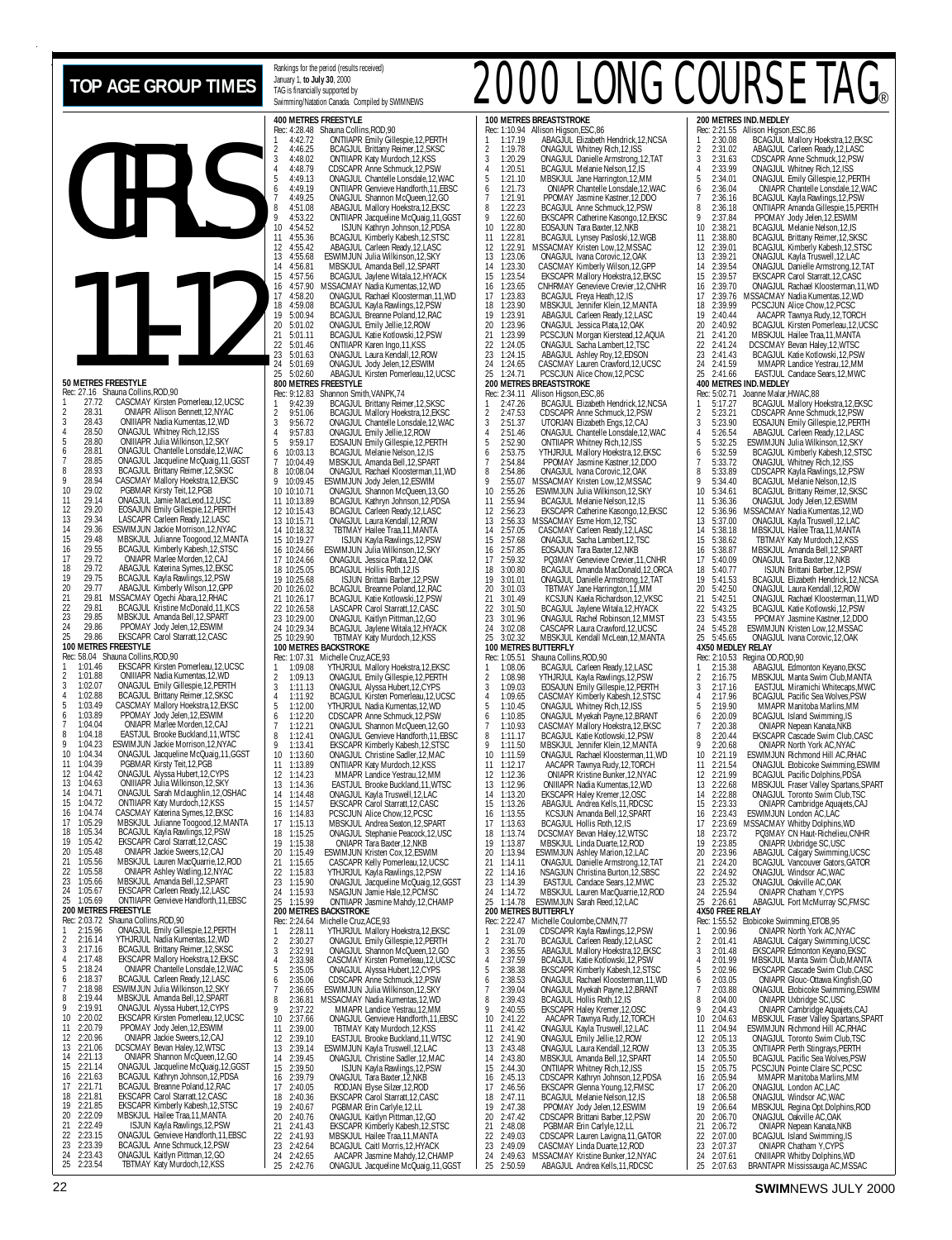## TOP AGE GROUP TIMES **FOR A SAN AGE SO TO A COLLEC** CONTROL COURS **TAG**® Rankings for the period (results received) BOYS 11-12 **50 METRES FREESTYLE** Rec: 26.17 John M.Mills, GO, 92<br>1 26.44 ONAGJUL Sear 26.44 ONAGJUL Sean Dawson, 12, GO<br>27.00 ONAGJUL Mark Kurtzer, 12, NEV<br>27.39 NEORJUN Jeff Byrne, 12, SSMA 2 27.00 ONAGJUL Mark Kurtzer,12,NEW 3 27.39 NEORJUN Jeff Byrne,12,SSMAC 28.39 ABAGJUL Pascal Wollach, 12, LASC<br>28.41 KCS JUN Jackson Wang 12 DELTA 5 28.41 KCSJUN Jackson Wang,12,DELTA 6 28.44 BCAGJUL Gavin D'Amico,12,EKSC 28.52 ABAGJUL Lee Grant,12,UCSC<br>28.69 PPOMAY Etienne Lavallee,12, 8 28.69 PPOMAY Etienne Lavallee,12,EXCEL 9 28.79 BCAGJUL Ray Betuzzi,12,PDSA 10 28.94 RODJAN Andrew Malawski,12,ROD 11 28.99 ESWIMJUN Steven Rubacha,12,ESWIM 12 29.01 MBSKJUL Willie Bell,12,SD 13 29.16 ONAGJUL Christian Meyer,12,WAC 14 29.18 LASCAPR Rodale Estor,12,CASC 15 29.20 ONAGJUL Bryan Mell,12,NEW 16 29.22 BCAGJUL Jesse Lund,12,EKSC 17 29.23 CASCMAY Alexander Love,12,ROD 18 29.26 MSSACMAY Nathan Zonenberg,12,NYAC 19 29.28 ESWIMJUN Chris Bento,12,LAC 20 29.42 ONTIIAPR Steven Posthumus,12,TBT 22 20 2000 2000 2000 2000 2012<br>
29.26 MSSACMAY Nathan Zonenberg, 1<br>
29.28 ESWIMJUN Chris Bento, 12,LAC<br>
20 29.42 DNTIIAPR Steven Posthumus, 1<br>
22 29.53 CALACAPR David Milot, 12,PCS 21 29.52 Marchael Martin Hartist, 12, 13<br>22 29.53 CALACAPR David Milot, 12, PCSC<br>23 29.70 MBSK JUL Moselev-W. 12. TPRI 23 29.70 MBSKJUL Moseley-W.,12,TPRR 24 29.73 PQ3MAY Pierre-Luc Leblanc,12,ELITE 25 29.75 ONAGJUL Mauro Parker,12,OAK **100 METRES FREESTYLE**<br>
Rec: 57.20 Miguel Munoz, E<br>
1 58.41 ONAGJUL Rec: 57.20 Miguel Munoz,ESC,86 1 58.41 ONAGJUL Sean Dawson,12,GO 2 1:00.05 ONAGJUL Mark Kurtzer,12,NEW 1:00.40 BCAGJUL Gavin D'Amico,12,EKSC<br>1:01.57 ABAGJUL Pascal Wollach,12,LASC 4 1:01.57 ABAGJUL Pascal Wollach,12,LASC 5 1:01.94 PPOMAY Etienne Lavallee,12,EXCEL 6 1:02.07 KCSJUN Jackson Wang,12,DELTA 7 1:02.73 EKSCAPR Jesse Lund,12,EKSC 8 1:03.04 RODJAN Andrew Malawski,12,ROD 9 1:03.33 BCAGJUL Ray Betuzzi,12,PDSA 10 1:03.50 ABAGJUL Robert Buckland,12,COMET 11 1:03.65 ESWIMJUN Chris Bento,12,LAC 12 1:03.84 EKSCAPR Aaron Loh,12,EKSC 13 1:03.86 LUSCMAY Jeff Byrne,12,SSMAC 14 1:03.88 ESWIMJUN Jamie Ross,12,AUROR 15 1:03.91 ABAGJUL Lee Grant,12,UCSC 16 1:03.94 MBSKJUL Willie Bell,12,SD 17 1:04.19 CASCMAY Alexander Love,12,ROD 18 1:04.26 ONAGJUL Christian Meyer, 12, WAC<br>19 1:04.43 PO3MAY Samuel Chartrand, 12, EL<br>20 1:04.44 MSSACMAY Nathan Zonenberg, 12, N 19 1:04.43 PQ3MAY Samuel Chartrand,12,ELITE 20 1:04.44 MSSACMAY Nathan Zonenberg,12,NYAC 21 1:04.47 ONAGJUL Bryan Mell,12,NEW<br>22 1:04.48 ONIAPR Mark Dimitroff,12,NYAC<br>23 1:04.48 EASTJUL Mathieu Bouchard,12,AQUA<br>24 1:04.65 BRANTAPR Nelson Nedzielski,12,MSSAC 25 1:04.75 EKSCAPR Rodale Estor,12,CASC **200 METRES FREESTYLE**<br>Rec: 2:05.83 Chuck Sayao,<sup>1</sup><br>1 2:08.92 ONAGJUL Rec: 2:05.83 Chuck Sayao,TOMAC,95 1 2:08.92 ONAGJUL Mark Kurtzer,12,NEW 2:09.61 ONAGJUL Sean Dawson,12,GO<br>2:11.76 BCAGJUL Gavin D'Amico,12,EK<br>2:13.02 CASCMAY Jesse Lund,12,EKSC 3 2:11.76 BCAGJUL Gavin D'Amico,12,EKSC 4 2:13.02 CASCMAY Jesse Lund,12,EKSC 5 2:13.87 MBSKJUL Alexander Love,12,ROD 2:14.33 PPOMAY Etienne Lavallee, 12, EXCEL<br>2:14.91 ONAGJUL Chris Bento, 12, LAC 2:14.91 ONAGJUL Chris Bento, 12, LAC<br>2:15.72 BCAGJUL Pascal Wollach. 12.1 8 2:15.72 BCAGJUL Pascal Wollach,12,LASC 9 2:16.67 PQ3MAY Samuel Chartrand,12,ELITE 10 2:18.09 ABAGJUL Robert Buckland,12,COMET 11 2:18.54 BROCKMAY Kyle Palfrey,12,SCAR 12 2:19.77 ONAGJUL Alex Brunton,12,BRANT 13 2:20.07 ONIAPR Mark Dimitroff,12,NYAC 14 2:20.10 RODJAN Andrew Malawski,12,ROD 15 2:20.49 CDSCAPR Ray Betuzzi,12,PDSA 16 2:20.49 ESWIMJUN Matthew Pariselli,12,NYAC<br>17 2:20.54 MSSACMAY Scott Samuel,12,0AK<br>18 2:20.54 PCSCJUN Mathieu Bouchard,12,AQU 17 2:20.54 MSSACMAY Scott Samuel,12,OAK 18 2:20.54 PCSCJUN Mathieu Bouchard,12,AQUA

January 1, **to July 30**, 2000 TAG is financially supported by Swimming/Natation Canada. Compiled by SWIMNEWS **400 METRES FREESTYLE** Rec: 4:19.04 Chuck Sayao,TOMAC,95<br>1 4:38.32 BCAGJUL Gavin D'Amico,12,EKSC<br>2 4:40.96 MBSKJUL Alexander Love,12,ROD<br>3 4:42.28 ONAGJUL Mark Kurtzer,12,NEW 4 4:43.46 BCAGJUL Pascal Wollach,12,LASC 5 4:43.68 ONAGJUL Chris Bento,12,LAC 6 4:49.36 ONTIIAPR David Mongeri,11,BROCK 7 4:49.83 ONAGJUL Sean Dawson,12,GO 8 4:51.95 BCAGJUL Chris Wiggans,12,PDSA 9 4:52.77 EKSCMAR Jesse Lund,12,EKSC 10 4:54.01 BCAGJUL Kris Yap-Chung,12,HYACK 11 4:54.04 LUSCMAY Jeff Byrne,12,SSMAC 12 4:54.51 MSSACMAY Scott Samuel,12,OAK 13 4:55.46 MSSACMAY Matthew Pariselli,12,NYAC<br>14 4:56.56 MSSACMAY Matthew Pariselli,12,NYAC 14 4:56.56 MBSKJUL Willie Bell,12,SD 15 4:58.28 AACAPR Samuel Scott,11,OAK 16 4:58.29 BCAGJUL Ray Betuzzi,12,PDSA 17 4:58.74 EASTJUL Mathieu Bouchard,12,AQUA 18 4:58.82 BRANTAPR Nelson Nedzielski,12,MSSAC 19 4:59.53 ONTIIAPR Karl Trimble,11,BROCK 20 5:00.22 BCAGJUL Jordan Hartney,11,PSW 21 5:00.33 ONTIIAPR Mitchell Walsh,12,KSS 22 5:01.05 CDSCAPR Matthew Sze, 12, PDSA<br>23 5:01.08 ONAG III James Davidson-G 12 23 5:01.08 ONAGJUL James Davidson-G.,12,BRANT 24 5:01.25 ABAGJUL Tyler Burton,12,FMSC 25 5:01.35 ABAGJUL Matthew Verwey,12,RDCSC **1500 METRES FREESTYLE** Rec: 17:05.50 Nicholas Richards,PCSC,84 1 18:22.49 MBSKJUL Alexander Love,12,ROD 2 18:32.39 BCAGJUL Gavin D'Amico,12,EKSC 3 18:41.47 ABAGJUL Pascal Wollach,12,LASC 4 18:50.46 ONAGJUL Chris Bento,12,LAC 5 18:59.26 ONAGJUL Matthew Pariselli,12,NYAC 6 19:21.37 MSSACMAY Scott Samuel,12,OAK 6 19:21.37 MSSACMAY Scott Samuel, 12, OAK<br>7 19:24.76 BROCKMAY David Mongeri, 11, BROCK<br>8 19:25.71 BCAGJUL Chris Wiggans, 12, PDSA 8 19:25.71 BCAGJUL Chris Wiggans,12,PDSA 9 19:39.14 MBSKJUL Willie Bell,12,SD 10 19:45.04 ONAGJUL James Davidson-G.,12,BRANT<br>11 19:45.88 ABAGJUL Matthew Verwey,12,RDCSC<br>12 19:47.15 BCAGJUL Ray Betuzzi,12,PDSA<br>13 19:47.89 BCAGJUL Max Inverarity,12,PDSA<br>14 19:48.84 BCAGJU 15 19:57.84 EASTJUL Mathieu Bouchard,12,AQUA 16 19:59.61 ONAGJUL Alex Cambareri,12,CPAC 17 20:03.27 BROCKMAY Kyle Palfrey,12,SCAR 18 20:05.36 BROCKMAY Nick Bake,12,BROCK 19 20:05.56 EOSAJUN Sean Dawson,12,GO 20 20:06.90 ONAGJUL David Landry,12,0AK<br>21 20:09.22 BCAGJUL Jordan Hartney,11,PS<br>22 20:09.84 NSAGJUN Daniel MacAulay,12,E 21 20:09.22 BCAGJUL Jordan Hartney,11,PSW 22 20:09.84 NSAGJUN Daniel MacAulay,12,EAST 23 20:11.37 ONAGJUL Jonathan Carkner,12,GMAC 24 20:12.35 BCAGJUL Ryan Cochrane,11,IS 25 20:11:57 6000002 Sonatian Sandro", 23<br>24 20:12.35 BCAGJUL Ryan Cochrane, 11, IS<br>25 20:13.06 ABAGJUL Adam Szoo.12.CASC **100 METRES BACKSTROKE**<br>Rec: 1:05.60 Tobias Oriwol, P 1:05.60 Tobias Oriwol, PCSC, 98<br>1:08.61 ABAGJUL Jesse Lun 1:08.61 ABAGJUL Jesse Lund, 12, EKSC<br>1:08.83 ARAGJUL Pascal Wollach 12 Li 2 1:08.83 ABAGJUL Pascal Wollach,12,LASC 3 1:09.35 BCAGJUL Jordan Hartney,11,PSW 4 1:10.36 PCSCJUN David Milot, 12, PCSC<br>5 1:10.40 MBSKJUL Alexander Love, 12, RC 5 1:10.40 MBSKJUL Alexander Love,12,ROD 6 1:10.47 ONAGJUL Sean Dawson,12,GO 7 1:10.88 CNHRMAY Felix Renaud,12,CNB 8 1:11.70 ESWIMJUN Mark Kurtzer,12,NEW 9 1:12.09 MSSACMAY Scott Samuel,12,OAK 10 1:12.13 PPOMAY Etienne Lavallee, 12, EXCEL<br>11 1:12.64 AACAPR Samuel Scott, 10, OAK 11 1:12.64 AACAPR Samuel Scott, 10, OAK<br>12 1:12.68 FSWIMJUN Steven Rubacha.12.FS 12 1:12.68 ESWIMJUN Steven Rubacha,12,ESWIN<br>13 1:12.75 ABAGJUL John Lapins,12,EXST 13 1:12.75 ABAGJUL John Lapins,12,EXST<br>14 1:12.76 ESWIMJUN Ivan Leung,12,RSMAC<br>15 1:13.45 AACAPR Jeff Byrne,12,SSMAC<br>16 1:13.52 ONAGJUL Jonathan Carkner,12,GMAC<br>17 1:13.55 ONAGJUL Trevor Morrison,12,NKB 18 1:13.62 CDSCAPR Leonard Ho,12,HYACK 19 1:13.85 ABAGJUL Lee Grant, 12, UCSC<br>20 1:13.91 ONIAPR David Arcand. 12, GO 20 1:13.91 ONIAPR David Arcand,12,GO<br>21 1:14.33 ESWIMJUN Chris Bento,12,LAC<br>22 1:14.57 CASCMAY Matthew Kunyk,12,EI 21 1:14.33 ESWIMJUN Chris Bento,12,LAC 22 1:14.57 CASCMAY Matthew Kunyk,12,EKSC 23 1:14.69 ONAGJUL Alex Brunton,12,BRANT 24 1:14.81 AACAPR Kevin Jones,12,OAK 25 1:14.84 COBRAMAR John Lukovich,12,COBRA **200 METRES BACKSTROKE**<br>Rec: 2:18.05 Tobias Oriwol, P<br>1 2:27.47 BCAGJUL Je Rec: 2:18.05 Tobias Oriwol,PCSC,98 1 2:27.47 BCAGJUL Jesse Lund,12,EKSC 2 2:27.99 ONAGJUL Mark Kurtzer,12,NEW 3 2:28.77 BCAGJUL Jordan Hartney,11,PSW 4 2:28.92 MBSKJUL Alexander Love,12,ROD 5 2:29.36 BCAGJUL Pascal Wollach, 12, LASC<br>6 2:30.37 CNHRMAY Felix Renaud, 12, CNB 2:30.37 CNHRMAY Felix Renaud, 12, CNB<br>2:30.37 CNHRMAY Felix Renaud, 12, CNB<br>2:32.35 MSSACMAY Scott Samuel. 12. OAK 2:32.35 MSSACMAY Scott Samuel, 12, OAK<br>2:33.01 ESWIMJUN Chris Bento, 12, LAC<br>2:33.70 AACAPR Samuel Scott, 10, OAK 8 2:33.01 ESWIMJUN Chris Bento,12,LAC 9 2:33.70 AACAPR Samuel Scott,10,OAK 10 2:33.93 PPOMAY Etienne Lavallee, 12, EXCEL<br>11 2:34.81 ESWIMJUN Ivan Leung, 12, RHAC<br>12 2:34.94 EOSAJUN Sean Dawson, 12, GO 11 2:34.81 ESWIMJUN Ivan Leung,12,RHAC 12 2:34.94 EOSAJUN Sean Dawson,12,GO 13 2:36.47 ESWIMJUN Steven Rubacha,12,ESWIM<br>14 2:37.05 CNHRMAY David Milot,12,PCSC 14 2:37.05 CNHRMAY David Milot,12,PCSC<br>15 2:37.05 CNHRMAY David Milot,12,PCSC<br>15 2:37.21 CDSCAPR Leonard Ho.12.HYAC 15 2:37.21 CDSCAPR Leonard Ho, 12, HYACK<br>16 2:37.35 EKSCAPR Matthew Kunyk, 12, EKS<br>17 2:38.39 ONAGJUL Alex Brunton, 12, BRAN 16 2:37.35 EKSCAPR Matthew Kunyk,12,EKSC 17 2:38.39 ONAGJUL Alex Brunton,12,BRANT 18 2:38.52 ONAGJUL Jonathan Carkner, 12, GMAC<br>19 2:38.55 ABAGJUL John Lapins, 12, EXST<br>20 2:38.86 ONIAPR David Arcand, 12, GO 19 2:38.55 ABAGJUL John Lapins,12,EXST 20 2:38.86 ONIAPR David Arcand,12,GO 21 2:38.88 ESWIMJUN Matthew Pariselli, 12, NYAC<br>22 2:39.20 NEORJUN Jeff Byrne, 12, SSMAC<br>23 2:39.28 BCAGJUL Kris Yap-Chung, 12, HYAC NEORJUN Jeff Byrne,12,SSMAC 23 2:39.28 BCAGJUL Kris Yap-Chung, 12, HYACK<br>24 2:39.52 ABAGJUL Lee Grant, 12, UCSC<br>25 2:39.85 ONAGJUL Mark Taylor. 12. MSSAC 2:39.52 ABAGJUL Lee Grant, 12, UCSC<br>2:39.85 ONAGJUL Mark Taylor, 12, MS 25 2:39.85 ONAGJUL Mark Taylor,12,MSSAC

#### **100 METRES BREASTSTROKE**<br>Rec: 1:12.24 David Cheung,CREST,94<br>1 1:14.12 ABAGJUL Jesse Lund,12,EKSC<br>2 1:14.93 ONAGJUL Jamie Ross,12,AUROR 3 1:15.02 CASCMAY Rodale Estor, 12, CASC<br>4 1:16.00 ONAG JUL Brvan Mell 12 NEW ONAGJUL Bryan Mell,12,NEW 5 1:18.55 RODJAN Andrew Malawski,12,ROD<br>5 1:28.46 RSOCJAN Andrew Malawski,12,ROD<br>7 1:20.02 DDOMAN Nathana Lovelles 1.3 EXCEL 6 1:20.46 MSSACMAY Nathan Zonenberg,12,NYAC 7 1:20.92 PPOMAY Etienne Lavallee,12,EXCEL 8 1:21.62 ONAGJUL Michael Materski,12,MSSAC 9 1:21.94 ONIAPR Karim Hosny,12,NKB 10 1:22.78 PQ3MAY Jonathan Turcotte,12,HIPPO 11 1:22.97 PPOMAY Patrick Marion,12,DDO 12 1:23.08 CDSCAPR Leonard Ho, 12, HYACK<br>13 1:23.21 BROCKMAY Kyle Palfrey, 12, SCAR<br>14 1:23.41 ESWIMJUN Jonathan Lugo, 12, MSS 1:23.30<br>1:23.21 BROCKMAY Kyle Palfrey, 12, SCAR<br>1:23.41 ESWIMJUN Jonathan Lugo, 12, MS 14 1:23.41 ESWIMJUN Jonathan Lugo,12,MSSAC 15 1:23.96 MSSACMAY Daniel Baier,12,COBRA 16 1:24.13 EASTJUL Marc Pyle,11,SWAT 17 1:24.17 CDSCAPR Kelso Cartwright,12,PDSA 18 1:24.30 PCSCJUN Jonathan Dumont,12,NES 19 1:24.41 PQ3MAY Mathieu Brochu,12,KOTN 20 1:24.52 MBSKJUL Alexander Love,12,ROD 21 1:24.68 CNHRMAY Mathieu Bois,11,HIPPO 22 1:24.80 ONIIIAPR Gerald Nieboer, 12, BBB<br>23 1:24.80 BCAGJUL Yang Li, 12, GATOR<br>24 1:25.19 ONAGJUL Jonathan Marquez, 11, 1 23 1:24.80 BCAGJUL Yang Li,12,GATOR 24 1:25.19 ONAGJUL Jonathan Marquez,11,TSC 25 1:25.24 ABAGJUL Jeffrey Lai,12,EKSC **200 METRES BREASTSTROKE** Rec: 2:36.28 Ryan Chiew,HYACK,99 1 2:42.85 ABAGJUL Jesse Lund, 12, EXSC<br>2 2:43.82 EKSCAPR Rodale Estor, 12, CASC<br>3 2:44.86 ONAGJUL Jamie Ross, 12, AUROR<br>4 2:45.80 ONAGJUL Chris Bento, 12, LAC<br>5 2:54.94 PPOMAY Etienne Lavallee, 12, EXCEL<br>6 2:54.94 PPOMAY E 7 2:55.55 RODJAN Andrew Malawski,12,ROD 8 2:56.47 EKSCAPR Gavin D'Amico,12,EKSC 9 2:56.58 PPOMAY Patrick Marion,12,DDO 10 2:56.96 PQ3MAY Jonathan Turcotte,12,HIPPO 11 2:57.04 ONIAPR Nathan Zonenberg,12,NYAC 12 2:57.88 ONIAPR Jonathan Marquez,11,TSC 13 2:58.27 ONAGJUL Michael Materski,12,MSSAC 14 2:58.75 CNHRMAY Marc-A. Duchesneau,12,CAMO 15 2:58.90 CASCMAY Alexander Love, 12, ROD<br>16 2:59.28 BCAGJUL Yang Li, 12, GATOR<br>17 3:00.34 PQ3MAY Mathieu Brochu, 12, KOT 2:59.28 BCAGJUL Yang Li,12,GATOR<br>3:00.34 PO3MAY Mathieu Brochu.12 17 3:00.34 PO3MAY Mathieu Brochu,12,KOTN<br>18 3:00.56 ABAGJUL Jonathan Lam,12,EKSC<br>19 3:00.97 EKSCMAR Jeffrey Lai,12,EKSC 18 3:00.56 ABAGJUL Jonathan Lam,12,EKSC 19 3:00.97 EKSCMAR Jeffrey Lai,12,EKSC 20 3:01.36 OSCAPR Tyson Larone,12,EKSC 21 3:01.52 ESWIMJUN Paul Hazlett,12,GMAC 22 3:02.06 MSSACMAY Steven Rubacha,12,ESWIM 23 3:02.26 EASTJUL Jonathan Dumont,12,NES 24 3:02.58 MSSACMAY Daniel Baier,12,COBRA 25 3:03.02 EASTJUL Marc Pyle,11,SWAT **100 METRES BUTTERFLY**<br>Rec: 1:03.26 Michael Calki Rec: 1:03.26 Michael Calkins,IS,90 1 1:05.69 PCSCJUN David Milot,12,PCSC 2 1:07.80 ABAGJUL Jesse Lund,12,EKSC 3 1:08.01 PPOMAY Etienne Lavallee,12,EXCEL 4 1:08.20 ONAGJUL Patrick Cuch, 11, TSC<br>5 1:08.79 BCAGJUL Kris Yap-Chung, 12, H 5 1:08.79 BCAGJUL Kris Yap-Chung,12,HYACK 6 1:09.67 ABAGJUL Gavin D'Amico,12,EKSC 7 1:09.91 PCSCJUN Mathieu Bouchard,12,AQUA 8 1:10.26 MBSKJUL Alexander Love,12,ROD 9 1:10.46 LUSCMAY Jeff Byrne,12,SSMAC 10 1:11.39 ISAPR Lu Yi Lay,12,IS 11 1:11.66 PQ3MAY Samuel Chartrand,12,ELITE 12 1:12.06 ONIAPR Matthew Pariselli, 12, NYAC<br>13 1:12.24 PO3MAY Mathieu Bois, 11, HIPPO<br>14 1:12.45 BRANTAPR Nelson Nedzielski, 12, MSS. 13 1:12.24 PQ3MAY Mathieu Bois,11,HIPPO 14 1:12.45 BRANTAPR Nelson Nedzielski,12,MSSAC 15 1:12.46 PO3MAY Felix Renaud,12,CNB<br>16 1:12.99 ESWIMJUN Chris Bento,12,LAC<br>17 1:13.34 PPOMAY Nicolas Sanschagrin,1 16 1:12.99 ESWIMJUN Chris Bento,12,LAC 17 1:13.34 PPOMAY Nicolas Sanschagrin,12,SAMAK 18 1:13.59 ABAGJUL Robert Buckland,12,COMET 19 1:13.72 KCSJUN Jackson Wang,12,DELTA 20 1:13.72 ONAGJUL Cody Gault,11,TSC 21 1:13.74 EKSCAPR Tyson Larone,12,EKSC 22 1:13.81 EOSAJUN Sean Dawson,12,GO 23 1:14.14 ESWIMJUN Mark Kurtzer,12,NEW 24 1:14.29 BROCKMAY Kyle Palfrey,12,SCAR 25 1:14.47 ESWIMJUN Jonathan Lugo,12,MSSAC **200 METRES BUTTERFLY** Rec: 2:19.88 Jonathan Cantin,PLUS,91<br>1 2:31.94 BCAGJUL Kris Yap-Chung,12,HYACK<br>2 2:33.88 MYACMAY Matthew Pariselli,12,NYAC<br>3 2:34.38 NYACMAY Matthew Pariselli,12,NYAC 4 2:34.87 MSSACMAY Patrick Cuch,11,TSC 5 2:36.74 EASTJUL Mathieu Bouchard,12,AQUA 6 2:37.12 ABAGJUL Gavin D'Amico,12,EKSC 7 2:41.12 PPOMAY Jonathan Gagne,11,DDO<br>8 2:41.19 PPOMAY Nicolas Sanschagrin,12,SAMAK<br>9 2:42.68 CASCMAY Tyson Larone,12,EKSC<br>10 2:42.68 ONAGJUL Cody Gault,11,TSC<br>11 2:42.86 PO3MAY Mathieu Bois,11,HIPPO<br>12 2:42.98 PO3MAY Mat 13 2:43.41 ONAGJUL Endi Babi,12,EYSC 14 2:43.44 ONAGJUL Victor Verblac,36,YU 15 2:43.54 ABAGJUL Robert Buckland,12,COMET<br>16 2:45.20 BCAGJUL IIya Brotzky,11,PDSA<br>17 2:45.65 MSSACMAY Scott Samuel,12,0AK 16 2:45.20 BCAGJUL Ilya Brotzky,11,PDSA 17 2:45.65 MSSACMAY Scott Samuel,12,OAK 18 2:46.22 PPOMAY Matthew Leger,12,DDO 19 2:46.36 PQ3MAY Felix Renaud,12,CNB 20 2:46.55 ONIAPR Adam Eilath,12,RHAC 21 2:46.77 BRANTAPR Nelson Nedzielski,12,MSSAC<br>22 2:46.78 EKSCMAR Jonathan Lam,12,EKSC<br>23 2:47.09 PQ3MAY Samuel Chartrand,12,ELITE 2:46.78 EKSCMAR Jonathan Lam, 12, EKSC<br>2:47.09 PQ3MAY Samuel Chartrand, 12, E 23 2:47.09 PO3MAY Samuel Chartrand,12,ELITE<br>
24 2:47.09 ABAGJUL Zacary Odger,11,CASC<br>
25 2:47.25 MSSACMAY Viktor Verblac.11.YORK 24 2:47.09 ABAGJUL Zacary Odger,11,CASC 25 2:47.25 MSSACMAY Viktor Verblac,11,YORK

#### **200 METRES IND.MEDLEY** Rec: 2:21.81 Brian Johns, RACER, 95<br>1 2:25.72 RCAC JUL Jacca Lu 1 2:25.72 BCAGJUL Jesse Lund,12,EKSC 2 2:28.48 ONAGJUL Chris Bento,12,LAC 3 2:30.44 PPOMAY Etienne Lavallee, 12, EXCEL<br>4 2:31.54 BCAG IIII, Gavin D'Amico 12 EKSC 4 2:31.54 BCAGJUL Gavin D'Amico,12,EKSC 5 2:33.72 LUSCMAY Jeff Byrne,12,SSMAC 6 2:33.85 MBSKJUL Alexander Love,12,ROD 7 2:34.30 ONIAPR Sean Dawson,12,GO 8 2:34.38 ESWIMJUN Mark Kurtzer,12,NEW 9 2:34.98 BCAGJUL Pascal Wollach,12,LASC<br>10 2:35.68 ONAGJUL Bryan Mell,12,NEW<br>11 2:35.71 ESWIMJUN Jamie Ross,12,AUROR 12 2:36.22 CDSCAPR Leonard Ho,12,HYACK<br>13 2:36.82 BCAGJUL Jordan Hartney,11,PSW<br>14 2:37.27 CASCMAY Rodale Estor,12,CASC<br>15 2:37.73 MSSACMAY Nathan Zonenberg,12,NYAC<br>16 2:38.00 MSSACMAY Scott Samuel,12,OAK 17 2:38.10 ONIAPR Matthew Pariselli,12,NYAC 18 2:38.28 CNHRMAY Marc-A. Duchesneau,12,CAMO 19 2:38.38 PQ3MAY Felix Renaud,12,CNB 20 2:38.65 PQ3MAY Samuel Chartrand,12,ELITE 21 2:39.37 AACAPR Samuel Scott,11,OAK 22 2:39.93 RODJAN Andrew Malawski,12,ROD 23 2:40.17 AACAPR Patrick Cuch,11,TSC 24 2:40.19 EKSCMAR Tyson Larone,12,EKSC 25 2:41.32 PCSCJUN Mathieu Bouchard,12,AQUA **400 METRES IND.MEDLEY** Rec: 5:03.60 Andrew Cho,HYACK,91 1 5:09.86 BCAGJUL Jesse Lund,12,EKSC 2 5:13.84 BCAGJUL Gavin D'Amico,12,EKSC 3 5:16.90 MBSKJUL Alexander Love,12,ROD 4 5:17.87 ONAGJUL Chris Bento,12,LAC 5 5:25.50 BCAGJUL Pascal Wollach,12,LASC 6 5:26.45 PPOMAY Etienne Lavallee,12,EXCEL 7 5:29.95 NYACMAY Matthew Pariselli,12,NYAC 8 5:31.99 BROCKMAY Kyle Palfrey,12,SCAR 9 5:32.86 CDSCAPR Leonard Ho,12,HYACK 10 5:35.35 BCAGJUL Jordan Hartney,11,PSW 11 5:37.07 ESWIMJUN Jamie Ross,12,AUROR 12 5:37.56 ONAGJUL Bryan Mell,12,NEW<br>13 5:38.27 MSSACMAY Scott Samuel,12,0AK<br>14 5:38.60 CNHRMAY Marc-A. Duchesneau,12,CAMO<br>15 5:39.60 ONTIIAPR David Mongeri,11,BROCK 16 5:40.47 CNHRMAY Felix Renaud,12,CNB<br>17 5:40.71 ONAGJUL Patrick Cuch,11,TSC 17 5:40.71 MAGJUL Patrick Cuch, 11, TSC<br>18 5:41.36 CASCMAY Tyson Larone, 12, EKSC<br>19 5:46.10 ONAGJUL Jonathan Marquez, 11, TSC<br>20 5:46.93 CDSCAPR Chris Wiggans, 12, PDSA<br>21 5:47.91 PPOMAY Patrick Marion, 12, DDCSC<br>22 5:48. 23 5:48.57 PPOMAY Jonathan Gagne,11,DDO 24 5:48.72 ONAGJUL David Landry,12,OAK 25 5:49.26 OSCAPR Tristan Armstrong,12,NCSA **4X50 MEDLEY RELAY**<br>Rec: 2:06.96 Mississau Rec: 2:06.96 Mississauga AC,TOMAC,92<br>1 - 2:09.96 - CASCMAY Edmonton Keyano,EKSC<br>2 - 2:13.20 - EKSCAPR Cascade Swim Club,CASC<br>3 - 2:14.04 - ONIAPR Nepean Kanata,NKB 4 2:16.18 ONIAPR North York AC,NYAC 5 2:18.56 ABAGJUL Calgary Swimming,UCSC 6 2:18.61 BCAGJUL Pacific Dolphins,PDSA 7 2:19.52 – ONIAPR Richmond Hill AC, RHAC<br>8 2:20.09 – ONAGJUL Toronto Swim Club, TSC<br>9 2:20.41 MSSACMAY Mississauga AC, MSSAC<br>10 2:20.95 – AACAPR Oakville AC, OAK<br>11 2:23.45 – PO3MAY Baie Corneau, KOTN<br>12 2:24.60 – PO3MAY 13 2:25.25 PO3MAY Hippocame St-Hubert, HIPPO<br>14 2:25.50 ONIAPR Glouc-Ottawa Kingfish, GO<br>15 2:25.81 ONIAPR Guelph Marlin AC GMAC<br>16 2:26.34 ABAGUIL Olympian Swim CIub, OSCS<br>18 2:26.72 MSSACMAY Cobra Swim CIub, COBRA 19 2:26.78 PQ3MAY Mont Joli+Matane,DYNAM<br>20 2:26.78 PQ3MAY Mont Joli+Matane,DYNAM 20 2:27.11 PO3MAY CN Haut-Richelieu,CNHR<br>21 2:28.43 LESDJUL Brock Niagara,BROCK<br>22 2:30.15 LUSCMAY Sault Ste.Marie AC,SSMA 21 2:28.43 LESDJUL Brock Niagara,BROCK 22 2:30.15 LUSCMAY Sault Ste.Marie AC,SSMAC 23 2:30.35 PGBMAR Points North SC, PN<br>24 2:30.83 PGBMAR Williams Lake Bluefi 24 2:30.83 PGBMAR Williams Lake Bluefins,WLBF 25 2:30.90 ONIIIAPR Aurora Swim Club,AUROR **4X50 FREE RELAY**<br>**Rec: 1:54.21 Hamil**<br>**1 1:58.68 CAS** Rec: 1:54.21 Hamilt-Wentworth AC,HWAC,91 1:58.68 CASCMAY Edmonton Keyano, EKSC<br>2:00.52 ONIAPR Richmond Hill AC RHAC 2:00.52 ONIAPR Richmond Hill AC, RHAC<br>2:01.06 ONIAPR North York AC. NYAC 2:01.06 ONIAPR North York AC, NYAC<br>2:01.93 EKSCAPR Cascade Swim Club. 4 2:01.93 EKSCAPR Cascade Swim Club,CASC 2:01.94 ONAGJUL Oakville AC, OAK<br>2:02.00 ONIAPR Nepean Kanata, N 2:02.00 ONIAPR Nepean Kanata,NKB<br>2:02.00 ONIAPR Nepean Kanata,NKB<br>2:02.21 ABAGJUL Calgary Swimming.L 7 2:02.21 ABAGJUL Calgary Swimming,UCSC 8 2:02.59 BRANTAPR Brantford AC,BRANT 9 2:02.61 BCAGJUL Pacific Dolphins,PDSA 10 2:03.14 ONAGJUL Toronto Swim Club,TSC 11 2:03.50 ONIAPR Glouc-Ottawa Kingfish,GO 12 2:05.12 PQ3MAY Baie Comeau,KOTN 10 2:03.50 ONIAPR Glouc-Ottawa Kingfish,<br>12 2:05.12 PO3MAY Baie Comeau, KOTN<br>13 2:05.64 PCSCJUN Pointe Claire SC, PCSC<br>14 2:06.49 PCSCJUN Mississauga AC, MSSA 14 2:06.49 PCSCJUN Mississauga AC, MSSAC<br>15 2:06.82 BCAGJUL Vancouver Gators.GATO 15 2:06.82 BCAGJUL Vancouver Gators,GATOR<br>16 2:07.40 PQ3MAY Hippocame St-Hubert,HIPPO<br>17 2:08.67 PGBMAR Points North SC,PN 18 2:08.86 ONIAPR Cambridge Aquajets,CAJ 19 2:09.16 ONIAPR Guelph Marlin AC,GMAC 20 2:09.29 CASCMAY Calgary Killarney SC,KSC 21 2:09.33 PQ3MAY Mont Joli+Matane,DYNAM 22 2:09.51 ABAGJUL Glencoe Gators, GLEN<br>23 2:10.54 ABAGJUL Olympian Swim Club, 23 2:10.54 ABAGJUL Olympian Swim Club,OSC<br>24 2:11.69 ONTIIAPR Brock Niagara,BROCK<br>25 2:11.88 KCSJUN Vancouver Pacific,VPSC 2:11.69 ONTIIAPR Brock Niagara, BROCK<br>2:11.88 KCSJUN Vancouver Pacific, VPS 25 2:11.88 KCSJUN Vancouver Pacific,VPSC

**SWIM**NEWS JULY 2000 23

19 2:20.55 ONIAPR Adam Eilath,12,RHAC 20 2:20.94 MBSKJUL Willie Bell, 12, SD<br>21 2:21.26 ONAGJUL Kevin Jones. 12.0 21 2:21.26 ONAGJUL Kevin Jones,12,0AK<br>22 2:21.47 BCAGJUL Kris Yap-Chung,12,1<br>23 2:21.51 LUSCMAY Jeff Byrne,12,SSMA 22 2:21.47 BCAGJUL Kris Yap-Chung,12,HYACK 23 2:21.51 LUSCMAY Jeff Byrne,12,SSMAC 24 2:21.58 ONAGJUL David Landry,12,OAK 25 2:22.14 BRANTAPR Nelson Nedzielski,12,MSSAC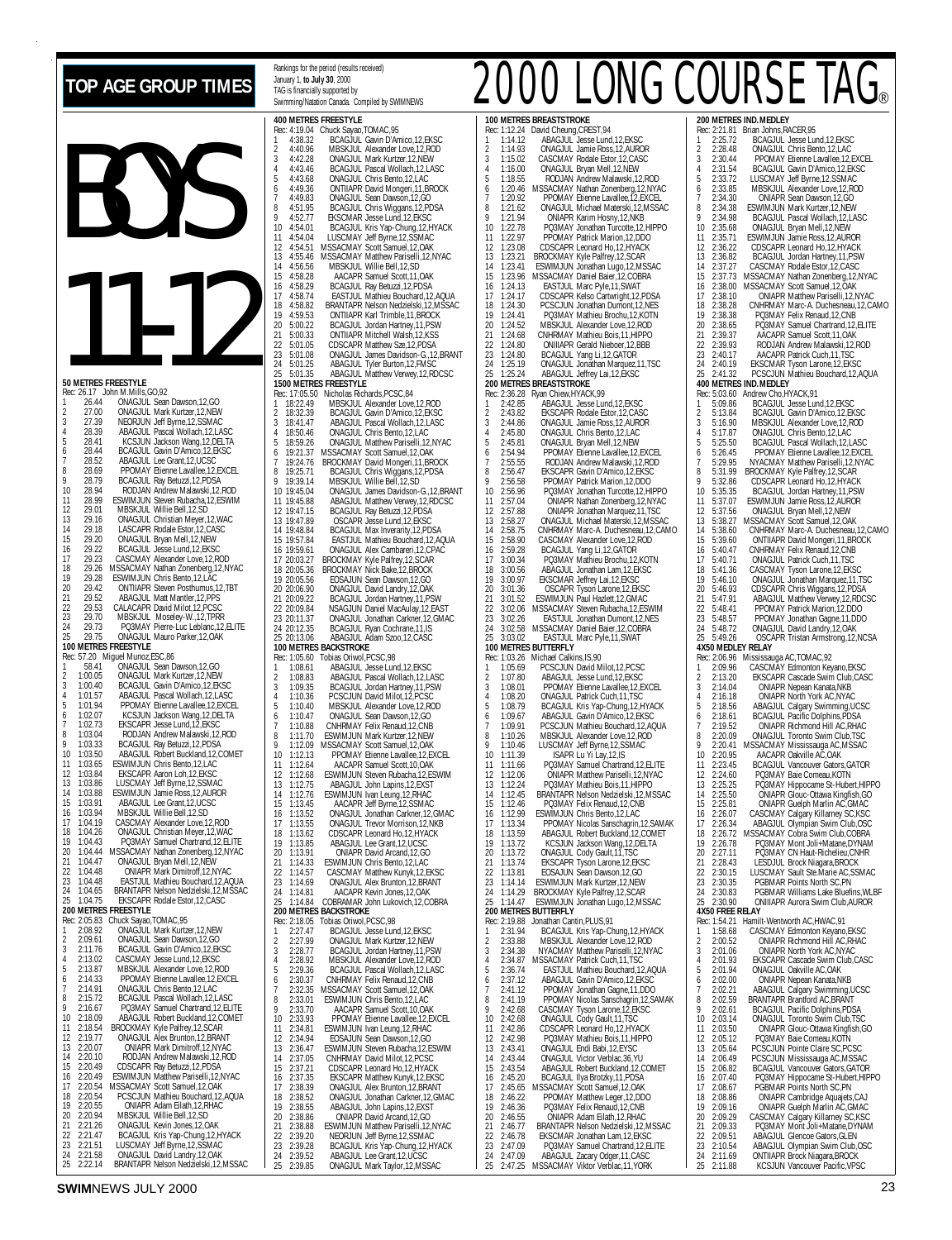# TOP AGE GROUP TIMES  $\frac{\text{Rankings for the period (results received)}}{\text{Rachom of the following support by supported by a group of the DING-CONO.} }$ GIRLS 13-14

Rankings for the period (results received) January 1, **to July 30**, 2000

## **100 METRES BREASTSTROKE** Rec: 1:09.84 Allison Higson,ESC,86 1 1:12.18 CANLCMAR Courtenay Chuy,14,HYACK 2 1:13.80 CANLCMAR Tamara Wagner,14,TORCH 3 1:14.97 CDNLCMAY Kelly Timmons,13,OSC 4 1:16.12 ONAGJUL Shannon Kryhul,14,LAC 5 1:16.15 YTHJRJUL Kim Labbett,13,OAK 6 1:16.16 YTHJRJUL Michelle Mange,13,PDSA 7 1:16.49 EKSCAPR Kimberley Hirsch,14,STSC 8 1:17.00 YTHJRJUL Elizabeth Osterer,14,NKB 8 1:17.00 YTHJRJUL Elizabeth Osterer, 14, N<br>9 1:17.16 ONTIIAPR Brett Rumble, 14, GGST<br>10 1:17.36 ONIAPR Brooke Heath, 14, TAT 10 1:17.36 ONIAPR Brooke Heath,14,TAT<br>11 1:17.36 YTHJRUL Elizabeth Engs,13,CAJ<br>12 1:18.08 MSSACMAY Kathy Siuda,14,ROW<br>13 1:18.39 ONTIIAPR Genevieve Dack,14,TBT<br>15 1:18.76 YTHJRJUL Mari 16 1:18.76 **THURJUL Marie-P. Ratelle, 14, 16**<br>16 1:18.96 **ONAGJUL Kristen Yee, 14, BYST**<br>17 1:18.96 **YTHJRJUL Sybil De Jonge, 14**, C 17 1:18.96 YTHJRJUL Sybil De Jonge,14,CYPS 18 1:19.41 YTHJRJUL Kristin Cloutier,14,CAJ 19 1:19.45 YTHJRJUL Jasmine Kastner,13,DDO 20 1:19.57 ONIIIAPR Jacquelyn Craft,14,TRENT 21 1:19.57 BCAGJUL Johanna Wick,13,PN 22 1:19.62 BCAGJUL Jenny Lock,14,COMOX 23 1:19.64 BCAGJUL Haylee Johnson,14,PDSA 24 1:19.72 ONIAPR Meaghan Nicholson,13,NKB 25 1:19.74 PCSCJUN Jennifer Hodgson, 14, PCS **200 METRES BREASTSTROKE** Rec: 2:29.18 Courtenay Chuy,HYACK,98 1 2:31.14 CANLCMAR Courtenay Chuy,14,HYACK 2 2:39.31 CDNLCMAY Kelly Timmons,13,OSC 3 2:42.06 ONAGJUL Kim Labbett,13,OAK 4 2:42.19 CANLCMAR Tamara Wagner,14,TORCH 5 2:42.23 BCAGJUL Michelle Mange,13,PDSA 6 2:42.39 CANLCMAR Shannon Kryhul,14,LAC 7 2:43.68 ONTIIAPR Genevieve Dack,14,TBT 8 2:44.82 YTHJRJUL Elizabeth Engs,13,CAJ 9 2:45.50 ONAGJUL Kathy Siuda,14,ROW 10 2:46.94 YTHJRJUL Elizabeth Osterer,14,NKB 11 2:47.17 EKSCAPR Kimberley Hirsch,14,STSC 12 2:48.08 PGBMAR Natalie Foster,14,LL 13 2:48.10 YTHJRJUL Haylee Johnson,14,PDSA 14 2:48.24 CASCMAY Thea Norton,13,STSC 15 2:49.16 YTHJRJUL Jasmine Kastner,13,DDO<br>16 2:49.83 YTHJRJUL Caitlin Babb,14,DDO<br>17 2:50.02 BCAGJUL Amy Ballantyne,14,PGB 2:49.83 YTHJRJUL Caitlin Babb,14,DDO<br>2:50.02 BCAGJUL Amy Ballantyne.14.P0 17 2:50.02 BCAGJUL Amy Ballantyne,14,PGB<br>18 2:50.04 YTHJRJUL Marie-P. Ratelle,14,MEGO<br>19 2:50.81 BCAGJUL Chantal Huard,14,IS<br>20 2:50.81 BCAGJUL Chantal Huard,14,IS 21 2:50.99 ONIAPR Meaghan Nicholson,13,NKB 22 2:51.05 BCAGJUL Johanna Wick,13,PN 23 2:51.18 ONAGJUL Amanda Williams,13,NEW 24 2:51.38 ONAGJUL Lauren Dorrington,14,USC 25 2:51.52 ONIAPR Brooke Heath,14,TAT **100 METRES BUTTERFLY** Rec: 1:02.87 Julie Howard,BRANT,91 1 1:02.87 Julie Howard, BRANT, 91<br>
1 1:05.42 PQCUPJUL Julia Guay-Racine, 14, CAM<br>
2 1:05.42 YTH IR JULI Orlagh O'Kelly 14 EKSC 2 1:05.82 YTHJRJUL Orlagh O'Kelly,14,EKSC 3 1:06.04 MSSACMAY Kathy Siuda,14,ROW 4 1:06.19 ONAGUL Callán Gault, 14, TSC<br>5 1:06.60 MSSACMAY Blair Holmes, 13, COBRA<br>6 1:06.78 BCAGUL Kelsey Rush, 13, RAYS<br>7 1:07.16 ONAGUL Brittney Scott, 13, ROW<br>8 1:07.47 ONIIIAPR Jennifer Porenta, 14, MMST<br>9 1:07.77 ONII 10 1:08.01 YTHJRJUL Avery Kremer,13,OSC 11 1:08.05 ABAGJUL Andrea Baird,14,RDCSC 12 1:08.15 YTHJRJUL Kate Plyley,14,0AK-TO<br>13 1:08.34 BCAGJUL Tina Hoang,14,HYACK<br>14 1:08.39 BCAGJUL Shannon Hackett,13,PDSA<br>15 1:08.59 MBSKJUL Stefane Andruchuk,13,MANTA<br>16 1:08.58 MBSKJUL Stefane Andruchuk,13,MANTA<br>17 1:0 18 1:08.83 ONTIIAPR Stephanie Kuhn, 14, TMSC<br>19 1:08.84 BCAGJUL Brianne Cloak, 14, IS 19 1:08.84 BCAGJUL Brianne Cloak,14, IS<br>20 1:08.86 ONAGJUL Amanda Williams.13 20 1:08.86 ONAGJUL Amanda Williams,13,NEW<br>21 1:08.86 BCAGJUL Teresa Au Yeung,13,PDSA<br>22 1:08.97 CASCMAY MacKenzie Clarke,14,GLEN<br>23 1:08.97 CASCMAY MacKenzie Clarke,14,GLEN 24 1:09.10 ESWIMJUN Amanda Long,13,LAC 25 1:09.18 PCSCJUN Emilie Chan,14,PCSC **200 METRES BUTTERFLY** 2:15.76 Sandra Marchand, ENL, 88<br>2:25.07 YTHJRJUL Shannon H 1 2:25.07 YTHJRJUL Shannon Hackett, 13, PDSA<br>2 2:26.50 AACAPR Blair Holmes 13 COBRA 2 2:26.50 AACAPR Blair Holmes,13,COBRA 3 2:26.74 YTHJRJUL Julia Guay-Racine,14,CAMO 4 2:27.01 ABAGJUL Avery Kremer,13,OSC 5 2:28.25 ABAGJUL Orlagh O'Kelly,14,EKSC 6 2:28.34 YTHJRJUL Brittney Scott,13,ROW 7 2:28.36 YTHJRJUL Kelsey Rush,13,RAYS 8 2:28.58 EASTJUL Bevan Haley,13,WTSC 9 2:28.62 ESWIMJUN Kahla Walkinshaw,14,HWAC 10 2:29.32 BCAGJUL Brianne Cloak,14,IS 11 2:29.42 BCAGJUL Meaghan McColl,14,IS 12 2:30.80 YTHJRJUL Callan Gault,14,TSC 13 2:30.95 EOSAJUN Elizabeth Osterer,14,NKB 14 2:32.05 BRANTAPR Kathy Siuda,14,ROW 15 2:32.12 CASCMAY MacKenzie Clarke,14,GLEN 16 2:32.25 YTHJRJUL Amanda Long,13,LAC 17 2:32.42 YTHJRJUL Tanya Fry,14,CYPS 18 2:33.51 YTHJRJUL Stefanie Andruchuk,13,MANTA 19 2:33.55 YTHJRJUL Kelly Timmons,13,OSC 20 2:33.96 BCAGJUL Stephanie Nicholls,14,PN 21 2:34.43 YTHJRJUL Gillian Bryon,14,USC 22 2:34.91 YTHJRJUL Cindy Jobse, 14, MANTA<br>23 2:34.96 YTHJRJUL Brittany Cooper, 13, LAC 23 2:34.96 YTHJRJUL Brittany Cooper, 13, LAC<br>24 2:35.14 NSAGJUN Amy Longobardi, 13, EA<br>25 2:35.72 ONTIIAPR Allison Rvan. 14. LUSC 24 2:35.14 NSAGJUN Amy Longobardi,13,EAST 25 2:35.72 ONTIIAPR Allison Ryan,14,LUSC

|                                                                                                        | Shannon Smith, HYACK, 76<br>Rec:<br>4:14.60<br>YTHJRJUL Hayley Doody, 14, CASC<br>4:29.74<br>CDNLCMAY Kathy Siuda, 14, ROW<br>$\overline{2}$<br>4:31.71 | Rec: 1:09.84 Allison Higson,ESC,86<br>CANLCMAR Courtenay Chuy, 14, HYACK<br>1:12.18<br>CANLCMAR Tamara Wagner, 14, TORCH<br>$\overline{2}$<br>1:13.80 | Allison Higson, ESC, 88<br>Rec: 2:18.08<br>CDNLCMAY Kathy Siuda, 14, ROW<br>2:23.39<br>CANLCMAR Courtenay Chuy, 14, HYACK<br>2<br>2:25.62 |
|--------------------------------------------------------------------------------------------------------|---------------------------------------------------------------------------------------------------------------------------------------------------------|-------------------------------------------------------------------------------------------------------------------------------------------------------|-------------------------------------------------------------------------------------------------------------------------------------------|
| GIRLS                                                                                                  | 3                                                                                                                                                       | CDNLCMAY Kelly Timmons, 13, OSC                                                                                                                       | 3                                                                                                                                         |
|                                                                                                        | BCAGJUL Shannon Hackett, 13, PDSA                                                                                                                       | 3                                                                                                                                                     | 2:27.84                                                                                                                                   |
|                                                                                                        | 4:32.08                                                                                                                                                 | 1:14.97                                                                                                                                               | BCAGJUL Lynette Bayliss, 14, UCSC<br>CDNLCMAY Elizabeth Osterer, 14, NKB                                                                  |
|                                                                                                        | 4:32.72<br>4<br>MSSACMAY Nathalie Lacoste, 14, MSSAC<br>5<br>4:32.89<br>YTHJRJUL Bevan Haley, 13, WTSC                                                  | ONAGJUL Shannon Kryhul, 14, LAC<br>$\overline{4}$<br>1:16.12<br>1:16.15<br>YTHJRJUL Kim Labbett, 13, OAK<br>.5                                        | 2:28.28<br>$\overline{4}$<br>5<br>2:28.76<br>CASCMAY Hayley Doody, 14, CASC<br>ESWIMJUN Blair Holmes, 13, COBRA                           |
|                                                                                                        | 6<br>4:33.25<br>BCAGJUL Jenny Lock, 14, COMOX<br>$\overline{7}$<br>4:35.48<br>CDNLCMAY Kate Plyley, 14, OAK                                             | 1:16.16<br>YTHJRJUL Michelle Mange, 13, PDSA<br>6<br>1:16.49<br>EKSCAPR Kimberley Hirsch, 14, STSC<br>7                                               | 2:28.82<br>6<br>2:29.64<br>YTHJRJUL Kelly Timmons, 13, OSC<br>7                                                                           |
|                                                                                                        | 8                                                                                                                                                       | 8                                                                                                                                                     | 8                                                                                                                                         |
|                                                                                                        | 4:37.96                                                                                                                                                 | 1:17.00                                                                                                                                               | 2:29.70                                                                                                                                   |
|                                                                                                        | ESWIMJUN Elyse Dudar, 13, MSSAC                                                                                                                         | YTHJRJUL Elizabeth Osterer, 14, NKB                                                                                                                   | ONIIIAPR Jennifer Porenta, 14, MMST                                                                                                       |
|                                                                                                        | 9                                                                                                                                                       | $\mathsf{Q}$                                                                                                                                          | 9                                                                                                                                         |
|                                                                                                        | 4:39.21                                                                                                                                                 | ONTIIAPR Brett Rumble, 14, GGST                                                                                                                       | 2:30.11                                                                                                                                   |
|                                                                                                        | BCAGJUL Brianne Cloak, 14, IS                                                                                                                           | 1:17.16                                                                                                                                               | ONAGJUL Amanda Williams, 13, NEW                                                                                                          |
|                                                                                                        | 10                                                                                                                                                      | 10                                                                                                                                                    | 10                                                                                                                                        |
|                                                                                                        | 4:39.28                                                                                                                                                 | ONIAPR Brooke Heath, 14, TAT                                                                                                                          | 2:30.50                                                                                                                                   |
|                                                                                                        | BCSRFEB Chelsey Burnett, 14, NRST                                                                                                                       | 1:17.36                                                                                                                                               | BCAGJUL Tina Hoang, 14, HYACK                                                                                                             |
|                                                                                                        | 11                                                                                                                                                      | 11                                                                                                                                                    | 11                                                                                                                                        |
|                                                                                                        | 4:39.41                                                                                                                                                 | 1:17.36                                                                                                                                               | 2:30.76                                                                                                                                   |
|                                                                                                        | ESWIMJUN Amanda Kelly, 13, HWAC                                                                                                                         | YTHJRJUL Elizabeth Engs, 13, CAJ                                                                                                                      | ABAGJUL Thea Norton, 13, STSC                                                                                                             |
|                                                                                                        | 12                                                                                                                                                      | 1:18.08                                                                                                                                               | 12                                                                                                                                        |
|                                                                                                        | 4:39.78                                                                                                                                                 | MSSACMAY Kathy Siuda, 14, ROW                                                                                                                         | 2:30.91                                                                                                                                   |
|                                                                                                        | BCAGJUL Lynette Bayliss, 14, UCSC                                                                                                                       | 12                                                                                                                                                    | ONAGJUL Callan Gault, 14, TSC                                                                                                             |
|                                                                                                        | YTHJRJUL Sťacy Cormack, 14, GLEN<br>13<br>4:40.31<br>14<br>4:40.58                                                                                      | YTHJRJUL Caitlin Babb, 14, DDO<br>13<br>1:18.27<br>14                                                                                                 | 13<br>2:31.03<br>BCAGJUL Stephanie Nicholls, 14, PN<br>14<br>2:31.21                                                                      |
|                                                                                                        | ONAGJUL Kelsey Nemeth, 14, AAC<br>15<br>4:41.87<br>ESWIMJUN Krista Haslund, 14, ROD                                                                     | 1:18.39<br>ONTIIAPR Genevieve Dack, 14, TBT<br>15<br>1:18.76<br>YTHJRJUL Marie-P. Ratelle, 14, MEGO                                                   | BCAGJUL Kelsey Rush, 13, RAYS<br>15<br>2:31.33<br>ONTIIAPR Stephanie Kuhn, 14, TMSC                                                       |
|                                                                                                        | YTHJRJUL Patricia Perreault, 14, CNCB                                                                                                                   | 1:18.96                                                                                                                                               | 2:31.72                                                                                                                                   |
|                                                                                                        | 16                                                                                                                                                      | 16                                                                                                                                                    | BCAGJUL Andrea Baird, 14, RDCSC                                                                                                           |
|                                                                                                        | 4:42.00                                                                                                                                                 | ONAGJUL Kristen Yee, 14, BYST                                                                                                                         | 16                                                                                                                                        |
|                                                                                                        | 4:42.17                                                                                                                                                 | 1:18.96                                                                                                                                               | 2:32.16                                                                                                                                   |
|                                                                                                        | 17                                                                                                                                                      | 17                                                                                                                                                    | 17                                                                                                                                        |
|                                                                                                        | BCSRFEB Marla May, 14, KCS                                                                                                                              | YTHJRJUL Sybil De Jonge, 14, CYPS                                                                                                                     | ONIIIAPR Jane Wilkinson, 14, SKY                                                                                                          |
|                                                                                                        | 18                                                                                                                                                      | 1:19.41                                                                                                                                               | 2:32.31                                                                                                                                   |
|                                                                                                        | 4:42.45                                                                                                                                                 | 18                                                                                                                                                    | BCAGJUL Genevieve Poirier-Leroy, 13, NRST                                                                                                 |
|                                                                                                        | BCAGJUL Valerie Pomaizl, 14, NRST                                                                                                                       | YTHJRJUL Kristin Cloutier, 14, CAJ                                                                                                                    | 18                                                                                                                                        |
|                                                                                                        | 19                                                                                                                                                      | 1:19.45                                                                                                                                               | 19                                                                                                                                        |
|                                                                                                        | 4:43.33                                                                                                                                                 | 19                                                                                                                                                    | 2:32.62                                                                                                                                   |
| $\overline{a}$                                                                                         | YTHJRJUL Brittany Cooper, 13, LAC                                                                                                                       | YTHJRJUL Jasmine Kastner, 13, DDO                                                                                                                     | PPOMAY Sarah Gault, 14, CAC                                                                                                               |
|                                                                                                        | 20                                                                                                                                                      | 1:19.57                                                                                                                                               | 2:32.65                                                                                                                                   |
|                                                                                                        | 4:43.50                                                                                                                                                 | 20                                                                                                                                                    | 20                                                                                                                                        |
|                                                                                                        | YTHJRJUL Amanda Long, 13, LAC                                                                                                                           | ONIIIAPR Jacquelyn Craft, 14, TRENT                                                                                                                   | PCSCJUN Jennifer Hodgson, 14, PCSC                                                                                                        |
|                                                                                                        | 21                                                                                                                                                      | 1:19.57                                                                                                                                               | 21                                                                                                                                        |
|                                                                                                        | 4:43.60                                                                                                                                                 | 21                                                                                                                                                    | 2:32.88                                                                                                                                   |
|                                                                                                        | YTHJRJUL Kelly Timmons,13,0SC                                                                                                                           | BCAGJUL Johanna Wick, 13, PN                                                                                                                          | ONTSRMAY Amanda Long, 13, LAC                                                                                                             |
|                                                                                                        | 22                                                                                                                                                      | 1:19.62                                                                                                                                               | 22                                                                                                                                        |
|                                                                                                        | 4:44.08                                                                                                                                                 | BCAGJUL Jenny Lock, 14, COMOX                                                                                                                         | 2:32.91                                                                                                                                   |
|                                                                                                        | ONIIIAPR Kristen McIlroy, 13, MMST                                                                                                                      | 22                                                                                                                                                    | ONAGJUL Lauren Dorrington, 14, USC                                                                                                        |
|                                                                                                        | 23                                                                                                                                                      | 1:19.64                                                                                                                                               | 23                                                                                                                                        |
|                                                                                                        | 4:44.18                                                                                                                                                 | BCAGJUL Haylee Johnson, 14, PDSA                                                                                                                      | 2:32.93                                                                                                                                   |
|                                                                                                        | ONAGJUL Sarah Chan, 14, NYAC                                                                                                                            | 23                                                                                                                                                    | MBSKJUL Erin Kardash, 14, MM                                                                                                              |
|                                                                                                        | 24                                                                                                                                                      | 1:19.72                                                                                                                                               | 2:32.93                                                                                                                                   |
|                                                                                                        | 4:44.48                                                                                                                                                 | ONIAPR Meaghan Nicholson, 13, NKB                                                                                                                     | ONAGJUL Kristen McIlroy, 13, MMST                                                                                                         |
|                                                                                                        | BCAGJUL Stephanie Nicholls, 14, PN                                                                                                                      | 24                                                                                                                                                    | 24                                                                                                                                        |
| 50 METRES FREESTYLE                                                                                    | 25                                                                                                                                                      | 25                                                                                                                                                    | 2:32.96                                                                                                                                   |
|                                                                                                        | 4:44.86                                                                                                                                                 | 1:19.74                                                                                                                                               | AACAPR Kate Plyley, 14, OAK                                                                                                               |
|                                                                                                        | BCAGJUL Taryn Lencoe, 14, PDSA                                                                                                                          | PCSCJUN Jennifer Hodgson, 14, PCSC                                                                                                                    | 25                                                                                                                                        |
| Rec: 26.51 Lori Melien, AAC, 86                                                                        | 800 METRES FREESTYLE<br>Michelle Sallee, CDSC, 88<br>Rec: 8:44.45                                                                                       | 200 METRES BREASTSTROKE<br>Rec: 2:29.18 Courtenay Chuy, HYACK, 98                                                                                     | 400 METRES IND.MEDLEY<br>Joanne Malar, HWAC, 90<br>Rec: 4:52.35                                                                           |
| CDNLCMAY Sarah Gault, 14, CAC<br>26.94<br>27.28<br>CANLCMAR Kate Plyley, 14, OAK<br>2                  | YTHJRJUL Bevan Haley, 13, WTSC<br>9:14.85<br>-1.<br>9:16.35<br>ONAGJUL Kathy Siuda, 14, ROW<br>-2                                                       | CANLCMAR Courtenay Chuy, 14, HYACK<br>2:31.14<br>л.<br>2:39.31<br>CDNLCMAY Kelly Timmons, 13, OSC<br>2                                                | ONTSRMAY Kathy Siuda, 14, ROW<br>5:05.18<br>л.<br>CDNLCMAY Elizabeth Osterer, 14, NKB<br>$\mathcal{P}$<br>5:10.35                         |
| 27.54<br>ONIIIAPR Jennifer Porenta, 14, MMST<br>3<br>27.70<br>MBSKJUL Diane Kardash, 14, MM            | CANLCMAR Hayley Doody, 14, CASC<br>9:17.78<br>3                                                                                                         | ONAGJUL Kim Labbett, 13, OAK<br>3<br>2:42.06                                                                                                          | YTHJRJUL Kelly Timmons, 13, OSC<br>3<br>5:12.48                                                                                           |
| 27.71<br>ONAGJUL Jennifer Beckberger, 14, AAC<br>5                                                     | 9:21.43<br>BCAGJUL Shannon Hackett, 13, PDSA<br>-4<br>YTHJRJUL Elyse Dudar, 13, MSSAC<br>9:25.37<br>5                                                   | CANLCMAR Tamara Wagner, 14, TORCH<br>2:42.19<br>4<br>5<br>2:42.23<br>BCAGJUL Michelle Mange, 13, PDSA                                                 | CANLCMAR Lynette Bayliss, 14, UCSC<br>5:13.28<br>4<br>MSSACMAY Blair Holmes, 13, COBRA<br>5<br>5:13.41                                    |
| 27.72<br>MBSKJUL Erin Kardash, 14, MM<br>6<br>27.82<br>CDNLCMAY Stephanie Kuhn, 14, TMSC               | 9:30.75<br>EOSAJUN Elizabeth Osterer, 14, NKB<br>6<br>BCAGJUL Brianne Cloak, 14, IS<br>7<br>9:33.23                                                     | CANLCMAR Shannon Kryhul, 14, LAC<br>ONTIIAPR Genevieve Dack, 14, TBT<br>6<br>2:42.39<br>2:43.68                                                       | 6<br>5:13.57<br>PDSAMAY Jenny Lock, 14, COMOX<br>BCAGJUL Stephanie Nicholls, 14, PN<br>5:15.05                                            |
| 27.86                                                                                                  | 8                                                                                                                                                       | 8                                                                                                                                                     | BCAGJUL Michelle Mange, 13, PDSA                                                                                                          |
| ABAGJUL Andrea Baird, 14, RDCSC                                                                        | ESWIMJUN Nathalie Lacoste, 14, MSSAC                                                                                                                    | YTHJRJUL Elizabeth Engs, 13, CAJ                                                                                                                      | 8                                                                                                                                         |
| 8                                                                                                      | 9:33.86                                                                                                                                                 | 2:44.82                                                                                                                                               | 5:15.81                                                                                                                                   |
| 27.97                                                                                                  | 9                                                                                                                                                       | 9                                                                                                                                                     | 9                                                                                                                                         |
| 9                                                                                                      | 9:34.88                                                                                                                                                 | 2:45.50                                                                                                                                               | 5:15.93                                                                                                                                   |
| LUSCMAY Andrea Shoust, 14, SSMAC                                                                       | ESWIMJUN Krista Haslund, 14, ROD                                                                                                                        | ONAGJUL Kathy Siuda, 14, ROW                                                                                                                          | YTHJRJUL Thea Norton, 13, STSC                                                                                                            |
| 28.12                                                                                                  | 10                                                                                                                                                      | 10                                                                                                                                                    | 10                                                                                                                                        |
| 10                                                                                                     | 9:36.48                                                                                                                                                 | 2:46.94                                                                                                                                               | 5:16.37                                                                                                                                   |
| CANLCMAR Jackie Chan, 14, MSSAC-TO                                                                     | YTHJRJUL Stacy Cormack, 14, GLEN                                                                                                                        | YTHJRJUL Elizabeth Osterer, 14, NKB                                                                                                                   | YTHJRJUL Amanda Long, 13, LAC                                                                                                             |
| 11                                                                                                     | BCSRFEB Chelsey Burnett, 14, NRS1                                                                                                                       | 2:47.17                                                                                                                                               | 11                                                                                                                                        |
| 28.20                                                                                                  | 11                                                                                                                                                      | EKSCAPR Kimberley Hirsch, 14, STSC                                                                                                                    | BCAGJUL Shannon Hackett, 13, PDSA                                                                                                         |
| CASCMAY Kari Pomerleau, 14, UCSC                                                                       | 9:36.73                                                                                                                                                 | 11                                                                                                                                                    | 5:17.78                                                                                                                                   |
| 12                                                                                                     | 12                                                                                                                                                      | 2:48.08                                                                                                                                               | BCAGJUL Stephanie Bigelow, 14, IS                                                                                                         |
| YTHJRJUL Marie-P. Blais, 14, MEGO                                                                      | 9:37.13                                                                                                                                                 | PGBMAR Natalie Foster, 14, LL                                                                                                                         | 12                                                                                                                                        |
| 28.21                                                                                                  | YTHJRJUL Patricia Perreault, 14, CNCB                                                                                                                   | 12                                                                                                                                                    | 5:17.87                                                                                                                                   |
| 13                                                                                                     | 13                                                                                                                                                      | 13                                                                                                                                                    | 13                                                                                                                                        |
| 28.33                                                                                                  | 9:38.64                                                                                                                                                 | 2:48.10                                                                                                                                               | ONAGJUL Amanda Williams, 13, NEW                                                                                                          |
| BCSRFEB Chelsey Burnett, 14, NRST                                                                      | YTHJRJUL Brittany Cooper, 13, LAC                                                                                                                       | YTHJRJUL Haylee Johnson, 14, PDSA                                                                                                                     | 5:18.74                                                                                                                                   |
| 14                                                                                                     | 14                                                                                                                                                      | CASCMAY Thea Norton, 13, STSC                                                                                                                         | 14                                                                                                                                        |
| 28.37                                                                                                  | 9:40.81                                                                                                                                                 | 14                                                                                                                                                    | 5:19.16                                                                                                                                   |
| ABAGJUL Hanna Kubas, 14, EKSC                                                                          | YTHJRJUL Amanda Long, 13, LAC                                                                                                                           | 2:48.24                                                                                                                                               | YTHJRJUL Stacy Cormack, 14, GLEN                                                                                                          |
| 15                                                                                                     | 15                                                                                                                                                      | 15                                                                                                                                                    | 15                                                                                                                                        |
| 28.39                                                                                                  | 9:42.57                                                                                                                                                 | 2:49.16                                                                                                                                               | 5:19.42                                                                                                                                   |
| MSSACMAY Allison Bennett, 13, NYAC                                                                     | BCAGJUL Stephanie Nicholls, 14, PN                                                                                                                      | YTHJRJUL Jasmine Kastner, 13, DDO                                                                                                                     | EASTJUL Bevan Haley, 13, WTSC                                                                                                             |
| 16                                                                                                     | 16                                                                                                                                                      | 2:49.83                                                                                                                                               | 16                                                                                                                                        |
| 28.45                                                                                                  | 9:42.97                                                                                                                                                 | YTHJRJUL Caitlin Babb, 14, DDO                                                                                                                        | 5:19.59                                                                                                                                   |
| ONIIIAPR Dana Lord, 14, EYSC                                                                           | ONAGJUL Kelsey Nemeth, 14, AAC                                                                                                                          | 16                                                                                                                                                    | YTHJRJUL Brittany Cooper, 13, LAC                                                                                                         |
| 17                                                                                                     | 17                                                                                                                                                      | 17                                                                                                                                                    | 17                                                                                                                                        |
| 28.46                                                                                                  | 9:43.01                                                                                                                                                 | 2:50.02                                                                                                                                               | 5:20.01                                                                                                                                   |
| BCSRFEB Courtenay Chuy, 14, HYACK                                                                      | YTHJRJUL Thea Norton, 13, STSC                                                                                                                          | BCAGJUL Amy Ballantyne, 14, PGB                                                                                                                       | ONAGJUL Shannon Kryhul, 14, LAC                                                                                                           |
| 18                                                                                                     | 18                                                                                                                                                      | 2:50.04                                                                                                                                               | 5:21.12                                                                                                                                   |
| ONAGJUL Julia Wilkinson, 12, SKY                                                                       | 9:43.72                                                                                                                                                 | YTHJRJUL Marie-P. Ratelle, 14, MEGO                                                                                                                   | ESWIMJUN Nathalie Lacoste, 14, MSSAC                                                                                                      |
| 28.46                                                                                                  | YTHJRJUL Kristen Vandenberg, 13, LAC                                                                                                                    | 18                                                                                                                                                    | 18                                                                                                                                        |
| 19                                                                                                     | 19                                                                                                                                                      | 19                                                                                                                                                    | 19                                                                                                                                        |
| YTHJRJUL Shannon Hackett, 13, PDSA                                                                     | 9:43.99                                                                                                                                                 | 2:50.36                                                                                                                                               | 5:21.29                                                                                                                                   |
| 28.46                                                                                                  | BCAGJUL Michelle Mange, 13, PDSA                                                                                                                        | YTHJRJUL Sybil De Jonge, 14, CYPS                                                                                                                     | CASCMAY Hayley Doody, 14, CASC                                                                                                            |
| 20<br>BCAGJUL Tina Hoang, 14, HYACK<br>28.46<br>21<br>28.50<br>MBSKJUL Melissa Lam, 13, SPART          | 20<br>9:45.73<br>BCAGJUL Taryn Lencoe, 14, PDSA<br>21<br>9:46.60                                                                                        | 2:50.81<br>BCAGJUL Chantal Huard, 14, IS<br>20<br>21<br>2:50.99                                                                                       | 20<br>5:21.83<br>ESWIMJUN Krista Haslund, 14, ROD<br>21<br>5:21.90                                                                        |
| 22<br>28.51<br>EKSCAPR Elsa Vangoudoever, 14, NCSA                                                     | BCAGJUL Valerie Pomaizl, 14, NRST<br>22<br>9:47.02<br>BCAGJUL Lesley Emter, 14, LL                                                                      | ONIAPR Meaghan Nicholson, 13, NKB<br>2:51.05<br>22<br>BCAGJUL Johanna Wick, 13, PN                                                                    | ONIIIAPR Kristen McIlroy, 13, MMST<br>22<br>5:22.63<br>YTHJRJUL Avery Kremer, 13, OSC                                                     |
| 23                                                                                                     | 23                                                                                                                                                      | 23                                                                                                                                                    | 23                                                                                                                                        |
| 28.52                                                                                                  | 9:47.31                                                                                                                                                 | 2:51.18                                                                                                                                               | 5:23.26                                                                                                                                   |
| AACAPR Leanna Lee, 14, TORCH                                                                           | MBSKJUL Amy Killpatrick, 14, M3F                                                                                                                        | ONAGJUL Amanda Williams, 13, NEW                                                                                                                      | KCSJUN Lesley Emter, 14, LL                                                                                                               |
| 24                                                                                                     | 24                                                                                                                                                      | 24                                                                                                                                                    | 24                                                                                                                                        |
| 28.53                                                                                                  | 9:48.09                                                                                                                                                 | 2:51.38                                                                                                                                               | 5:23.31                                                                                                                                   |
| MMAPR Joana Cook, 13, RYMM                                                                             | BCSRFEB Marla May, 14, KCS                                                                                                                              | ONAGJUL Lauren Dorrington, 14, USC                                                                                                                    | ONIIIAPR Jane Wilkinson, 14, SKY                                                                                                          |
| 25                                                                                                     | 25                                                                                                                                                      | 25                                                                                                                                                    | 25                                                                                                                                        |
| 28.56                                                                                                  | 9:48.59                                                                                                                                                 | 2:51.52                                                                                                                                               | 5:23.35                                                                                                                                   |
| ABAGJUL Orlagh O'Kelly, 14, EKSC                                                                       | BCAGJUL Courtenay Mulhern, 13, PSW                                                                                                                      | ONIAPR Brooke Heath, 14, TAT                                                                                                                          | ONIIIAPR Kassandra Wolfe, 14, MUSAC                                                                                                       |
| 100 METRES FREESTYLE                                                                                   | <b>100 METRES BACKSTROKE</b>                                                                                                                            | <b>100 METRES BUTTERFLY</b>                                                                                                                           | <b>4X50 MEDLEY RELAY</b>                                                                                                                  |
| Rec: 56.91 Julie Howard, BRANT, 91<br>59.39<br>YTHJRJUL Kate Plyley, 14, OAK-TO                        | Rec: 1:03.28<br>Nancy Garapick, HTAC, 76<br>1:06.21 MSSACMAY Randi Beaulieu, 14, MSSAC<br>-1                                                            | Julie Howard, BRANT, 91<br>Rec: 1:02.87<br>PQCUPJUL Julia Guay-Racine, 14, CAMO<br>1:05.42<br>-1                                                      | Etobicoke Swimming, ETOB, 97<br>Rec: 2:02.81<br>CASCMAY Edmonton Keyano, EKSC<br>2:07.73                                                  |
| 59.90                                                                                                  | $\overline{2}$                                                                                                                                          | YTHJRJUL Orlagh O'Kelly, 14, EKSC                                                                                                                     | $\overline{2}$                                                                                                                            |
| ONIIIAPR Jennifer Porenta, 14, MMST                                                                    | 1:06.42                                                                                                                                                 | $\overline{2}$                                                                                                                                        | 2:07.81                                                                                                                                   |
| 2                                                                                                      | YTHJRJUL Katie Smith, 14, COBRA                                                                                                                         | 1:05.82                                                                                                                                               | BCAGJUL Pacific Dolphins, PDSA                                                                                                            |
| 3                                                                                                      | 1:06.78                                                                                                                                                 | MSSACMAY Kathy Siuda, 14, ROW                                                                                                                         | 3                                                                                                                                         |
| 1:00.25                                                                                                | MBSKJUL Erin Kardash, 14, MM                                                                                                                            | 3                                                                                                                                                     | 2:10.06                                                                                                                                   |
| CANLCMAR Courtenay Chuy, 14, HYACK                                                                     | 3                                                                                                                                                       | 1:06.04                                                                                                                                               | EOSAJUN Nepean Kanata, NKB                                                                                                                |
| 1:00.25                                                                                                | 1:07.02                                                                                                                                                 | ONAGJUL Callan Gault, 14, TSC                                                                                                                         | 2:10.55                                                                                                                                   |
| CDNLCMAY Stephanie Kuhn, 14, TMSC                                                                      | BCAGJUL Tina Hoang, 14, HYACK                                                                                                                           | $\overline{4}$                                                                                                                                        | AACAPR Cobra Swim Club, COBRA                                                                                                             |
| 4                                                                                                      | 4                                                                                                                                                       | 1:06.19                                                                                                                                               | -4                                                                                                                                        |
| 1:00.36                                                                                                | 5                                                                                                                                                       | 5                                                                                                                                                     | 5                                                                                                                                         |
| CANLCMAR Jackie Chan, 14, MSSAC-TO                                                                     | BCAGJUL Lynette Bayliss, 14, UCSC                                                                                                                       | MSSACMAY Blair Holmes, 13, COBRA                                                                                                                      | 2:10.71                                                                                                                                   |
| 5                                                                                                      | 1:07.63                                                                                                                                                 | 1:06.60                                                                                                                                               | CASCMAY Cascade Swim Club, CASC                                                                                                           |
| 1:00.47                                                                                                | MSSACMAY Kathy Siuda, 14, ROW                                                                                                                           | BCAGJUL Kelsey Rush, 13, RAYS                                                                                                                         | ONAGJUL Uxbridge SC,USC                                                                                                                   |
| MBSKJUL Erin Kardash, 14, MM                                                                           | 6                                                                                                                                                       | 1:06.78                                                                                                                                               | 2:10.95                                                                                                                                   |
| 6                                                                                                      | 1:07.69                                                                                                                                                 | 6                                                                                                                                                     | 6                                                                                                                                         |
| 1:00.72<br>CASCMAY Hayley Doody, 14, CASC<br>1:00.84<br>CDNLCMAY Sarah Gault, 14, CAC<br>8             | YTHJRJUL Andrea Shoust, 14, SSMAC<br>-7<br>1:07.71<br>8<br>1:07.85<br>YTHJRJUL Hanna Kubas, 14, EKSC                                                    | ONAGJUL Brittney Scott, 13, ROW<br>1:07.16<br>-7<br>MSSACMAY Kahla Walkinshaw, 14, HWAC<br>8<br>1:07.47                                               | 2:10.99<br>ONIAPR Region of Waterloo, ROW<br>8<br>2:11.13<br>ONAGJUL Chatham Y,CYPS                                                       |
| 1:01.06                                                                                                | 9                                                                                                                                                       | ONIIIAPR Jennifer Porenta, 14, MMST                                                                                                                   | 9                                                                                                                                         |
| ABAGJUL Orlagh O'Kelly, 14, EKSC                                                                       | 1:08.13                                                                                                                                                 | 9                                                                                                                                                     | 2:11.29                                                                                                                                   |
| 9                                                                                                      | YTHJRJUL Melissa Bartlett, 13, CYPS                                                                                                                     | 1:07.77                                                                                                                                               | ABAGJUL Nose Creek SA, NCSA                                                                                                               |
| YTHJRJUL Shannon Hackett, 13, PDSA                                                                     | 10                                                                                                                                                      | YTHJRJUL Avery Kremer, 13, OSC                                                                                                                        | 10                                                                                                                                        |
| 10 <sup>°</sup>                                                                                        | 1:08.41                                                                                                                                                 | 10                                                                                                                                                    | 2:11.32                                                                                                                                   |
| 1:01.06                                                                                                | MBSKJUL Diane Kardash, 14, MM                                                                                                                           | 1:08.01                                                                                                                                               | CASCMAY Silver Tide SC, STSC                                                                                                              |
| 11                                                                                                     | 11                                                                                                                                                      | 11                                                                                                                                                    | 2:11.32                                                                                                                                   |
| 1:01.15                                                                                                | 1:08.69                                                                                                                                                 | 1:08.05                                                                                                                                               | 11                                                                                                                                        |
| ONIIIAPR Kristen McIlroy, 13, MMST                                                                     | MSSACMAY Laura Wise,13,COBRA                                                                                                                            | ABAGJUL Andrea Baird, 14, RDCSC                                                                                                                       | ONAGJUL Newmarket SC, NEW                                                                                                                 |
| ONAGJUL Lauren Dorrington, 14, USC                                                                     | 12                                                                                                                                                      | 12                                                                                                                                                    | 2:11.46                                                                                                                                   |
| 12                                                                                                     | 1:08.72                                                                                                                                                 | 1:08.15                                                                                                                                               | 12                                                                                                                                        |
| 1:01.22                                                                                                | CANLCMAR Jackie Chan,14,MSSAC-TO                                                                                                                        | YTHJRJUL Kate Plyley, 14, OAK-TO                                                                                                                      | MBSKJUL Manitoba Marlins, MM                                                                                                              |
| 13                                                                                                     | 13                                                                                                                                                      | 13                                                                                                                                                    | 13                                                                                                                                        |
| 1:01.22                                                                                                | 1:09.28                                                                                                                                                 | 1:08.34                                                                                                                                               | 2:11.79                                                                                                                                   |
| YTHJRJUL Diane Kardash, 14, MM                                                                         | YTHJRJUL Julia Guay-Racine, 14, CAMO                                                                                                                    | BCAGJUL Tina Hoang, 14, HYACK                                                                                                                         | ONIAPR Tillsonburg AT, TAT                                                                                                                |
| 1:01.23<br>14<br>ONIAPR Allison Bennett, 13, NYAC<br>15<br>1:01.41<br>CASCMAY Andrea Baird, 14, RDCSC  | 14<br>1:09.36<br>YTHJRJUL Genevieve Saumur, 13, CAMO<br>15<br>1:09.57                                                                                   | 14<br>1:08.39<br>BCAGJUL Shannon Hackett, 13, PDSA<br>15                                                                                              | 14<br>2:11.89<br>ONAGJUL North York AC, NYAC<br>2:12.16<br>PPOMAY Montreal Aquatique, CAMO<br>15                                          |
| 16<br>1:01.41<br>ONAGJUL Jennifer Beckberger, 14, AAC                                                  | PCSCJUN Emilie Chan, 14, PCSC<br>16<br>1:09.76<br>YTHJRJUL Kristen McIlroy, 13, MMST                                                                    | BRANTAPR Tiffany Vincent, 14, BRANT<br>1:08.42<br>16<br>1:08.58<br>MBSKJUL Stefanie Andruchuk, 13, MANTA                                              | 2:12.26<br>ONAGJUL Ajax Aquatic Club, AAC<br>16                                                                                           |
| 17                                                                                                     | 17                                                                                                                                                      | 17                                                                                                                                                    | MSSACMAY Hamilt-Wentworth AC, HWAC                                                                                                        |
| 1:01.45                                                                                                | 1:09.78                                                                                                                                                 | 1:08.67                                                                                                                                               | 17                                                                                                                                        |
| MSSACMAY Kathy Siuda, 14, ROW                                                                          | ONAGJUL Callan Gault, 14, TSC                                                                                                                           | PPOMAY Elizabeth Osterer, 14, NKB                                                                                                                     | 2:12.27                                                                                                                                   |
| BCSRFEB Jenny Lock, 14, COMOX                                                                          | 18                                                                                                                                                      | 1:08.83                                                                                                                                               | 18                                                                                                                                        |
| 18                                                                                                     | 1:10.23                                                                                                                                                 | ONTIIAPR Stephanie Kuhn, 14, TMSC                                                                                                                     | 2:12.29                                                                                                                                   |
| 1:01.54                                                                                                | PCSCJUN Noemie Brand, 14, PCSC                                                                                                                          | 18                                                                                                                                                    | EKSCAPR Calgary Swimming, UCSC                                                                                                            |
| 19<br>1:01.77<br>MBSKJUL Joana Cook, 14, RYMM<br>YTHJRJUL Melissa Lam, 13, SPART<br>20<br>1:01.88      | 19<br>1:10.49<br>CASCMAY Hayley Doody, 14, CASC<br>1:10.58<br>YTHJRJUL Stacy Cormack, 14, GLEN<br>20                                                    | 19<br>1:08.84<br>BCAGJUL Brianne Cloak, 14, IS<br>20<br>ONAGJUL Amanda Williams, 13, NEW<br>1:08.86                                                   | 19<br><b>EKSCAPR Glencoe Gators, GLEN</b><br>2:12.89<br>20 2:12.99<br>ESWIMJUN Mississauga AC, MSSAC                                      |
| 21<br>1:01.97<br>KCSJUN Marla May, 14, KCS<br>22<br>1:01.99<br>YTHJRJUL Andrea Shoust, 14, SSMAC       | 21<br>1:10.69<br>YTHJRJUL Thea Norton, 13, STSC<br>22<br>1:10.89<br>CASCMAY Orlagh O'Kelly, 14, EKSC                                                    | BCAGJUL Teresa Au Yeung, 13, PDSA<br>21<br>1:08.86                                                                                                    | ESWIMJUN London AC, LAC<br>21<br>2:13.14                                                                                                  |
| 23<br>1:02.10 MSSACMAY Amanda Kelly, 13, HWAC                                                          | 23<br>1:11.03<br>YTHJRJUL Melissa Lam, 13, SPART                                                                                                        | 22<br>1:08.92<br>ABAGJUL Kelly Timmons, 13, OSC<br>23<br>CASCMAY MacKenzie Clarke, 14, GLEN<br>1:08.97                                                | EKSCAPR Olympian Swim Club, OSC<br>22<br>2:13.74<br>23<br>2:13.89<br>TBTMAY Thunder Bay, TBT                                              |
| 24<br>1:02.21<br>BCAGJUL Tina Hoang, 14, HYACK<br>25 1:02.24<br>BCAGJUL Kelsey Rush, 13, RAYS          | 24<br>1:11.07<br>YTHJRJUL Hilary Jackson, 13, COBRA<br>25<br>ABAGJUL Kari Pomerleau, 14, UCSC<br>1:11.15                                                | 24<br>1:09.10<br>ESWIMJUN Amanda Long, 13, LAC<br>25<br>PCSCJUN Emilie Chan, 14, PCSC<br>1:09.18                                                      | 24<br>2:14.06<br>LUSCMAY East York SC, EYSC<br>25<br>2:14.07<br>ONIIIAPR Milton Marlins, MMST                                             |
| 200 METRES FREESTYLE<br>Rec: 2:03.35 Julie Barbeau, ELITE, 89                                          | 200 METRES BACKSTROKE<br>Rec: 2:15.60<br>Nancy Garapick, HTAC, 76                                                                                       | 200 METRES BUTTERFLY<br>Rec: 2:15.76 Sandra Marchand, ENL, 88                                                                                         | <b>4X50 FREE RELAY</b><br>Rec: 1:50.15 Etobicoke Swimming, ETOB, 97                                                                       |
| CANLCMAR Hayley Doody, 14, CASC<br>CDNLCMAY Kate Plyley, 14, OAK<br>2:09.00<br>2<br>2:09.66            | 2:22.44<br>BCAGJUL Lynette Bayliss, 14, UCSC<br>-1<br>CDNLCMAY Kathy Siuda, 14, ROW<br>2:24.07<br>2                                                     | 2:25.07<br>YTHJRJUL Shannon Hackett, 13, PDSA<br>-1<br>2:26.50<br>AACAPR Blair Holmes, 13, COBRA<br>2                                                 | 1:54.11<br>MBSKJUL Manitoba Marlins, MM<br>1:54.28<br>ONAGJUL North York AC, NYAC<br>2                                                    |
| $\mathbf{3}$                                                                                           | 2:24.39                                                                                                                                                 | 3                                                                                                                                                     | 1:55.48                                                                                                                                   |
| 2:11.14                                                                                                | MSSACMAY Laura Wise, 13, COBRA                                                                                                                          | 2:26.74                                                                                                                                               | EKSCAPR Edmonton Keyano, EKSC                                                                                                             |
| BCAGJUL Andrea Baird, 14, RDCSC                                                                        | 3                                                                                                                                                       | YTHJRJUL Julia Guay-Racine, 14, CAMO                                                                                                                  | 3                                                                                                                                         |
| YTHJRJUL Kelsey Nemeth, 14, AAC                                                                        | 2:25.15                                                                                                                                                 | 2:27.01                                                                                                                                               | 1:55.61                                                                                                                                   |
| 2:11.61                                                                                                | MSSACMAY Randi Beaulieu, 14, MSSAC                                                                                                                      | ABAGJUL Avery Kremer, 13, OSC                                                                                                                         | ABAGJUL Cascade Swim Club, CASC                                                                                                           |
| 4                                                                                                      | 4                                                                                                                                                       | $\overline{4}$                                                                                                                                        | $\overline{4}$                                                                                                                            |
| 5                                                                                                      | 2:25.49                                                                                                                                                 | 2:28.25                                                                                                                                               | 5                                                                                                                                         |
| 2:12.33                                                                                                | 5                                                                                                                                                       | ABAGJUL Orlagh O'Kelly, 14, EKSC                                                                                                                      | 1:55.72                                                                                                                                   |
| ESWIMJUN Nathalie Lacoste, 14, MSSAC                                                                   | YTHJRJUL Andrea Shoust, 14, SSMAC                                                                                                                       | 5                                                                                                                                                     | PCSCJUN Pointe Claire SC, PCSC                                                                                                            |
| 2:12.40<br>ONAGJUL Lauren Dorrington, 14, USC<br>6<br>2:12.41<br>ONIIIAPR Jennifer Porenta, 14, MMST   | BCAGJUL Lesley Emter, 14, LL<br>2:25.70<br>6<br>2:26.56<br>YTHJRJUL Genevieve Saumur, 13, CAMO<br>-7                                                    | YTHJRJUL Brittney Scott, 13, ROW<br>2:28.34<br>6<br>2:28.36<br>YTHJRJUL Kelsey Rush, 13, RAYS<br>7                                                    | 1:56.03<br>ONIAPR Nepean Kanata, NKB<br>6<br>ABAGJUL Calgary Swimming, UCSC<br>1:56.28<br>-7                                              |
| 2:12.41                                                                                                | 8                                                                                                                                                       | 8                                                                                                                                                     | MSSACMAY Hamilt-Wentworth AC, HWAC                                                                                                        |
| ONTIIAPR Stephanie Kuhn, 14, TMSC                                                                      | 2:28.16                                                                                                                                                 | 2:28.58                                                                                                                                               | 8                                                                                                                                         |
| 8                                                                                                      | BCAGJUL Tina Hoang, 14, HYACK                                                                                                                           | EASTJUL Bevan Haley, 13, WTSC                                                                                                                         | 1:56.51                                                                                                                                   |
| 2:13.03                                                                                                | 2:28.23                                                                                                                                                 | ESWIMJUN Kahla Walkinshaw, 14, HWAC                                                                                                                   | 9                                                                                                                                         |
| PPOMAY Angela Sloan, 14, PCSC                                                                          | YTHJRJUL Kristen McIlroy, 13, MMST                                                                                                                      | 9                                                                                                                                                     | 1:56.82                                                                                                                                   |
| 9                                                                                                      | 9                                                                                                                                                       | 2:28.62                                                                                                                                               | ONIIIAPR Milton Marlins, MMST                                                                                                             |
| 2:13.06                                                                                                | 2:28.24                                                                                                                                                 | 2:29.32                                                                                                                                               | 1:56.91                                                                                                                                   |
| BCAGJUL Shannon Hackett, 13, PDSA                                                                      | YTHJRJUL Stacy Cormack, 14, GLEN                                                                                                                        | 10                                                                                                                                                    | AACAPR Cobra Swim Club, COBRA                                                                                                             |
| 10                                                                                                     | 10                                                                                                                                                      | BCAGJUL Brianne Cloak, 14, IS                                                                                                                         | 10                                                                                                                                        |
| 2:13.08                                                                                                | CASCMAY Hayley Doody, 14, CASC                                                                                                                          | 2:29.42                                                                                                                                               | 1:57.11                                                                                                                                   |
| CASCMAY Orlagh O'Kelly, 14, EKSC                                                                       | 11                                                                                                                                                      | BCAGJUL Meaghan McColl, 14, IS                                                                                                                        | BCAGJUL Pacific Dolphins, PDSA                                                                                                            |
| 11                                                                                                     | 2:28.28                                                                                                                                                 | 11                                                                                                                                                    | 11                                                                                                                                        |
| ONTIIAPR Katy Bergman, 14, KSS                                                                         | 2:28.59                                                                                                                                                 | 2:30.80                                                                                                                                               | 1:58.00                                                                                                                                   |
| 2:13.33                                                                                                | 12                                                                                                                                                      | YTHJRJUL Callan Gault, 14, TSC                                                                                                                        | ONAGJUL Newmarket SC, NEW                                                                                                                 |
| 12                                                                                                     | UTORJAN Sheena Martin, 14, TORCH                                                                                                                        | 12                                                                                                                                                    | 12                                                                                                                                        |
| 2:13.51                                                                                                | YTHJRJUL Thea Norton, 13, STSC                                                                                                                          | 2:30.95                                                                                                                                               | 1:58.07                                                                                                                                   |
| BCSRJAN Courtenay Chuy, 14, HYACK                                                                      | 2:29.37                                                                                                                                                 | EOSAJUN Elizabeth Osterer, 14, NKB                                                                                                                    | ONAGJUL Etobicoke Swimming, ESWIM                                                                                                         |
| 13                                                                                                     | 13                                                                                                                                                      | 13                                                                                                                                                    | 13                                                                                                                                        |
| BCAGJUL Jenny Lock, 14, COMOX                                                                          | 2:30.20                                                                                                                                                 | 2:32.05                                                                                                                                               | 1:58.09                                                                                                                                   |
| 14                                                                                                     | BRANTAPR Jackie Chan, 14, MSSAC-TO                                                                                                                      | BRANTAPR Kathy Siuda, 14, ROW                                                                                                                         | ONAGJUL Uxbridge SC,USC                                                                                                                   |
| 2:13.52                                                                                                | 14                                                                                                                                                      | 14                                                                                                                                                    | 14                                                                                                                                        |
| ONTSRMAY Kathy Siuda, 14, ROW<br>2:13.63<br>15<br>ESWIMJUN Kahla Walkinshaw, 14, HWAC<br>2:14.03<br>16 | BCAGJUL Kelsey Rush, 13, RAYS<br>15<br>2:30.41                                                                                                          | 2:32.12<br>15<br>CASCMAY MacKenzie Clarke, 14, GLEN                                                                                                   | 1:58.27<br>PPOMAY Montreal Aquatique, CAMO<br>15<br>16                                                                                    |
| 2:14.22<br>YTHJRJUL Bevan Haley, 13, WTSC<br>17                                                        | 16<br>2:30.45<br>YTHJRJUL Melissa Bartlett, 14, CYPS<br>17<br>2:30.57<br>YTHJRJUL Erin Kardash, 14, MM                                                  | 2:32.25<br>YTHJRJUL Amanda Long, 13, LAC<br>16<br>2:32.42<br>17<br>YTHJRJUL Tanya Fry,14, CYPS                                                        | 1:58.86<br>ONIIIAPR East York SC, EYSC<br>17<br>1:58.86<br>BCAGJUL Nanaimo Riptide ST, NRST                                               |
| 2:14.24                                                                                                | 18                                                                                                                                                      | 2:33.51                                                                                                                                               | 18                                                                                                                                        |
| ONAGJUL Amanda Kelly, 13, HWAC                                                                         | 2:30.68                                                                                                                                                 | 18                                                                                                                                                    | 1:59.21                                                                                                                                   |
| 18                                                                                                     | CDNLCMAY Katie Smith, 14, COBRA                                                                                                                         | YTHJRJUL Stefanie Andruchuk, 13, MANTA                                                                                                                | TBTMAY Thunder Bay, TBT                                                                                                                   |
| 2:14.34                                                                                                | 19                                                                                                                                                      | 19                                                                                                                                                    | 19                                                                                                                                        |
| BCAGJUL Valerie Pomaizl, 14, NRST                                                                      | 2:30.68                                                                                                                                                 | 2:33.55                                                                                                                                               | 1:59.22                                                                                                                                   |
| 19                                                                                                     | MBSKJUL Diane Kardash, 14, MM                                                                                                                           | YTHJRJUL Kelly Timmons, 13, OSC                                                                                                                       | ONAGJUL Chatham Y, CYPS                                                                                                                   |
| KCSJUN Marla May, 14, KCS                                                                              | 20                                                                                                                                                      | 20                                                                                                                                                    | 20                                                                                                                                        |
| 2:14.39                                                                                                | 2:30.78                                                                                                                                                 | 2:33.96                                                                                                                                               | 1:59.34                                                                                                                                   |
| 20                                                                                                     | CASCMAY Hanna Kubas, 14, EKSC                                                                                                                           | BCAGJUL Stephanie Nicholls, 14, PN                                                                                                                    | ONAGJUL Ajax Aquatic Club, AAC                                                                                                            |
| 2:14.57                                                                                                | YTHJRJUL Gillian Bryon, 14, USC                                                                                                                         | YTHJRJUL Gillian Bryon, 14, USC                                                                                                                       | ONIIIAPR Burlington AD, BAD                                                                                                               |
| MBSKJUL Erin Kardash, 14, MM                                                                           | 21                                                                                                                                                      | 21                                                                                                                                                    | 21                                                                                                                                        |
| 21                                                                                                     | 2:31.12                                                                                                                                                 | 2:34.43                                                                                                                                               | 1:59.41                                                                                                                                   |
| BCAGJUL Brianne Cloak, 14, IS<br>22<br>2:14.78<br>23<br>YTHJRJUL Krista Haslund, 14, ROD<br>2:14.81    | YTHJRJUL Noemie Brand, 14, PCSC<br>22<br>2:31.32<br>23<br>2:31.56                                                                                       | YTHJRJUL Cindy Jobse, 14, MANTA<br>22<br>2:34.91<br>23<br>2:34.96                                                                                     | 22<br>BRANTAPR Brantford AC, BRANT<br>1:59.50<br>23<br>ONIAPR Chatham Swim Club, CSC<br>1:59.75                                           |
| 24<br>2:14.99<br>YTHJRJUL Patricia Perreault, 14, CNCB                                                 | ONIAPR Kristin Cloutier, 14, CAJ<br>24<br>YTHJRJUL Kayleigh Donovan, 14, DDO<br>2:31.88                                                                 | YTHJRJUL Brittany Cooper, 13, LAC<br>24<br>2:35.14<br>NSAGJUN Amy Longobardi, 13, EAST                                                                | 24<br>1:59.88<br>EOSAJUN Trenton Dolphins, TD                                                                                             |
| 25                                                                                                     | 25                                                                                                                                                      | 25                                                                                                                                                    | 25                                                                                                                                        |
| PQ3MAY Suzanne Vary, 13, CNDR                                                                          | YTHJRJUL Alex Purdy, 17, LAC                                                                                                                            | 2:35.72                                                                                                                                               | CASCMAY Glencoe Gators, GLEN                                                                                                              |
| 2:15.15                                                                                                | 2:32.12                                                                                                                                                 | ONTIIAPR Allison Ryan, 14, LUSC                                                                                                                       | 2:00.10                                                                                                                                   |
| 24                                                                                                     |                                                                                                                                                         |                                                                                                                                                       | <b>SWIMNEWS JULY 2000</b>                                                                                                                 |

**200 METRES IND.MEDLEY**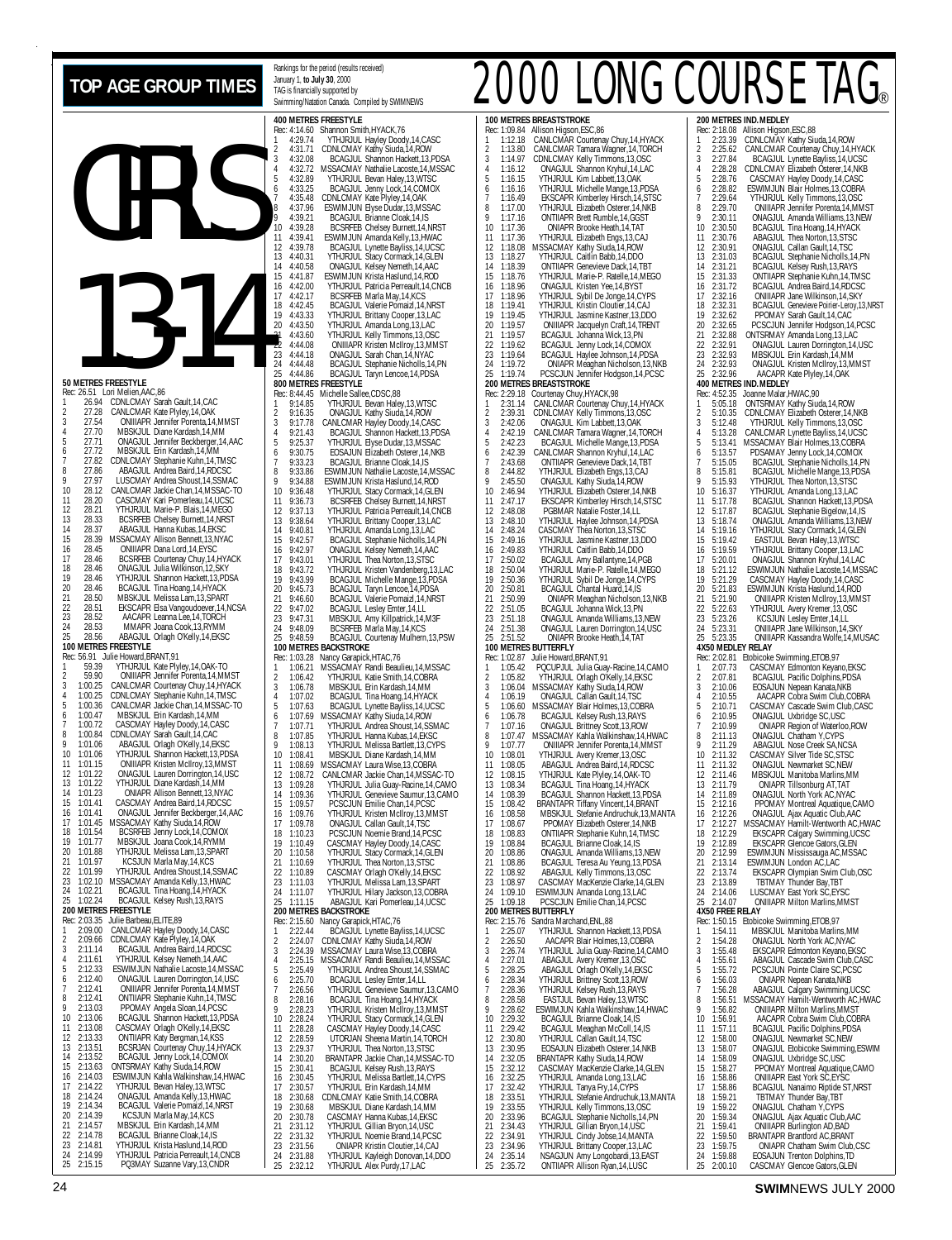### Rankings for the period (results received) January 1, **to July 30**, 2000 TAG is BOYS **50 METRES FREESTYLE** 13-14 Rec: 24.15 Kurtis Miller, SCAR, 0<br>1 24.15 ONAGJUL Kurtis 24.15 ONAGJUL Kurtis Miller, 14, SCAR<br>25.65 CALACAPR Tristan Jones, 14, CNN<br>25.67 ONAGJUL Kieran O'Neill, 14, SSM 2 25.65 CALACAPR Tristan Jones,14,CNNG 3 25.67 ONAGJUL Kieran O'Neill,14,SSMAC 25.74 ONAGJUL Ian McLean,14,CYPS<br>25.89 ABAGJUL Chase Reid,14,CASC<br>25.99 ABAGJUL Kevin Gillespie,14,EX:<br>26.07 ONAGJUL Eric Chan,14,AAC 5 25.89 ABAGJUL Chase Reid,14,CASC 6 25.99 ABAGJUL Kevin Gillespie,14,EXST 7 26.07 ONAGJUL Eric Chan,14,AAC 26.25 AACAPR Michael Chu,14,CHAMP<br>26.25 EKSCAPR Jian-Lok Chang,14,EKSC 9 26.25 EKSCAPR Jian-Lok Chang,14,EKSC 10 26.34 PQCUPJUL Alex Chartrand,14,ELITE 11 26.35 ESWIMJUN Paul Quevedo,14,COBRA 12 26.36 CDSCAPR Ben Keast,14,HYACK 13 26.37 BCAGJUL Jim Tung,14,HYACK 14 26.39 BCAGJUL Dario Isic,14,PDSA 15 26.41 NYACMAY Nathan Chang, 14, 10RCH<br>16 26.55 BOAGJUL William Wray, 14, 1.<br>17 26.64 DNAGJUL Matthew Sy, 14, CREST<br>18 26.65 BCAGJUL Justin Pormerville, 14, IS<br>19 26.68 PPOMAY Sofian Mohand-Cherif, 14, CAVI<br>20 26.77 KCSJ 23 26.80 ONTIIAPR Devin McCarty,14,KSS 24 26.86 CDSCAPR Richard Hortness,14,SKSC 25 26.86 CASCMAY Ben Adam,14,CASC **100 METRES FREESTYLE** Rec: 52.91 Yannick Lupien,CAGRA,94 1 53.17 CDNLCMAY Kurtis Miller,14,SCAR 55.22 MSSACMAY Tobias Oriwol, 14, ESWIM<br>55.95 MSSACMAY Aaron Donst, 13, HWAC 33.22 MSSACMAY REGISS STREET, 13, HWAC<br>55.95 MSSACMAY Aaron Donst, 13, HWAC<br>56.86 CALACAPR Tristan Jones, 14, CNNG 56.86 CALACAPR Tristan Jones, 14, CNNG<br>56.92 EKSCAPR Jian-Lok Chang, 14, EKS<br>57.26 BCAGJUL Dario Isic, 14, PDSA 56.92 EKSCAPR Jian-Lok Chang,14,EKSC<br>6 57.26 BCAGJUL Dario Isic,14,PDSA<br>7 57.31 CASCMAY Kevin Gillespie,14,EXST<br>8 57.47 ONAGJUL Ian McLean,14,CYPS<br>9 57.50 ONAGJUL Kieran O'Neill,14,SSMAC 10 17.47<br>
10 57.76 **CONAGJUL Kieran O'Neill,14,SSN**<br>
10 57.76 **ABAGJUL Chase Reid,14,CASC**<br>
12 57.90 KCSJUN Thomas Demeter,141<br>
13 57.88 NYACMAY Nathan Chang,14,TO KCSJUN Thomas Demetzer,14,PGB<br>KCSJUN William Wray,13,LL 12 57.80 KCSJUN William Wray, 13.11.<br>13 57.88 NYACMAY Nathan Chang, 14.7 10RCH<br>14 57.92 ONTIIAPR Devin McCarty, 14.KSS<br>15 57.99 BCAGJUL Justin Pommerville, 14.IST<br>17 58.08 FSWIMJUN Paul Quevedo, 14.COBRA 18 58.14 POCUPJUL Jonathan Aubry, 14, CNB<br>19 58.18 COSCAPR Ben Keast, 14, 14YACK<br>20 58.21 BCAGJUL Jim Tung, 14, HYACK<br>21 58.28 EASTJUL Colin Baird, 14, BLAST<br>23 58.39 AACARP Eric Chan, 14, AAC<br>58.66 BCAGJUL Janco Mynhardt, 25 58.71 KCSJUN Jason Steeple,13,DELTA **200 METRES FREESTYLE**<br>Rec: 1:55.97 Brian Johns, R<br>1 2:01.62 ESWIMJUN Rec: 1:55.97 Brian Johns,RACER,97<br>1 2:01.62 ESWIMJUN Kurtis Miller,14,SCAR<br>2 2:04.34 ONAGJUL Kieran O'Neill,14,SSMAC 3 2:04.44 AACAPR Joe Bajcar,14,OAK 4 2:04.88 CALACAPR Tristan Jones,14,CNNG 5 2:05.87 PQ3MAY Jonathan Aubry,14,CNB 6 2:06.00 BCAGJUL Brendan Robertson,14,HYACK 2:06.00 BCAGJUL Brendan Robertson, 14, HY<br>2:06.00 BCAGJUL Justin Pommerville, 14, IS<br>2:06.00 BCAGJUL Thomas Demetzer 14 PGF 8 2:06.00 BCAGJUL Thomas Demetzer,14,PGB 9 2:06.07 BCAGJUL Suk Jin Yoon,14,PDSA 10 2:06.20 EKSCAPR Jian-Lok Chang,14,EKSC 11 2:06.21 BCAGJUL Dario Isic,14,PDSA 12 2:06.25 MSSACMAY Marco Monaco,13,OAK 13 2:06.33 BCAGJUL Kevin Gillespie,14,EXST 14 2:06.39 MSSACMAY Simon Gabsch,13,MSSAC 15 2:06.81 PQ3MAY Nicolas Murray,13,DYNAM 16 2:06.93 CDSCAPR Ben Keast, 14, HYACK<br>17 2:07.44 CDSCAPR Janco Mynhardt, 14, P<br>18 2:07.63 ONAGJUL Adam Slater, 14, NEW 17 2:07.44 CDSCAPR Janco Mynhardt,14,PSW 18 2:07.63 ONAGJUL Adam Slater,14,NEW **400 M**  $Rer: 4$ Rec: 1<br>1 17<br>2 17<br>3 17<br>4 17<br>5 17<br>5 17<br>9 17<br>9 17  $100 N$ Rec: 5 200 M Rec: 2

|                                    |                         | January 1, <b>to Jury Jo</b> , 2000<br>TAG is financially supported by       |                                                                                                                                                                     |
|------------------------------------|-------------------------|------------------------------------------------------------------------------|---------------------------------------------------------------------------------------------------------------------------------------------------------------------|
|                                    |                         |                                                                              | Swimming/Natation Canada. Compiled by SWIMNEWS                                                                                                                      |
|                                    |                         | 400 METRES FREESTYLE                                                         |                                                                                                                                                                     |
| 1                                  | Rec: 4:05.63<br>4:11.72 | Jamie Stevens, MANTA, 89                                                     | MSSACMAY Tobias Oriwol, 14, ESWIM                                                                                                                                   |
| $\overline{c}$                     | 4:21.45                 |                                                                              | BCAGJUL Malcolm Lavoie, 14, OSC                                                                                                                                     |
| 3<br>4                             | 4:22.63<br>4:23.36      |                                                                              | AACAPR Joe Bajcar, 14, OAK<br>ONAGJUL Marco Monaco, 13, OAK                                                                                                         |
| 5                                  | 4:25.99                 |                                                                              | MSSACMAY Simon Gabsch, 13, MSSAC                                                                                                                                    |
| 6<br>7                             | 4:26.18<br>4:26.50      |                                                                              | ONAGJUL Adam Slater, 14, NEW<br>ONAGJUL Kieran O'Neill, 14, SSMAC                                                                                                   |
| 8                                  | 4:26.84                 |                                                                              | ESWIMJUN Kurtis Miller, 14, SCAR                                                                                                                                    |
| 9<br>10                            | 4:27.06<br>4:27.09      |                                                                              |                                                                                                                                                                     |
| 11                                 | 4:27.59                 |                                                                              |                                                                                                                                                                     |
| 12<br>13                           | 4:27.61<br>4:27.82      |                                                                              |                                                                                                                                                                     |
| 14                                 | 4:28.24                 |                                                                              | BCSRFEB Marc Sze, 14, PDSA                                                                                                                                          |
| 15                                 | 4:29.67<br>4:30.39      |                                                                              | ONTSRMAY Jonathan Long, 14, LAC<br>BCAGJUL Dario Isic, 14, PDSA                                                                                                     |
| $\frac{16}{17}$                    | 4:30.91                 |                                                                              | BCAGJUL James Monk, 14, PDSA<br>ONAGJUL Matt Hawes, 14, ROW                                                                                                         |
| 18                                 | 4:31.70<br>4:31.84      |                                                                              | ONAGJUL Buddy Green, 14, LUSC                                                                                                                                       |
| 19<br>20<br>21                     | 4:31.88                 |                                                                              | ONIAPR Jason Chan, 14, TORCH                                                                                                                                        |
| $\frac{22}{5}$                     | 4:31.97<br>4:31.98      |                                                                              | ONAGJUL Justin Bronson, 14, OSHAC<br>ESWIMJUN Garrett Moran, 14, NYAC                                                                                               |
|                                    | 4:32.01                 |                                                                              | BCAGJUL Brendan Robertson, 14, HYACK                                                                                                                                |
| 23<br>24<br>25                     | 4:32.09<br>4:32.65      |                                                                              | CDSCAPR Adam Richardson, 14, PDSA<br>BCAGJUL Janco Mynhardt, 14, PSW                                                                                                |
|                                    |                         | 1500 METRES FREESTYLE                                                        |                                                                                                                                                                     |
| 1                                  | 17:14.91                | Rec: 16:00.93 Alex Baumann, LUSC, 79                                         | YTHJRJUL Simon Gabsch, 14, MSSAC                                                                                                                                    |
| $\overline{c}$                     | 17:24.95                |                                                                              | ONAGJUL Gareth Chantler, 14, OAK                                                                                                                                    |
| 3<br>4                             | 17:27.60<br>17:31.85    |                                                                              | PO3MAY Jonathan Aubry 14, CNB<br>ONAGJUL Buddy Green, 14, LUSC                                                                                                      |
| 5                                  | 17:34.40                |                                                                              | ONAGJUL Matt Hawes, 14, ROW                                                                                                                                         |
| 6<br>7                             | 17:40.06<br>17:43.26    |                                                                              | ESWIMJUN Adam Abdulla, 14, ROD<br>BCSRFEB Suk Jin Yoon, 14, PDSA                                                                                                    |
| 8                                  | 17:44.22                |                                                                              | BCAGJUL James Monk, 14, PDSA<br>ONAGJUL Marc Mazzucco, 14, ESWIM                                                                                                    |
| 9                                  | 17:48.01<br>10 17:48.45 |                                                                              | BCSRFEB Marc Sze, 14, PDSA                                                                                                                                          |
| 11                                 | 17:52.20                |                                                                              | ONAGJUL Danny Carter, 14, NKB                                                                                                                                       |
| 13                                 | 12 17:52.21<br>17:53.60 |                                                                              | ABAGJUL Malcolm Lavoie, 14, OSC<br>ONAGJUL Simon Borjeson, 14, OAK                                                                                                  |
| 14                                 | 17:53.81                |                                                                              | BCAGJUL Brendan Robertson, 14, HYACK<br>CASCMAY Aaron Blair, 14, CASC                                                                                               |
| 15<br>16                           | 17:57.39<br>17:59.43    |                                                                              | ESWIMJUN Garrett Moran, 14, NYAC                                                                                                                                    |
| 17                                 | 18:01.21                |                                                                              | BCAGJUL Janco Mynhardt, 14, PSW                                                                                                                                     |
| 18<br>19                           | 18:05.44<br>18:06.99    | AGJUL:<br>BC                                                                 | Justin Pommerville, 14, IS                                                                                                                                          |
|                                    | 20 18:07.80             |                                                                              | CASCMAY Morgan Engi, 14, RDC<br>BCAGJUL Brad Reid, 13, HYACK                                                                                                        |
| $\frac{21}{22}$<br>$\frac{23}{24}$ | 18:10.07<br>18:10.74    |                                                                              | ONAGJUL Justin Bronson, 14, OSHAC<br>BCAGJUL Sebastian Salas, 13, PDSA<br>BCAGJUL Simon Wing, 14, PSW<br>ABAGJUL Lee Cookson, 14, CP<br>ABAGJUL Lee Cookson, 14, CP |
|                                    | 18:18.32                |                                                                              |                                                                                                                                                                     |
| 25                                 | 18:19.40<br>18:19.82    | PQ3MAY                                                                       | David Provencher, 13, GAMIN                                                                                                                                         |
|                                    |                         | 100 METRES BACKSTROKE                                                        |                                                                                                                                                                     |
| 1                                  | Rec: 58.92<br>58.92     |                                                                              | Tobias Oriwol, ESWIM, 0<br>2 CANLCMAR Tobias Oriwol, 14, ESWIM                                                                                                      |
| $\overline{c}$                     | 1:00.79                 |                                                                              | ESWIMJUN Kurtis Miller, 14, SCAR                                                                                                                                    |
| 3<br>4                             | 1:04.63<br>1:04.69      |                                                                              | PPOMAY Kevin Bouchard, 14, EXCEL<br>ONTIIAPR David Gibson, 14, LUSC                                                                                                 |
| 5                                  | 1:05.20                 |                                                                              | EASTJUL Colin Baird, 14, BLAST                                                                                                                                      |
| 6<br>7                             | 1:05.27<br>1:05.39      |                                                                              | EOSAJUN Danny Carter, 14, NKB<br>ABAGJUL Eric Gendron, 13, KSC                                                                                                      |
| 8<br>9                             | 1:05.64<br>1:05.70      |                                                                              | BCAGJUL Justin Pommerville, 14, IS<br>EKSCAPR Callum Ng, 14, CASC                                                                                                   |
| 10                                 | 1:05.91                 |                                                                              | EKSCAPR Myles Maxey, 14, CASC                                                                                                                                       |
| 11<br>12                           | 1:06.03<br>1:06.20      |                                                                              | EASTJUL Patrick Craine, 14, EAST<br>BCAGJUL Alex Sherwood, 13, KCS                                                                                                  |
| 13                                 | 1:06.21                 |                                                                              | ONAGJUL lan McLean, 14, CYPS                                                                                                                                        |
| 14<br>15                           | 1:06.37<br>1:06.42      |                                                                              | ABAGJUL Kevin Gillespie, 14, EXST<br>KCSJUN Thomas Demetzer, 14, PGB                                                                                                |
| 16                                 | 1:06.45                 |                                                                              | BCAGJUL William Wray, 14, LL                                                                                                                                        |
| 17<br>18                           | 1:06.78<br>1:06.80      |                                                                              | ESWIMJUN Aaron Donst, 13, HWAC<br>EOSAJUN AndreW Lenert, 14, CNB                                                                                                    |
| 19                                 | 1:06.81                 |                                                                              | ESWIMJUN Brian Holland, 13, MSSAC                                                                                                                                   |
| 20<br>21                           | 1:06.81<br>1:06.91      |                                                                              | BCAGJUL Malcolm Lavoie, 14, OSC                                                                                                                                     |
| $\overline{2}$                     | 1:06.94                 |                                                                              | CASCAPR Marcus Greenshields, 14, RDCSC<br>CSWIMJUN Adam Cunningham, 14, NEW<br>BCAGJUL Brad Barton, 13, VKSC                                                        |
| 23                                 | 1:06.94                 |                                                                              | CDSCAPR Dario Isic, 14, PDSA                                                                                                                                        |
|                                    |                         | 24 1:07.36 CDSCAPR D<br>25 1:07.40 ONAGJUL N<br><b>200 METRES BACKSTROKE</b> | ONAGJUL Marc Mazzucco, 14, ESWIM                                                                                                                                    |
|                                    | Rec: 2:05.16            | Tobias Oriwol, ESWIM, 0                                                      |                                                                                                                                                                     |
| 1                                  | 2:05.16                 |                                                                              | MSSACMAY Tobias Oriwol, 14, ESWIM<br>ESWIMJUN Kurtis Miller, 14, SCAR                                                                                               |
| $\frac{2}{3}$                      | 2:13.53<br>2:18.69      |                                                                              | ONAGJUL Danny Carter, 14, NKB                                                                                                                                       |
| 4<br>5                             | 2:18.96                 |                                                                              | BCAGJUL Justin Pommerville, 14, IS<br>YTHJRJUL Kevin Bouchard, 14, EXCEL                                                                                            |
| 6                                  | 2:19.29<br>2:19.92      |                                                                              | YTHJRJUL Marc Mazzucco, 14, ESWIM                                                                                                                                   |
| 7<br>8                             | 2:19.96<br>2:20.34      |                                                                              | BCAGJUL Thomas Demetzer, 14, PGB<br>CASCMAY Myles Maxey, 14, CASC                                                                                                   |
| 9                                  | 2:20.68                 |                                                                              | ONAGJUL lan McLean, 14, CYPS                                                                                                                                        |
| 10<br>11                           | 2:21.54                 |                                                                              | ONAGJUL Colin Ackroyd, 13, SCAR<br>ISJUN Erich Schmitt, 14, IS                                                                                                      |
| 12                                 | 2:21.87<br>2:22.28      |                                                                              | ONAGJUL AndreW Lenert, 14, NKB                                                                                                                                      |
| 13<br>14                           | 2:22.38<br>2:22.39      |                                                                              | BCAGJUL Nolan Liedke, 14, PGB                                                                                                                                       |
| 15                                 | 2:22.67                 |                                                                              | ABAGJUL Eric Gendron, 13, KSC<br>EKSCAPR Callum Ng, 14, CASC                                                                                                        |
| 16<br>17                           | 2:23.21                 |                                                                              | ESWIMJUN Adam Cunningham, 14, NEW                                                                                                                                   |
| 18                                 | 2:23.21<br>2:23.34      |                                                                              | EASTJUL Colin Baird, 14, BLAST<br>ONAGJUL Jamie Ellerton, 14, VEW<br>ESWIMJUN Jonathan Long, 14, LAC                                                                |
| 19                                 | 2:23.41                 |                                                                              | ABAGJUL Kevin Gillespie, 14, EXST                                                                                                                                   |
| 20<br>21                           | 2:23.41<br>2:23.42      |                                                                              | NSAGJUN Patrick Craine, 14, EAST                                                                                                                                    |
| 22<br>23                           | 2:23.61                 |                                                                              | ONAGJUL Matt Hawes, 14, ROW                                                                                                                                         |
| 24                                 | 2:23.70<br>2:23.90      |                                                                              | OSCAPR Devin Phillips, 14, EKSC<br>BCAGJUL William Wray, 14, LL<br>BCAGJUL Brad Barton, 13, VKSC                                                                    |
| 25                                 | 2:23.95                 |                                                                              |                                                                                                                                                                     |

## TOP AGE GROUP TIMES **FOR A SANCH CONGREGIATE CONGREGIATE**

|                                         | Rec: 1:04.53            | <b>100 METRES BREASTSTROKE</b><br>Matthew Huang, PDSA, 99 |                                                                                                                                                                                                                                            |                 | 200 ME<br>Rec: 2:09            |
|-----------------------------------------|-------------------------|-----------------------------------------------------------|--------------------------------------------------------------------------------------------------------------------------------------------------------------------------------------------------------------------------------------------|-----------------|--------------------------------|
| 1                                       | 1:12.00                 |                                                           | ONTIIAPR Warren Barnes, 14, PICK                                                                                                                                                                                                           | 1               | 2:09                           |
| 2                                       | 1:12.17                 |                                                           | NSAGJUN Douglas Young, 14, SWAT                                                                                                                                                                                                            | 2               | 2:17                           |
| 3                                       | 1:12.27                 |                                                           | BCAGJUL Brendan Robertson, 14, HYACK                                                                                                                                                                                                       | 3               | 2:19                           |
| 4<br>5                                  | 1:12.67                 |                                                           | ONAGJUL David McKechnie,14,CYC<br>ISJUN Ben Keast,14,HYACK                                                                                                                                                                                 | 4<br>5          | 2:20                           |
| 6                                       | 1:12.70<br>1:12.78      |                                                           | ONAGJUL Eric Chan, 14, AAC                                                                                                                                                                                                                 | 6               | 2:20<br>2:22                   |
| 7                                       | 1:12.87                 |                                                           | BCAGJUL Ryan Chiew, 14, HYACK                                                                                                                                                                                                              | 7               | 2:23                           |
| 8                                       | 1:12.90                 |                                                           | ONAGJUL Raymond Chow,14,TMSC                                                                                                                                                                                                               | 8               | 2:23                           |
| 9<br>10                                 | 1:12.96<br>1:13.20      |                                                           | PCSCJUN Andrew Munro,14,PCSC                                                                                                                                                                                                               | 9<br>10         | 2:2:<br>2:23                   |
| 11                                      | 1:13.80                 |                                                           | ONAGJUL Marco Monaco, 13, OAK<br>BCAGJUL Joe Richard, 14, COMOX                                                                                                                                                                            | 11              | 2:2:                           |
| 12                                      | 1:13.90                 |                                                           | CALACAPR Tristan Jones, 14, CNNG                                                                                                                                                                                                           | 12              | 2:24                           |
| 13                                      | 1:14.00                 |                                                           | KCSJUN Chase Reid, 14, CASC                                                                                                                                                                                                                | 13              | 2:24                           |
| 14                                      | 1:14.00                 |                                                           | ABAGJUL Brandon Grove, 14, EDSON                                                                                                                                                                                                           | 14              | 2:24                           |
| 15<br>16                                | 1:14.57<br>1:14.60      |                                                           | PCSCJUN Mathieu Powell, 14, PCSC                                                                                                                                                                                                           | 15<br>16        | 2:24<br>2:24                   |
| 17                                      | 1:14.62                 |                                                           |                                                                                                                                                                                                                                            | 17              | 2:24                           |
| 18                                      | 1:14.87                 |                                                           | POSMAN Maxime Samson, 14, ELITE<br>NYACMAY Maxime Samson, 14, ELITE<br>NYACMAY Maxime Samson, 14, CNB<br>CNHRMAY Jonathan Albry, 14, CNB<br>EKSCAPR Tim Kinsella, 14, EKSC<br>ABAGJUL Rodale Estor, 13, CASC<br>CASCMAY Matthew Gettler, 1 | 18              | 2:25                           |
| 19                                      | 1:14.90                 |                                                           |                                                                                                                                                                                                                                            | 19              | 2:25                           |
| 20<br>21                                | 1:15.08<br>1:15.39      |                                                           |                                                                                                                                                                                                                                            | 20<br>21        | 2:25<br>2:25                   |
| 22                                      | 1:15.87                 |                                                           |                                                                                                                                                                                                                                            | 22              | 2:26                           |
| 23                                      | 1:15.99                 |                                                           | ONIIIAPR Davin Elliott, 14, ODSC<br>MBSKJUL Michael Lett, 13, PASS                                                                                                                                                                         | 23              | 2:26                           |
| 24                                      | 1:16.38                 |                                                           | ONAGJUL Gareth Chantler, 14, OAK<br>ABAGJUL Tadamasa Miyashita, 13, NCSA                                                                                                                                                                   | 24              | 2:26                           |
| 25                                      | 1:16.51                 |                                                           |                                                                                                                                                                                                                                            | 25              | 2:26                           |
|                                         | Rec: 2:19.95            | <b>200 METRES BREASTSTROKE</b><br>Matthew Huang, PDSA, 99 |                                                                                                                                                                                                                                            |                 | 400 ME<br>Rec: 4:32            |
| 1                                       | 2:35.19                 |                                                           | ONAGJUL Marco Monaco, 13, OAK                                                                                                                                                                                                              | 1               | 4:32                           |
| $\overline{a}$                          | 2:36.01                 |                                                           | BRANTAPR Tobias Oriwol, 14, ESWIM                                                                                                                                                                                                          | 2               | 4:5.                           |
| 3                                       | 2:38.00                 |                                                           | BCAGJUL Ryan Chiew, 14, HYACK                                                                                                                                                                                                              | 3               | 4:54                           |
| 4<br>5                                  | 2:38.01<br>2:38.23      |                                                           | ONAGJUL Gareth Chantler, 14, OAK<br>YTHJRJUL Tim Kinsella,14,EKSC                                                                                                                                                                          | 4<br>5          | $5:0^{\circ}$<br>$5:0^{\circ}$ |
| 6                                       | 2:38.91                 |                                                           | ONAGJUL Raymond Chow, 14, TMSC                                                                                                                                                                                                             | 6               | 5:04                           |
| 7                                       | 2:40.39                 |                                                           | ONAGJUL David McKechnie, 14, CYC                                                                                                                                                                                                           | 7               | 5:04                           |
| 8                                       | 2:41.07                 |                                                           | ABAGJUL Brandon Grove, 14, EDSON                                                                                                                                                                                                           | 8               | 5:05                           |
| 9<br>10                                 | 2:41.60<br>2:41.78      |                                                           | YTHJRJUL Jonathan Aubry, 14, CNB<br>CDSCAPR Ben Keast, 14, HYACK                                                                                                                                                                           | 9<br>10         | 5:0<br>5:07                    |
| 11                                      | 2:42.29                 |                                                           | PQ3MAY Maxime Samson, 14, ELITE                                                                                                                                                                                                            | 11              | 5:08                           |
| 12                                      | 2:42.31                 |                                                           | EASTJUL Douglas Young, 14, SWAT                                                                                                                                                                                                            | 12              | 5:08                           |
| 13                                      | 2:42.56                 |                                                           | KCSJUN Chase Reid, 14, CASC                                                                                                                                                                                                                | 13              | 5:08                           |
| 14<br>15                                | 2:42.58<br>2:42.67      |                                                           | ONAGJUL Bryn Jones, 13, NEW                                                                                                                                                                                                                | 14              | 5:09<br>5:09                   |
| 16                                      | 2:43.72                 |                                                           | NYACMAY Nathan Chang, 14, TORCH<br>ONAGJUL Eric Chan, 14, AAC                                                                                                                                                                              | 15<br>16        | 5:10                           |
| 17                                      | 2:43.73                 |                                                           | BCAGJUL Brendan Robertson, 14, HYACK                                                                                                                                                                                                       | 17              | 5:11                           |
| 18                                      | 2:43.99                 |                                                           | ONTSRMAY Jonathan Long, 14, LAC<br>ABAGJUL Rodale Estor, 13, CASC                                                                                                                                                                          | 18              | 5:11                           |
| 19                                      | 2:45.30                 |                                                           | MBSKJUL Andrew Malawski, 13, ROD                                                                                                                                                                                                           | 19              | 5:11<br>5:12                   |
| 20                                      | 2:45.79<br>2:45.99      |                                                           |                                                                                                                                                                                                                                            | 20<br>21        |                                |
| $\begin{array}{c} 21 \\ 22 \end{array}$ | 2:46.46                 |                                                           | MBSKJUL Cody Hitchcock, 14, ROD<br>PPOMAY Kevin Bouchard, 14, EXCEL                                                                                                                                                                        | $\overline{22}$ | 5:12<br>5:13<br>5:13<br>5:13   |
| 23                                      | 2:46.63                 |                                                           | MBSKJUL Oswald Lee, 14, MANTA<br>BCAGJUL Sebastian Salas, 13, PDSA                                                                                                                                                                         | 23              |                                |
| 24                                      | 2:46.83                 |                                                           |                                                                                                                                                                                                                                            | 24              |                                |
| 25                                      | 2:46.89                 | 100 METRES BUTTERFLY                                      | BCAGJUL Edward Quinlan, 13, PDSA                                                                                                                                                                                                           | 25              | 5:14<br>4X50 MI                |
|                                         |                         | Rec: 57.45 Philip Weiss, SKSC, 94                         |                                                                                                                                                                                                                                            |                 | Rec: 1:54                      |
| 1                                       | 1:00.80                 |                                                           | ONAGJUL Kurtis Miller,14,SCAR                                                                                                                                                                                                              | 1               | 1:59                           |
| 2<br>3                                  | 1:01.47<br>1:02.21      |                                                           | BCAGJUL Malcolm Lavoie, 14, OSC                                                                                                                                                                                                            | $\frac{2}{3}$   | $2:0^{\circ}$<br>$2:0^{\circ}$ |
| 4                                       | 1:02.51                 |                                                           | ONAGJUL Marco Monaco, 13, OAK                                                                                                                                                                                                              | 4               | $2:0^{\circ}$                  |
| 5                                       | 1:03.05                 |                                                           | ONAGJUL Eric Chan, 14, AAC<br>ONTSRMAY Tobias Oriwol, 14, ESWIM                                                                                                                                                                            | 5               | 2:0.3                          |
| 6                                       | 1:03.43                 |                                                           | BCAGJUL Janco Mynhardt, 14, PSW                                                                                                                                                                                                            | 6               | 2:04                           |
| 7<br>8                                  | 1:03.98<br>1:04.03      |                                                           | ONAGJUL Michael Commito, 14, TMSC<br>PQ3MAY Nicolas Murray, 13, DYNAM                                                                                                                                                                      | 7<br>8          | 2:05<br>2:05                   |
| 9                                       | 1:04.03                 |                                                           | BCAGJUL Patrick Waters, 14, PN                                                                                                                                                                                                             | 9               | 2:05                           |
| 10                                      | 1:04.13                 |                                                           | EKSCAPR Callum Ng, 14, CASC                                                                                                                                                                                                                | 10              | 2:05                           |
| 11                                      | 1:04.27                 |                                                           | EASTJUL Douglas Young, 14, SWAT                                                                                                                                                                                                            | 11              | 2:05                           |
| 12<br>13                                | 1:04.32<br>1:04.44      |                                                           | CASCMAY Ben Adam, 14, CASC<br>ONIAPR Jason Chan, 14, TORCH                                                                                                                                                                                 | 12<br>13        | 2:05<br>2:05                   |
| 14                                      | 1:04.54                 |                                                           | ONAGJUL Jason Harley, 14, NKB                                                                                                                                                                                                              | 14              | 2:05                           |
| 15                                      | 1:05.08                 |                                                           | BCAGJUL Brendan Robertson, 14, HYACK                                                                                                                                                                                                       | 15              | 2:06                           |
| 16                                      | 1:05.10                 |                                                           | ONAGJUL Matt Hawes, 14, ROW                                                                                                                                                                                                                | 16              | 2:06                           |
| 17                                      | 1.0516                  |                                                           | ONTIIAPR Michael Chu, 14, CHAMP                                                                                                                                                                                                            | 17              | 2.06                           |
| 18<br>19                                | 1:05.24<br>1:05.38      |                                                           | PPOMAY Boumed Gueffai, 14, CAMO<br>EKSCAPR Jian-Lok Chang, 14, EKSC                                                                                                                                                                        | 18<br>19        | 2:07<br>2:07                   |
| 20                                      | 1:05.45                 |                                                           | ONTIIAPR Matteo Di Paolo, 13, VAC                                                                                                                                                                                                          | 20              | 2:07                           |
| 21                                      | 1:05.47                 |                                                           | CASCAPR Erik Hogan, 14, UCSC                                                                                                                                                                                                               | 21              | 2:0                            |
| 22<br>23                                | 1:05.72<br>1:05.80      |                                                           | ONIAPR Bruce Evans, 14, CREST<br>MBSKJUL Chris Jones, 13, MANTA                                                                                                                                                                            | 22<br>23        | 2:08<br>2:08                   |
| 24                                      | 1:05.83                 |                                                           | BCSRFEB Marc Sze, 14, PDSA                                                                                                                                                                                                                 | 24              | 2:08                           |
| 25                                      | 1:05.83                 |                                                           | CASCAPR Marcus Greenshields, 14, RDCSC                                                                                                                                                                                                     | 25              | 2:08                           |
|                                         |                         | 200 METRES BUTTERFLY                                      |                                                                                                                                                                                                                                            |                 | 4X50 FF                        |
| 1                                       | Rec: 2:05.20<br>2:12.44 | Philip Weiss, SKSC, 94                                    |                                                                                                                                                                                                                                            | 1               | Rec: 1:42<br>1:46              |
| 2                                       | 2:20.38                 |                                                           | YTHJRJUL Malcolm Lavoie, 14, OSC ONIAPR Jason Chan, 14, TORCH                                                                                                                                                                              | 2               | 1:47                           |
| 3                                       | 2:21.04                 |                                                           | BCAGJUL Patrick Waters, 14, PN                                                                                                                                                                                                             | 3               | 1:47                           |
| 4                                       | 2:21.11                 |                                                           | ONAGJUL Eric Chan, 14, AAC                                                                                                                                                                                                                 | 4               | 1:48                           |
| 5<br>6                                  | 2:22.03<br>2:22.07      |                                                           | ONAGJUL Matt Hawes, 14, ROW<br>ONAGJUL Jason Harley, 14, NKB                                                                                                                                                                               | 5<br>6          | 1:49<br>1:49                   |
| 7                                       | 2:22.15                 |                                                           | EKSCAPR Callum Ng,14,CASC                                                                                                                                                                                                                  | 7               | 1:50                           |
| 8                                       | 2:22.18                 |                                                           | YTHJRJUL Marco Monaco,13,0AK                                                                                                                                                                                                               | 8               | 1:50                           |
| 9                                       | 2:22.30                 |                                                           | ONAGJUL Michael Commito, 14, TMSC                                                                                                                                                                                                          | 9               | 1:50                           |
| 10<br>11                                | 2:22.84<br>2:23.20      |                                                           | BCAGJUL Janco Mynhardt, 14, PSW<br>LASCAPR Myles Maxey, 14, CASC                                                                                                                                                                           | 10<br>11        | 1:50<br>1:50                   |
| 12                                      | 2:23.28                 |                                                           | YTHJRJUL Simon Gabsch, 14, MSSAC                                                                                                                                                                                                           | 12              | $1:5^{\circ}$                  |
| 13                                      | 2:23.97                 |                                                           | ONIAPR Bruce Evans, 14, CREST                                                                                                                                                                                                              | 13              | $1:5^{\circ}$                  |
| 14                                      | 2:24.31                 |                                                           | AACAPR Joe Bajcar, 14, OAK                                                                                                                                                                                                                 | 14              | $1:5^{\circ}$                  |
| 15<br>16                                | 2:24.64<br>2:26.07      |                                                           | BRANTAPR Tobias Oriwol, 14, ESWIM<br>PPOMAY Sofian Mohand-Cherif, 14, CAMO                                                                                                                                                                 | 15<br>16        | $1:5^{\circ}$<br>$1:5^{\circ}$ |
| 17                                      | 2:26.15                 |                                                           | LASCAPR Kevin Gillespie, 14, EXST                                                                                                                                                                                                          | 17              | $1:5^{\circ}$                  |
| 18                                      | 2:26.60                 |                                                           | NSAGJUN Douglas Young, 14, SWAT                                                                                                                                                                                                            | 18              | $1:5^{\circ}$                  |
| 19                                      | 2:26.65                 |                                                           | BCAGJUL James Monk, 14, PDSA                                                                                                                                                                                                               | 19              | $1:5^{\circ}$                  |
| 20<br>21                                | 2:26.93<br>2:27.00      |                                                           | ABAGJUL Morgan Engi, 14, RDCSC<br>BCSRFEB Marc Sze, 14, PDSA                                                                                                                                                                               | 20<br>21        | 1:52<br>1:52                   |
| 22                                      | 2:27.20                 |                                                           | ONAGJUL Buddy Green, 14, LUSC                                                                                                                                                                                                              | 22              | 1:52                           |
| 23                                      | 2:27.69                 |                                                           | BCAGJUL Jens Cuthbert, 13, PDSA                                                                                                                                                                                                            | 23              | 1:52                           |
| 24<br>25                                | 2:27.70<br>2:28.35      |                                                           | ISJUN Suk Jin Yoon, 14, PDSA<br>PQ3MAY Nicolas Murray, 13, DYNAM                                                                                                                                                                           | 24<br>25        | 1:52<br>1:53                   |
|                                         |                         |                                                           |                                                                                                                                                                                                                                            |                 |                                |

|                     |                               |                         | ®                                                                                                                                                                                                                                                  |
|---------------------|-------------------------------|-------------------------|----------------------------------------------------------------------------------------------------------------------------------------------------------------------------------------------------------------------------------------------------|
|                     |                               | 200 METRES IND.MEDLEY   |                                                                                                                                                                                                                                                    |
| 1                   | Rec: 2:09.65<br>2:09.65       | Tobias Oriwol, ESWIM, 0 |                                                                                                                                                                                                                                                    |
| $\overline{a}$<br>3 | 2:17.03<br>2:19.00            |                         | CANLCMAR Tobias Oriwol, 14, ESWIM<br>ONAGJUL Kurtis Miller, 14, SCAR<br>ONAGJUL Marco Monaco,13,0AK                                                                                                                                                |
| 4                   | 2:20.50                       |                         | BCAGJUL Malcolm Lavoie, 14, OSC                                                                                                                                                                                                                    |
| 5<br>6              | 2:20.57<br>2:22.96            |                         | BCAGJUL Justin Pommerville, 14, IS<br>ONAGJUL Kieran O'Neill, 14, SSMAC                                                                                                                                                                            |
| 7                   | 2:23.16                       |                         | ONAGJUL Tan McLean,14,CYPS                                                                                                                                                                                                                         |
| 8<br>9              | 2:23.40<br>2:23.73            |                         | PQ3MAY Nicolas Murray, 13, DYNAM<br>ESWIMJUN Adam Cunningham, 14, NEW                                                                                                                                                                              |
| 10<br>11            | 2:23.87<br>2:23.96            |                         | AACAPR Nathan Chang, 14, TORCH<br>PQ3MAY Maxime Samson, 14, ELITE                                                                                                                                                                                  |
| 12                  | 2:24.14                       |                         | ONAGJUL Adam Slater, 14, NEW                                                                                                                                                                                                                       |
| 13<br>14            | 2:24.39<br>2:24.53            |                         | BCAGJUL Thomas Demetzer, 14, PGB<br>CALACAPR Tristan Jones, 14, CNNG                                                                                                                                                                               |
| 15<br>16            | 2:24.67<br>2:24.88            |                         | PPOMAY Kevin Bouchard, 14, EXCEL<br>BCAGJUL Brendan Robertson, 14, HYACK                                                                                                                                                                           |
| 17                  | 2:24.93                       |                         | CDSCAPR Dario Isic, 14, PDSA                                                                                                                                                                                                                       |
| 18<br>19            | 2:25.21<br>2:25.49            |                         | CDSCAPR Jim Tung, 14, HYACK<br>PQ3MAY David Provencher, 13, GAMIN                                                                                                                                                                                  |
| 20                  | 2:25.75                       |                         | <b>ESWIMJUN Derek Richter, 13, ROD<br/> PPOMAY Danny Carter, 14, NKB<br/> CASCMAY Chase Reid, 14, CASC<br/> EKSCAPR Jian-Lok Chang, 14, EKSC<br/> ASSEMBLE RESS, 14, HYACK<br/> ASSEMBLE RESS, 14, HYACK</b>                                       |
| 21<br>22            | 2:25.94<br>2:26.08            |                         |                                                                                                                                                                                                                                                    |
| 23<br>24            | 2:26.09<br>2:26.10            |                         |                                                                                                                                                                                                                                                    |
| 25                  | 2:26.74                       |                         | AACAPR Joe Bajcar, 14, OAK                                                                                                                                                                                                                         |
|                     |                               | 400 METRES IND.MEDLEY   |                                                                                                                                                                                                                                                    |
| 2                   | Rec: 4:32.39<br>1 4:32.39     |                         | Tobias Oriwol, ESWIM, 0<br>MSSACMAY Tobias Oriwol, 14, ESWIM<br>YTHJRJUL Malcolm Lavoie, 14, OSC                                                                                                                                                   |
| 3                   | 4:53.57<br>4:54.72            |                         | ONAGJUL Marco Monaco, 13, OAK                                                                                                                                                                                                                      |
| 4<br>5              | 5:01.76<br>5:01.97            |                         | BCAGJUL Justin Pommerville, 14, IS<br>ONAGJUL Adam Slater, 14, NEW                                                                                                                                                                                 |
| 6                   | 5:04.08                       |                         | ONAGJUL Kieran O'Neill, 14, SSMAC                                                                                                                                                                                                                  |
| 7<br>8              | 5:04.73<br>5:05.77            |                         | BCAGJUL Brendan Robertson,14,HYACK<br>BCAGJUL Thomas Demetzer, 14, PGB                                                                                                                                                                             |
| 9                   | 5:07.11                       |                         | ESWIMJUN Simon Gabsch, 13, MSSAC                                                                                                                                                                                                                   |
| 10<br>11            | 5:07.35<br>5:08.24            |                         | ESWIMJUN Adam Cunningham,14,NEW<br>BCSRFEB Marc Sze, 14, PDSA                                                                                                                                                                                      |
| 12                  | 5:08.65                       |                         | BCAGJUL Luke Hoffman, 14, IS                                                                                                                                                                                                                       |
| 13<br>14            | 5:08.69<br>5:09.22            |                         | PPOMAY Kevin Bouchard, 14, EXCEL<br>ONIAPR Jason Chan,14,TORCH                                                                                                                                                                                     |
| 15<br>16            | 5:09.87<br>5:10.30            |                         | ABAGJUL Morgan Engi, 14, RDCSC                                                                                                                                                                                                                     |
| 17                  | 5:11.41                       |                         | EOSAJUN Danny Carter, 14, NKB<br><b>BCAGJUL Patrick Waters, 14, PN</b>                                                                                                                                                                             |
| 18<br>19            | 5:11.79<br>5:11.98            |                         | GMACJUN Matt Hawes, 14, ROW                                                                                                                                                                                                                        |
| 20                  | 5:12.25                       |                         | ONAGJUL Gareth Chantler, 14, OAK<br>ISJUN Suk Jin Yoon, 14, PDSA                                                                                                                                                                                   |
| 21<br>22            | 5:12.82<br>5:13.48            |                         | ESWIMJUN Derek Richter, 13, ROD<br>ISJUN Erich Schmitt, 14, IS                                                                                                                                                                                     |
| 23                  | 5:13.87                       |                         | OSCAPR Devin Phillips, 14, EKSC                                                                                                                                                                                                                    |
| 24<br>25            | 5:13.97<br>5:14.02            |                         | YTHJRJUL Tim Kinsella,14,EKSC<br>MBSKJUL Adam Abdulla, 14, ROD                                                                                                                                                                                     |
| Rec:                | 4X50 MEDLEY RELAY<br>1:54.59  |                         | Etobicoke Swimming, ESWIM, 98                                                                                                                                                                                                                      |
| 1                   | 1:59.49                       |                         | CASCMAY Cascade Swinn, 98<br>BCAGJUL Hyack Swim Club, HYACK<br>ESWIMJUN Scarborough SC, SCAR<br>ONAGJUL Sault Ste.Marie AC, SSMAC                                                                                                                  |
| $\frac{2}{3}$       | 2:01.02<br>2:01.70            |                         |                                                                                                                                                                                                                                                    |
| 4                   | 2:01.97                       |                         | SSMAC                                                                                                                                                                                                                                              |
| 5<br>6              | 2:03.90<br>2:04.78            |                         | ONIAPR Nepean Kanata, NKB                                                                                                                                                                                                                          |
| 7<br>8              | 2:05.27<br>2:05.34            |                         | ABAGJUL Calgary Patriots, CP<br>BCAGJUL Richmond Rapids, RAPID<br>MSSACMAY Cobra Swim Club, COBRA                                                                                                                                                  |
| 9                   | 2:05.48                       |                         | BCAGJUL Island Swimming, IS                                                                                                                                                                                                                        |
| 10<br>11            | 2:05.52<br>2:05.54            |                         | BCAGJUL Pacific Dolphins, PDSA                                                                                                                                                                                                                     |
| 12                  | 2:05.67                       |                         |                                                                                                                                                                                                                                                    |
| 13<br>14            |                               |                         | CASCMAY Edmonton Keyano, EKSC<br>ONAGJUL Glouc-Ottawa Kingfish, GO                                                                                                                                                                                 |
|                     | 2:05.72                       |                         | ONAGJUL Etobicoke Swimming, ESWIM                                                                                                                                                                                                                  |
| 15                  | 2:05.99<br>2:06.00            |                         | AACAPR Toronto Champs, CHAMP<br>PPOMAY Montreal Aquatique CAMO                                                                                                                                                                                     |
| 16<br>17            | 2:06.37<br>2:06.56            |                         | BCAGJUL Pacific Sea Wolves, PSW                                                                                                                                                                                                                    |
| 18                  | 2:07.05                       |                         | ESWIMJUN Newmarket SC, NEW<br>ABAGJUL Lethbridge ASC,LASC                                                                                                                                                                                          |
| 19<br>20            | 2:07.41<br>2:07.73            |                         | ONIIIAPR Collingwood Y,CYC<br>MSSACMAY Mississauga AC, MSSAC                                                                                                                                                                                       |
| 21                  | 2:07.77                       |                         | MBSKJUL Regina Opt.Dolphins,ROD                                                                                                                                                                                                                    |
| 22<br>23            | 2:08.28<br>2:08.51            |                         | ONAGJUL Oakville AC,OAK<br>PPOMAY Charlesbourg-Loretteville, EXCEL                                                                                                                                                                                 |
| 24                  | 2:08.59                       |                         | ONAGJUL Ajax Aquatic Club, AAC                                                                                                                                                                                                                     |
| 25                  | 2:08.98<br>4X50 FREE RELAY    |                         | ESWIMJUN London AC,LAC                                                                                                                                                                                                                             |
| 1                   | Rec: 1:42.23<br>1:46.92       |                         | Etobicoke Swimming, ESWIM, 98                                                                                                                                                                                                                      |
|                     | 1:47.72                       |                         |                                                                                                                                                                                                                                                    |
| $\frac{2}{3}$<br>4  | 1:47.90<br>1:48.34            |                         |                                                                                                                                                                                                                                                    |
| 5                   | 1:49.15                       |                         |                                                                                                                                                                                                                                                    |
| 6<br>7              | 1:49.99<br>1:50.03            |                         |                                                                                                                                                                                                                                                    |
| 8<br>9              | 1:50.32                       |                         |                                                                                                                                                                                                                                                    |
| 10                  | 1:50.41<br>1:50.42            |                         |                                                                                                                                                                                                                                                    |
| 11<br>12            | 1:50.68<br>1:51.08            |                         | tobicole Swimming ESVIM, 98<br>CASCMAY Cascade Swim Club, CASC<br>BCAGULL Hyack Swim Club, HYACK<br>BCAGULL Pacific Dolphins, PDSA<br>BCAGULL Siand Swimming IS<br>DOAGULL Saint Swimming IS<br>CSVIM, DUS Cabon COMENT CONTROL<br>COMENTAING MORE |
| 13                  | 1:51.31                       |                         | PCSCJUN Pointe Claire SC, PCSC<br>ESWIMJUN Newmarket SC, NEW                                                                                                                                                                                       |
| 14<br>15            | 1:51.42<br>1:51.50            |                         | ONAGJUL Nepean Kanata, NKB<br>ONAGJUL Glouc-Ottawa Kingfish,GO                                                                                                                                                                                     |
| 16                  | 1:51.64                       |                         | MSSACMAY Cobra Swim Club,COBRA                                                                                                                                                                                                                     |
| 17<br>18            | 1:51.71<br>1:51.97            |                         | PCSCJUN Mississauga AC, MSSAC<br>ONTIIAPR Toronto Champs, CHAMP                                                                                                                                                                                    |
| 19                  | 1:51.98                       |                         | ONAGJUL Oshawa AC,OSHAC                                                                                                                                                                                                                            |
| 20<br>21            | 1:52.07<br>1:52.32            |                         | ABAGJUL Lethbridge ASC,LASC<br>BCAGJUL Pacific Sea Wolves, PSW                                                                                                                                                                                     |
| 22<br>23<br>24      | 1:52.41<br>1:52.67<br>1:52.69 |                         | AACAPR Ajax Aquatic Club, AAC<br>MBSKJUL Regina Opt.Dolphins,ROD<br>EKSCAPR Edmonton Keyano, EKSC                                                                                                                                                  |

**SWIM**NEWS JULY 2000 25

19 2:07.73 PPOMAY Sofian Mohand-Cherif,14,CAMO<br>20 2:07.73 PPOMAY Sofian Mohand-Cherif,14,CAMO 20 2:07.91 ONTIIAPR Devin McCarty,14,KSS 21 2:08.22 ONAGJUL Ian McLean,14,CYPS 22 2:08.39 CDSCAPR Adam Richardson,14,PDSA 23 2:08.49 CASCAPR Erik Hogan,14,UCSC 24 2:08.65 CASCMAY Aaron Blair,14,CASC 25 2:08.81 KCSJUN Chase Reid,14,CASC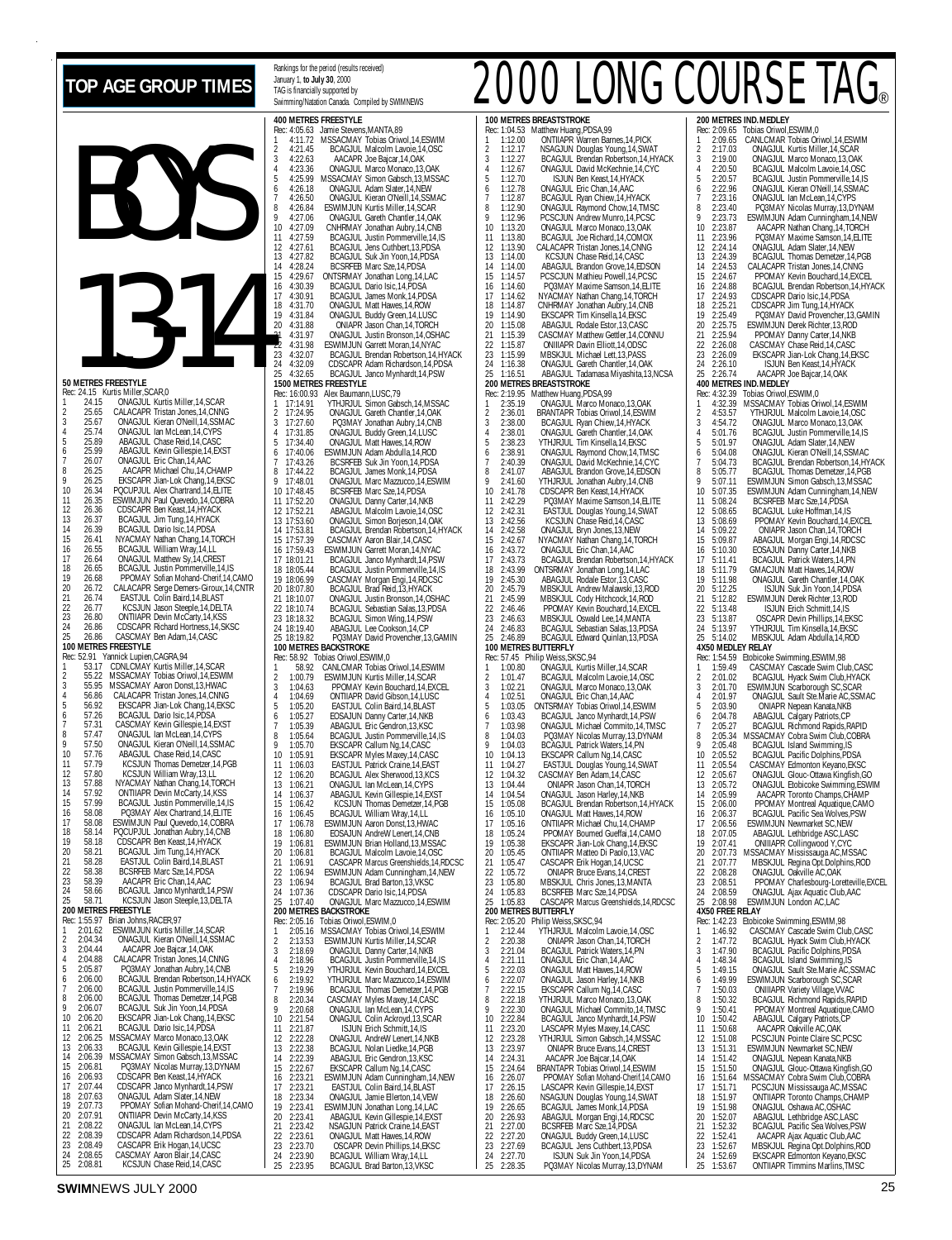# GIRLS 15-17 **50 METRES FREESTYLE**

|                                         | <b>JU IVIE I RE</b><br>Rec: 25.92        | <b>DIREESITLE</b><br>Laura Nicholls, ROW, 96 |                                                                                                                                                                                                                                                  | ŏ<br>R        |
|-----------------------------------------|------------------------------------------|----------------------------------------------|--------------------------------------------------------------------------------------------------------------------------------------------------------------------------------------------------------------------------------------------------|---------------|
| 1                                       | 26.37                                    |                                              | CDNLCMAY Chrissy MacAulay, 17, ESWIM<br>CDNLCMAY Jenna Gresdal, 15, ESWIM<br>CDNLCMAY Jessie Bradshaw, 16, UCSC                                                                                                                                  | 1             |
| $\frac{2}{3}$                           | 26.37                                    |                                              |                                                                                                                                                                                                                                                  | $\frac{2}{3}$ |
| $\frac{1}{2}$                           | 26.73                                    |                                              | CDNLCMAY Laura Pomeroy, 16, OAK                                                                                                                                                                                                                  |               |
| 5                                       | 26.98<br>27.04                           |                                              |                                                                                                                                                                                                                                                  | $\frac{4}{5}$ |
|                                         | 27.05                                    |                                              | CONGUL Jennifer Porenta, 15, MMST<br>CANLCMAR Kelly Stefanyshyn, 17, PDSA<br>CANLCMAR Natalie Kiegelmann, 17, BTSC<br>YTHJRJUL Audrey Lacroix, 16, CAMO<br>CANLCMAR Tara Taylor, 17, HYACK                                                       |               |
| $\frac{6}{7}$                           |                                          |                                              |                                                                                                                                                                                                                                                  | $\frac{6}{7}$ |
| 8                                       | 27.10<br>27.13<br>27.19                  |                                              |                                                                                                                                                                                                                                                  | 8             |
| 9<br>10                                 |                                          |                                              |                                                                                                                                                                                                                                                  | 9             |
| 11                                      | 27.34<br>27.35                           |                                              | CANLCMAR Alexandra Lys, 15, UCSC                                                                                                                                                                                                                 | 1<br>1        |
| 12                                      | 27.41                                    |                                              | YTHJRJUL Sarah Gault, 15, CAC<br>ABAGJUL Michaela Schmidt, 16, CASC                                                                                                                                                                              | 1             |
| 13                                      | 27.45<br>27.50                           |                                              | TSCMAR Jackie Garay, 15, TSC<br>YTHJRJUL Jackie Chan, 15, MSSAC-TO<br>PPOMAY Tiffany Woods, 15, PCSC<br>CDNLCMAY Kate Plyley, 14, OAK                                                                                                            | 1             |
| 14                                      |                                          |                                              |                                                                                                                                                                                                                                                  | 1             |
| 15<br>16                                | 27.51<br>27.51                           |                                              |                                                                                                                                                                                                                                                  | 1             |
| 17                                      | 27.53                                    |                                              |                                                                                                                                                                                                                                                  | 1<br>1        |
| 18                                      | 27.53                                    |                                              | CDNLCMAY Kateryjey, 14,000<br>CDNLCMAY Joanna McLean, 1,6,ESWIM<br>CDNLCMAY Joanna McLean, 1,5,TAAC<br>CDNLCMAY Calterine Dugas-Saveic 1,6,DYNAM<br>TETMAY Elizabeth Cleven, 1,5,TMSC<br>AACAPR Heather Crowdts, 1,6,ACC<br>AMACAPR Heather Crow | 1             |
| 19                                      | 27.53                                    |                                              |                                                                                                                                                                                                                                                  | 1             |
| 20                                      | 27.65                                    |                                              |                                                                                                                                                                                                                                                  |               |
| $\begin{array}{c} 21 \\ 22 \end{array}$ | 27.78<br>27.88                           |                                              |                                                                                                                                                                                                                                                  |               |
| 23                                      | 27.93                                    |                                              |                                                                                                                                                                                                                                                  |               |
| 24                                      | 27.94                                    |                                              | ONAGJUL Nichola Matthews, 16, ROW<br>YTHJRJUL Elizabeth Wycliffe, 17, EBSC                                                                                                                                                                       |               |
| 25                                      | 27.98                                    |                                              | CASCMAY Laura Grant, 15, UCSC                                                                                                                                                                                                                    | 222221        |
|                                         | Rec: 56.61                               | 100 METRES FREESTYLE                         |                                                                                                                                                                                                                                                  |               |
| 1                                       |                                          |                                              | Shannon Shakespeare, MM, 94                                                                                                                                                                                                                      | R<br>1        |
|                                         |                                          |                                              |                                                                                                                                                                                                                                                  |               |
| 2<br>3<br>4                             | 57.04<br>57.35<br>57.54                  |                                              |                                                                                                                                                                                                                                                  |               |
|                                         | 57.63                                    |                                              | CDNLCMAY Alexandra Lys, 15, UCSC<br>CANLCMAR Tara Taylor, 17, HYACK<br>CANLCMAR Jenna Gresdal, 15, ESWIM<br>CDNLCMAY Kelly Stefanyshyn, 17, PDSA                                                                                                 | 234567        |
| 567                                     | 57.83<br>57.90                           |                                              | CDNLCMAY Jessie Bradshaw, 16, UCSC<br>FRALCMAR Iris Elliott, 17, KBM                                                                                                                                                                             |               |
|                                         | 58.46                                    |                                              |                                                                                                                                                                                                                                                  |               |
| 8                                       | 58.92                                    |                                              | THERIJL Audrey Lacroix, 16, CAMO<br>YTHJRJUL Monica Wejman, 15, ESWIM<br>CAMLCMAR Tamee Ebert, 16, PDSA<br>CONLCMAR Tamee Ebert, 16, PDSA<br>YTHJRJUL Elizabeth Collins, 17, ROD<br>YTHJRJUL Elizabeth Collins, 17, ROD<br>YTHJRJUL Elizab       | 8             |
| 9                                       | 58.93                                    |                                              |                                                                                                                                                                                                                                                  | 9             |
| 10<br>11                                | 58.95<br>59.03                           |                                              |                                                                                                                                                                                                                                                  | 1             |
| 12                                      | 59.08                                    |                                              | CANLCMAR Karley Stutzel, 17, IS                                                                                                                                                                                                                  | 1<br>1        |
| 13                                      | 59.08                                    |                                              | CDNLCMAY Catherine Dugas-Savoie, 16, DYNAM                                                                                                                                                                                                       | 1             |
| 14                                      | 59.17                                    |                                              | CANLCMAR Chrissy MacAulay, 17, ESWIM<br>CANLCMAR Jennifer Fratesi, 15, ROW                                                                                                                                                                       | 1             |
| 15                                      | 59.46                                    |                                              |                                                                                                                                                                                                                                                  | 1             |
| $\frac{16}{17}$                         | 59.51<br>59.65                           |                                              | ONAGJUL Jennifer Porenta, 15, MMST<br>CDNLCMAY Adriana Koc-Spadaro, 16, PDSA<br>CDNLCMAY Tiffany Woods, 15, PCSC                                                                                                                                 | 1             |
| 18                                      | 59.67                                    |                                              |                                                                                                                                                                                                                                                  | 1<br>1        |
| 19                                      | 59.72                                    |                                              | CANLCMAR Deanna Stefanyshyn, 15, PDSA                                                                                                                                                                                                            | 1             |
| 20                                      | 59.77                                    |                                              | YTHJRJUL Michaela Schmidt, 16, CASC                                                                                                                                                                                                              | 222222R       |
| 21                                      | 59.79<br>59.85                           |                                              | CONLCMAY Laura Pomeroy, 16, OAK<br>CONLCMAY Jackie Chan, 15, MSSAC-TO<br>YTHJRJUL Chantal Ares, 17, GO<br>PPOMAY Sasha Taylor, 17, PERTH<br>CAND CALL CAN BAN AND MAY SASHA TAYLOR                                                               |               |
| $\frac{22}{1}$<br>23                    | 59.90                                    |                                              |                                                                                                                                                                                                                                                  |               |
| 24                                      |                                          |                                              |                                                                                                                                                                                                                                                  |               |
| 25                                      | 59.99<br>1:00.25                         |                                              | CANLCMAR Melanie Bouchard, 17, CNB                                                                                                                                                                                                               |               |
|                                         |                                          | 200 METRES FREESTYLE                         |                                                                                                                                                                                                                                                  |               |
| 1                                       | Rec: 2:01.08<br>2:03.08                  | Jane Kerr, ESC, 85                           |                                                                                                                                                                                                                                                  |               |
|                                         | 2:03.94                                  |                                              | Jame Kein, Esse, Joseph Chemic Control Control Control Control Control Control Control Control Control Control Control Control Control Control Control Control Control Control Control Control Control Control Control Control                   | 1234567       |
| $\frac{2}{3}$                           | 2:04.56                                  |                                              |                                                                                                                                                                                                                                                  |               |
| 4                                       | 2:05.04                                  |                                              |                                                                                                                                                                                                                                                  |               |
| 5                                       | 2:05.23<br>2:05.61                       |                                              |                                                                                                                                                                                                                                                  |               |
| $\frac{6}{7}$                           | 2:05.97                                  |                                              | CANLCMAR Danielle Bell, 16, IS                                                                                                                                                                                                                   |               |
| 8                                       | 2:06.58                                  |                                              | CANLCMAR Jenna Gresdal, 15, ESWIM                                                                                                                                                                                                                | 8             |
| 9                                       | 2:06.99                                  |                                              |                                                                                                                                                                                                                                                  | 9             |
| 10<br>11                                | 2:07.09                                  |                                              |                                                                                                                                                                                                                                                  | 1<br>1        |
| 12                                      |                                          |                                              |                                                                                                                                                                                                                                                  | 1             |
| 13                                      |                                          |                                              |                                                                                                                                                                                                                                                  | 1             |
| 14                                      | 2:07.12<br>2:07.15<br>2:07.27<br>2:07.32 |                                              | CONTINUAL STRING THE CONTROL ON THE CONTROL CONTRACT CONTRACT CONTRACT THE TRANSPORT CONTRACT THAT THE TRANSPORT CONTRACT CONTRACT CONTRACT CONTRACT CONTRACT CONTRACT CONTRACT CONTRACT CONTRACT CONTRACT CONTRACT CONTRACT C                   | 1             |
| 15                                      | 2:07.61                                  |                                              | ONTSRMAY Jennifer Button, 22, ROW                                                                                                                                                                                                                | 1             |
| 16<br>17                                | 2:07.71<br>2:08.38                       |                                              | CANLCMAR Deanna Stefanyshyn, 15, PDSA                                                                                                                                                                                                            | 1<br>1        |
| 18                                      | 2:08.45                                  |                                              | CDNLCMAY Catherine Dugas-Savoie, 16, DYNAM<br>CDNLCMAY Stephanie Barbe, 17, UL                                                                                                                                                                   | 1             |
| 19                                      | 2:08.53                                  |                                              |                                                                                                                                                                                                                                                  | 1             |
| 20                                      | 2:08.80                                  |                                              | CONCORRED SURFACE SURFACE CONCORRED CONCORRED CONCORRED CONCORRED CONCORRED CONCORRED CONCORRED CONCORRED CONCORRED CONCORRED CONCORRED CONCORRED CONCORRED CONCORRED CONCORRED CONCORRED CONCORRED CONCORRED CONCORRED CONCOR                   |               |
| 21<br>22                                | 2:08.80<br>2:09.10                       |                                              |                                                                                                                                                                                                                                                  |               |
| 23                                      | 2:09.15                                  |                                              |                                                                                                                                                                                                                                                  | 2222222       |
| $\frac{24}{25}$                         | 2:09.18                                  |                                              | BCAGJUL Adriana Koc-Spadaro, 16, PDSA<br>CDNLCMAY Sasha Taylor, 17, PERTH<br>CANLCMAR Leslie Cove, 17, RDCSC                                                                                                                                     |               |
|                                         | 2:09.24                                  |                                              |                                                                                                                                                                                                                                                  |               |

|                     |                         | Rankings for the period (results received)                     |                                                                                                                                                                                                                                                  |
|---------------------|-------------------------|----------------------------------------------------------------|--------------------------------------------------------------------------------------------------------------------------------------------------------------------------------------------------------------------------------------------------|
|                     |                         | January 1, to July 30, 2000<br>TAG is financially supported by |                                                                                                                                                                                                                                                  |
|                     |                         |                                                                | Swimming/Natation Canada. Compiled by SWIMNEWS                                                                                                                                                                                                   |
|                     |                         |                                                                |                                                                                                                                                                                                                                                  |
|                     | Rec: 4:14.45            | <b>400 METRES FREESTYLE</b><br>Donna McGinnis, ESC, 86         |                                                                                                                                                                                                                                                  |
| 1                   | 4:16.48                 |                                                                | CDNLCMAY Tamee Ebert, 17, PDSA                                                                                                                                                                                                                   |
| 2                   | 4:17.81                 |                                                                | CANLCMAR Danielle Bell, 16, IS                                                                                                                                                                                                                   |
| 3<br>4              | 4:22.89                 |                                                                | CANLCMAR Tara Taylor, 17, HYACK<br>CDNLCMAY Karley Stutzel, 17, IS                                                                                                                                                                               |
| 5                   | 4:23.15<br>4:27.35      |                                                                | CANLCMAR Deanna Stefanyshyn, 15, PDSA                                                                                                                                                                                                            |
| 6                   | 4:27.69                 |                                                                | YTHJRJUL Kristen Bradley, 16, NEW                                                                                                                                                                                                                |
| 7                   | 4:28.04                 |                                                                | CDNLCMAY Sara McNally, 15, EKSC<br>ZAJACJUL Jennifer Fratesi, 16, ROW                                                                                                                                                                            |
| 8<br>9              | 4:28.30<br>4:28.91      |                                                                |                                                                                                                                                                                                                                                  |
| 10                  | 4:29.26                 |                                                                | ONIAPR Loren Sweny, 17, NKB<br>YTHJRJUL Danielle Beland, 15, ROW                                                                                                                                                                                 |
| 11                  | 4:29.46                 |                                                                | CDNLCMAY Stephanie Barbe, 17, UL                                                                                                                                                                                                                 |
| 12<br>13            | 4:30.26<br>4:30.59      |                                                                | CDNLCMAY Meghan Brown, 16, PDSA<br>YTHJRJUL Monica Wejman, 15, ESWIM                                                                                                                                                                             |
| 14                  | 4:30.75                 |                                                                |                                                                                                                                                                                                                                                  |
| 15                  | 4:31.02                 |                                                                |                                                                                                                                                                                                                                                  |
| 16<br>17            | 4:31.14<br>4:31.39      |                                                                | CANLCMAR Cynthia Pearce, 16, MSSAC-TO<br>YTHJRJUL Alicia Jobse, 16, MSSAC-TO<br>YTHJRJUL Alicia Jobse, 16, MANTA<br>YTHJRJUL Dominique Charron, 16, PPO<br>ISAPR Emily Carwithen, 15, COMOX                                                      |
| 18                  | 4:31.49                 |                                                                | CDNLCMAY Elizabeth Collins, 17, ROD                                                                                                                                                                                                              |
| 19                  | 4:31.54                 |                                                                | YTHJRJUL Jenna Gresdal, 15, ESWIM<br>BCAGJUL Michelle Landry, 15, PDSA                                                                                                                                                                           |
| 20<br>21            | 4:31.80<br>4:32.34      |                                                                | CANLCMAR Amber Dykes, 16, HYACK                                                                                                                                                                                                                  |
| 22                  | 4:32.38                 |                                                                | ZAJACJUL Alexandra Lys,15,UCSC                                                                                                                                                                                                                   |
| 23                  | 4:32.39                 |                                                                | ONTIIAPR Elizabeth Wycliffe, 16, EBSC                                                                                                                                                                                                            |
| 24<br>25            | 4:32.63<br>4:32.94      |                                                                | YTHJRJUL Kristy MacLennan,17,ESWIM<br>CDNLCMAY Julie Babin, 17, ESWIM                                                                                                                                                                            |
|                     |                         | 800 METRES FREESTYLE                                           |                                                                                                                                                                                                                                                  |
|                     | Rec: 8:39.19            |                                                                | Debbie Wurzburger, LYAC, 85                                                                                                                                                                                                                      |
| 1<br>$\overline{a}$ | 8:43.60<br>8:48.08      |                                                                | CANLCMAR Danielle Bell, 16, IS<br>CDNLCMAY Tamee Ebert, 17, PDSA                                                                                                                                                                                 |
| 3                   | 8:55.42                 |                                                                |                                                                                                                                                                                                                                                  |
| 4                   | 9:01.78                 |                                                                | EVANSJUL Karley Stutzel, 17, IS<br>CANLCMAR Tara Taylor, 17, HYACK                                                                                                                                                                               |
| 5<br>6              | 9:10.56<br>9:11.67      |                                                                | ISAPR Jennifer Graf, 16, ROD<br>YTHJRJUL Danielle Beland, 15, ROW                                                                                                                                                                                |
| 7                   | 9:12.95                 |                                                                | MSSACMAY Dale Colman, 17, MSSAC-TO                                                                                                                                                                                                               |
| 8                   | 9:14.63                 |                                                                | CONLCMAY Sara McNally, 15, EKSC<br>YTHJRJUL Alicia Jobse, 16, MANTA                                                                                                                                                                              |
| 9<br>10             | 9:14.94<br>9:16.00      |                                                                | BCAGJUL Michelle Landry, 15, PDSA                                                                                                                                                                                                                |
| 11                  |                         |                                                                | CANLCMAR Deanna Stefanyshyn, 15, PDSA                                                                                                                                                                                                            |
| 12                  | 9:17.40<br>9:17.74      |                                                                |                                                                                                                                                                                                                                                  |
| 13<br>14            | 9:18.20                 |                                                                |                                                                                                                                                                                                                                                  |
| 15                  | 9:19.20<br>9:20.02      |                                                                |                                                                                                                                                                                                                                                  |
| 16                  | 9:20.19                 |                                                                |                                                                                                                                                                                                                                                  |
| 17<br>18            | 9:22.61                 |                                                                |                                                                                                                                                                                                                                                  |
| 19                  | 9:22.85<br>9:22.95      |                                                                |                                                                                                                                                                                                                                                  |
| 20                  | 9:23.33                 |                                                                | CANLCOMAR Deanna Stelanyshyn, 15, PDSA<br>CONLCOMAY Stephanie Barbe, 17, UL<br>CONLCOMAY Stephanie Barbe, 17, UL<br>CANLCOMAY Stephanie Barbe, 17, UL<br>CANLCOMAR Amber Dykes, 16, HYACK<br>ESWIMJUN Julie Babin, 17, ESWIM<br>CANLCOMAR Kirsty |
| 21<br>22            | 9:23.66                 |                                                                | BCAGJUL Marla May,14,KCS                                                                                                                                                                                                                         |
| 23                  | 9:23.82                 |                                                                |                                                                                                                                                                                                                                                  |
|                     |                         |                                                                |                                                                                                                                                                                                                                                  |
| 24                  | 9:23.90<br>9:25.23      |                                                                | BCAGJUL Emily Carwithen, 15, COMOX<br>CANLCMAR Jolie Pun, 17, BROCK<br>PPOMAY Dominique Charron, 16, PPO                                                                                                                                         |
| 25                  | 9:25.61                 |                                                                | ABAGJUL Annamay Pierse, 16, EKSC                                                                                                                                                                                                                 |
|                     |                         | <b>100 METRES BACKSTROKE</b>                                   |                                                                                                                                                                                                                                                  |
| 1                   | Rec: 1:02.14<br>1:02.66 |                                                                | Kelly Stefanyshyn, PDSA, 99<br>CDŃLCMAY Kelly Stefanyshyn, 17, PDSA                                                                                                                                                                              |
| $\overline{a}$      | 1:03.46                 |                                                                |                                                                                                                                                                                                                                                  |
| 3<br>4              | 1:03.72                 |                                                                | CANLCMAR Jennifer Fratesi, 15, ROW<br>CDNLCMAY Elizabeth Wycliffe, 17, EBSC                                                                                                                                                                      |
| 5                   | 1:05.07<br>1:05.59      |                                                                | CDNLCMAY Amy Jacina 16, GMAC<br>YTHJRJUL Jennifer Cooper,17,LAC                                                                                                                                                                                  |
| 6                   | 1:05.72                 |                                                                |                                                                                                                                                                                                                                                  |
| 7<br>8              | 1:05.95                 |                                                                | CDNLCMAY Jenna Gresdal, 15, ESWIM<br>CDNLCMAY Sasha Taylor, 17, PERTH                                                                                                                                                                            |
| 9                   | 1:06.09<br>1:06.20      |                                                                | CANLCMAR Melanie Frigon, 17, BBF                                                                                                                                                                                                                 |
| 10                  | 1:06.21                 |                                                                | BCAGJUL Caitlin Meredith, 16, KCS<br>YTHJRJUL Jennifer Esford,16,ROW                                                                                                                                                                             |
| 11                  | 1:06.88                 |                                                                | YTHJRJUL Amanda Gillespie, 15, PERTH                                                                                                                                                                                                             |
| 12<br>13            | 1:07.12<br>1:07.41      |                                                                | CANLCMAR Michaela Schmidt, 16, CASC<br>YTHJRJUL Elizabeth Collins, 17, ROI                                                                                                                                                                       |
| 14                  | 1:07.51                 |                                                                |                                                                                                                                                                                                                                                  |
| 15<br>16            | 1:07.64                 |                                                                |                                                                                                                                                                                                                                                  |
| 17                  | 1:07.79<br>1:08.02      |                                                                | CONLOMAY Adrienne Karney, 17, AAC<br>CANLCMAR Shawna Bothwell, 16, RDCSC<br>YTHJRJUL Amanda MacNeill, 15, ESWIM                                                                                                                                  |
| 18                  | 1:08.03                 |                                                                |                                                                                                                                                                                                                                                  |
| 19<br>20            | 1:08.06<br>1:08.25      |                                                                |                                                                                                                                                                                                                                                  |
| 21                  |                         |                                                                |                                                                                                                                                                                                                                                  |
| 22                  | 1:08.33<br>1:08.37      |                                                                |                                                                                                                                                                                                                                                  |
| 23                  | 1:08.40                 |                                                                |                                                                                                                                                                                                                                                  |
| 24<br>25            | 1:08.47<br>1:08.50      |                                                                |                                                                                                                                                                                                                                                  |
|                     |                         | 200 METRES BACKSTROKE                                          | YTHJRJUL Amanda MacNell1, 15, ESWIM<br>CANLCAMA Michelle Landy, 15, PDSA<br>CTMLCAMA Michel Calel de R., 15, CAMO<br>CDNLCAMAY Sophie McKay, 16, CAMO<br>MCDNLCAMAY Sophie McKay, 16, CAMO<br>BCAGJUL Andrea Donohoe, 17, CHENA<br>ESWIMJUN Kris |
|                     | Rec: 2:13.24            |                                                                | Kelly Stefanyshyn, PDSA, 99                                                                                                                                                                                                                      |
| 1<br>$\overline{a}$ | 2:13.56<br>2:14.90      |                                                                | CDNLCMAY Kelly Stefanyshyn, 17, PDSA                                                                                                                                                                                                             |
| 3                   | 2:17.61                 |                                                                | CDNLCMAY Jennifer Fratesi, 16, ROW<br>CDNLCMAY Elizabeth Wycliffe, 17, EBSC                                                                                                                                                                      |
| 4                   | 2:20.31                 |                                                                | CDNLCMAY Amy Jacina, 16, GMAC                                                                                                                                                                                                                    |
| 5<br>6              | 2:20.49<br>2:20.67      |                                                                | CANLCMAR Melanie Frigon, 17, BBF<br>YTHJRJUL Jennifer Esford, 16, ROW                                                                                                                                                                            |
| 7                   | 2:21.12                 |                                                                | CDNLCMAY Sasha Taylor, 17, PERTH                                                                                                                                                                                                                 |
| 8                   | 2:21.54                 |                                                                | YTHJRJUL Jennifer Cooper,17,LAC                                                                                                                                                                                                                  |
| 9<br>10             | 2:21.56<br>2:22.05      |                                                                | YTHJRJUL Kristy MacLennan, 17, ESWIM                                                                                                                                                                                                             |
| 11                  | 2:22.40                 |                                                                | ZAJACJUL Jenna Gresdal, 15, ESWIM<br>CDNLCMAY Andrea Szewchuk, 17, ESWIM                                                                                                                                                                         |
| 12                  | 2:22.71                 |                                                                | BCAGJUL Caitlin Meredith, 16, KCS                                                                                                                                                                                                                |
| 13<br>14            | 2:22.86<br>2:23.59      |                                                                | CDNLCMAY Amanda Gillespie, 15, PERTH                                                                                                                                                                                                             |
| 15                  | 2:24.07                 |                                                                | CANLCMAR Chanell Charron-W. 15, CAG<br>ABAGJUL Michaela Schmidt, 16, CASC                                                                                                                                                                        |
| 16                  | 2:25.02                 |                                                                |                                                                                                                                                                                                                                                  |
| 17<br>18            | 2:25.09<br>2:25.18      |                                                                |                                                                                                                                                                                                                                                  |
| 19                  | 2:25.36                 |                                                                | CONLOMAY Kristen Bradley, 16, NEW<br>CONLOMAY Amanda Leslie, 17, RAYS<br>CONLOMAY Shawna Bothwell, 16, RDCSC<br>YTHJRJUL Chantal Ares, 17, GO                                                                                                    |
| 20                  | 2:25.46                 |                                                                |                                                                                                                                                                                                                                                  |
| 21<br>22            | 2:25.49<br>2:25.51      |                                                                |                                                                                                                                                                                                                                                  |
| 23<br>24            | 2:26.02<br>2:26.15      |                                                                | THINDUCTURE<br>MSSACMAY Rachel Hosford-E, 16.HWAC<br>YTHJRJUL Andrea Shoust, 14,SSMAC<br>MSSACMAY Katherine Telfer, 15.ESWIM<br>UTORJAN Anna Szaflarski, 15,BROCK<br>CDNLCMAY Brigitta Olson, 17,UCSC<br>CDNLCMAY Brigitta Olson, 17,UCSC        |

## TOP AGE GROUP TIMES **READILY SUBSTAND A 2000** 2000 LONG COURSE TAG

|                     |                               | <b>100 METRES BREASTSTROKE</b>                         |                                                                                                                                                                                                                                     | 200                                        |
|---------------------|-------------------------------|--------------------------------------------------------|-------------------------------------------------------------------------------------------------------------------------------------------------------------------------------------------------------------------------------------|--------------------------------------------|
|                     | Rec: 1:08.86                  | Allison Higson, EPS, 88                                |                                                                                                                                                                                                                                     | Rec:                                       |
| 1                   | 1:12.10<br>1:12.75            |                                                        | CDNLCMAY Annamay Pierse, 16, EKSC<br>CDNLCMAY Annamay Pierse, 16, EKSC                                                                                                                                                              | 1<br>$\overline{a}$                        |
| $\frac{2}{3}$       | 1:12.80                       |                                                        |                                                                                                                                                                                                                                     | $\overline{3}$                             |
| 4<br>5              | 1:13.64<br>1:13.80            |                                                        |                                                                                                                                                                                                                                     | 4<br>5                                     |
| 6                   | 1:14.03                       |                                                        | CONLEMAY Christy Anderson, 17, STARS<br>CONLEMAY Marcy Edgecumbe, 16, EKSC<br>CONLEMAY Marieve De Blois, 16, PPO<br>CONLEMAY Courtenay Chuy, 15, HYACK                                                                              | 6                                          |
| 7                   | 1:14.23                       |                                                        | CDNLCMAY Tamara Wagner, 15, TORCH                                                                                                                                                                                                   | 7                                          |
| 8<br>9              | 1:14.69<br>1:15.27            |                                                        | CANLCMAR Trisha Lakatos, 17, PCSC<br>CDNLCMAY Mila Zvijerac, 15, HYACK                                                                                                                                                              | 8<br>9                                     |
| 10                  | 1:15.55                       |                                                        | CDNLCMAY Joanna Lee, 15, MSSAC-TO                                                                                                                                                                                                   | 10                                         |
| 11<br>12            | 1:15.66<br>1:15.74            |                                                        | CANLCMAR Michelle Poirier, 17, RDCSC                                                                                                                                                                                                | 11                                         |
| 13                  | 1:15.87                       |                                                        | CDNLCMAY Julie Marcotte, 16, CNQ<br>ONIAPR Ariane Kich, 16, GMAC                                                                                                                                                                    | 12<br>13                                   |
| 14                  | 1:15.87                       |                                                        | YTHJRJUL Renee Hober, 15, ROW                                                                                                                                                                                                       | 14                                         |
| 15<br>16            | 1:15.96<br>1:16.10            |                                                        | YTHJRJUL Kelly Millar,17,0AK<br>CDNLCMAY Marie-C. Guilbert, 17, BBF                                                                                                                                                                 | 15<br>16                                   |
| 17                  | 1:16.30                       |                                                        | YTHJRJUL Chrissy MacAulay,17,ESWIM                                                                                                                                                                                                  | 17                                         |
| 18<br>19            | 1:16.38<br>1:16.49            |                                                        | CDNLCMAY Meagan Sinclair, 15, CASC                                                                                                                                                                                                  | 18<br>19                                   |
| 20                  | 1:16.61                       |                                                        | MSSACMAY Shayna Burns, 17, CHAMP<br>CDNLCMAY Francine Ling, 17, DELTA                                                                                                                                                               | 20                                         |
| 21                  | 1:16.70                       |                                                        | CDNLCMAY Heather Bell, 16, BTSC                                                                                                                                                                                                     | 21                                         |
| 22<br>23            | 1:16.78<br>1:16.79            |                                                        | CDNLCMAY Kathleen Stoody, 17, HYACK<br>CDNLCMAY Lesley Williams, 17, STSC                                                                                                                                                           | 22<br>23                                   |
| 24                  | 1:16.86                       |                                                        | CDNLCMAY Barbara Pouret, 17, UL                                                                                                                                                                                                     | 24                                         |
| 25                  | 1:16.89                       | <b>200 METRES BREASTSTROKE</b>                         | MSSACMAY Holly Mazar, 15, AAC                                                                                                                                                                                                       | 25<br>400                                  |
|                     | Rec: 2:27.27                  | Allison Higson, EPS, 88                                |                                                                                                                                                                                                                                     | Rec:                                       |
| 1<br>$\overline{c}$ | 2:32.62<br>2:35.85            |                                                        | CONLCMAY Annamay Pierse, 16, EKSC<br>CONLCMAY Courtenay Chuy, 15, HYACK<br>CONLCMAY Courtenay Chuy, 15, 17, STARS<br>CONLCMAY Tamara Wagner, 15, TORCH<br>YTHJRJUL Marcy Edgecumbe, 16, EKSC<br>CANLCMAR Marciano De Diais 14, BPO  | 1<br>$\overline{c}$                        |
| 3                   | 2:36.30                       |                                                        |                                                                                                                                                                                                                                     |                                            |
| 4                   | 2:36.89                       |                                                        |                                                                                                                                                                                                                                     | $\begin{array}{c} 3 \\ 4 \\ 5 \end{array}$ |
| 5<br>6              | 2:38.31<br>2:39.06            |                                                        |                                                                                                                                                                                                                                     |                                            |
| 7                   | 2:39.85                       |                                                        | CANLCMAR Marieve De Blois, 16, PPO                                                                                                                                                                                                  | 6<br>7                                     |
| 8                   | 2:40.69                       |                                                        | CDNLCMAY Emma Spooner, 17, NCSA<br>CDNLCMAY Heather Bell, 16, BTSC                                                                                                                                                                  | 8                                          |
| 9<br>10             | 2:41.12<br>2:41.15            |                                                        | CANLCMAR Joanna Lee, 15, MSSAC-TO                                                                                                                                                                                                   | 9<br>10                                    |
| 11                  | 2:41.38                       |                                                        | CDNLCMAY Kathleen Stoody, 17, HYACK<br>CDNLCMAY Marie-C. Guilbert, 17, BBF                                                                                                                                                          | 11                                         |
| 12<br>13            | 2:41.58<br>2:42.36            |                                                        | CANLCMAR Trisha Lakatos, 17, PCSC<br>EASTJUL Sandra McLean, 21, EAST                                                                                                                                                                | 12<br>13                                   |
| 14                  | 2:42.46                       |                                                        | CDNLCMAY Kristen Bradley, 16, NEW                                                                                                                                                                                                   | 14                                         |
| 15                  | 2:42.62                       |                                                        | CDNLCMAY Meagan Sinclair, 15, CASC                                                                                                                                                                                                  | 15                                         |
| 16<br>17            | 2:43.14<br>2:43.17            |                                                        | YTHJRJUL Megan Gould,15,GLEN<br>CANLCMAR Michelle Poirier, 17, RDCSC                                                                                                                                                                | 16<br>17                                   |
| 18                  | 2:43.31                       |                                                        | CDNLCMAY Ariane Kich, 16, GMAC                                                                                                                                                                                                      | 18                                         |
| 19<br>20            | 2:43.37<br>2:44.05            |                                                        | YTHJRJUL Sarah Widdifield, 15, ROW<br>CDNLCMAY Shayna Burns, 17, CHAMP                                                                                                                                                              | 19<br>20                                   |
| 21                  | 2:44.30                       |                                                        | CANLCMAR Lesley Williams, 17, STSC-SE                                                                                                                                                                                               | 21                                         |
| 22<br>23            | 2:44.57                       |                                                        | YTHJRJUL Mitra Chandler, 16, HYACK                                                                                                                                                                                                  | 22<br>23                                   |
| 24                  | 2:44.77<br>2:44.90            |                                                        | CDNLCMAY Alicia Jobse, 17, MANTA<br>YTHJRJUL Renee Hober, 15, ROW                                                                                                                                                                   | 24                                         |
| 25                  | 2:45.39                       |                                                        | EKSCAPR Alexandra Lys, 15, UCSC                                                                                                                                                                                                     | 25                                         |
|                     | Rec: 1:01.22                  | <b>100 METRES BUTTERFLY</b><br>Audrey Lacroix, CAMO, 0 |                                                                                                                                                                                                                                     | 4X5<br>Rec:                                |
| 1                   | 1:01.22                       |                                                        | CONLEMAY Audrey Lacroix, 16, CAMO<br>CONLEMAY Jennifer Fratesi, 16, ROW<br>CANLEMAR Michaela Schmidt, 16, CASC<br>CONLEMAR Michaela Schmidt, 16, UCSC<br>YTHJRJUL Elizabeth Collins, 17, ROD<br>YTHJRJUL Elizabeth Collins, 17, ROD | 1                                          |
| $\frac{2}{3}$       | 1:01.43                       |                                                        |                                                                                                                                                                                                                                     | $\frac{2}{3}$                              |
| $\overline{4}$      | 1:02.22<br>1:02.47            |                                                        |                                                                                                                                                                                                                                     | 4                                          |
| 5                   | 1:02.73                       |                                                        |                                                                                                                                                                                                                                     | 5                                          |
| 6<br>$\overline{1}$ | 1:03.37<br>1:04.02            |                                                        |                                                                                                                                                                                                                                     | $\frac{6}{7}$                              |
| 8                   | 1:04.33                       |                                                        | THISTORIC LINEAR (SINCERN)<br>CANLCMAR Nancy Gajos, 15, ESWIM<br>CANLCMAR Nancy Gajos, 15, ESWIM<br>CANLCMAR Julie Unrau, 17, PDSA<br>CDNLCMAY Isabelle Ascan-Coallier, 16, CAMO                                                    | 8                                          |
| 9<br>10             | 1:04.37                       |                                                        |                                                                                                                                                                                                                                     | 9<br>10                                    |
| 11                  | 1:04.47<br>1:04.75            |                                                        | CANLCMAR Cynthia Pearce, 16, MSSAC-TO<br>CDNLCMAY Emily Aubie, 17, NKB                                                                                                                                                              | 11                                         |
| 12                  | 1:04.76                       |                                                        | CANLCMAR Melissa Laflamme, 17, UL                                                                                                                                                                                                   | 12                                         |
| 13<br>14            | 1:04.82<br>1:04.88            |                                                        | CDNLCMAY Amanda Gillespie, 15, PERTH<br>CDNLCMAY Meghan Brown, 16, PDSA<br>ZAJACJUL Michelle Landry, 15, PDSA                                                                                                                       | 13<br>14                                   |
| 15                  | 1:05.05                       |                                                        |                                                                                                                                                                                                                                     | 15                                         |
| 16<br>17            | 1:05.32<br>1:05.49            |                                                        | ONIAPR Alexis Rieck, 17, ROW<br>CDNLCMAY Danielle Beland, 15, GO                                                                                                                                                                    | 16<br>17                                   |
| 18                  | 1:05.57                       |                                                        | CDNLCMAY Veronick Cullen, 16, RCA                                                                                                                                                                                                   | 18                                         |
| 19                  | 1:05.69                       |                                                        | YTHJRJUL Valerie Tcholkayan, 15, DDO                                                                                                                                                                                                | 19                                         |
| 20<br>21            | 1:05.72<br>1:05.96            |                                                        | YTHJRJUL Rocio Flores, 16, PPO<br>YTHJRJUL Jennifer Graf, 16, ROD                                                                                                                                                                   | 20<br>21                                   |
| 22                  | 1:06.03                       |                                                        | CDNLCMAY Kelly O'Toole, 17, EKSC                                                                                                                                                                                                    | 22                                         |
| 23<br>24            | 1:06.23<br>1:06.30            |                                                        | YTHJRJUL Tiffany Vincent, 15, BRANT<br>YTHJRJUL Sheena Mills, 16, UCSC                                                                                                                                                              | 23<br>24                                   |
| 25                  | 1:06.33                       |                                                        | YTHJRJUL Kristin Anstey, 15, STSC                                                                                                                                                                                                   | 25                                         |
|                     |                               | <b>200 METRES BUTTERFLY</b>                            |                                                                                                                                                                                                                                     | 4x5                                        |
| 1                   | Rec: 2:11.26<br>2:14.78       | Jessica Deglau, PDSA, 98                               | CDNLCMAY Audrey Lacroix, 16, CAMO                                                                                                                                                                                                   | Rec:<br>1                                  |
| 2                   | 2:16.50                       |                                                        | CDNLCMAY Kristy MacLennan, 17, ESWIM                                                                                                                                                                                                | $\overline{c}$                             |
| 3<br>4              | 2:17.10<br>2:20.60            |                                                        | CANLCMAR Michaela Schmidt, 16, CASC<br>CANLCMAR Melissa Laflamme, 17, UL                                                                                                                                                            | 3<br>4                                     |
| 5                   | 2:20.88                       |                                                        | ZAJACJUL Nancy Gajos, 15, ESWIM<br>CDNLCMAY Danielle Beland, 15, GO                                                                                                                                                                 | 5                                          |
| 6                   |                               |                                                        |                                                                                                                                                                                                                                     | 6                                          |
| 7<br>8              | 2:21.61                       |                                                        |                                                                                                                                                                                                                                     |                                            |
|                     | 2:21.73                       | ZAJACJUL                                               | Julie Unrau, 17, PDSA                                                                                                                                                                                                               | 7                                          |
| 9                   | 2:21.88<br>2:22.13            |                                                        | CDNLCMAY Emily Aubie, 17, NKB<br>ZAJACJUL Michelle Landry, 15, PDSA                                                                                                                                                                 | 8<br>9                                     |
| 10                  | 2:22.39                       |                                                        |                                                                                                                                                                                                                                     | 10                                         |
| 11<br>12            | 2:22.60                       |                                                        |                                                                                                                                                                                                                                     | 11<br>12                                   |
| 13                  | 2:22.77<br>2:23.14            |                                                        | YTHJRJUL Joan Bernier, 15, CNCB<br>CDNLCMAY Brigitta Olson, 17, UCSC<br>CDNLCMAY Meghan Brown, 16, PDSA<br>VTH IR ILIL Amanda Gillesnie 15, PER<br>YTHJRJUL Amanda Gillespie,15,PERTH                                               | 13                                         |
| 14                  | 2:23.15                       |                                                        |                                                                                                                                                                                                                                     | 14                                         |
| 15<br>16            | 2:24.15<br>2:24.80            |                                                        | CANLCMAR Cynthia Pearce, 16, MSSAC-TO<br>CDNLCMAY Meghan Demchuk, 16, ROD                                                                                                                                                           | 15<br>16                                   |
| 17                  | 2:25.06                       |                                                        | CDNLCMAY Jennifer Coombs, 16, HYACK<br>ONIAPR Alexis Rieck, 17, ROW                                                                                                                                                                 | 17                                         |
| 18<br>19            | 2:25.45<br>2:25.74            |                                                        | ONAGJUL Danielle Gudgeon, 16, NYAC<br>CANLCMAR Loren Sweny, 17, NKB                                                                                                                                                                 | 18<br>19                                   |
| 20                  | 2:25.91                       |                                                        | CDNLCMAY Genevieve Frappier, 16, EXCEL                                                                                                                                                                                              | 20                                         |
| 21                  | 2:26.06                       |                                                        | BCAGJUL Kelsey Cross, 16, LL                                                                                                                                                                                                        | 21                                         |
| 22<br>23<br>24      | 2:26.11<br>2:26.16<br>2:26.72 |                                                        | YTHJRJUL Rocio Flores, 16, PPO<br>SCSCJUN Tamee Ebert, 17, PDSA<br>BCSRFEB Deanna Stefanyshyn, 15, PDSA                                                                                                                             | 22<br>23<br>24                             |

|                     |                                 |                              | œ,                                                                                                                                                                                                                                              |
|---------------------|---------------------------------|------------------------------|-------------------------------------------------------------------------------------------------------------------------------------------------------------------------------------------------------------------------------------------------|
|                     |                                 | 200 METRES IND.MEDLEY        |                                                                                                                                                                                                                                                 |
| 1                   | Rec: 2:15.61<br>2:19.28         | Nancy Sweetnam, LLSC, 90     | MVNJUN Jennifer Fratesi, 16, ROW                                                                                                                                                                                                                |
| $\overline{2}$<br>3 | 2:19.77<br>2:21.64              |                              | CDNLCMAY Kristen Bradley, 16, NEW<br>CANLCMAR Marieve De Blois, 16, PPO                                                                                                                                                                         |
| 4                   | 2:21.70                         |                              | CDNLCMAY Michelle Landry, 15, PDSA<br>YTHJRJUL Jenna Gresdal, 15, ESWIM                                                                                                                                                                         |
| 5<br>6              | 2:21.94<br>2:22.94              |                              | YTHJRJUL Elizabeth Wycliffe, 17, EBSC                                                                                                                                                                                                           |
| 7<br>8              | 2:23.94<br>2:24.23              |                              | YTHJRJUL Michaela Schmidt, 16, CASC<br>CANLCMAR Michelle Poirier, 17, RDCSC                                                                                                                                                                     |
| 9<br>10             | 2:24.60                         |                              | CDNLCMAY Christy Anderson, 17, STARS<br>BCSRFEB Kelly Stefanyshyn, 17, PDSA                                                                                                                                                                     |
| 11                  | 2:24.67<br>2:24.83              |                              | <b>CONLCMAY Amanda Gillespie, 15, PERTH</b><br>CONLCMAY Emily Aubie, 17, NKB<br>MSSACMAY Kristy MacLennan, 17, ESWIM<br>CANLCMAR Melissa Laflamme, 17, UL                                                                                       |
| 12<br>13            | 2:24.85<br>2:25.29              |                              |                                                                                                                                                                                                                                                 |
| 14<br>15            | 2:25.35<br>2:25.53              |                              |                                                                                                                                                                                                                                                 |
| 16                  | 2:25.56                         |                              | RODJAN Elizabeth Collins, 17, ROD<br>CDNLCMAY Meghan Demchuk, 16, ROD<br>PDSAMAY Annamay Pierse, 16, EKSC-SE                                                                                                                                    |
| 17<br>18            | 2:25.82<br>2:25.90              |                              |                                                                                                                                                                                                                                                 |
| 19<br>20            | 2:26.15<br>2:26.65              |                              | CDNLCMAY Julie Unrau, 17, PDSA<br>CDNLCMAY Chanell Charron-W., 16, CAG<br>EKSCAPR Allison Laidlow, 15, PDSA                                                                                                                                     |
| 21                  | 2:26.77                         |                              | MMAPR Terra Welsh,16,MANTA                                                                                                                                                                                                                      |
| 22<br>23            | 2:26.77<br>2:26.82              |                              | CDNLCMAY Jennifer Coombs, 16, HYACK<br>ONIAPR Natalie Kiegelmann, 17, BTSC                                                                                                                                                                      |
| 24<br>25            | 2:26.87<br>2:27.28              |                              | ONIAPR Marcia Bryon, 16, USC<br>YTHJRJUL Genevieve Frappier,17,EXCEL                                                                                                                                                                            |
|                     | Rec: 4:47.62                    | <b>400 METRES IND.MEDLEY</b> |                                                                                                                                                                                                                                                 |
| 1                   | 4:55.21                         |                              | Nancy Sweetnam, LLSC, 91<br>CDNLCMAY Kristen Bradley, 16, NEW                                                                                                                                                                                   |
| $\overline{a}$<br>3 | 5:02.18<br>5:02.29              |                              | CANLCMAR Allison Laidlow, 15, PDSA<br>MSSACMAY Kristy MacLennan,17,ESWIM                                                                                                                                                                        |
| 4<br>5              | 5:02.66<br>5:02.83              |                              | CANLCMAR Michelle Landry, 15, PDSA<br>CDNLCMAY Christy Anderson, 17, STARS                                                                                                                                                                      |
| 6<br>7              | 5:02.94                         |                              | YTHJRJUL Marieve De Blois, 16, PPO                                                                                                                                                                                                              |
| 8                   | 5:05.47<br>5:06.25              |                              | CDNLCMAY Emily Aubie, 17, NKB<br>CDNLCMAY Chanell Charron-W. 16, CAG                                                                                                                                                                            |
| 9<br>10             | 5:06.57<br>5:06.66              |                              | CDNLCMAY Andrea Szewchuk, 17, ESWIM                                                                                                                                                                                                             |
| 11<br>12            | 5:07.10<br>5:08.33              |                              |                                                                                                                                                                                                                                                 |
| 13                  | 5:08.33                         |                              | <b>YTHJRJUL Marcia Bryon, 17, USC<br/>CDNLCMAY Amber Dykes, 16, HYACK<br/>YTHJRJUL Terra Welsh, 17, MANTA<br/>YTHJRJUL Amanda Gillespie, 15, PERTH</b>                                                                                          |
| 14<br>15            | 5:08.37<br>5:08.47              |                              | CANLCMAR Melissa Laflamme, 17, UL                                                                                                                                                                                                               |
| 16<br>17            | 5:08.68<br>5:08.99              |                              |                                                                                                                                                                                                                                                 |
| 18                  | 5:09.96                         |                              |                                                                                                                                                                                                                                                 |
| 19<br>20            | 5:10.62<br>5:10.98              |                              | CONLEMAY Vennifer Coombs, 16, HVACK<br>CONLEMAY Leah Schaab, 16, UCSC<br>CONLEMAY Leah Schaab, 16, UCSC<br>VTHJRULL Michaela Schmidt, 16, CASC<br>VTHJRULL Michaela Schmidt, 16, CASC<br>SCSCJUN Tamee Ebert, 17, PDSA<br>CONLEMAY Deneite Off, |
| 21<br>22            | 5:11.14<br>5:11.20              |                              | CDNLCMAY Brigitta Olson, 17, UCSC<br>BRANTAPR Jenna Gresdal, 15, ESWIM                                                                                                                                                                          |
| 23<br>24            | 5:11.67<br>5:11.89              |                              | YTHJRJUL Joan Bernier, 15, CNCB<br>CDNLCMAY Shawna Bothwell, 16, RDCSC                                                                                                                                                                          |
| 25                  | 5:11.91<br>4X50 MEDLEY RELAY    |                              | ESWIMJUN Nancy Gajos,15,ESWIM                                                                                                                                                                                                                   |
| 1                   | Rec: 1:59.20<br>2:04.43         | Pt-Claire, PCSC, 76          | MSSACMAY Etobicoke Swimming,ESWIM                                                                                                                                                                                                               |
| $\overline{a}$      | 2:04.44                         |                              | BCAGJUL Hyack Swim Club, HYACK                                                                                                                                                                                                                  |
| 3<br>4              | 2:04.53<br>2:04.83              |                              | MBSKJUL Regina Opt.Dolphins,ROD<br>ABAGJUL Edmonton Keyano,EKSC                                                                                                                                                                                 |
| 5<br>6              | 2:04.98<br>2:05.17              |                              | ONAGJUL Region of Waterloo, ROW<br>EKSCAPR Calgary Swimming,UCSC                                                                                                                                                                                |
| 7<br>8              | 2:05.99<br>2:07.65              |                              | <b>BCAGJUL Pacific Dolphins, PDSA</b><br>ONIAPR Barrie Trojans, BTSC                                                                                                                                                                            |
| 9                   | 2:07.70                         |                              | EKSCAPR Cascade Swim Club, CASC                                                                                                                                                                                                                 |
| 10<br>11            | 2:07.98<br>2:07.99              | ONAGJUL                      | ONIAPR Guelph Marlin AC, GMAC<br>Tillsonburg AT, TAT                                                                                                                                                                                            |
| 12<br>13            | 2:08.54<br>2:09.19              |                              | BCAGJUL Kamloops Classic, KCS<br>ONAGJUL Ajax Aquatic Club, AAC                                                                                                                                                                                 |
| 14<br>15            | 2:09.64                         |                              | ONAGJUL Chatham Y, CYPS<br>ONIAPR Uxbridge                                                                                                                                                                                                      |
| 16                  | 2:09.6<br>2:10.24               |                              | ONIAPR Richmond Hill AC, RHAC                                                                                                                                                                                                                   |
| 17<br>18            | 2:10.35<br>2:10.95              |                              | BCAGJUL Nanaimo Riptide ST, NRST<br>PPOMAY Montreal Aquatique, CAMO                                                                                                                                                                             |
| 19<br>20            | 2:11.03<br>2:11.35              |                              | Promary munities exploration of the MCAPR Oskylle AC, OAK<br>MSSACMAY Hamilt-Wentworth AC, HWAC<br>ONTIIAPR Toronto Champs, CHAMP<br>EKSCAPR Olympian Swim Club, OSC<br>ESMIMJUN Dorado SC, STARS<br>NEAC IUM Expromation of AST                |
| 21                  | 2:11.40                         |                              |                                                                                                                                                                                                                                                 |
| 22<br>23            | 2:11.80<br>2:11.96              |                              |                                                                                                                                                                                                                                                 |
| 24<br>25            | 2:11.97<br>2:12.08              |                              | NSAGJUN Eastern Alliance, EAST<br>MSSACMAY Cobra Swim Club,COBRA                                                                                                                                                                                |
|                     | 4x50 FREE RELAY<br>Rec: 1:49.00 | Edm.Keyano,EKSC,87           |                                                                                                                                                                                                                                                 |
| 1<br>2              | 1:51.45<br>1:51.76              |                              | MSSACMAY Etobicoke Swimming,ESWIM<br>EKSCAPR Calgary Swimming, ÜCSC                                                                                                                                                                             |
| 3                   | 1:51.90                         |                              | ONIAPR Barrie Trojans, BTSC                                                                                                                                                                                                                     |
| 4<br>5              | 1:52.16<br>1:52.27              |                              | BCAGJUL Hyack Swim Club, HYACK<br>BCAGJUL Pacific Dolphins, PDSA                                                                                                                                                                                |
| 6<br>7              | 1:53.53<br>1:53.64              |                              | MBSKJUL Regina Opt.Dolphins,ROD<br>EKSCAPR Edmonton Keyano, EKSC                                                                                                                                                                                |
| 8<br>9              | 1:53.92<br>1:54.26              |                              | AACAPR Oakville AC, OAK                                                                                                                                                                                                                         |
| 10                  | 1:54.38                         |                              | <b>BCAGJUL Kamloops Classic, KCS</b><br>AACAPR Ajax Aquatic Club, AAC                                                                                                                                                                           |
| 11<br>12            | 1:54.56<br>1:54.81              |                              | EKSCAPR Cascade Swim Club,CASC<br>PCSCJUN Mississauga AC,MSSAC                                                                                                                                                                                  |
| 13<br>14            | 1:54.93<br>1:55.56              |                              | ONAGJUL East York SC, EYSC<br>PPOMAY Montreal Aquatique,CAMO                                                                                                                                                                                    |
| 15                  | 1:55.57                         |                              | BCAGJUL Nanaimo Riptide ST, NRST                                                                                                                                                                                                                |
| 16<br>17            | 1:55.63<br>1:55.84              |                              | MSSACMAY Hamilt-Wentworth AC, HWAC<br>ISJUN Island Swimming, IS                                                                                                                                                                                 |
| 18<br>19            | 1:55.85<br>1:55.96              |                              | EKSCAPR Nose Creek SA, NCSA<br>ONIAPR Uxbridge SC,USC                                                                                                                                                                                           |
| 20<br>21            | 1:56.05<br>1:56.16              |                              | <b>EASTJUL Codiac Vikings, CVAC<br/> ONIAPR Chatham Swim Club, CSC<br/> ONAGJUL Chatham Y, CYPS<br/> ONAGJUL Tillsonburg AT, TAT</b>                                                                                                            |
| 22                  | 1:56.67                         |                              |                                                                                                                                                                                                                                                 |
| 23<br>24            | 1:56.99<br>1:57.13              |                              | PPOMAY Nepean Kanata, NKB<br>PPOMAY Pisc.Olym Montreal, PPO                                                                                                                                                                                     |
| 25                  | 1:57.58                         |                              |                                                                                                                                                                                                                                                 |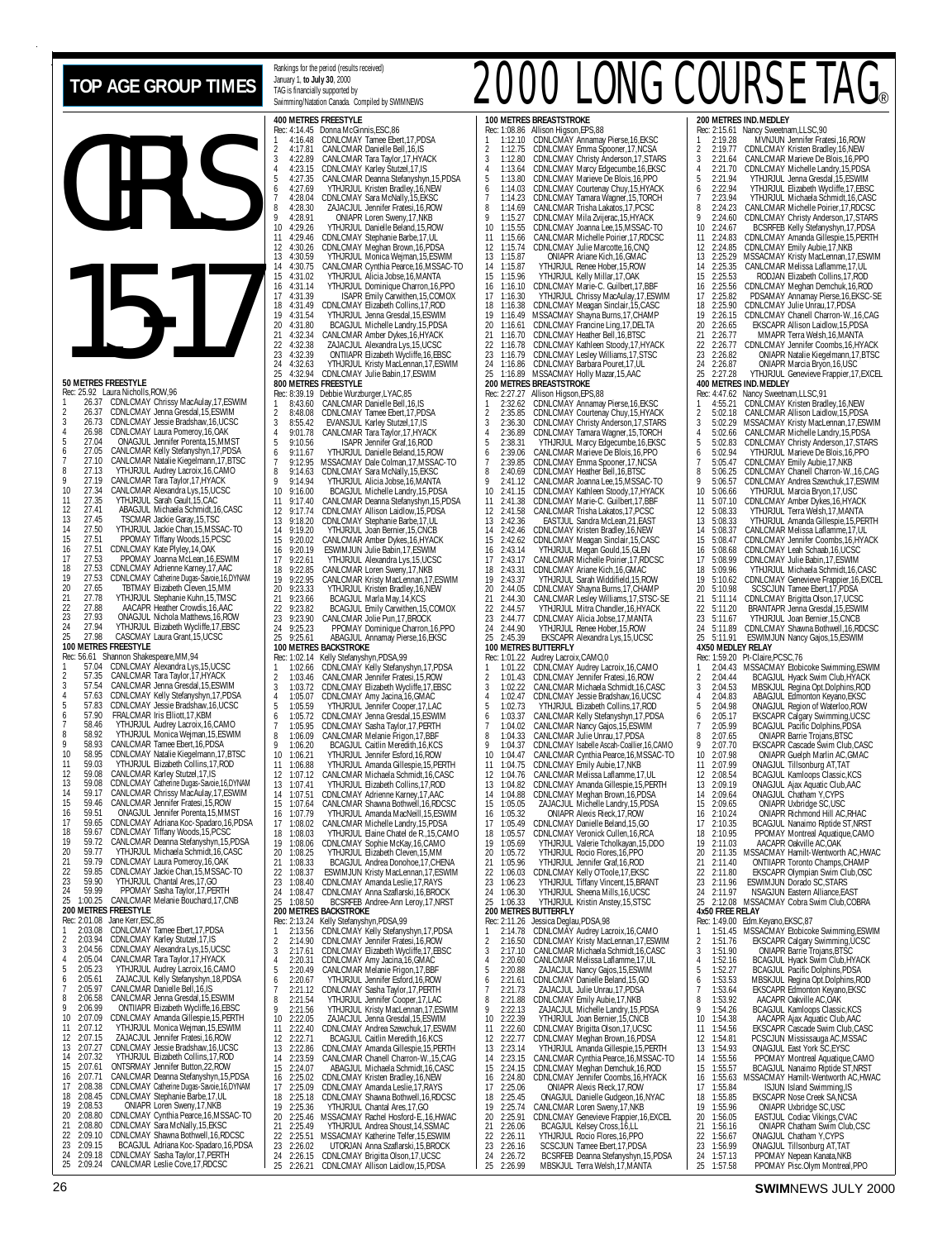## TOP AGE GROUP TIMES **FOR DESCRIPPED AGE GROUP TIMES** Rankings for the period (results received) January 1, **to July 30**, 2000 BOYS 15-17 50 METRES FREESTYLE Rec: 23.19 Yannick Lupien, GO, 97<br>1 24.08 YTHJR JUL Brent F 24.08 YTHJRJUL Brent Hayden,16,SPART<br>24.36 CDNLCMAY Cedric Sureau-L.,16,PP<br>24.38 BCAGJUL Brian Johns,17,RAPID 2 24.36 CDNLCMAY Cedric Sureau-L.,16,PPO 3 24.38 BCAGJUL Brian Johns,17,RAPID 24.46 PQCUPJUL Kevin Monaghan, 17, CNQ 5 24.58 CDNLCMAY Daniel Petrus,17,PDSA 6 24.65 YTHJRJUL Graeme Tozer,15,UCSC 24.72 ONAGJUL Andrew Bignell,16,SSMAC<br>24.87 CANLCMAR David Whang,16,ESWIM 8 24.87 CANLCMAR David Whang,16,ESWIM 9 24.87 PPOMAY Matthew Liberatore,17,ESWIM 10 24.93 YTHJRJUL Devin Phillips,15,EKSC 11 24.94 ESWIMJUN Tobias Oriwol,15,ESWIM 12 24.97 PPOMAY Daniel Emond,17,CNQ 13 24.97 MBSKJUL Kevin Saganski,17,GOLD 14 24.99 PQCUPJUL Mathieu Aubry,17,CNHR 15 25.06 YTHJRJUL Bradley Vanderkam,17,LAC 16 25.09 ONAGJUL Ian MacLeod,16,USC 17 25.17 YTHJRJUL Bryan McMillan,17,GMAC 18 25.23 CANLCMAR Nick Langan,17,SCAR 19 25.25 ONAGJUL Devon Ackroyd,16,SCAR 20 25.26 MSSACMAY Chris Lukas,17,ESWIM 21 25.29 MSSACMAY Doug Fleming,17,ODSC 22 25.29 YTHJRJUL Nicolas Guillotte,17,CAMO 23 25.32 EASTJUL Chris Stewart,23,EAST 24 25.33 AACAPR Scott Briggs,17,USC 25 25.42 ONAGJUL Jamie Del Mastro,15,USC 100 METRES FREESTYLE Rec: 51.14 Yannick Lupien,CAGRA,96 1 51.96 CANLCMAR Brian Johns,17,RAPID 2 52.25 YTHJRJUL Brent Hayden,16,SPART 3 53.16 ONTIIAPR Adam Sioui,17,TD 53.16 ONTIIAPR Adam Sioui,17,TD<br>53.33 CDNLCMAY Daniel Petrus,17,PDSA<br>53.35 YTHIRIIII Chuck Savao 17 MSSA 5 53.35 YTHJRJUL Chuck Sayao,17,MSSAC-TO 6 53.43 CANLCMAR George Bovell,16,PPO 7 53.47 YTHJRJUL Cedric Sureau-L.,16,PPO 8 53.69 YTHJRJUL Graeme Tozer,15,UCSC 9 53.88 YTHJRJUL Andrew Coupland,16,GO 10 53.91 CDNLCMAY Kevin Monaghan,17,CNQ 11 54.13 YTHJRJUL Nicolas Guillotte,17,CAMO 12 54.15 ONAGJUL Andrew Bignell,16,SSMAC 13 54.62 YTHJRJUL Mathieu Aubry,17,CNHR 14 54.67 YTHJRJUL Tobias Oriwol,15,ESWIM 15 54.76 CANLCMAR David Whang,16,ESWIM 16 54.81 CANLCMAR Chad Thomsen,17,EKSC-SE 17 54.92 PPOMAY Daniel Emond,17,CNQ 18 55.02 YTHJRJUL Devin Phillips,15,EKSC<br>19 55.11 MSSACMAY Doug Fleming,17,0DS<br>20 55.14 ESWIMJUN Nick Langan,18,SCAR 19 55.11 MSSACMAY Doug Fleming,17,ODSC<br>20 55.14 ESWIMJUN Nick Langan,18,SCAR<br>21 55.20 YTHJRJUL Jerome Le Siege,16,LAVAL<br>22 55.21 CANLCMAR Ian Grotkowski,17,UCSC<br>23 55.21 YTHJRJUL Erik Gendreau-B.,17,CAMO 24 55.21 YTHJRJUL Ryan Pallett, 16, BRANT<br>25 55.22 YTH IR II II Martin Foault 17 CNR 25 55.22 YTHJRJUL Martin Enault,17,CNB 200 METRES FREESTYLE<br>Rec: 1:50.34 Brian Johns<br>1 1:50.34 CDNLCMA Rec: 1:50.34 Brian Johns,RAPID,0 1 1:50.34 CDNLCMAY Brian Johns,17,RAPID 2 1:53.38 CDNLCMAY Andrew Coupland,16,GO 3 1:53.99 YTHJRJUL Andrew Hurd,17,MSSAC-TO 4 1:55.53 YTHJRJUL Chuck Sayao,17,MSSAC-TO 5 1:55.94 YTHJRJUL Tobias Oriwol,15,ESWIM 6 1:56.01 PDSAMAY Brent O'Connor,16,PDSA 7 1:56.01 ONTIIAPR Adam Sioui,17,TD 8 1:56.87 CANLCMAR Terry Nathan,17,IS 9 1:56.91 YTHJRJUL Brent Hayden,16,SPART 10 1:57.23 CANLCMAR Nicolas Guillotte,16,CAMO 11 1:57.33 CDNLCMAY Cedric Sureau-L.,16,PPO 12 1:58.28 PPOMAY Bob Phipps,17,STARS 13 1:58.81 YTHJRJUL Simon Gignac,17,SHER 14 1:58.93 CDNLCMAY Daniel Petrus,17,PDSA 15 1:58.93 YTHJRJUL Mark Thauvette,16,PCSC 16 1:59.15 YTHJRJUL Erik Gendreau-B.,17,CAMO 17 1:59.23 PPOMAY Daniel Emond,17,CNQ 18 1:59.36 YTHJRJUL John McErlain,17,ESWIM 19 1:59.42 YTHJRJUL Graeme Tozer,15,UCSC 20 1:59.81 CANLCMAR Benjamin Petrieux,17,PPO

TAG is financially supported by Swimming/Natation Canada. Compiled by SWIMNEWS 400 METRES FREESTYLE Rec: 3:52.23 Andrew Hurd, MSSAC, 0 1 3:52.23 CDNLCMAY Andrew Hurd,17,MSSAC-TO 2 3:55.21 CDNLCMAY Brian Johns,17,RAPID 3 3:58.58 CDNLCMAY Brent O'Connor, 16, PDSA<br>4 4:00:06 CDNLCMAY Andrew Countand 16:GO 4 4:00.06 CDNLCMAY Andrew Coupland,16,GO 5 4:01.83 BRALCJUN Chuck Sayao,17,MSSAC-TO 6 4:03.66 YTHJRJUL Tobias Oriwol,15,ESWIM 7 4:05.76 YTHJRJUL Keith Beavers,17,STARS  $\begin{tabular}{ll} 8 & 4:06.65 & YHHBUU KurtS MacGillivary, 16, ROW \\ 9 & 4:07.18 & CANLCMAR Frederic Cayen, 17.1L \\ 10 & 4:08.75 & CANLCMAR Terry Nathan, 17.15 \\ 11 & 4:09.69 & PPOMAP, 180rhipp, 17.51ARS \\ 12 & 4:10.31 & YHURUU L Mark Thawette, 16, PCSC \\ 13 & 4:11.40 & YHURUU L Simor Gignac, 17.5HHR \\ 14 & 4:11.84 & YHURUU L Nionh Mc$ 20 4:12.87 YTHJRJUL Erik Gendreau-B.,17,CAMO 21 4:14.78 BCAGJUL Chris Kargl-Simard,16,PDSA 22 4:14.81 CDNLCMAY Spencer Laidley,16,PERTH 23 4:15.04 BCAGJUL Andy Andrew,16,WVOSC 24 4:15.21 YTHJRJUL Devin Phillips,15,EKSC 25 4:15.29 YTHJRJUL Matt Johnston,15,MSSAC 1500 METRES FREESTYLE Rec: 15:12.70 Andrew Hurd,MSSAC,0 1 15:12.70 CDNLCMAY Andrew Hurd,17,MSSAC-TO 2 15:57.19 CDNLCMAY Kurtis MacGillivary,16,ROW 3 16:03.42 BCAGJUL Brian Johns,17,RAPID 4 16:10.11 CDNLCMAY Brent O'Connor,16,PDSA 5 16:15.06 CDNLCMAY Keith Beavers,17,STARS 6 16:19.48 CDNLCMAY Frederic Cayen,17,UL 7 16:19.94 CANLCMAR Chuck Sayao,17,MSSAC-TO 8 16:29.01 CANLCMAR Andrew Coupland,16,GO 9 16:31.95 BCAGJUL Andy Andrew,16,WVOSC 10 16:32.72 YTHJRJUL Matt Johnston,15,MSSAC 11 16:34.40 CDNLCMAY Tobias Oriwol,15,ESWIM 12 16:35.88 CDNLCMAY Karim Abdulla,17,ROD<br>13 16:36.46 MBSKUL Elliot MacDonald,17,MANTA<br>14 16:42.13 YTHJRJUL Jerome Le Siege,16,LAVAL<br>15 16:42.89 YTHJRJUL Bentley Gaikis,16,TSC<br>16 16:43.10 MSSACMAY Bryan McMillan,17,GMAC<br>17 18 16:48.11 PPOMAY Bob Phipps,17,STARS 19 16:50.08 CDNLCMAY Simon Gignac,17,SHER 20 16:53.74 YTHJRJUL Don Nicholson,17,TSUN 21 16:54.93 BCSRFEB Terry Nathan,17,IS 22 16:56.09 PDSAMAY Taisuke Maeda,17,EKSC 23 16:58.58 OSCAPR Rylan Kafara,16,RDCSC 24 17:12.41 CDNLCMAY Travis Musgrave,16,COMOX 25 17:12.65 EASTJUL Robert McDow,16,RHAC 100 METRES BACKSTROKE Rec: 56.49 Mark Tewksbury,UCSC,85 1 57.89 CDNLCMAY Tobias Oriwol,15,ESWIM 2 58.69 CDNLCMAY Benoit Banville-A.,17,MEGO 3 59.13 CDNLCMAY Francois Castonguay,17,PPO 4 59.50 CANLCMAR George Bovell,16,PPO 5 59.57 ISAPR Brian Johns,17,RAPID 6 59.91 ONIAPR Bryan McMillan,17,GMAC 7 1:00.53 CANLCMAR Stefano Caprara,16,VAC 8 1:00.68 YTHJRJUL Craig Gillis,17,CASC 9 1:00.86 CANLCMAR David Whang,16,ESWIM 10 1:00.93 YTHJRJUL Bradley Vanderkam,17,LAC 11 1:01.15 YTHJRJUL Andrew Coupland,16,GO 12 1:01.20 YTHJRJUL Keith Beavers,17,STARS 13 1:01.27 YTHJRJUL Adam Martinson,16,CASC 14 1:01.31 YTHJRJUL Martin Enault,17,CNB 15 1:01.43 YTHJRJUL Devin Phillips,15,EKSC 16 1:01.44 ESWIMJUN Chris Lukas,17,ESWIM 17 1:01.44 MBSKJUL Trevor Coulman,15,GOLD 18 1:01.50 CDNLCMAY Spencer Laidley,16,PERTH 19 1:01.54 YTHJRJUL Charles Turanich-N.,16,STSC 20 1:01.86 CASCMAY Maciek Zielnik, 15, EKSC<br>21 1:01.94 YTHJRJUL Ciaran Dickson, 16, ROD<br>22 1:02.07 MSSACMAY William Moore, 17, HWA 21 1:01.94 YTHJRJUL Ciaran Dickson,16,ROD 22 1:02.07 MSSACMAY William Moore,17,HWAC 23 1:02.08 YTHJRJUL Patrick Doret, 17, ESWIM<br>24 1:02.15 KCSJUN Kyle Nartz, 16, PN<br>25 1:02.15 YTHJRJUL Andrew McGillivray, 17, N 24 1:02.15 KCSJUN Kyle Nartz,16,PN 25 1:02.15 YTHJRJUL Andrew McGillivray,17,MANTA 200 METRES BACKSTROKE<br>Rec: 2:01.79 Chris Renaud, 2:01.79 Chris Renaud, UCSC, 94<br>2:03.48 YTHJRJUL Tobias Or 1 2:03:48 YTHJRJUL Tobias Oriwol, 15, ESWIM<br>2 2:03:72 YTHJRJUL Chuck Sayao, 17, MSSAC-TO<br>3 2:06:45 CDNLCMAY Benoit Banville-A., 17, MEGO<br>4 2:06:64 CANLCMAR Francois Castonguay, 17, PPO<br>5 2:08:72 YTHJRJUL Andrew Purd, 17, M 7 2:09:31 YTHJRJUL Keith Beavers,17,STARS<br>8 2:09:35 YTHJRJUL Ciaran Dickson,16,ROD<br>9 2:09:40 YTHJRJUL Craig Gillis,17,CASC<br>10 2:09:81 CDNLCMAY Bryan McMillan,17,GMAC<br>11 2:09:93 ZAJACJUL Nathan O'Brien,17,JS<br>12 2:10:56 ZAJA 13 2:10.67 CDNLCMAY Kurtis MacGillivary,16,ROW 14 2:10.83 CANLCMAR George Bovell,16,PPO 15 2:11.83 YTHJRJUL Andrew McGillivray,17,MANTA 16 2:12.10 YTHJRJUL Adam Martinson,16,CASC 17 2:12.33 CDNLCMAY Spencer Laidley,16,PERTH 18 2:12.33 YTHJRJUL Patrick Doret,17,ESWIM 19 2:12.86 YTHJRJUL Martin Enault,17,CNB 20 2:13.02 MSSACMAY Chris Lukas,17,ESWIM 21 2:13.07 CDNLCMAY Stefano Caprara,16,VAC 22 2:13.14 KCSJUN Kyle Nartz,17,PN 23 2:13.20 YTHJRJUL Patrick Bourassa-F.,17,CAMO 24 2:13.25 YTHJRJUL James Winfield,16,UCSC 25 2:13.31 PQ3MAY Marc Prud'Homme,17,CALAC

## 100 METRES BREASTSTROKE Rec: 1:02.53 Morgan Knabe,UCSC,99 1 1:03.23 CDNLCMAY Matthew Huang,16,PDSA 2 1:03.57 CDNLCMAY Chad Thomsen,17,EKSC-SE 3 1:06.13 CANLCMAR David Montpetit,17,PPO 4 1:06.39 CDNLCMAY Michael Brown,16,PERTH 5 1:06.90 CDNLCMAY Keith Beavers,17,STARS 6 1:07.13 BCAGJUL Brian Johns,17,RAPID<br>7 1:07.29 YTHJRJUL Louis-P. Delorme,17,MEGO<br>8 1:07.52 EASTJUL Chris Stewart,23,EAST 9 1:07.59 YTHJRJUL Nathan Parker,16,MJKFF 10 1:07.71 CDNLCMAY Marc Vaillancourt,17,DDO 11 1:07.95 CDNLCMAY Scott Dickens,15,BRANT 12 1:08.00 ESWIMJUN Richard Hui,17,RHAC 13 1:08.37 ABAGJUL Thomas South,17,CASC 14 1:08.63 CDNLCMAY Brian Verigin,16,PGB 15 1:08.71 YTHJRJUL Jonathan Moga,16,ESWIM 16 1:08.91 ONAGJUL Donald Smith,16,COBRA 17 1:08.96 YTHJRJUL Brett Levert,17,NKB 18 1:09.26 YTHJRJUL Kevin Rioux,15,CAMO 19 1:09.27 ESWIMJUN Chris Keung,17,SCAR 20 1:09.45 YTHJRJUL Ian Meredith,16,RAYS<br>21 1:09.47 ONIAPR Daniel Tracy,16,USC<br>22 1:09.49 YTHJRJUL Mirko Petrov,16,ESWIM<br>23 1:09.56 MSSACMAY Chuck Sayao,17,MSSAC-TO<br>24 1:09.83 CANLCMAR Ken Hamilton,17,IS 25 1:09.98 ESWIMJUN Jonathan Cheng,17,SCAR 200 METRES BREASTSTROKE Rec: 2:15.45 Morgan Knabe,UCSC,99 1 2:17.88 CDNLCMAY Matthew Huang,16,PDSA 2 2:20.91 CDNLCMAY Keith Beavers,17,STARS 3 2:21.61 CDNLCMAY Chad Thomsen,17,EKSC 4 2:24.32 CANLCMAR Michael Brown,15,PERTH 5 2:27.04 YTHJRJUL Kevin Rioux,15,CAMO 6 2:27.09 CANLCMAR David Montpetit,17,PPO 7 2:27.16 CANLCMAR Ken Hamilton,17,IS 8 2:27.69 CDNLCMAY Marc Vaillancourt,17,DDO 9 2:28.44 YTHJRJUL Louis-P. Delorme,17,MEGO 10 2:28.76 MBSKJUL Nathan Parker,16,MJKFF 11 2:29.41 ESWIMJUN Tobias Oriwol,15,ESWIM 12 2:29.43 ONTSRMAY Bill Parker, 17, GMAC<br>13 2:30.03 ONAGJUL Daniel Tracy, 16, USC<br>14 2:30.05 PQCUPJUL Francois Castonguay 13 2:30.03 ONAGJUL Daniel Tracy,16,USC 14 2:30.05 PQCUPJUL Francois Castonguay,17,PPO 15 2:30.36 CDNLCMAY Brian Verigin,16,PGB 16 2:30.47 YTHJRJUL Donald Smith,16,COBRA 17 2:30.86 YTHJRJUL John McErlain,17,ESWIM 18 2:31.08 MSSACMAY Chuck Sayao,17,MSSAC-TO 19 2:31.50 YTHJRJUL Ian Meredith,16,RAYS 20 2:31.53 YTHJRJUL Marcin Partyka,17,PGB 21 2:31.83 YTHJRJUL Conrad Aach,15,ESWIM 22 2:32.12 CANLCMAR Scott Dickens,15,BRANT 23 2:32.36 ONTIIAPR Brian Ma,16,CHAMP 24 2:32.42 YTHJRJUL Steven Medaglia,15,NKB 25 2:32.56 ABAGJUL Thomas South,17,CASC 100 METRES BUTTERFLY Rec: 54.50 Adam Sioui,TD,99 1 54.88 CANLCMAR Adam Sioui,17,TD 2 56.39 CANLCMAR Jesse Jacks,17,IS 3 56.53 CDNLCMAY Benoit Banville-A.,17,MEGO 4 56.75 CDNLCMAY Kevin Monaghan,17,CNQ 5 57.03 BCAGJUL Brian Johns,17,RAPID 6 57.13 YTHJRJUL Andy White, 17, WTSC<br>7 57.49 YTHJRJUL Craig Gillis, 17, CASC<br>8 57.63 YTHJRJUL Bradley Vanderkam, 17, LAC<br>9 58.82 CANLCMAR Jean-S. Savard, 17, CAMO<br>10 58.82 CONLCMAR Jean-S. Savard, 17, CAST<br>11 58.97 CDNLCM 15 59.15 YTHJRJUL Brent Hayden,16,SPART 16 59.19 YTHJRJUL Sean Zunini,16,CAMO 17 59.21 YTHJRJUL Patrick Doret,17,ESWIM 18 59.22 YTHJRJUL Andrew Bignell,17,SSMAC 19 59.28 BCAGJUL Daniel Petrus,17,PDSA 20 59.34 YTHJRJUL Graeme Tozer,15,UCSC<br>21 59.40 YTHJRJUL Mathieu Aubry,17,CNH<br>22 59.49 YTHJRJUL Erik Gendreau-B.,17,C/ 21 59.40 YTHJRJUL Mathieu Aubry,17,CNHR 22 59.49 YTHJRJUL Erik Gendreau-B.,17,CAMO 23 59.51 EKSCAPR Borrey Kim,17,OSC 24 59.52 CANLCMAR Nick Langan,17,SCAR 25 59.67 CDNLCMAY Chad Thomsen,17,EKSC 200 METRES BUTTERFLY<br>Rec: 2:00.78 Peter Ward, 2:00.78 Peter Ward, CDSC, 81<br>2:02.91 CANLCMAR Adam 2:02.91 CANLCMAR Adam Sioui,17,TD<br>2:04.44 CDNLCMAY Brent O'Connor 16 2 2:04.44 CDNLCMAY Brent O'Connor,16,PDSA 3 2:06.30 CANLCMAR Jesse Jacks,17,IS 4 2:07.37 YTHJRJUL Andy White, 17, WTSC 5 2:08.06 CDNLCMAY Karim Abdulla,17,ROD 6 2:08.21 YTHJRJUL Andrew Hurd,17,MSSAC-TO 7 2:08.88 CANLCMAR Jean-S. Savard,17,CAMO 8 2:08.89 CDNLCMAY Bradley Vanderkam,17,LAC 9 2:08.96 PQCUPJUL Kevin Monaghan,17,CNQ 10 2:09.41 YTHJRJUL Craig Gillis,17,CASC 11 2:09.77 CDNLCMAY Mark Sy,17,CREST 12 2:10.19 CDNLCMAY Benoit Banville-A.,17,MEGO 13 2:10.56 YTHJRJUL Steven Medaglia,15,NKB 14 2:10.77 YTHJRJUL Kurtis MacGillivary,16,ROW 15 2:10.80 ESWIMJUN Tobias Oriwol, 15, ÉSWIM<br>16 2:10.84 YTHJRJUL Ian MacLeod, 16, USC<br>17 2:11.95 YTHJRJUL Alex Watson, 16, OSHAC 16 2:10.84 YTHJRJUL Ian MacLeod,16,USC 17 2:11.95 YTHJRJUL Alex Watson,16,OSHAC 18 2:12.44 YTHJRJUL Darryl Rudolf,16,PDSA 19 2:12.48 YTHJRJUL Patrick Doret,17,ESWIM 20 2:12.59 EKSCAPR Taisuke Maeda,17,EKSC 21 2:13.30 BCAGJUL Chris Kargl-Simard,16,PDSA 22 2:13.42 YTHJRJUL Erik Gendreau-B.,17,CAMO 23 2:13.42 DEMINIUL Erik Gendreau-B.,17,C/<br>23 2:13.42 BCAGJUL Max Jensen,17,HYACK<br>24 2:14.51 YTHJRJUL Brock Murray,16,LASC<br>25 2:14.88 ESWIMJUN Brvan McMillan.17.GM 24 2:14.51 YTHJRJUL Brock Murray,16,LASC 25 2:14.88 ESWIMJUN Bryan McMillan,17,GMAC

|                     |                            |                        | ®                                                                                                           |
|---------------------|----------------------------|------------------------|-------------------------------------------------------------------------------------------------------------|
|                     |                            | 200 METRES IND.MEDLEY  |                                                                                                             |
| 1                   | Rec: 2:02.78<br>2:02.80    | Alex Baumann, LUSC, 81 |                                                                                                             |
| $\overline{a}$<br>3 | 2:05.28<br>2:05.89         |                        | CDNLCMAY Brian Johns, 17, RAPID<br>CDNLCMAY Chuck Sayao, 17, MSSAC-TO<br>CANLCMAR George Bovell, 16, PPO    |
| 4                   | 2:06.41                    |                        | CDNLCMAY Keith Beavers, 17, STARS                                                                           |
| 5<br>6              | 2:07.03<br>2:10.03         |                        | YTHJRJUL Tobias Oriwol,15,ESWIM<br>PPOMAY Francois Castonguay, 17, PPO                                      |
| 7<br>8              | 2:10.66                    |                        | YTHJRJUL Andy White,17,WTSC<br>YTHJRJUL Craig Gillis, 17, CASC                                              |
| 9                   | 2:11.00<br>2:12.00         |                        | CDNLCMAY Brian Verigin, 16, PGB                                                                             |
| 10<br>11            | 2:12.01<br>2:12.51         |                        | CDNLCMAY Steven Medaglia, 15, GO<br>CDNLCMAY Frederic Cayen, 17, UL                                         |
| 12<br>13            | 2:13.04                    |                        | YTHJRJUL Conrad Aach, 15, ESWIM                                                                             |
| 14                  | 2:13.15<br>2:13.42         |                        | YTHJRJUL Graeme Tozer, 15, UCSC<br>CANLCMAR Andrew Coupland, 16, GO                                         |
| 15<br>16            | 2:14.00<br>2:14.21         |                        | CDNLCMAY Michael Brown, 16, PERTH<br>YTHJRJUL Michel Tremblay, 19, CNCB                                     |
| 17                  | 2:14.34                    |                        | YTHJRJUL Andrew McGillivray, 17, MANTA                                                                      |
| 18<br>19            | 2:14.63<br>2:14.83         |                        | BCSRFEB Matthew Huang, 15, PDSA                                                                             |
| 20<br>21            | 2:14.86<br>2:14.90         |                        | YTHJRJUL Marcin Partyka, 17, PGB<br>PPOMAY Bob Phipps, 17, STARS<br>YTHJRJUL John McErlain, 17, ESWIM       |
| $\overline{22}$     | 2:15.42                    |                        | THIRJUL Cameron Hyder, 17, NCSA<br>  BCAGJUL Chris Kargl-Simard, 16, PDSA<br>  SCAGJUL Chris Karing 17 SCAR |
| 23<br>24            | 2:15.69<br>2:16.30         |                        | ESWIMJUN Chris Keung, 17, SCAR<br>EKSCAPR Chad Thomsen, 17, EKSC                                            |
| 25                  | 2:16.41                    | 400 METRES IND.MEDLEY  |                                                                                                             |
|                     | Rec: 4:22.39               |                        |                                                                                                             |
| 1<br>2              | 4:23.02<br>4:25.81         |                        | Alex Baumann, LUSC, 81<br>CDNLCMAY Chuck Sayao, 17, MSSAC-TO<br>CDNLCMAY Keith Beavers, 17, STARS           |
| 3                   | 4:29.69                    |                        | CANLCMAR Brian Johns, 17, RAPID                                                                             |
| 4<br>5              | 4:29.95<br>4:32.29         |                        | CDNLCMAY Tobias Oriwol, 15, ESWIM<br>CANLCMAR George Bovell, 16, PPO                                        |
| 6<br>7              | 4:33.60<br>4:36.59         |                        | CDNLCMAY Kurtis MacGillivary, 16, ROW<br>YTHJRJUL Andrew Hurd, 17, MSSAC-TO                                 |
| 8                   | 4:38.39                    |                        | PQCUPJUL Francois Castonguay, 17, PPO                                                                       |
| 9<br>10             | 4:38.71<br>4:39.62         |                        | YTHJRJUL Conrad Aach,15,ESWIM<br>BCAGJUL David Creel, 19, VKSC                                              |
| 11                  | 4:39.63<br>4:39.75         |                        | CDNLCMAY Frederic Cayen, 17, UL<br>CANLCMAR Steven Medaglia, 15, GO                                         |
| 12<br>13            | 4:39.76                    |                        | YTHJRJUL Andy White,17,WTSC                                                                                 |
| 14<br>15            | 4:41.98<br>4:44.10         |                        | CANLCMAR Ken Hamilton, 17, IS<br>MBSKJUL Elliot MacDonald, 17, MANTA                                        |
| 16                  | 4:44.95                    |                        | YTHJRJUL Cameron Hyder, 17, NCSA<br>YTHJRJUL John McErlain, 17, ESWIM                                       |
| 17<br>18            | 4:44.99<br>4:46.37         |                        | YTHJRJUL Marcin Partyka, 17, PGB                                                                            |
| 19<br>20            | 4:47.70<br>4:49.00         |                        | YTHJRJUL Graeme Tozer, 15, UCSC<br>YTHJRJUL Andrew McGillivray, 17, MANTA                                   |
| 21                  | 4:50.14                    |                        |                                                                                                             |
| 22<br>23            | 4:50.33<br>4:50.79         |                        | ESWIMJUN Bob Phipps, 17, STARS<br>BCAGJUL Chris Kargl-Simard, 16, PDSA<br>ONAGJUL Devon Ackroyd, 16, SCAR   |
| 24<br>25            | 4:51.72<br>4:52.93         |                        | YTHJRJUL Scott Dickens, 15, BRANT<br>YTHJRJUL Joseph Miller, 16, STSC                                       |
|                     | 4X50 MEDLEY RELAY          |                        |                                                                                                             |
| 1                   | Rec: 1:46.72<br>1:52.12    | Markham AC, MAC, 94    | EKSCAPR Edmonton Keyano, EKSC                                                                               |
| $\frac{2}{3}$       | 1:52.32<br>1:53.80         |                        | ONIAPR Uxbridge SC,USC<br>ESWIMJUN Scarborough SC,SCAR                                                      |
| 4                   | 1:54.53                    |                        | ONAGJUL Cobra Swim Club,COBRA<br>ESWIMJUN Etobicoke Swimming,ESWIM                                          |
| 5<br>6              | 1:55.10<br>1:55.64         |                        |                                                                                                             |
| 7<br>8              | 1:56.40<br>1:56.84         |                        | EASTJUL St.John's Legends, SJL<br>ONIAPR Richmond Hill AC, RHAC<br>PPOMAY Montreal Aquatique, CAMO          |
| 9                   | 1:57.12                    |                        | ONIAPR Toronto Swim Club, TSC<br>MSSACMAY Mississauga AC, MSSAC                                             |
| 10<br>11            | 1:57.38<br>1:57.54         |                        | ONAGJUL Nepean Kanata, NKB                                                                                  |
| 12                  | 1:57.58                    |                        | BCAGJUL Hyack Swim Club, HYACK                                                                              |
| 13<br>14            | 1:57.69<br>1:57.85         |                        | EKSCAPR Cascade Swim Club, CASC<br><b>BCAGJUL Pacific Dolphins, PDSA</b>                                    |
| 15<br>16            | 1:57.89<br>1:57.90         |                        | PGBMAR Prince George BSC, PGB<br>ONAGJUL Newmarket ŠC, NEW                                                  |
| 17                  | 1:58.42                    |                        | EKSCAPR Calgary Swimming,UCSC<br>EKSCAPR Silver Tide SC,STSC                                                |
| 18<br>19            | 1:58.43<br>1:59.44         |                        | MSSACMAY Toronto Champs, CHAMP                                                                              |
| 20<br>21            | 2:00.37<br>2:00.79         |                        | BCAGJUL Chena Swim Club, CHENA<br>ONIIIAPR Upper Canada SC, UPCAN                                           |
| 22                  | 2:00.81                    |                        | BCAGJUL Richmond Rapids, RAPID                                                                              |
| 23<br>24            | 2:00.87<br>2:01.14         |                        | ONAGJUL Oakville AC, OAK<br>ABAGJUL Williams Lake Bluefins, WLBF                                            |
| 25                  | 2:01.19<br>4X50 FREE RELAY |                        | ONIIIAPR Aurora Swim Club, AUROR                                                                            |
|                     | Rec: 1:35.93               | Markham AC, MAC, 94    |                                                                                                             |
| 1                   | 1:40.29<br>1:41.35         |                        | ESWIMJUN Scarborough SC, SCAR<br>ONIAPR Uxbridge SC, USC                                                    |
| $\frac{2}{3}$<br>4  | 1:43.51<br>1:43.58         |                        | ESWIMJUN Etobicoke Swimming, ESWIM<br>EKSCAPR Calgary Swimming, UCSC                                        |
| 5                   | 1:43.62                    |                        |                                                                                                             |
| 6<br>7              | 1:43.68<br>1:43.83         |                        | EKSCAPR Pacific Dolphins, PDSA<br>CASCMAY Edmonton Keyano, EKSC<br>CASCMAY Silver Tide SC, STSC             |
| 8                   | 1:43.89                    |                        | ONIAPR Toronto Swim Club, TSC<br>ESWIMJUN Cobra Swim Club, COBRA                                            |
| 9<br>10             | 1:43.92<br>1:44.26         |                        | ONIAPR Richmond Hill AC, RHAC                                                                               |
| 11<br>12            | 1:44.95<br>1:45.18         |                        | PCSCJUN Mississauga AC, MSSAC<br>PPOMAY Montreal Aquatique, CAMO                                            |
| 13                  | 1:45.52                    |                        | EASTJUL St.John's Legends, SJL<br>PPOMAY Nepean Kanata, NKB                                                 |
| 14<br>15            | 1:45.53<br>1:45.62         |                        | PPOMAY Dollard Swim Team, DDO                                                                               |
| 16<br>17            | 1:45.89<br>1:46.02         |                        | ABAGJUL Cascade Swim Club, CASC<br>PCSCJUN Pointe Claire SC, PCSC                                           |
| 18                  | 1:46.19                    |                        | ONIAPR Chatham Y, CYPS                                                                                      |
| 19<br>20            | 1:46.34<br>1:46.48         |                        | <b>EKSCAPR Nose Creek SA, NCSA</b><br>ESWIMJUN Newmarket SC, NEW                                            |
| 21                  | 1:46.57                    |                        | CASCMAY Saskatoon Goldfins, GOLD                                                                            |
| 22<br>23            | 1:46.73<br>1:46.89         |                        | PO3MAY Hippocame St-Hubert, HIPPO<br>AACAPR Toronto Champs, CHAMP                                           |
| 24<br>25            | 1:47.13<br>1:47.89         |                        | BCAGJUL Hyack Swim Club, HYACK<br>EKSCAPR Olympian Swim Club, OSC                                           |

#### **SWIM**NEWS JULY 2000 27

21 1:59.93 ONIAPR Chris Kula,16,CAJ 22 1:59.93 MBSKJUL Elliot MacDonald,17,MANTA 23 2:00.10 YTHJRJUL Marcin Partyka,17,PGB 22 1:59.93 MBSKJUL Elliot MacDonald, 17,<br>23 2:00.10 YTHJRJUL Marcin Partyka, 17, PC<br>24 2:00.16 YTHJRJUL Ian MacLeod, 16, USC<br>25 2:00.16 YTHJRJUL Ian MacLeod, 16, USC

25 2:00.23 YTHJRJUL Devin Phillips,15,EKSC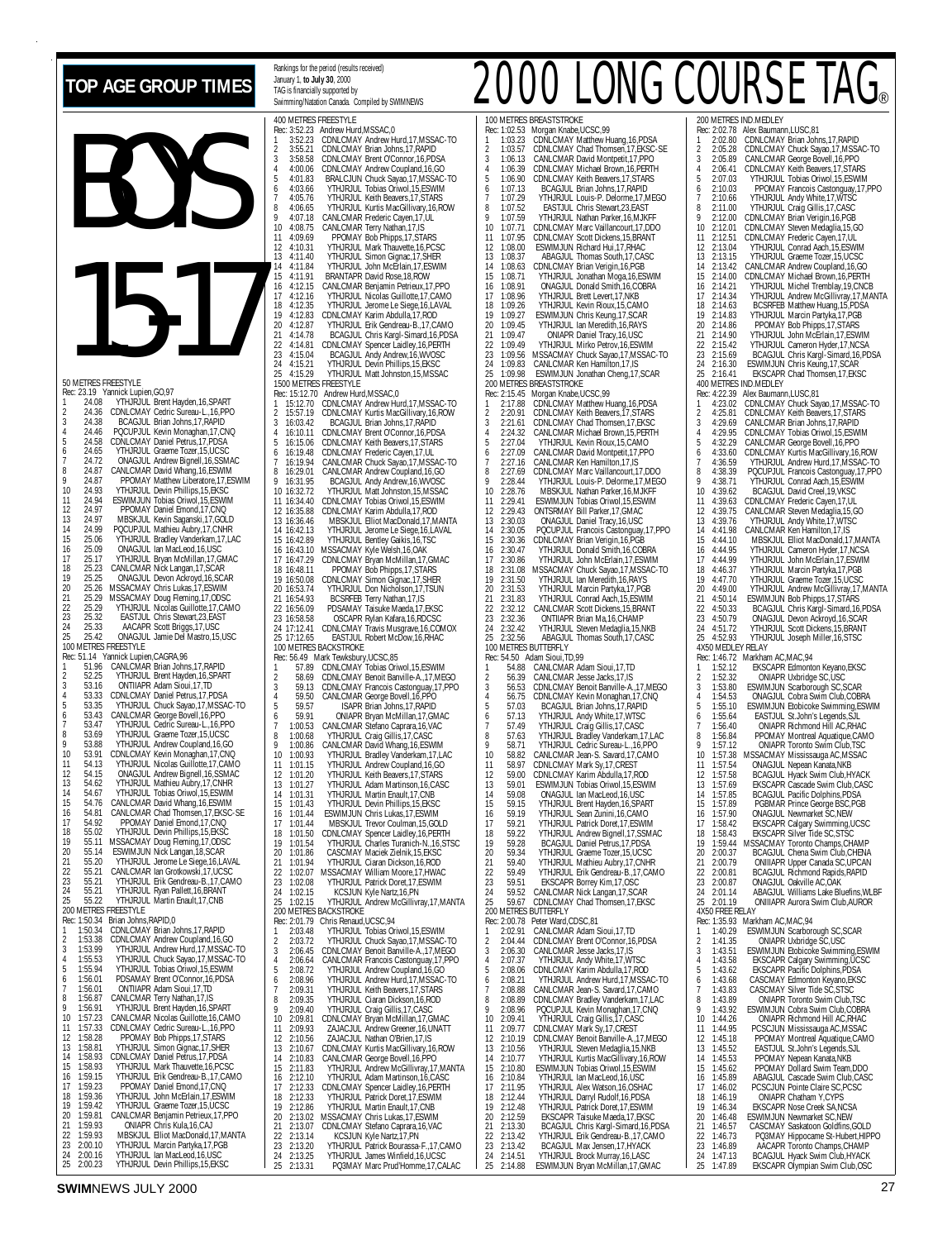#### <span id="page-27-0"></span>**BACKWASH**

*Backwash features short clips, gossip, letters, and opinions. Contributions are welcome at our e-mail:* **swimnews@inforamp.net.** *Now for the rumours behind the news.*

**Voided:** On July 28, after eight weeks of controversy, Shauna Nolden's appointment to the Olympic Team Coaching Staff was voided by Swimming Canada in a move to avoid a long and costly hearing into allegations the original selection was arbitrary and biased.

A three-member committee that will appoint a female coach to the Games staff and announce its choice at the conclusion of the summer nationals on August 6 in Winnipeg.

**Rewards:**Russia announces big financial rewards for Olympic medals. Individual gold-medal winners can expect a US \$100,000 bonus. Russian President Putin confirmed awards of \$50,000, \$20,000, and \$10,000 respectively for gold, silver, and bronze medals. In addition, the Olympic committee will pay an additional \$50,000 to gold medallists. These incentives are typical of most leading nations.

**Surprise:** Wu Yanyan (CHN) has failed a drug test and has been dropped from the Chinese Olympic Team. Wu, winner of the 1998 World 200 IM championships and current world record holder, received a four-year ban from Chinese authorities.

**World Cup news:** Reduced from 12 to 10 competitions, increased prize monies of US \$500,000 will be available for the 2000-01 series. Hong Kong has been dropped and Australia will stage only one competition in Melbourne. The series will run from mid-November 2000 through to the end of January 2001. Awards for winning the 34 events/categories will remain the same at \$4,000 for first, \$2,000 for second, and \$1,000 for third. World-record bonuses of \$4,000 for each record up to a maximum of \$40,000 remain unchanged. Each competition will award \$50,000 in prize money. For the schedule of competition, see the calendar on page 3.

**Disgusted:** In utter disgust for this sport of professional swimming that has emerged over the past 10 years, I am withdrawing from participating in it. I have closed my web site, the Swimming Science Journal, although it will be still available on CD (compact disk).

It is remarkable that a fine sport can go down the drain so quickly. I wonder if the historians will see it that way? Now I will have time for rowing, rugby and health.

> *Brent Rushall, Ph.D. San Diego State University, CA*

**Editor:** Got the latest issue covering the Canadian and Australian Trials last night and read it cover-tocover with tremendous pleasure and enthusiasm and even checked it out before checking out the new *Vanity Fair,* which I also got the same day!

Reading Ian Hanson's account of Susie O'Neill's 200 fly race at the Aussie Trials really brought back memories, as I happened to have been privileged to have seen Mary T. go that 2:05.96 in Brown Deer at the1981 U.S. Nationals in Brown Deer, Wisc. She did it on the meet's first day and, while it was a truly astounding time, nobody was surprised as she had done 2:06+ the previous summer at the U.S. "Olympic Trials" in Irvine and these sorts of swims for T were almost expected.

Then, when she went her world record 57.93 in the 100 three days later, the atmosphere was truly mind-boggling. Subsequently she and the U.S.national team flew to Kiev to swim the Russians in a dual meet, and I remember how all the Soviet coaches were in disbelief over her accomplishments. T herself was almost blase about the records (of course it helped that she was only 15 or 16 years old then and the momumental impact hadn't yet registered).

Anyway, as I say, I read the entire issue cover-tocover and reading about O'Neill's exploits made me feel as if I had been on the deck at Sydney myself.

As for Thorpe, I'm sure there are any number of world-class middle-distance freestylers who would not be at all unhappy were he to take up soccer or any other sport in the next 10 weeks or so and stay the heck out of the pool.

That that's NOT going to happen is almost a good thing because if anybody does beat him at the Big Os he'll have beaten the best—and that's always what you want to do, topple No. 1 (not that I think for a moment that he's beatable, but didn't the Dodgers win the World Series many moons ago against an "unbeatable" Oakland team?)

Keep up the great work (the photo spreads were first class too) and I hope to read many more issues in the months and years to come.

> *Bill Bell Los Angeles, CA*

**Editor:**I was disappointed to not see any coverage of this year's CIAU Championships in your March issue. Coverage of the CIAUs has been a feature of your magazine for many years. It was even more disconcerting to see three pages of coverage of the NCAA Championships in the same issue. I do not begrudge the coverage of the NCAAs, they are, after all, a major world event. However, I do see this "editorial decision" as sending the wrong message to those Canadian swimmers that choose to stay and train and attend university in Canada. Are we again undervaluing important Canadian events in favour of perhaps higher-profile American swimming? While the depth and quality of swimming at the CIAUs do not compare to the NCAAs, the CIAUs do showcase many of our national team members and top university swimmers. I hope that in future years, some room can be found for coverage of the top university swimming event in Canada.

*Peter M. Tiidus, Ph.D. Department of Kinesiology & Physical Education Wilfrid Laurier University*

**Editor:**I was most pleased to read in the recent issue of SWIMNEWS the exciting news of your selection as an Honor Contributor to the International Swimming Hall of Fame in Fort Lauderdale. It is a long-overdue tribute, which you richly deserve for your many contributions to swimming as a coach and a journalist. As a long-time reader of SWIMNEWS, I extend warmest congratulations. I am pleased to learn that you will be involved through FINA in important journalistic activities at the upcoming Sydney Olympics. I will be participating as well, as a member of the international team writing the official Post Games Report for SOCOG. I hope we cross paths in Australia.

*Bruce Kidd, Ph.D., Dean, Faculty of Physical Education and Health, University of Toronto*

**Editor:** I just wanted to add my congratulations to all the others who are so thrilled for you. Here's to many more years of success!

> *Tom Ponting Calgary Patriots*

**Editor:** I have received your recent magazine with an envelope of thanks. My grand thanks to you. My congratulations to you on getting into the International Swimming Hall of Fame. I'm glad for it. *Oleg Gorlov Moscow, Russia*

**Editor:** Congratulations. And I had to read it in the illustrated guide (so to speak). I got my SWIMNEWS today and there it was—the big news.

About time you had some public recognition, though we have always known who and what you are—the best.

> *Dorothy Liedtke Victoria, B.C.*

Mon cher Nick, tu as été honoré. C'est just. Félicitations, tu as merité ceci avec plusieurs années de travail. Nous avons donné la bonne nouvelle aux amis italiens, comme tu peux voir. Salutations,

> *Aronne Anghileri, Gazzetto dello Sport, Milan, Italy*

**Editor:** Your're a winner! Congratulations! ISHOF 2001! Your dedication and thoroughness on behalf of swimming is remarkable. Let's keep 'emswimming! *Adolph Kiefer, Zion, Illinois*

(Kiefer won the 100 backstroke at the 1936 Olympics.)

✌✌✌✌✌✌✌✌ *Remember … It's not true until it has been officially denied*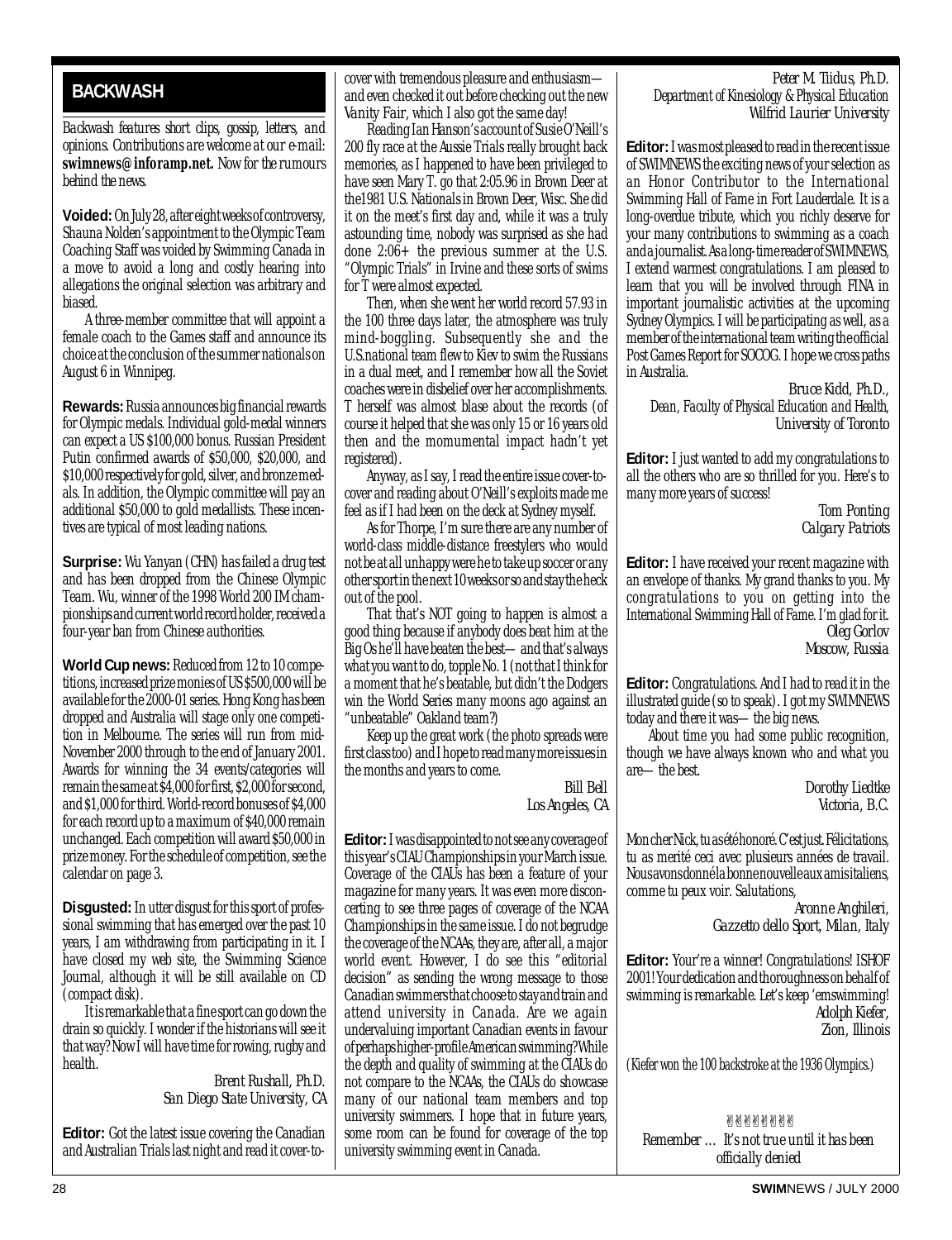## BANNED COACH ARRESTED IN SPAIN

#### **Karin Helmstaedt**

One of the better-known rogues of the Canadian swimming scene has been arrested in Spain for drug trafficking. Allegedly the ringleader of one of the biggest Ecstasy drug rings on the Iberian peninsula, Cecil Russell was caught red-handed in May while selling 513 Ecstasy pills near Malaga, in southeastern Spain.

Now Spanish Swimming is faced with a dilemma.

Russel, 47, was back on the pool deck at this year's Mare Nostrum events in Monaco and Barcelona as the coach of Russian-born backstroker Nina Zhivanevskaya.

The story went that Russell was "trying out a career as a businessman" in the southern tourist hotspot Torremolinos and had bumped into Zhivanevskaya, who since her comeback to competition in 1999, was in desperate need of a coach.

Zhivanevskaya, who married Francisco Medina in 1998 and took on Spanish citizenship, had to sit out of competition for two years while waiting for her new passport. The former world record-holder in the 50 backstroke (28.69 in April 2000, subsequently bettered by Mai Nakamura in 28.67) and a 2000 European gold medallist (50-100-200 back) is also known as one of five athletes who tested positive for Bromantan at the 1996 Olympics in Atlanta. She got lucky though: the stimulant had been recently identified by Canadian drug researcher Christiane Ayotte, but because it was not on the IOC banned list, the initial suspension was overturned by the Court of Arbitration in Atlanta. According to Ayotte, Bromantan turned up most often in the urine samples of Russian and East bloc women between 1994 and 1996.

It looked like a match made in heaven. Zhivanevskaya was performing well and the Sydney Olympics were looming. But if Russell thought he could hoodwink the swimming authorities, he underestimated the Spanish authorities. In cooperation with the United States Drug Enforcement Administration (DEA), they've been watching his every move for months, based on his illustrious past.

In 1995, Russell was arrested by the RCMP Bowmanville Drug Section (Ontario) on charges of conspiracy for trafficking illegal anabolic steroids. Convicted in 1997, he was banned for life from coaching swimming in Canada and received a suspended sentence.

That sent him south of the border to try his luck; he was hired by Fort Lauderdale coach Jack Nelson to help coach the Ft.Lauderdale swim team. Russell did not inform Nelson of his banned status in Canada.

When it came out in 1998 that he was barred from coaching, Russell was relieved immediately of his coaching duties at Cardinal Gibbons High School and the Fort Lauderdale Swim Team.

He appealed the Canadian decision but that verdict was upheld by an Ontario civil court in August of 1998. He was then apparently out of circulation, until he was spotted in Spain.

Zhivanevskaya, a strong medal hope for Spain at the Sydney Olympics, was shocked upon hearing the news. "I don't know how I'm to go on," she aid. "I'm devastated."

The President of the Spanish Federation (FEN), Luis Villanueva, also voiced his distress. "We had no idea, and now shortly before the Olympic Games we're faced with a vaccuum. We have to wait now and see how things can proceed."

A former coach of Gloucester-Ottawa and Oshawa Aquatic Club , Russell is married to former Canadian national champion Erin Corcoran. Four others suspected of involvement in the ring, two Brits and a Spaniard, have also been detained.



**Nina Zhivanevskaya (ESP)** Marco Chiesa

### <span id="page-28-0"></span>**BACANDAL BACKWASH <b>SCANDAL BOOK REVIEW**

## **Karin Helmsatedt** AUSTRALIAN ATHLETE TELLS (NOT QUITE) ALL

An appropriate bomb to drop before the Sydney Olympics...just 72 days before the Olympic Summer Games are declared open, Australian discus thrower Werner Reiterer caused pandemonium with his claims that the success of Australian athletes is due largely to drugs.

At the launching of his book *Positive* in early July, Reiterer said that he had not only been been supported but also advised by high-ranking Australian sport officials on how to cover up his use of human growth hormone, anabolic steroids, and testosterone. At the same time the two-time Olympian announced his retirement from sport.

In his book, Reiterer confesses to the widespread use of drugs and a web of corruption in Australian sport, with athletics and swimming being particularly hard hit.

He claimed that Australian track athletes were instrumental in hiring former East German doper Eckart Arbeit in 1997 and that the Australian swimmers have access to the best and most effective drugs available.

Just hours after his revelations, the Australian Olympic Committee established an official inquiry into Reiterer's allegations, as did the Australian Sports Drug Agency (ASDA), which Reiterer said had lots of good will but few results. But that fizzled when Reiterer refused to divulge the names of the people he had referred to in the book.

While the AOC pursued the idea of forcing Reiterer to name drug culprits, an article in *The Age* (Melbourne) reported that Australia is one of the world's leading suppliers to the multi-million dollar international steroid black market. It's top steroid destinations include Mexico, the Philippines, Chile, Romania, and Swaziland, all of which are centres for black-market steroid dealing.

Not very solid ground to stand on for coaches who like to point fingers at other countries.

And just for the record, Reiterer claimed that although he had up to six banned substances at a time in his body, his drug tests always came up clean. How's that for an effective testing procedure?

AOC officials rejected speculation that the theft of 1,000 vials of the drug EPO from a hospital in central Australia is connected with the Olympics. The drugs were stolen on July 23 from a hospital pharmacy.